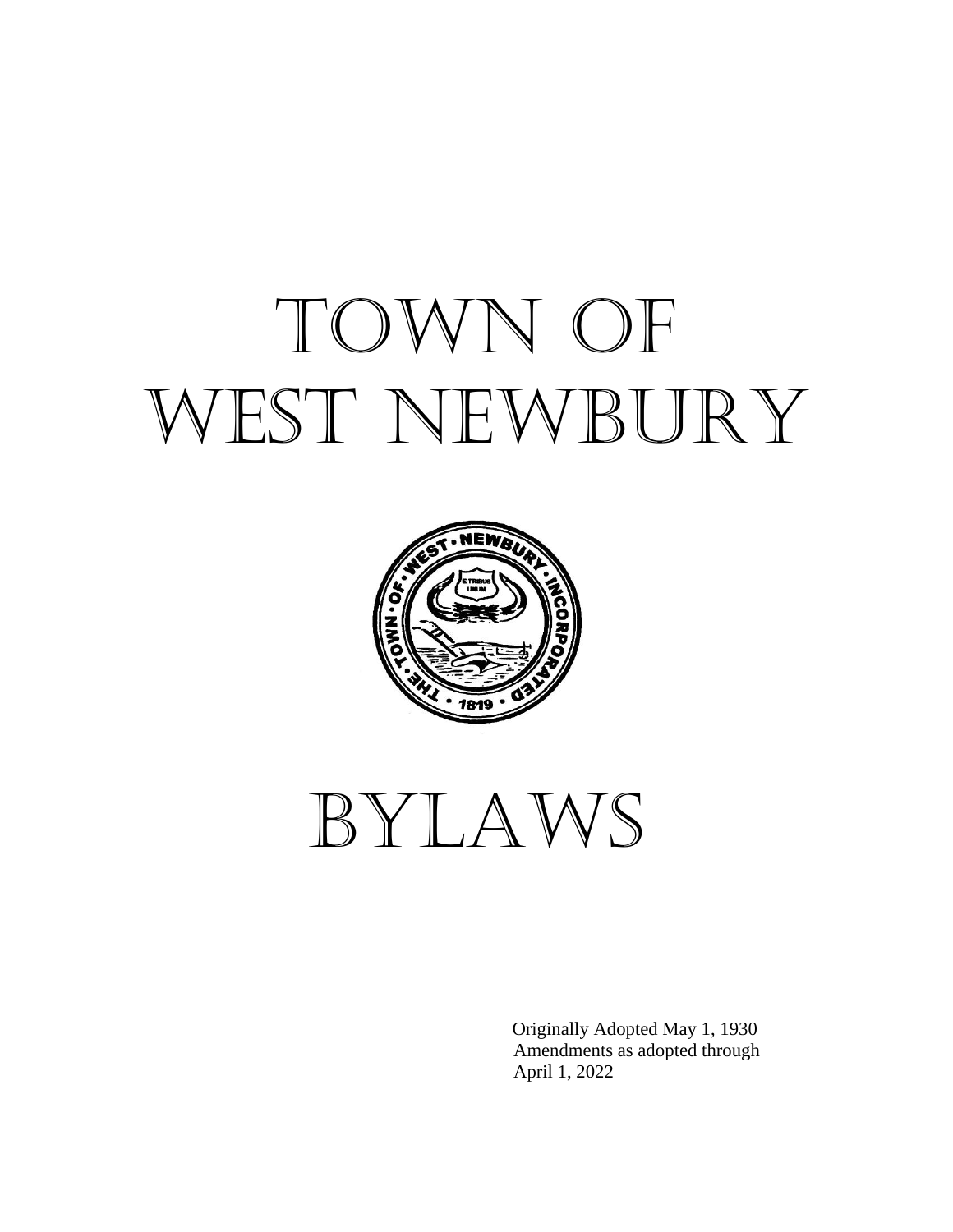# **TOWN OF WEST NEWBURY BYLAWS**

## **INDEX**

| Title |                                                  | Page |
|-------|--------------------------------------------------|------|
| I.    |                                                  |      |
| П.    | <b>ADVERTISING FOR BIDS BY-LAW (Repealed)  6</b> |      |
| Ш.    |                                                  | - 6  |
| IV.   | <b>BOARDS, COMMITTEES, AGENCIES</b>              |      |
|       |                                                  |      |
|       |                                                  |      |
|       |                                                  | 9    |
|       |                                                  | 9    |
|       |                                                  | 9    |
|       |                                                  |      |
| V.    | <b>CONSTRUCTION, EXCAVATION, DEMOLITION</b>      |      |
|       |                                                  |      |
|       |                                                  | 11   |
|       |                                                  | 11   |
|       |                                                  | 13   |
|       |                                                  |      |
| VI.   | <b>ANIMAL BY-LAW</b>                             |      |
|       |                                                  |      |
|       |                                                  |      |
|       |                                                  |      |
| VII.  |                                                  |      |
| VIII. | <b>FINANCES</b>                                  |      |
|       |                                                  | 20   |
|       |                                                  |      |
|       |                                                  |      |
|       |                                                  |      |
| IX.   | <b>GASOLINE FILLING STATION BY-LAW 22</b>        |      |
| X.    |                                                  |      |
| XI.   |                                                  |      |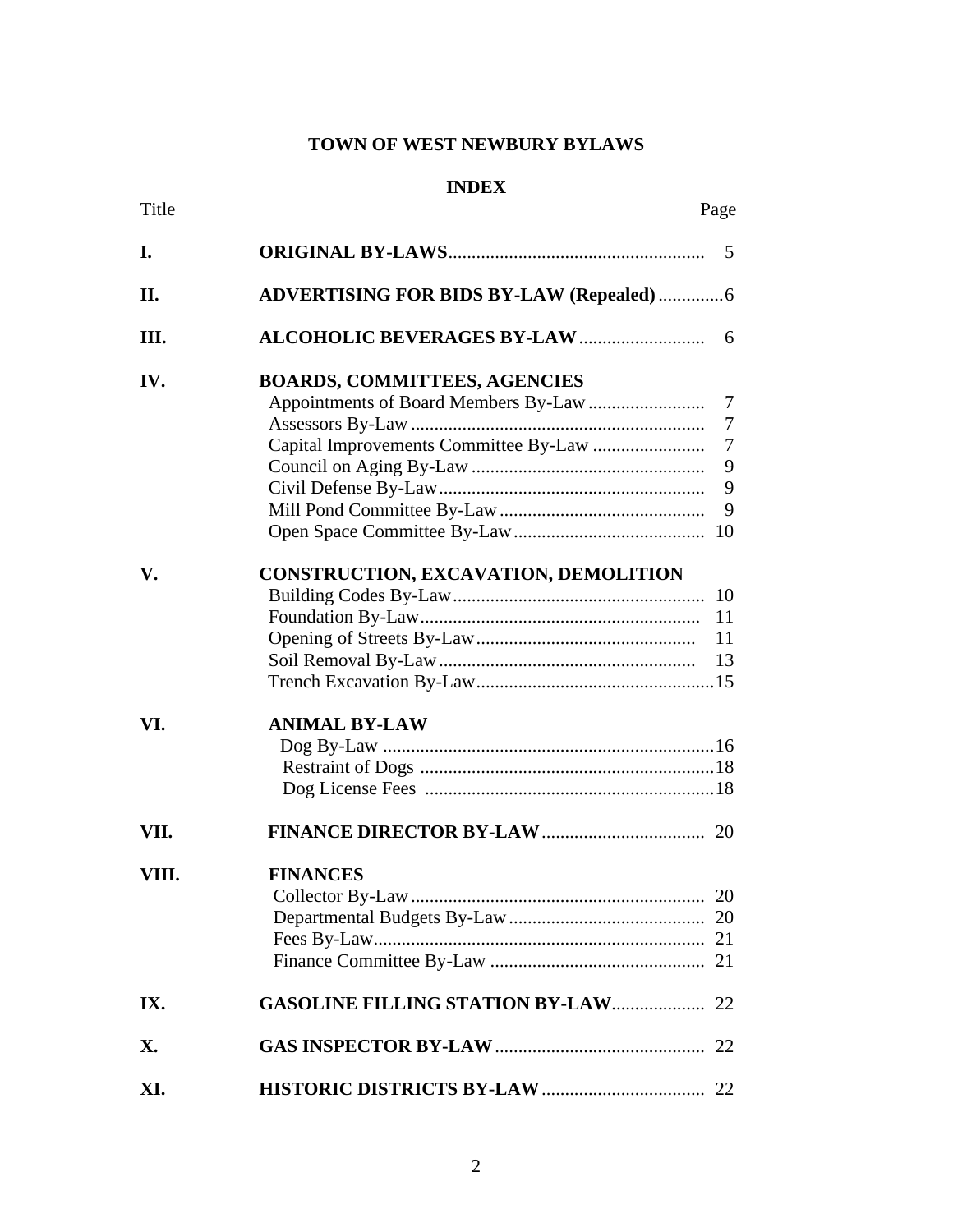| XII.   |                                                                                                                                   |  |
|--------|-----------------------------------------------------------------------------------------------------------------------------------|--|
| XIII.  | <b>LOCAL LICENSE OR PERMIT AFFECTED BY</b>                                                                                        |  |
| XIV.   |                                                                                                                                   |  |
| XV.    |                                                                                                                                   |  |
| XVI.   |                                                                                                                                   |  |
| XVII.  |                                                                                                                                   |  |
| XVIII. |                                                                                                                                   |  |
| XIX.   |                                                                                                                                   |  |
| XX.    | <b>TOWN MEETING/ELECTIONS</b><br>Town Meeting By-Law (Parliamentary Practice) 32<br>Date of Annual Meeting and Election By-Law 33 |  |
| XXI.   |                                                                                                                                   |  |
| XXII.  | <b>VEHICLES</b>                                                                                                                   |  |
| XXIII. |                                                                                                                                   |  |
| XXIV.  |                                                                                                                                   |  |
| XXV.   |                                                                                                                                   |  |
| XXVI.  |                                                                                                                                   |  |
| XXVII. |                                                                                                                                   |  |
|        |                                                                                                                                   |  |
| XXIX.  |                                                                                                                                   |  |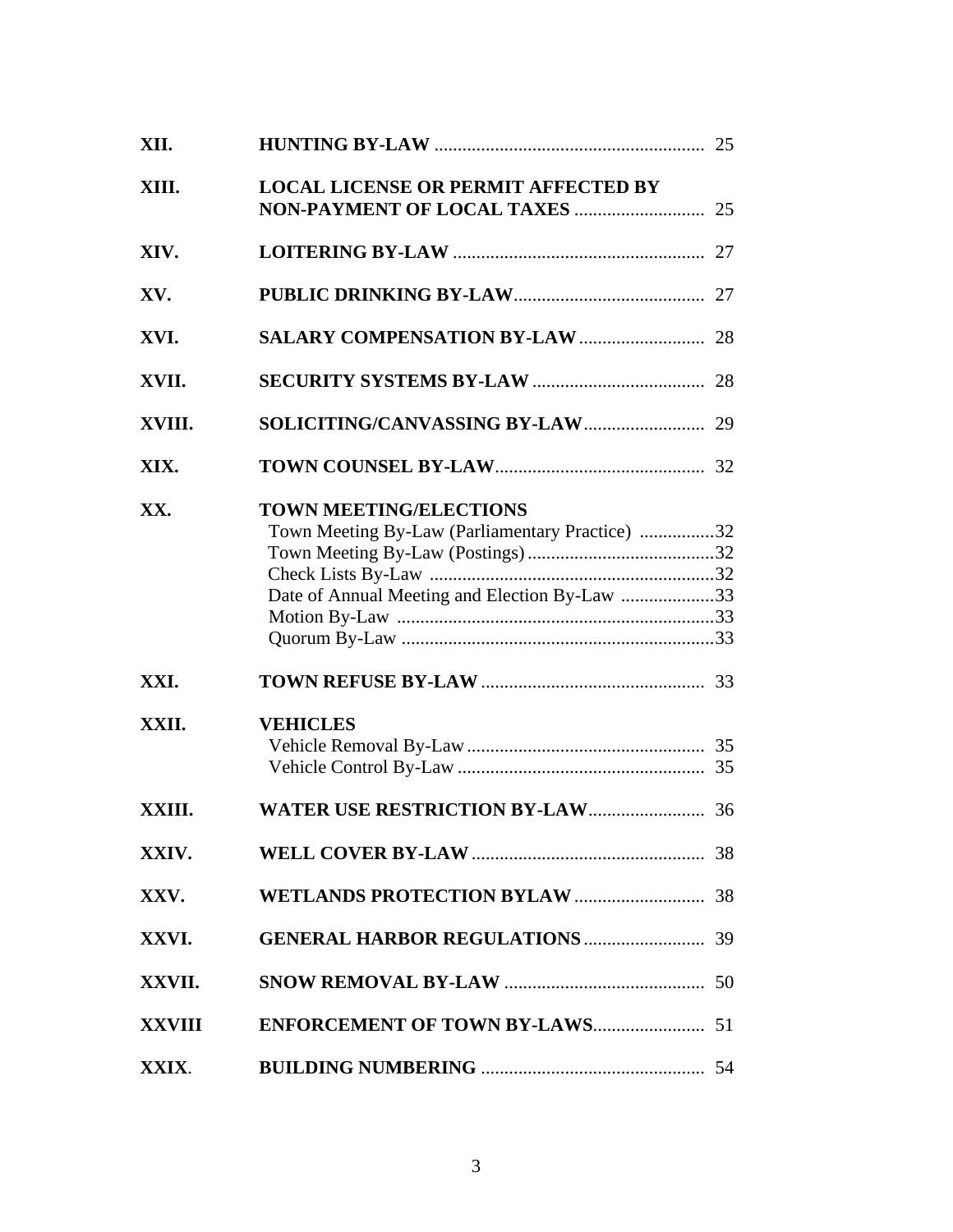| XXX.          |                                             |  |
|---------------|---------------------------------------------|--|
| XXXI.         |                                             |  |
| XXXII.        |                                             |  |
|               |                                             |  |
|               |                                             |  |
| XXXV.         |                                             |  |
| XXXVI.        | <b>COMMUNITY PRESERVATION COMM. BYLAW58</b> |  |
|               |                                             |  |
|               |                                             |  |
| <b>XXXIX</b>  |                                             |  |
| $\mathbf{XL}$ |                                             |  |
| XLI           | STORMWATER MANAGEMENT BYLAW69               |  |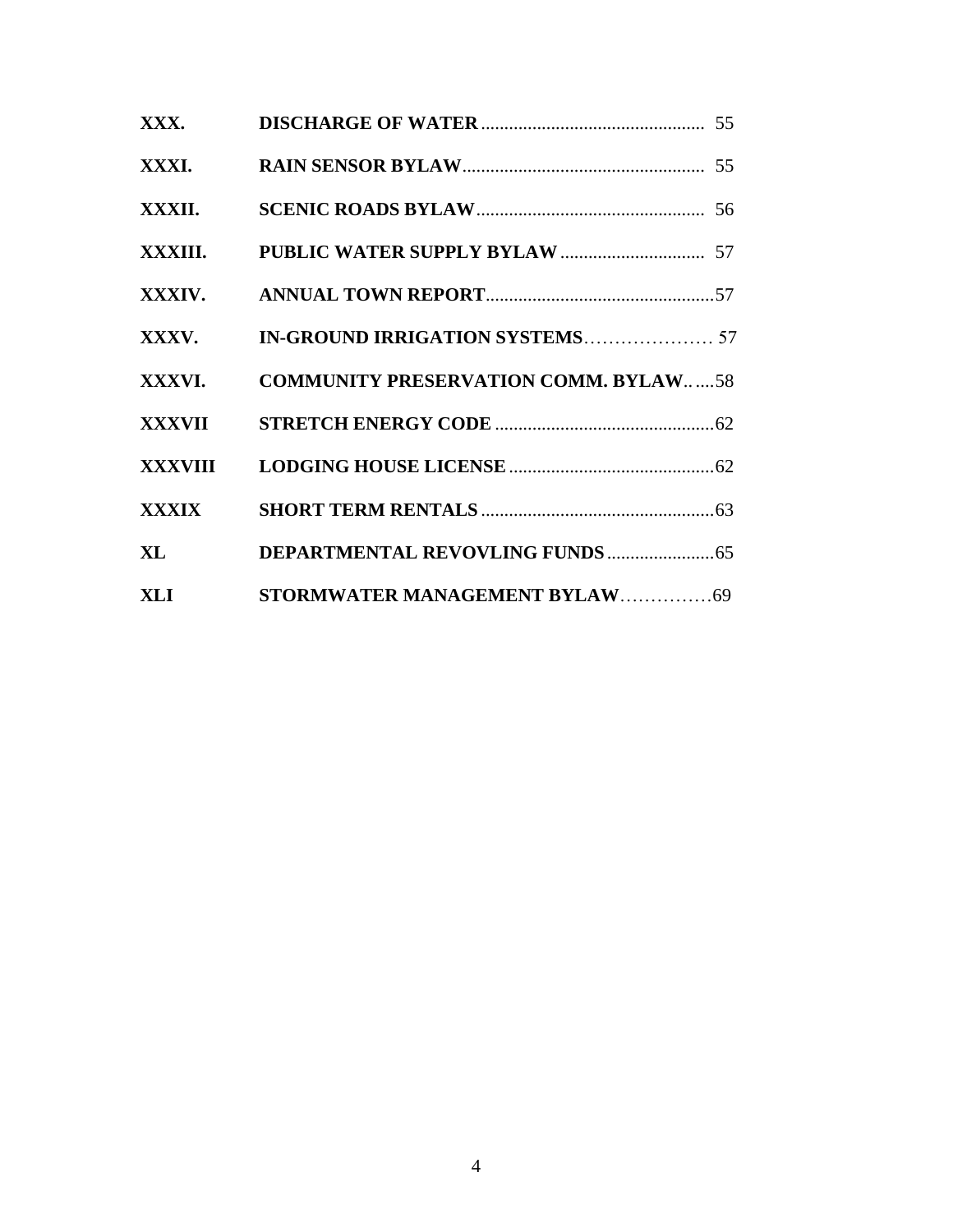## **I. TOWN OF WEST NEWBURY BYLAWS AS ADOPTED AT A SPECIAL TOWN MEETING HELD MAY 2, 1930s**

*[Posted according to law November 18, 1963]*

SECTION 1. No person shall behave himself or herself in a rude or disorderly manner, nor use indecent, profane or insulting language in any street, public place or public building in the town, nor to be, nor remain upon any doorstep, portico or other projections from any such building, nor in any church, meeting house, public hall or entrance thereto, to the annoyance of any other person, nor shall any person willfully frighten any horse or any other animal nor engage in any game, sport or amusement, in any street in the Town, whereby the free, safe and convenient use thereof by travelers therein shall in any way be intercepted or the occupants or adjoining estates unnecessarily annoyed or disturbed.

SECTION 3. No person shall place or maintain any table, tent, booth or other erection on any common or street in Town for the sale or exhibition of any article without permission of the Selectmen.

SECTION 4. No person shall ride or drive any vehicle, automobile, horse or beast upon the public common or sidewalks within the Town.

SECTION 5. No person shall ride or drive any horse, cow, carriage, automobile or other vehicle on the sidewalk of any street of the Town except for the purpose of crossing such sidewalk to go into some adjoining enclosure, provided that this shall not apply to children's or invalid's carriages.

SECTION 6. No person being the owner, keeper, or having the custody of any horse, cow or other animal shall permit or suffer the same to any pasture with or without a keeper upon any street, sidewalk, or any public grounds in the Town, or to go at large therein, nor suffer such horse, cow or other animal to remain upon any sidewalk in the Town.

SECTION 8. *[Amended at the Special Town Meeting October 14, 1987, approved by the Attorney General November 24, 1987 and posted according to law on February 27, 1988. Amended at the Special Town Meeting held on November 4, 2013, approved by the Attorney General on February 27, 2014 and posted according to law on March 12, 2014, which added membership on the Investment Policy Committee.]* In compliance with the provisions of law relating thereto, there shall be a Finance Committee consisting of six (6) qualified voters who shall not hold any other Town Office or position, except that one member of the Finance Committee shall be a member of the advisory Capital Improvements Committee and a member of the Finance Committee shall be a member of the Investment Policy Committee, and who shall be appointed by the Selectmen, two (2) each for a term of three (3) years, any vacancy arising may be filled by the Selectmen at any time. It shall be the duty of the Finance Committee to consider all municipal questions affecting the revenue, indebtedness or expenditures of the funds of the Town,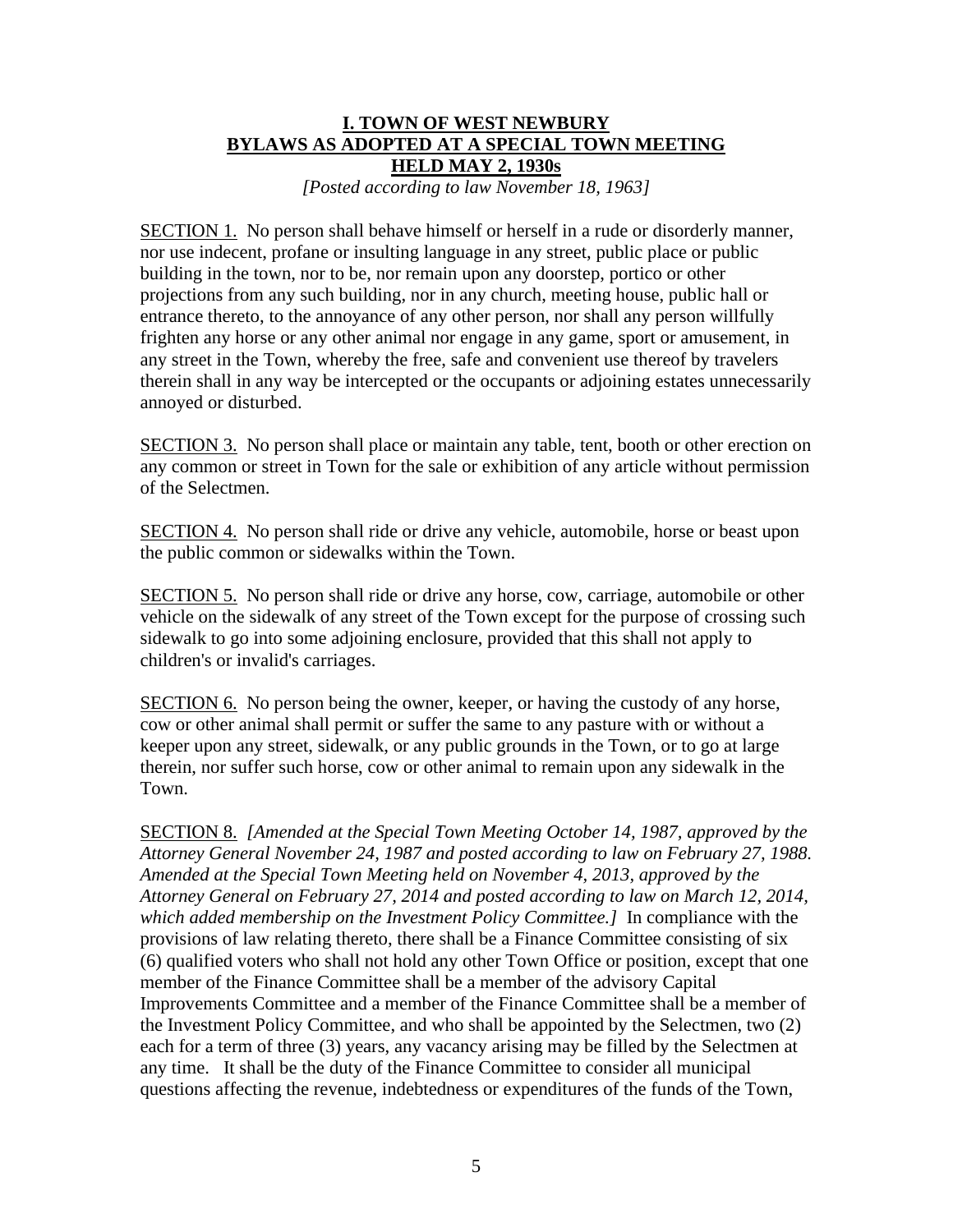and for this purpose the committee shall have access to all books and records of the Town.

SECTION 11. No person shall fire or discharge any gun, fowling piece or firearms in or across any street or way in the Town of West Newbury provided, however, that this bylaw shall not apply to the use of such weapons at any military exercises or in the lawful defense of the person, family or property of any person.

SECTION 12. *[Amended at the adjourned session, March 19, 1955, Annual Town Meeting]* No person shall establish or maintain a piggery within the limits of the Town without first obtaining a permit from the Board of Health. Under the provisions of this bylaw, five or more pigs over three months of age shall constitute a piggery.

SECTION 13. Amendment to this section adopted as *Enforcement of Town By-Laws*  (See XXVIII) at the Annual Town Meeting, fourth session, held May 15, 1995, approved by the Attorney General June 28, 1995, and posted according to law July 10, 1995. established the following penalties for the preceding sections, and where indicated enforcing persons in addition to Police Officers:

| Section I.1. | <b>Disorderly Conduct</b>                                   | \$50.00 |
|--------------|-------------------------------------------------------------|---------|
| I.3.         | Sales/Exhibitions                                           | 25.00   |
| I.4.         | Riding on Public Commons/Sidewalks (Animal Control Officer) | 25.00   |
| I.5.         | Riding/Driving on Sidewalks (Animal Control Officer)        | 25.00   |
| I.6.         | Pasturing of Animals (Animal Control Officer)               | 25.00   |
| 1.11.        | Firing of Guns/Fowling Piece Firearms                       | 50.00   |
| I.12.        | Piggery (Health Agent, Animal Control Officer)              | 25.00   |

SECTION 14. These By-Laws shall take effect after their approval and establishment as required by law, and all previous By-Laws are hereby repealed.

## **II. ADVERTISING FOR BIDS BY-LAW**

*[The Advertising for Bids By-Law was repealed by vote taken under Article 27 of the Warrant for the April 30, 2001 Annual Town Meeting]*

## **III. ALCOHOLIC BEVERAGES BYLAW**

ALCOHOLIC BEVERAGES BYLAW *[Adopted at the Special Town Meeting, November 29, 1982. approved by the Attorney General January 20, 1983, and posted according to law March 14, 1983.]*

No person(s) shall have in his possession any alcoholic beverages as defined in Chapter 138, Section 1 of the Massachusetts General Laws, while on, in or upon any Town property without the written consent of the Board of Selectmen. Anyone who violates this By-Law shall be subject to a fine not to exceed \$300.00 for each offense.\* *\*[As originally adopted. The Enforcement Bylaw ( see XXVIII) adopted at the fourth session of the 1995 Annual Town Meeting, approved by the Attorney General on June 28,*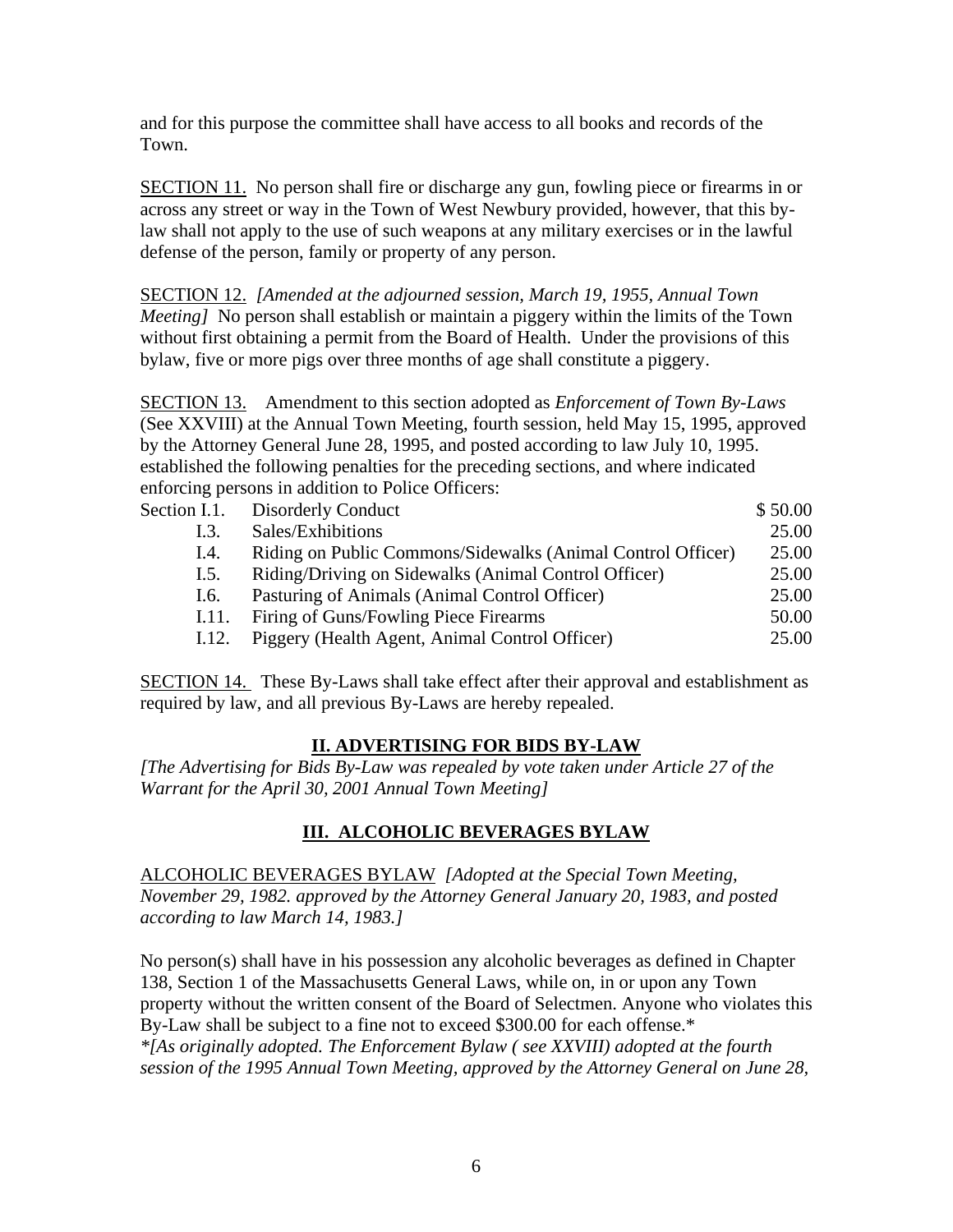*1995 and posted according to law July 10, 1995, established a penalty of \$100.00 for violations of this By-Law].*

## **IV. BOARDS, COMMITTEES, AGENCIES**

APPOINTMENT OF BOARD MEMBERS BYLAW *[Adopted at the Annual Town Meeting of 1983, approved by the Attorney General July 1, 1983, and posted according to law March 22, 1984.]* Pursuant to the provisions of Section 4A, Chapter 41 of the Massachusetts General Laws: The Board of Health is authorized to appoint a member of their Board to act as Inspector of Sanitary Disposal Systems; the Board of Water Commissioners is authorized to appoint a member of their Board to work from time to time as required as laborer; and the Board of Assessors is authorized to appoint members of their Board to at as Clerk of their Board.

AMENDMENT TO APPOINTMENT OF BOARD MEMBERS BYLAW *[Adopted at the Annual Town Meeting of 1985, approved by the Attorney General July 17, 1985, and posted according to law March 26, 1986.]* By motion brought under Article 9 of the 1985 Annual Town Meeting Warrant it was voted unanimously to amend the "Appointment of Board Members" by-law to authorize the Planning Board to appoint a member of their Board to serve as Secretary to the Board.

AMENDMENTS TO APPOINTMENT OF BOARD MEMBERS BYLAW *[Adopted at the Annual Town Meeting of 1986, adjourned session of May 6, 1986, approved by the Attorney General June 12, 1986, and posted according to law June 20, 1986.]* By separate motions brought under Article 33 of the 1986 Annual Town Meeting Warrant it was voted to amend the "Appointment of Board Members" By-Law to 1. authorize the Water Commissioners to appoint a member of their Board to serve as Substitute Superintendent; and 2. authorize the Conservation Committee to appoint a member of its Committee to serve as Clerk.

ASSESSORS BYLAW *[Adopted March 4, 1967, approved by the Attorney General March 13, 1967, and posted according to law March 27, 1967.]* Assessors shall serve in no other elected office in the Town, provided however that present incumbents shall serve for the duration of their elected term in office.

CAPITAL IMPROVEMENTS COMMITTEE BYLAW *[Adopted at the Special Town Meeting of October 14, 1987, approved by the Attorney General November 24, 1987, and posted according to law February 27, 1988]*

*[Amendment to Capital Improvements Committee Bylaw adopted at the Special Town Meeting of January 25, 1993, approved by the Attorney General March 2, 1993, and posted according to law March 10, 1993, changed the word "Accountant" to "Finance Director" so that it reads References to the Finance Director were replaced with reference to the Town Manager by Article 19 of the Annual Town Meeting held on April 30, 2018 approved by the Attorney General on August 29, 2018 and posted according to law on October 5, 2018]*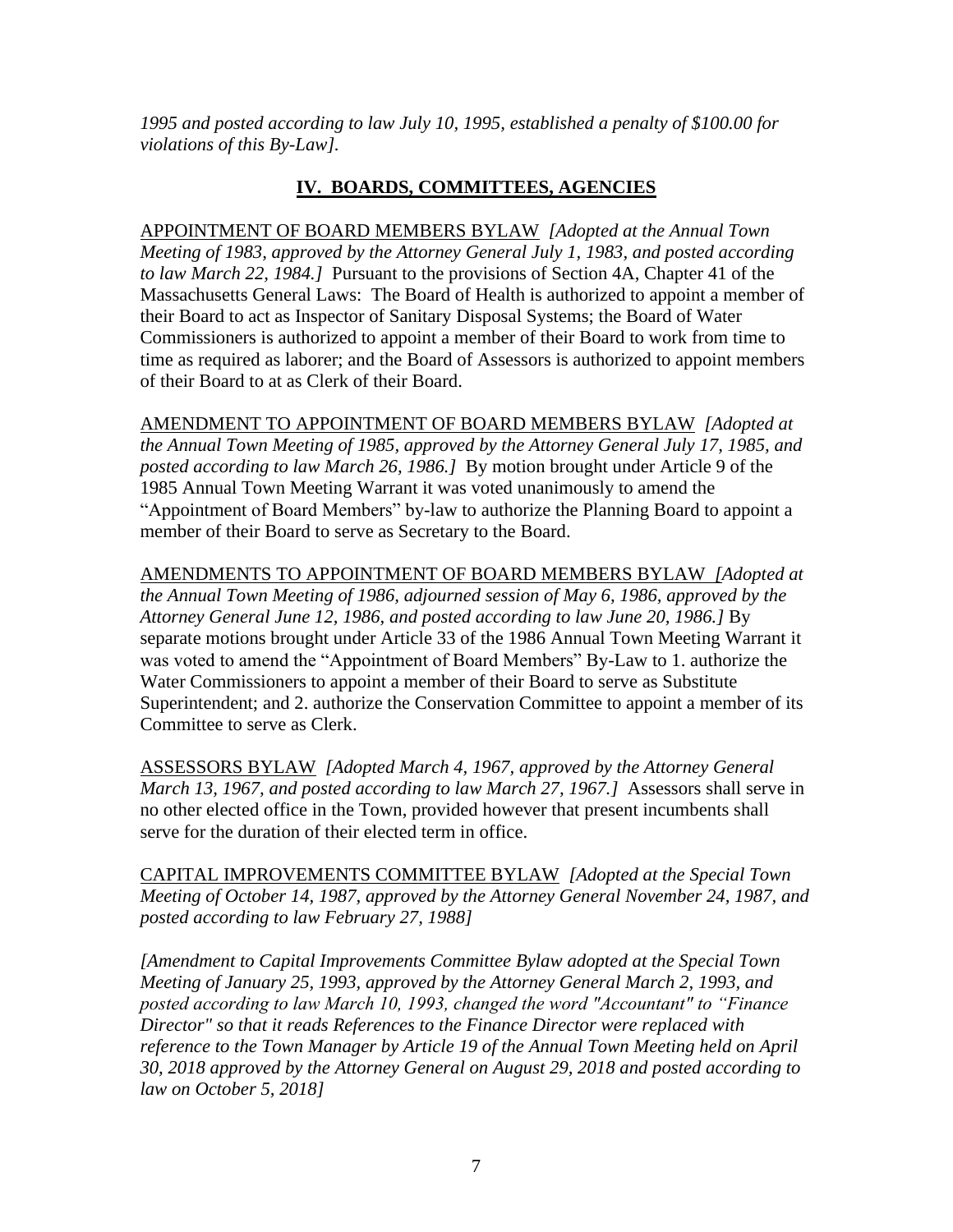Section 1: The Board of Selectmen shall establish and appoint a committee to be known as the Capital Improvement Planning Committee, composed of one member of the Board of Selectmen, one member of the Finance Committee, and five at-large members. The representative from the Board shall be appointed by the Board for a one-year term. The Finance Committee shall appoint a representative to serve a one-year term. The five atlarge members are to serve a three year rotating term. The Town Manager shall be an ex-officio member without the right to vote. The Committee shall choose its own officers.

Section 2. {*Amended by Article 16 of the Special Town Meeting held on October 16, 2016, which changed the amount of "\$10,000" to "\$20,000" which was approved by the Attorney General on September .7, 2017 and posted according to law on September 19, 2018}* The Committee shall study proposed capital projects involving the planning for and the improvement, preservation and creation of tangible assets and projects which 1) have useful life of at least five years; 2) cost over \$20,000 and or 3) for which the town is authorized to borrow funds. Capital projects shall be submitted to the Capital Improvements Committee (CIC) at a date to be established by the Committee for consideration at the following Annual Town Meeting, or four months before a Special Town Meeting, except when emergency financing is necessitated by an accident, fire, judicial order or other similar special circumstances. All officers, Boards and committees, including the Selectmen and School Committee shall give to the CIC, on forms prepared by it, information concerning all anticipated capital projects requiring Town Meeting action during the next fiscal year and five ensuing years. The Committee shall consider the relative need: impact, timing and cost of these expenditures and the effect each will have on the financial position of the town. No appropriation shall be voted for a capital improvements requested by a department, board or commission unless the proposed capital improvement is considered in the Committee's report. The Committee shall not fail to report on any proposal that has been properly submitted.

Section 3: The CIC shall prepare an annual report recommending a Capital Improvement Budget for the next fiscal year, including any items to be funded in the current fiscal year, and a Capital Improvement Program including recommended capital improvements for the following five fiscal years. The report shall be submitted to the Board of Selectmen not later than six weeks prior to the Annual Town Meeting for its consideration and recommendations. The Board shall submit the Capital Budget together with its recommendations to the Annual Town Meeting.

Section 4. Such Capital Improvement Program, after its adoption, shall permit the expenditure on projects included therein of sums from departmental budgets for surveys, architectural or engineering advice, options or appraisal; but no such expenditure shall be incurred on projects which have not been so approved by the town through the appropriation of sums in the current year or in prior years, or for preliminary planning for projects to be undertaken more than five years in the future.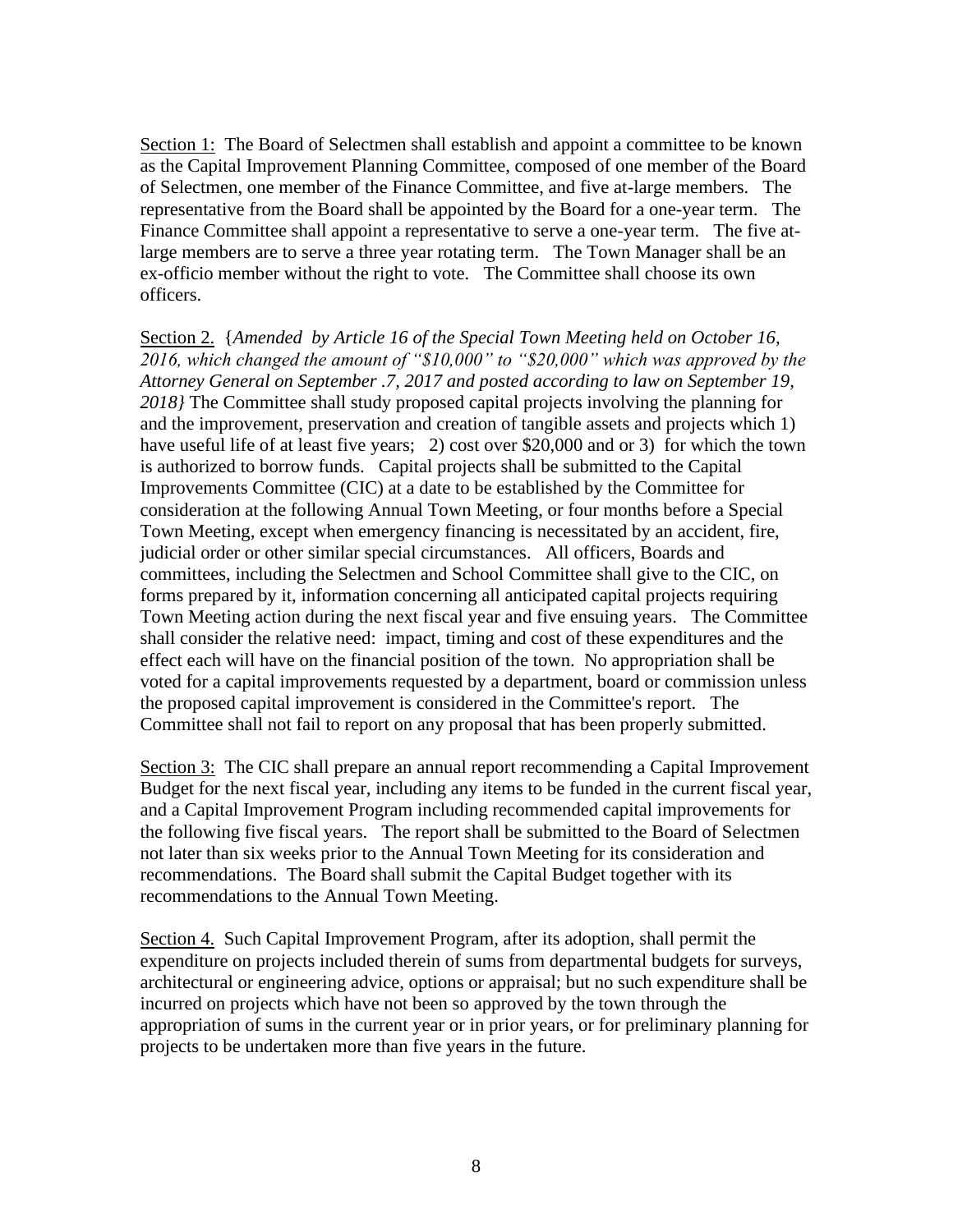Section 5. The Committee's report and the Selectmen's recommended Capital Budget shall be published and made available in a manner consistent with the distribution of the Finance Committee report. The Committee shall deposit its original report with the Town Clerk.

Source: Adapted from a form presented in the "Massachusetts Finance Committee Handbook", Stuard DeBard, Association of Town Finance Committees.

Section 6: [*Section 6 added at the Annual Town Meeting, second session, on May 6, 2009, approved by the Attorney General on August 11, 2009 and posted according to law on August 20, 2009.]* The provisions of Sections 2 through 5 of this Capital Improvements Committee Bylaw shall not apply to capital projects, appropriations, or expenditures made under authority of the Community Preservation Act, Massachusetts General Laws Chapter 44B, or the Community Preservation Committee Bylaw.

COUNCIL ON AGING BYLAW: *[Adopted September 24, 1973, at a Special Town Meeting, approved by the Attorney General October 26, 1973, and posted according to law February 13, 1974.]* 

Pursuant to Section 8B, Chapter 40 of the General Laws, the town will establish a Council on Aging to co-ordinate and carry out all programs designed to meet the problems of the aging in co-ordination with programs of the Commission on Aging established under Section 73, Chapter 6 of the General Laws; said Council shall be appointed by the Board of Selectmen and shall consist of eleven members, six of whom shall be over 60 years of age; initial appointments shall be made as follows:

four members for three years, two of whom shall be over 60

four members for two years, two of whom shall be over 60, and

three members for one year, two of whom shall be over 60;

subsequent appointments shall be made by the Board of Selectmen for three-year periods.

## CIVIL DEFENSE BYLAW *[Adopted at the Annual Town Meeting April 30, 1977, approved by the Attorney General August 8, 1977, and posted according to law August 15, 1977.]*

That the Board of Selectmen be authorized and directed to establish an organization for Civil Defense for the Town in accordance with the Acts of 1950, Chapter 639, Section 13, and amendments thereto. The Board of Selectmen shall appoint a Director thereof, who, subject to the direction and control of the appointing authority, will be directly responsible for the organization, administration, and operation of Civil Defense functions determined by the aforesaid Act.

MILL POND COMMITTEE BYLAW *[Adopted at the Special Town Meeting of October 22, 1991, approved by the Attorney General January 7, 1992, and posted according to law January 9, 1992.This Bylaw replaces the vote previously adopted under Article 30 of the 1976 Annual Town Meeting]* The Town hereby establishes a Mill Pond Committee to plan, coordinate and carry out all projects and general maintenance of the Mill Pond Recreation Area, including any buildings and structures thereon. Said committee shall be appointed by the Board of Selectmen and shall consist of seven voting members and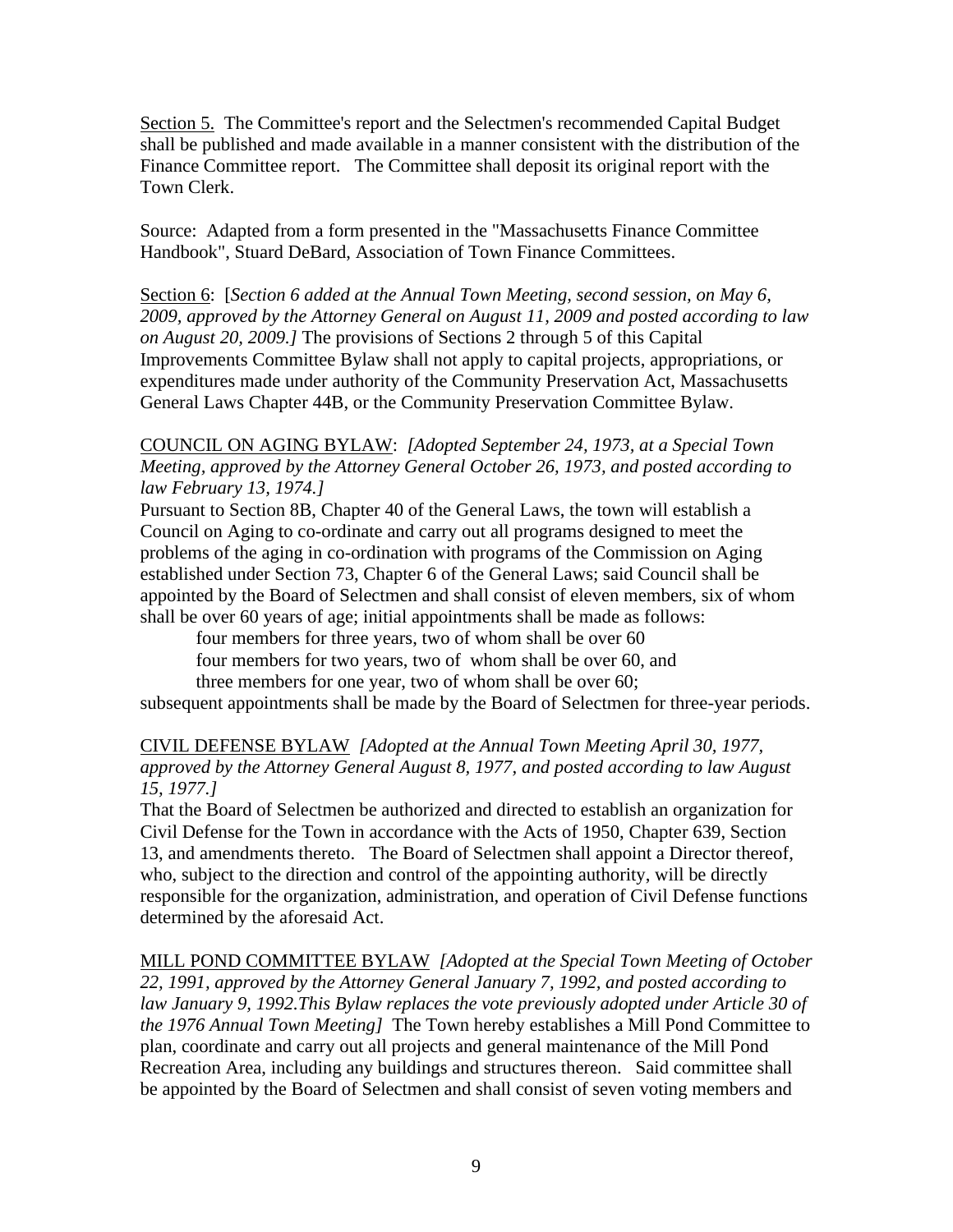five or more associate members. Each member shall be appointed for a one-year term which shall expire on June 15 of each year.

*[Second paragraph adopted at the Special Town Meeting of October 22, 2007, approved by the Attorney General on November 13, 2007 and posted according to law on December 5, 2007]* Beginning with the June 2008 appointments the Board of Selectmen shall appoint two voting members each to a one year term to expire on June 15, 2009, two voting members each to a two year term to expire on June 15, 2010, and three voting members each to a term to expire on June 15, 2011; thereafter all voting members shall be appointed to three year terms to expire on June 15 of the applicable year. Associate members shall continue to be appointed for one year terms which shall expire on June 15 of each year. In the event of a vacancy caused by the resignation, removal or inability to serve of any voting or associate member, the Board of Selectmen shall appoint a voting or associate member, as the case may be, to serve the balance of any such term.

OPEN SPACE COMMITTEE BY-LAW *[Adopted at the third session of the Annual Town Meeting held on May 12, 1997, approved by the Attorney General on July 11, 1997, and posted according to law July 17, 1997.]* The Town hereby establishes an Open Space Committee to implement the Open Space and Recreation Plan of the Town of West Newbury by maintaining and updating the Plan itself and by managing the implementation of the action plans contained therein. Said committee shall be appointed by the Board of Selectmen and shall consist of seven voting members and two Associate members who shall also be appointed by the Board of Selectmen. Members shall be appointed for one-year terms which shall expire on June 15.

*[Second paragraph adopted at the Special Town Meeting of October 22, 2007, approved by the Attorney General on November 13, 2007 and posted according to law on December 5, 2007]* Beginning with the June 2008 appointments the Board of Selectmen shall appoint two voting members each to a one year term to expire on June 15, 2009, two voting members each to a two year term to expire on June 15, 2010, and three voting members each to a term to expire on June 15, 2011; thereafter all voting members shall be appointed to three year terms to expire on June 15 of the applicable year. Associate members shall continue to be appointed for one year terms which shall expire on June 15 of each year. In the event of a vacancy caused by the resignation, removal or inability to serve of any voting or associate member, the Board of Selectmen shall appoint a voting or associate member, as the case may be, to serve the balance of any such term.

## **V. CONSTRUCTION, EXCAVATION, DEMOLITION**

#### BUILDING CODES BYLAW *[Adopted at the Annual Town Meeting of 1982. Approved by the Attorney General September 22, 1982, and posted according to law November 15, 1982.]*

Accepted as law the "Commonwealth of Massachusetts State Building Code" and, further, the 'BOCA Basic Building Code" and the "National Building Code" as back-up codes to cover those areas not included in the Massachusetts State Code. The above codes shall be incorporated in the Town Bylaws as the recognized Town Building Codes.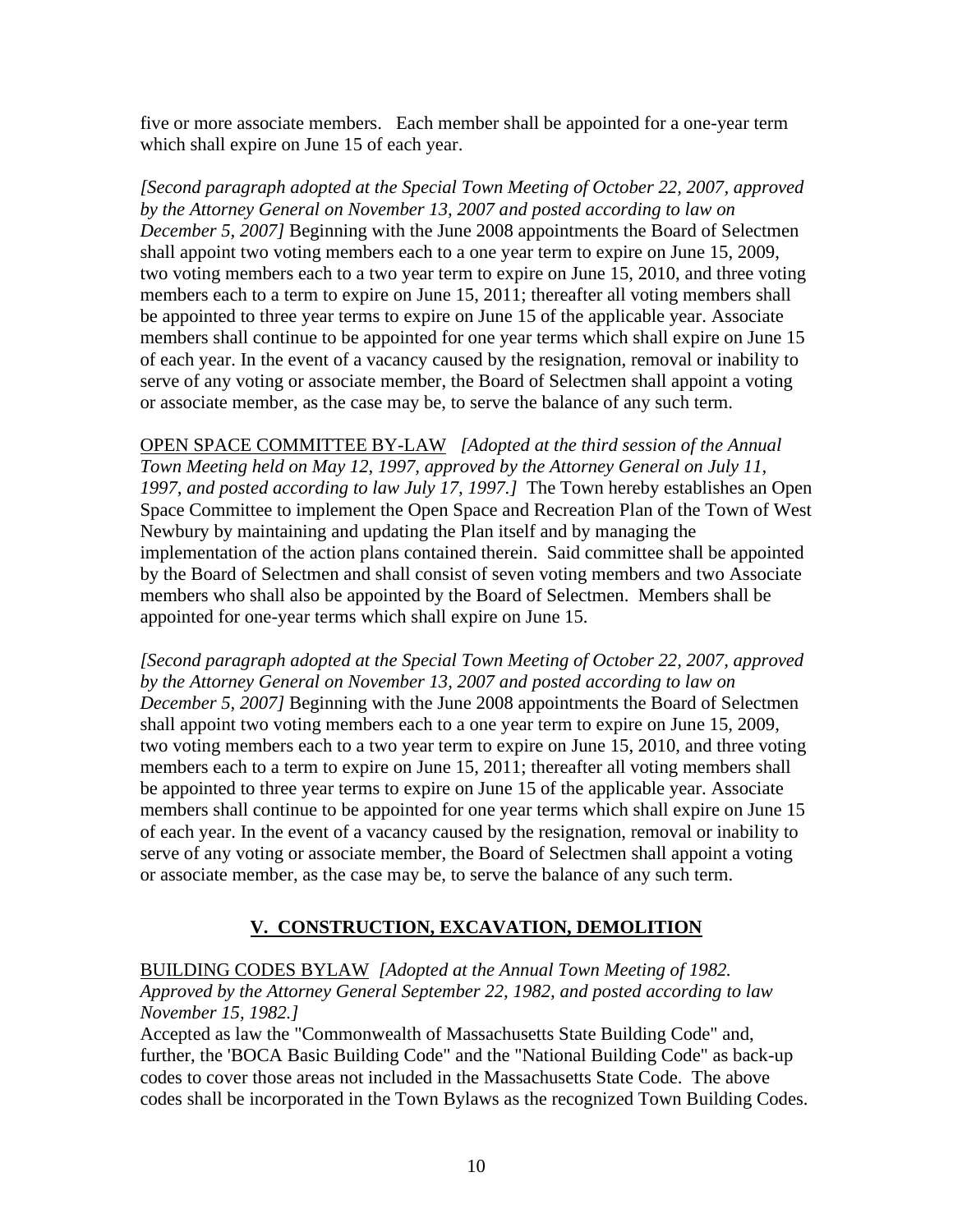Approval of this Bylaw supersedes all provisions of the Building Code Bylaw adopted June 3, 1970.

FOUNDATION BYLAW *[Adopted at the Special Town Meeting, November 29, 1982. Approved by the Attorney General January 20, 1983, and posted according to law March 14, 1983. Amended at the adjourned session of the Special Town Meeting on October 30, 1996, by striking the Foundation Bylaw adopted on Nov. 29, 1982, and adopting a section entitled "Foundation Bylaw" as follows. Amendment approved by the Attorney General on November 12, 1996, and posted according to law on November 18, 1996.]*

A Certified Plot Plan shall be submitted to the Building Inspector upon completion of a foundation. The Certified Plot Plan shall be a 1" - 20' scale and shall mirror the site plan as previously approved by all necessary Boards.

The Certified Plot Plan shall show lot dimensions; foundation location; front, rear, and side yard dimensions. Each plan shall have the following certification endorsed on the plan: "I hereby certify that the location of the foundation is as shown and complies with the local Zoning and Building Codes of the Town of West Newbury, Massachusetts, when constructed."

Each plan shall be certified and bear the seal of a registered land surveyor in the Commonwealth of Massachusetts.

OPENING OF STREETS BY-LAW *[Adopted May 18, 1974, at the Annual Town Meeting. Approved by the Attorney General June 19, 1974, and posted according to law August 6, 1974. Section 11 adopted at the Annual Town Meeting May 6, 1987, approved by the Attorney General on August 31, 1987 and posted according to law September 30, 1987. The Enforcement Bylaw (see XXVIII) was adopted at the fourth session of the 1995 Annual Town Meeting, approved by the Attorney General on June 28, 1995 and posted according to law July 10, 1995, established a penalty of \$300 for violations of the Opening of Streets Bylaw; amended by Article 23 of the Annual Town Meeting held on April 29, 2019, approved by the Attorney General on July 18, 2019 and posted according to law on July 19, 2019]*

1. PERMIT REQUIRED. No person, firm, corporation, public utility or agency other than the Selectmen or the Road Commissioner in the lawful performance of their duties or those acting under their orders, except such other persons as are or may be authorized by statute, shall break or excavate the ground in any street or public way in the Town, or dig below the surface thereof, or place any obstruction thereon, or construct a driveway entrance from any street, without first obtaining a written permit therefore from the Department of Public Works (DPW) Director or by the Town Manager in his/her absence. Selectmen approval is also required for any trench greater than 150 linear feet continuous or combined on any street or any trench or roadway resurfacing greater than 2,500 square feet.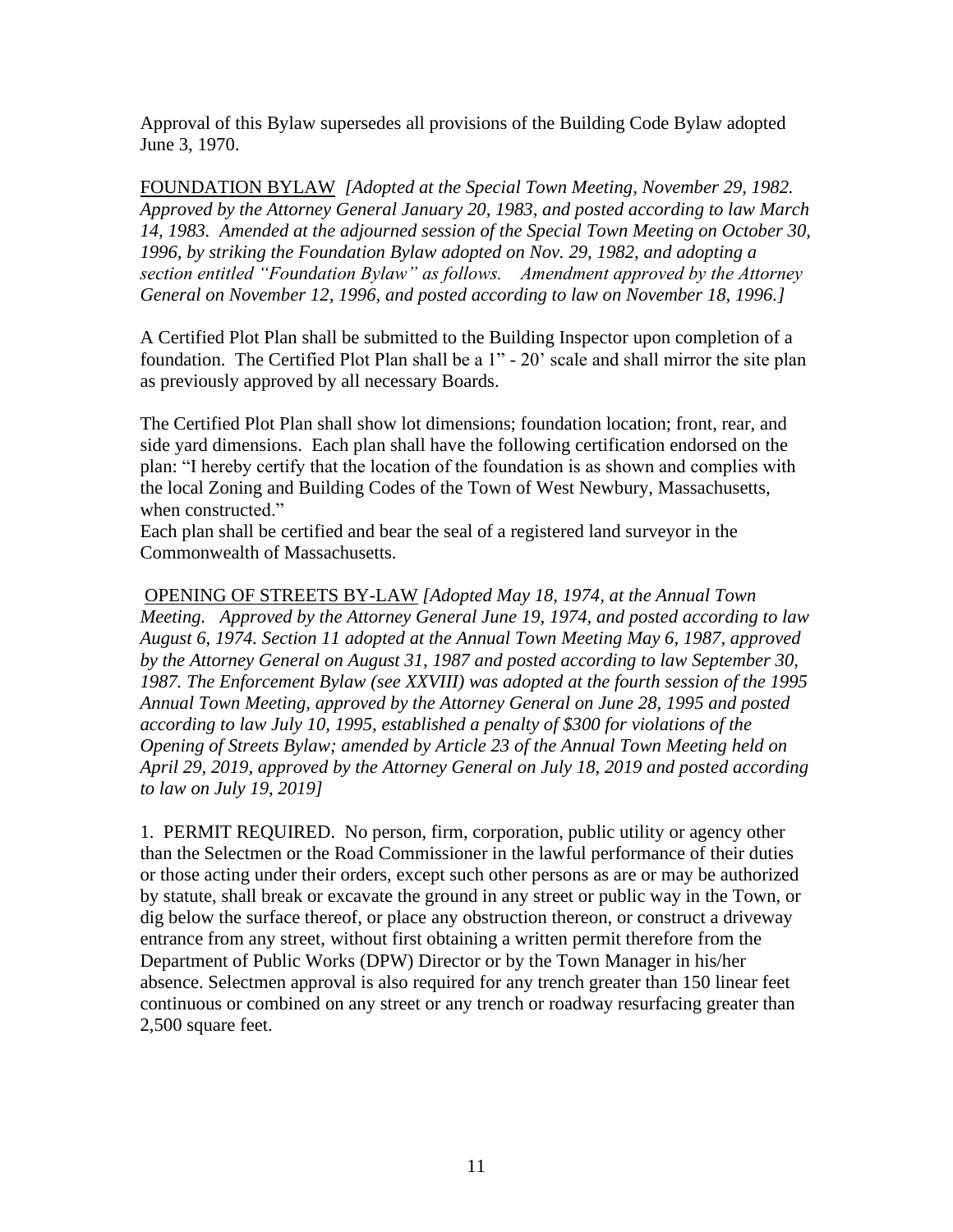2. APPLICATION FOR PERMIT. No such permit shall be issued until after receipt by DPW of a written application therefore made in writing on forms provided by the Town and signed by the applicant or his authorized representative.

3. SAFETY REQUIREMENTS. All persons acting under such permit shall adhere to all OSHA rules and regulations relating to roadway construction work.

4. SURETY BOND. No such permit shall be issued until after the applicant has deposited with the Town a surety bond or security deposit when required by the DPW Director, in form and amount acceptable to the Town Counsel, guaranteeing that any road surface worked upon thereunder will be restored without cost to the Town.

5. No such permit shall be issued until after the applicant has filed with the Town a certificate of insurance in amounts acceptable to the Selectmen conditioned substantially that the applicant shall indemnify and save harmless the Town of West Newbury and its officers from all suits and actions of every kind brought against said Town and its officers for or on account of any injuries or damages received or sustained by any person in consequence of, or resulting from any work performed by or negligence of said applicant, his servants, agents or employees.

6. FEE FOR PERMIT. The fee for permits issued under this Chapter shall be set from time to time by the Selectmen and may be waived by them in their discretion.

7. ISSUANCE OF PERMIT. Upon the filing of an application and security as aforesaid, and payment of any fee, the Town shall cause to be issued, on forms provided by them, a permit specifying the nature and location of the work to be done; the terms and conditions of such work imposed to preserve public safety and convenience, and the time within which such work is to be completed, but such time shall not be longer than 180 days from the date of said permit, unless extended by the DPW Director for cause shown. Notwithstanding such other conditions as may be imposed, it shall be a condition of each permit issued under this Bylaw that the applicant shall, for a period of one year from the date of issuance of such permit, save harmless the Town of West Newbury from any and all claims for damages arising from or in consequence of any work performed by or any act or omission of the applicant under such permit or of the applicant's servants, agents or employees.

8. EXPIRATION OF PERMIT. Permits issued under the provisions of this Bylaw shall expire as follows: Upon completion of all work specified on the permit, including the restoration of any excavation and the removal of any obstruction, the applicant may present the permit to the Town who shall cause the DPW Director to inspect such work. If the work has been completed to their satisfaction, and in accordance with the terms and conditions of said permit the DPW Director shall certify the same and the expiration of the permit thereon.

9. INSPECTION. The DPW Director is authorized to inspect, or cause to have inspected, at any time any or all work performed under a permit issued hereunder. If, in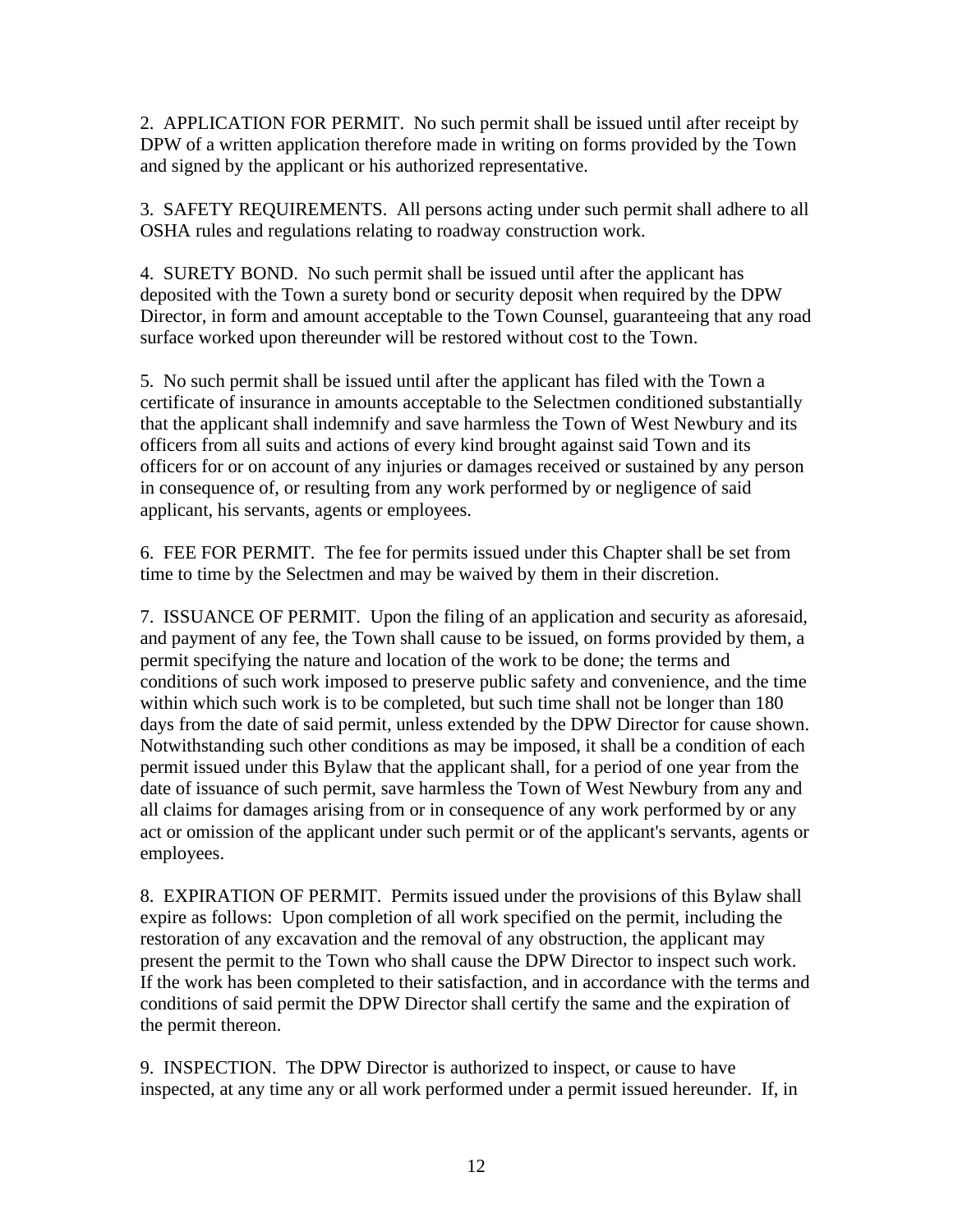the opinion of the DPW Director the public safety and welfare so warrant, he/she may order the applicant to fill and resurface any excavation or remove any obstruction within 2 (two) hours of such notice and if such order is not complied with within such time, he or they may cause such work to be done and the applicant shall be responsible for the cost thereof.

10. EXCEPTIONS. (a) Section 4 of this Bylaw shall not apply to public utilities or service companies which elect, in lieu of a bond, to enter into a legally binding agreement with the Town of West Newbury securing said Town as provided therein. (b) Nothing in this Bylaw shall be construed to prevent or unduly delay the making of any necessary excavation or the performance of any work related thereto by any public service company in the event of an emergency, and in such cases such public service company may proceed with such work without regard for the provisions of this Bylaw, provided that within a reasonable period of time after the cessation of such emergency, and not longer than 10 days, all provisions of this Bylaw shall become effective with respect to such work.

11. NON-COMPLIANCE Any person, firm or corporation required to obtain a permit under this by-law who either does not obtain said permit or who fails to comply with the terms of the permit issued shall be subject to a penalty of not more than \$50.00; each day to be considered a separate and distinct offense.\*

*\*[Section 11* a*s originally adopted. The Enforcement Bylaw (see XXVIII) adopted at the fourth session of the 1995 Annual Town Meeting, approved by the Attorney General on June 28, 1995 and posted according to law July 10, 1995, established a penalty of \$300 for violations of the Opening of Streets Bylaw]*

SOIL REMOVAL BY-LAW *[Adopted at a Special Town Meeting held June 26, 1964, approved by the Attorney General July 8, 1964 and posted according to law June 15, 1965. Amendment voted at the December 27, 1965, Special Town Meeting replaced Section 1-2 with Sections 1-2A and 1-2B.]*

1-1. The removal of soil, loam or sand from any parcel of land not in public use in the Town of West Newbury, except as hereinafter provided shall be allowed only after a written permit therefor is obtained from the Board of Selectmen after a public hearing of which due notice is given.

1-2A. No permit shall be required for the continuous operating on any parcel of land or gravel pit in operation at the time this By-Law is adopted, provided such operation is not hereinafter discontinued for more than one year.

1-2B. A permit shall be required for the removal of soil, loam, sand, or gravel from any parcel of land when incidental to and in connection with the construction of a building on the parcel. Incidental to and in connection with the construction of a building on the parcel shall mean, removal of loam or soil from the parcel shall not exceed the volume of soil or loam excavated for cellars, drives, walks and septic tanks. The Board may issue a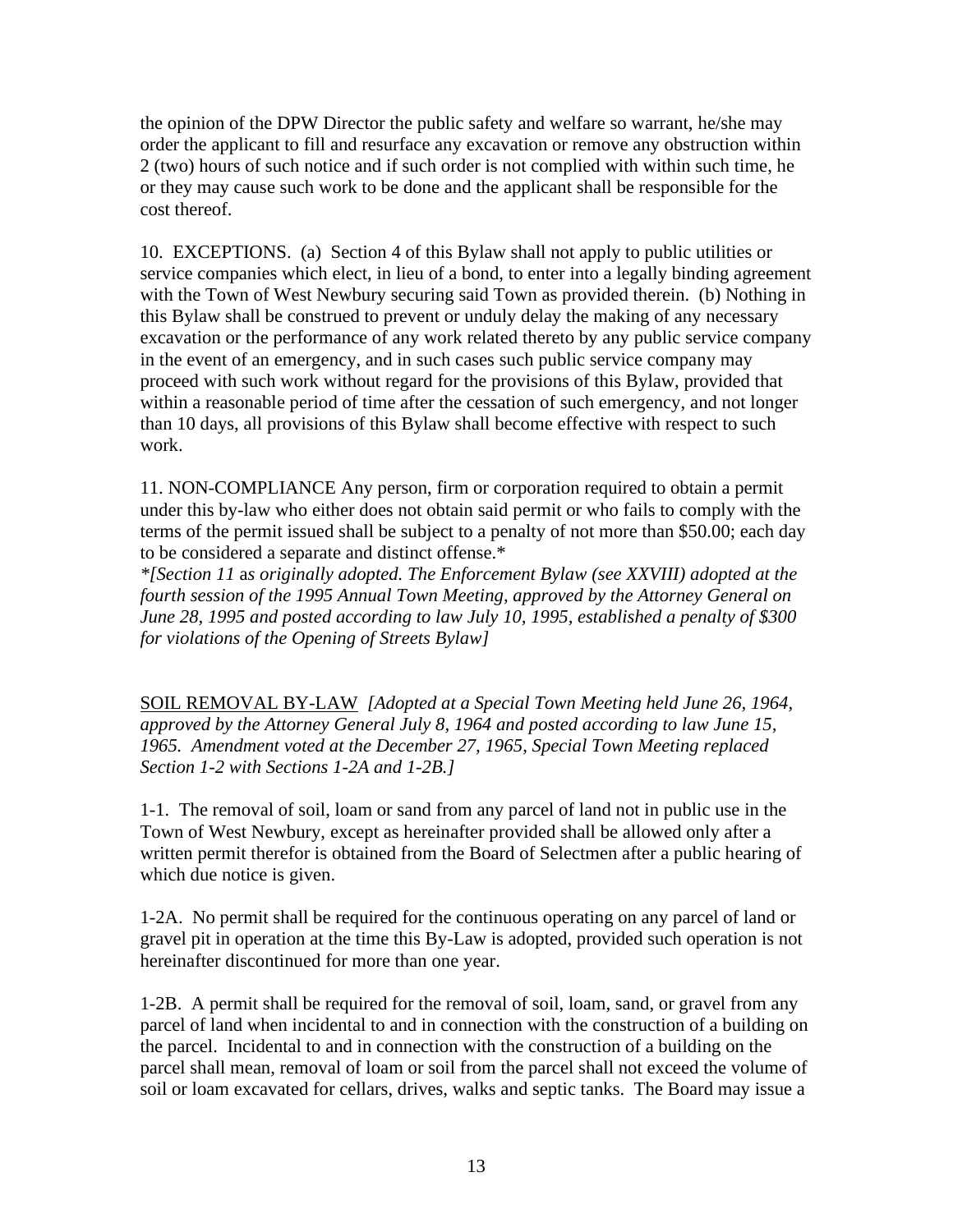permit under this subsection without a public hearing, and the Board shall impose such reasonable conditions as to the disposition of top soil and the establishment of ground levels and grades as it may deem necessary for the adequate protection of the neighborhood and the Town prior to the issuance of the permit. The Board may, without a public hearing, on receipt of proof of violation of any condition, suspend or revoke any permits so issued.

1-3 In issuing a permit under this By-Law, the Board of Selectmen may impose such conditions not specifically provided for herein as it may deem necessary for the adequate protection of the neighborhood and the town. Any conditions imposed by the Board shall be attached to and made part of the permit. The Board may, in its discretion, require a bond, certified check or other security for compliance with said conditions or as evidence of good faith as to the completion of any proposed construction. The Board may, after a public hearing on proof of violation of any condition revoke any permits so issued. A permit issued under this section shall be void after three years.

#### REMOVAL OF SAND

2-1 Sand may be removed from any parcel of land, except within 300 feet of a street or way and the Board may issue a permit therefor, provided that the Board shall impose such reasonable conditions as to the disposition of top soil and the re-establishment of ground levels and grades as it may deem necessary.

#### REMOVAL OF SOIL OR LOAM

3-1 Soil or loam may be removed from any parcel of land within such parcel determined by the Board to be unsuited to agricultural use, and the Board may issue a permit for such removal. In issuing a permit the Board may impose reasonable conditions as to the reestablishment of ground levels and grades.

3-2 Notwithstanding the provision of the above, the Board may issue a permit for the removal of soil or loam from any parcel of land in the Town where such removal is necessary, incidental to, and in connection with the construction of a road or other facility involving a permanent change in the use of the land. The Board shall issue no such permit unless it is reasonably satisfied that the construction will be completed and evidence thereof shall be made part of the records of the Board.

#### REMOVAL WITHIN 300 FEET OF STREETS

4-1 Soil, loam or sand may be removed from any parcel of land within such parcel lying within 300 feet of any street or way, provided a permit therefor has been issued by the Board after satisfactory evidence that such removal will not be seriously detrimental or injurious to the neighborhood, provided further that the Board shall impose reasonable conditions as to the method of removal, and the re-establishment of ground levels and grades and the planting of the area to suitable cover as it may deem necessary. Removal of soil or loam under authority of this section shall be further subject to provisions of Section III.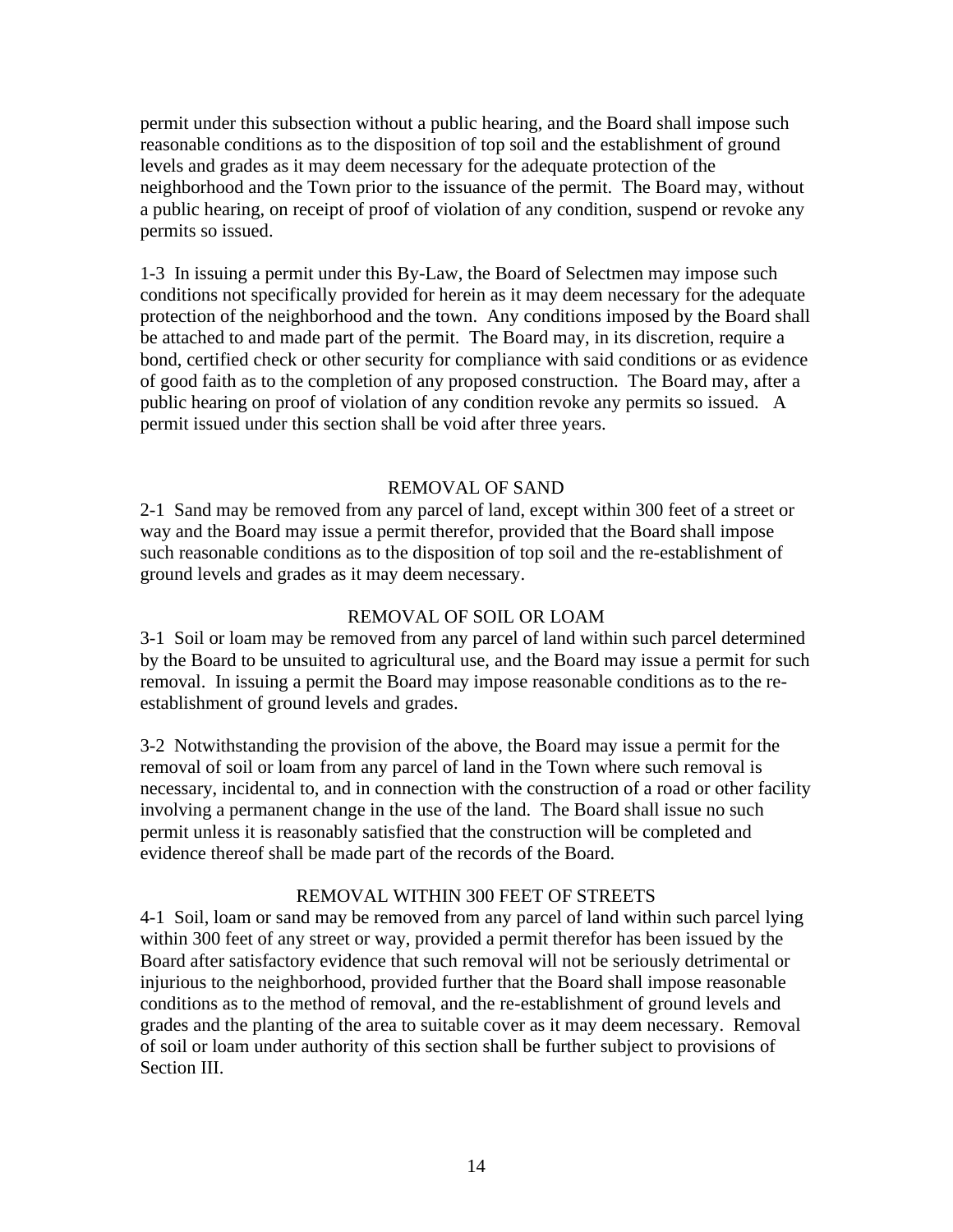5-1 The removal of gravel from land not in public use, except as specifically authorized in paragraph "1-2." is prohibited.

6-1 The penalty for violation of any provision of this Earth Removal By-law shall be \$300.00 for each offense. Amended by vote of the Town at the Annual Town Meeting held on April 29, 1991, approved by the Attorney General on September 9, 1991, and posted according to law on September 17, 1991, by increasing the penalty from \$50.00 for the first offense; \$100.00 for the second offense, and \$200.00 for each subsequent offense to \$300.00 for violation of any provision of this Earth Removal By-Law for each offense. Amendment to this section adopted as *Enforcement of Town By-Laws* (See XXVIII) at the Annual Town Meeting, fourth session, held May 15, 1995, approved by the Attorney General June 28, 1995, and posted according to law July 10, 1995, also allows the Building Inspector to act as enforcing person in addition to Police Officers.

TRENCH EXCAVATION BYLAW *[Adopted at the Annual Town Meeting of April 28, 2008, approved by the Attorney General on June 12, 2008 and posted according to law on June 17, 2008; Amended by Article 22 of the Annual Town Meeting of April 29, 2019 approved by the Attorney General on July 18, 2019 and posted accorded to law on July 19, 2019]*

1. This Bylaw is intended to provide for the appointment of the DPW Director to issue permits for the excavation of trenches as required by Massachusetts General Laws Chapter 82A, Section 2.

2. The Board of Selectmen shall appoint the DPW Director to issue permits for the excavation of trenches on privately owned land and for the excavation of any public way in the Town of West Newbury pursuant to the provisions of said Chapter 82A.

3. The DPW Director so appointed shall be known as the "Permitting Authority".

4. The Permitting Authority shall exercise all of the authority, rights, duties and responsibilities of local Permitting Authorities under said Chapter 82A as the same may be amended and the provisions of the Code of Massachusetts Regulations as the same may be adopted or amended under the authority of said Chapter 82A.

5. The Board of Selectmen may adopt and from time to time, modify, amend, and rescind regulations in conformity with said Chapter 82A or other applicable law relating to the issuance of trench excavation permits hereunder, including, but not by way of limitation, the right and authority to establish and charge reasonable fees to cover the administrative costs of the trench excavation permitting process incurred by the Town in connection with the review and processing of permits.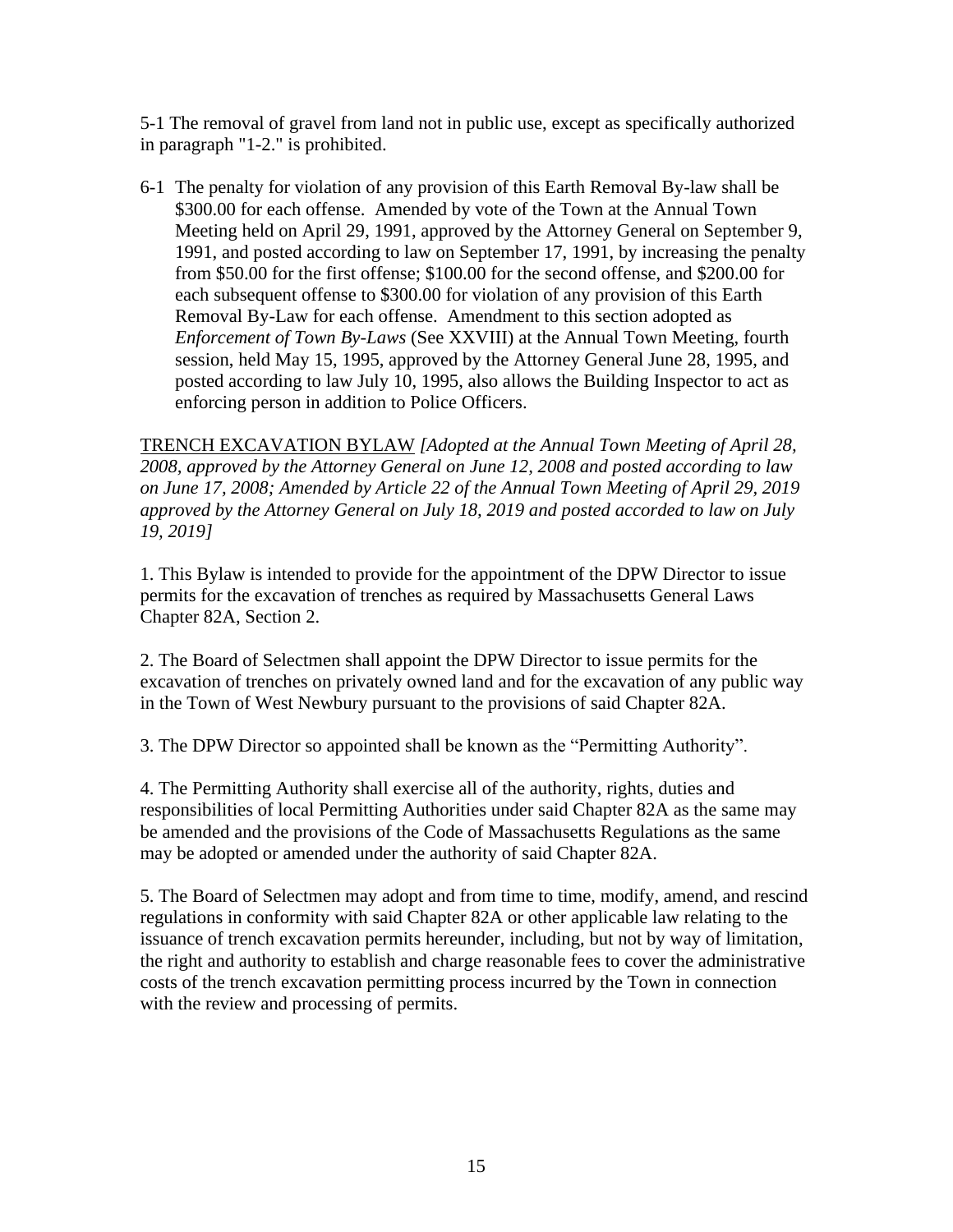## **VI. ANIMAL BY-LAW**

DOG BY-LAW *[Adopted at the Annual Town Meeting April 28, 1986, approved by the Attorney General June 12, 1986, and posted according to law June 20, 1986. See also notes on amendments and additions at the end of the Bylaw.]*

#### Section 1. Dog Licensing

The Office of the Town Clerk shall be responsible for the licensing of dogs within West Newbury. All dogs three months or older must be licensed and tagged. Licenses are to be obtained by April 1 each year and will expire on the following March 31.

#### Section 2. License Fees

2.1 License and kennel fees shall be established and revised from time to time by the Town by vote at Town Meeting, based upon the recommendation of the Town Fees Committee and after the Board of Selectmen hold a public hearing on the proposed fees. License and kennel fees are intended to be sufficient to fund all related costs of the Animal Control Officer and Town Clerk, and any property damages caused by unidentified dogs within Town boundaries. A notice of the fee hearing shall be published in at least one local newspaper at least two weeks prior to the meeting.

2.2 Any license or kennel fee due on April 1 but remaining unpaid on May 1 shall be subject to a supplemental fine of \$10.00 per dog; an additional fine of \$10.00 per dog shall be charged if the fee remains unpaid on June 1, and likewise, an additional fine of \$10.00 per dog on July 1 and August 1.

#### Section 3. Animal Control Officer

3.1. The Animal Control Officer shall perform assigned duties in accordance with Chapter 140 of the General Laws of the Commonwealth of Massachusetts, and any other appropriate statutes relative hereto. The Animal Control Officer shall attend to all complaints and any other matters pertaining to dogs and shall take whatever action deemed necessary.

3.2 If the Animal Control Officer determines that a female dog in heat, even if confined, is attracting other animals, thus causing a disturbance or damage to neighboring property or public areas, the owner or keeper may be required to keep said animal, while in heat, in a kennel or to remove it from the area so that the nuisance is abated.

3.3 The Animal Control Officer may require dog owners or keepers to restrain their dogs from running at large in schools, school playgrounds, parks or recreational area. Owners and keepers may be required to restrain their dogs from running at large when the Animal Control Officer determines that any such dog is an annoyance, is dangerous or is known to cause damage in the neighborhood.

3.3.1. Dangerous or nuisance dog behavior, or other domesticated animals causing a nuisance. For the purpose of this Bylaw, dog behavior which is dangerous or a nuisance includes, but is not limited to, the following: molesting pedestrian passers-by or passing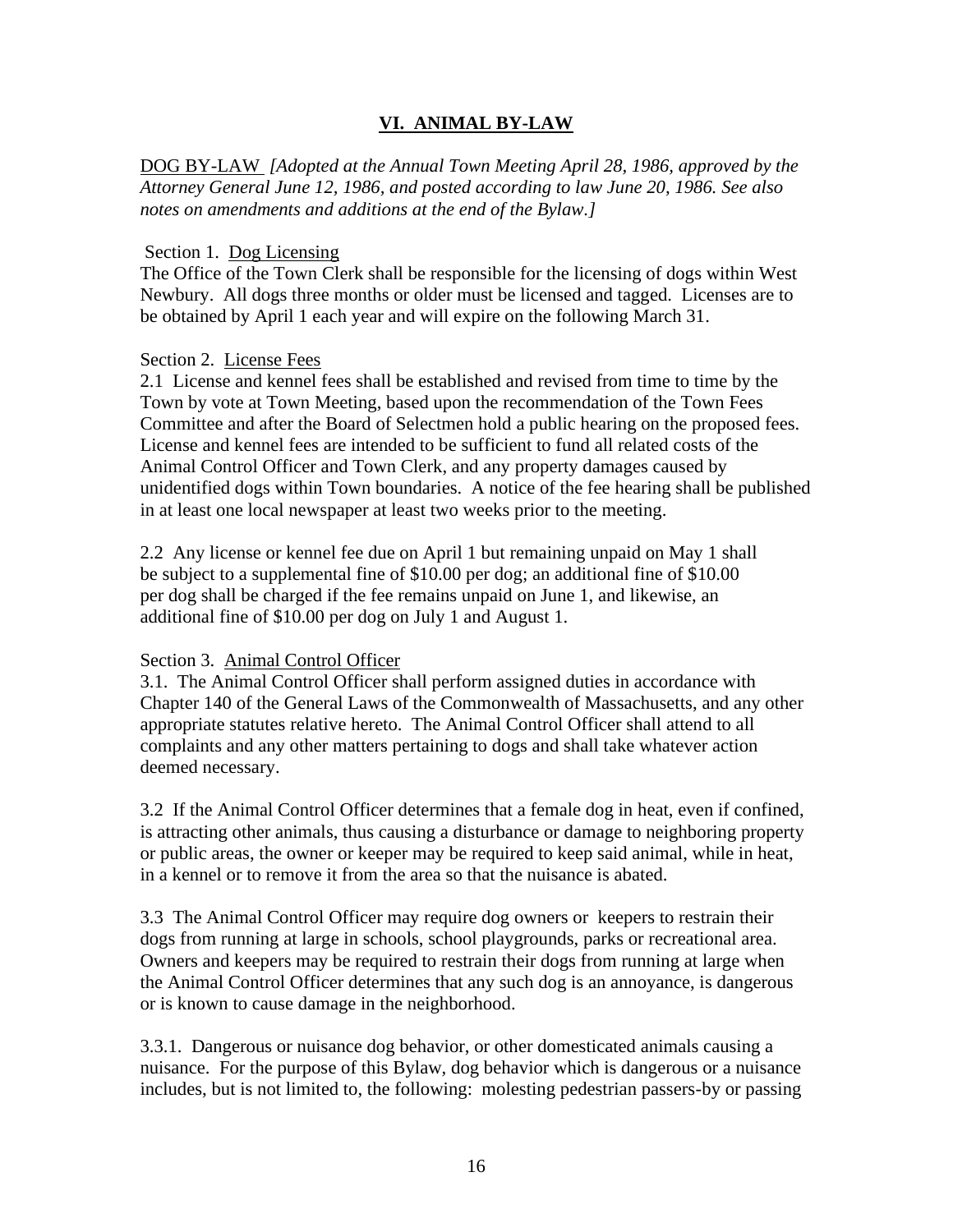vehicles, including bicycles, attacking persons or domestic animals; or damaging public or private property.

3.3.2.: No person owning, harboring, or having custody and/or control of 4 or more dogs shall permit such dogs to run at-large in the Town of West Newbury at any time. A dog shall be deemed running at-large when it is both off the premises of the owner or such person in custody or control of, and is not on a leash, or electronic leash collar (also known as an electric leash). Any violation of this Section shall be considered a violation of Restraining of Dogs and subject to the fines and fees set forth therein

Penalties:

A person who owns or keeps a dog, or other domesticated animal, shall be responsible for the following fees which require the service of the Animal Control Officer in connection with any such dog or domesticated animal.

| <b>First Offense</b>                     | Warning  |
|------------------------------------------|----------|
| Second Offense within twelve months      | \$ 25.00 |
| Third Offense, and any subsequent within |          |
| twelve months of the first offense       | 75.00    |

Service of the Animal Control Officer is the response of the officer to a specific location, and requiring the removal, restraining or impounding of the dog or domesticated animal, whether occasioned by the request of a citizen, town official or otherwise. Fees shall be paid to the Town

of West Newbury.

3.4 If the owner or keeper of a dog fails to comply with the order of the Animal Control Officer and does not appeal to the Board of Selectmen, as provided in the next section, the Animal Control Officer shall proceed to enforce said order as provided by law.

3.5 The Animal Control Officer having custody of a confined dog shall be allowed the sum of eight dollars per day for the care of such dog, payable by the owner or keeper thereof, if known, otherwise from the dog fund.

Section 4. Appeal of Animal Control Officer Ruling

4.1 The owner or keeper of a dog, about which the Animal Control Officer issued an order under the above sections of this By-Law, may appeal said order in writing to the Board of Selectmen within ten days of the issuance of the order.

4.2 The Board of Selectmen shall hold a public hearing on the ruling and accept testimony from any and all interested parties, including the Animal Control Officer, after which the Board may overrule the Animal Control Officer, reach an agreement with the appellant, or instruct the Animal Control Officer to proceed with enforcement procedures as prescribed in Chapter 140, Section 173A of the General Laws.

## Section 5. Applicability of Other Statutes

Notwithstanding the provisions of this By-Law, all other aspects of Chapter 140, Sections 136A through 175 shall still be in effect.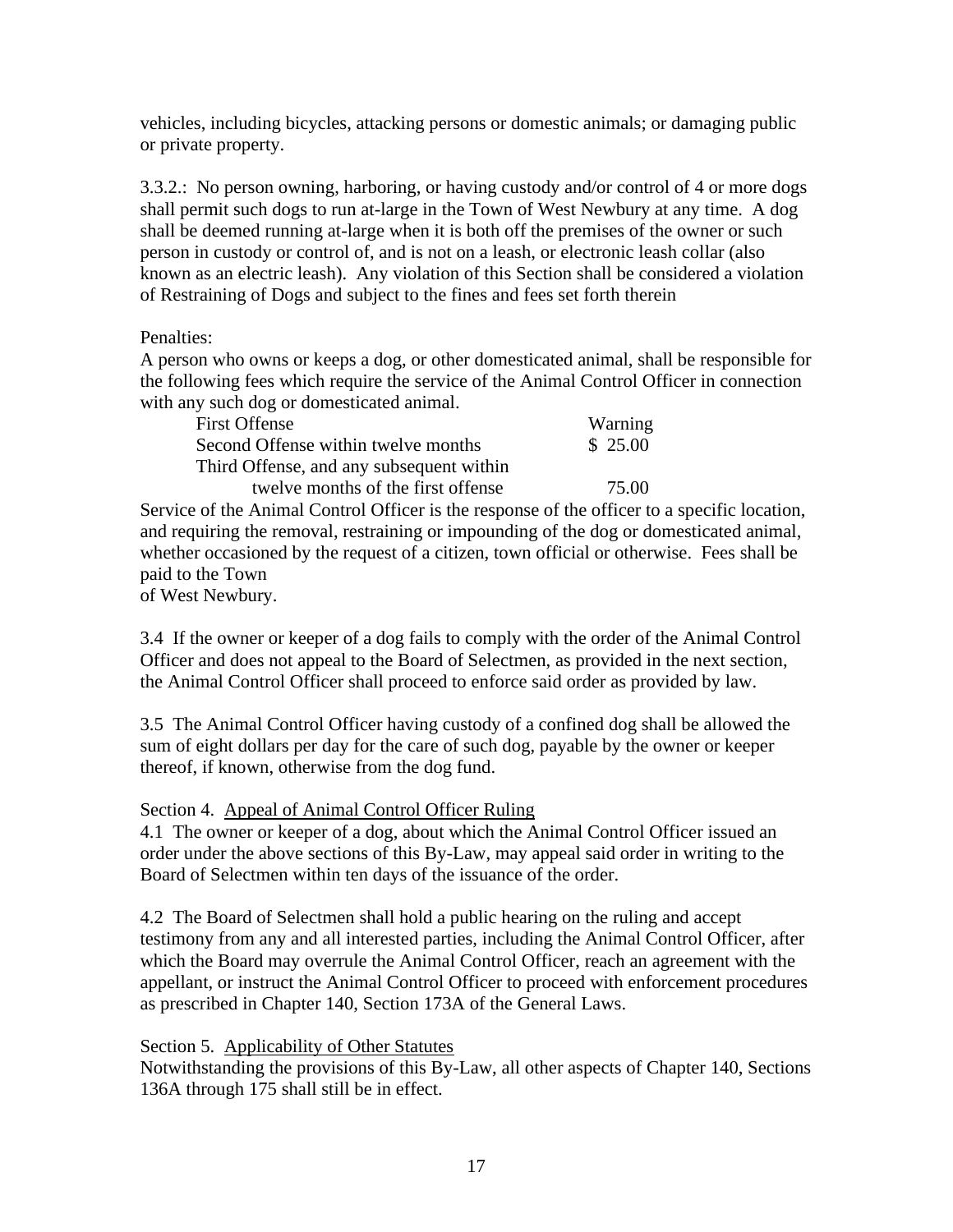#### Section 6. Restraint of Dogs

No person owning, harboring or having custody or control of a dog shall permit such dog to be at large in the Town of West Newbury at any time, elsewhere than on the premises of the owner, except if such dog be on the premises of another person with the knowledge and consent of such person. Any dog which is not held firmly on a leash or under the immediate control of such owner or keeper, may be taken into custody of the Animal Control Officer. The owner shall be subject to:

- 1. A fine for violation of the Restraint Bylaw
- 2. Boarding fees for the number of days the animal is in the custody of the Animal Control Officer
- 3. Any necessary veterinary charges while the animal is in the custody of the Animal Control Officer

| Fines:                                |          |
|---------------------------------------|----------|
| <b>First Offense</b>                  | \$25.00  |
| Second Offense                        | \$50.00  |
| Third Offense and Subsequent Offenses | \$100.00 |

All town fees, fines, and charges shall be paid before the animal is returned to the owner or keeper.

This § shall be included within the scope of the provisions of Massachusetts General Laws, Chapter 40, § 21D, adopted at the fourth session of the 1995 Annual Town Meeting held on May 15, 1995, as § XXVIII, Enforcement of Town Bylaws. In addition to police officers, the Animal Control Officer shall also be an enforcing person for this section.

#### Dog License Fees

| <b>Neutered Male Dogs</b> | \$15.00  |
|---------------------------|----------|
| <b>Spayed Female Dogs</b> | \$15.00  |
| Male & Female Dogs        | \$25.00  |
| Kennel:                   |          |
| Not more than 4 dogs      | \$35.00  |
| Not more than 10 dogs     | \$50.00  |
| Over 10 dogs              | \$100.00 |

#### Section 7. Disposal of Waste

7.1. Duty to dispose. It shall be the duty of each person who owns, possesses or controls a dog to remove and dispose of any feces left by his dog on any sidewalk, street, park, public way, public area or any private property of another. A copy of this section shall be given to every dog owner when licensing his dog.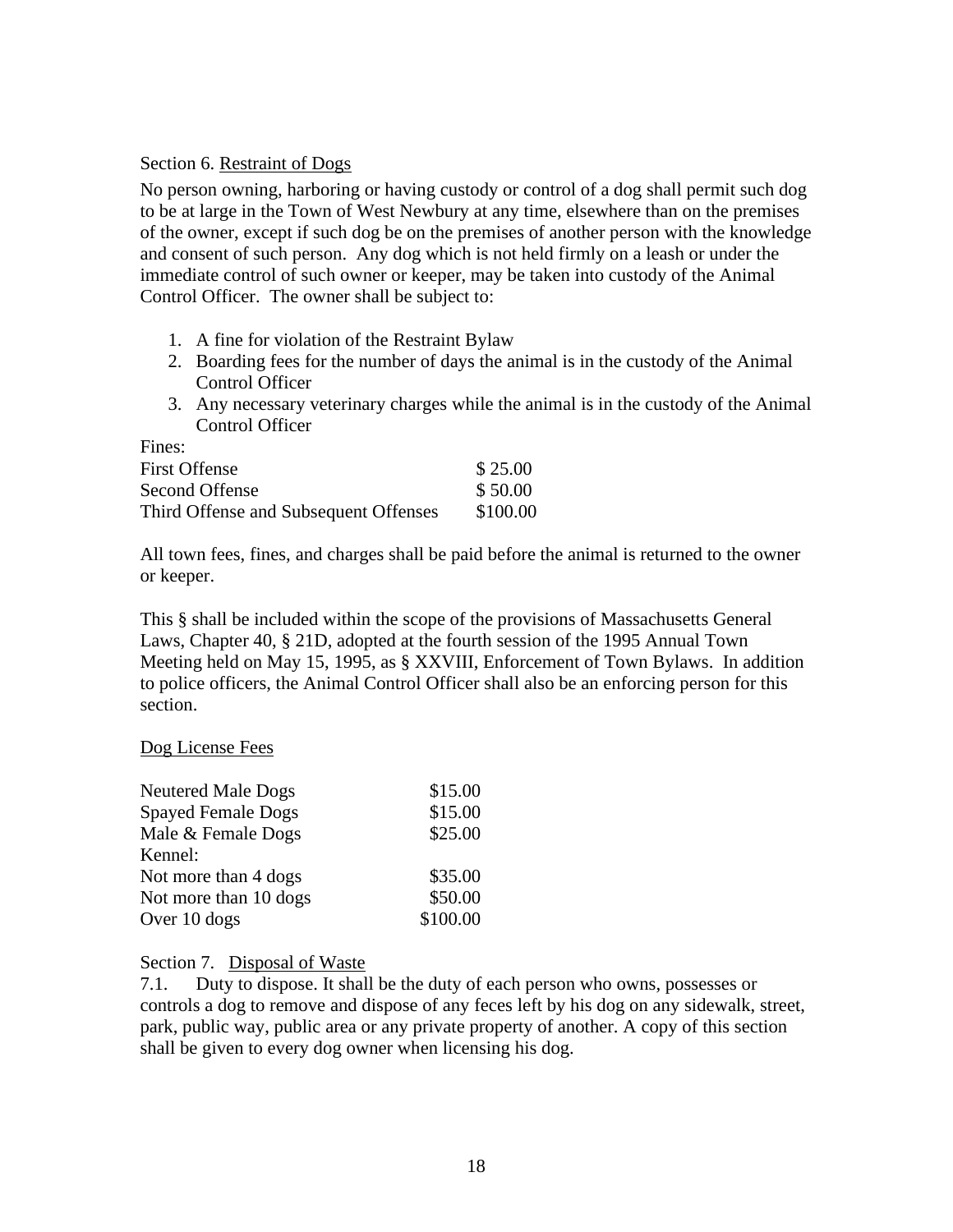7.2. Duty to possess means of removal. No person who owns, possesses or controls a dog shall appear with such dog on any sidewalk, street, park, public area, or private property of another without the means of removing any feces left by such dog.

7.3. Method of removal. For the purpose of this section, the means of removal shall be any tool, implement or other device carried for the purpose of picking up and containing such feces which provides protection to the person and/or the public.

7.4. Method of disposal. Disposal shall be accomplished by transporting such feces to a suitable place for placement in a designated waste receptacle, or other suitable container which is regularly emptied by a refuse collector.

7.5. Exemption. This section shall not apply to service dogs accompanying any person physically incapable of collecting said waste.

7.6. Enforcement and fines. Violations of this section will result in a fine of \$50.00 for the first offense, and \$50.00 for the second and subsequent offenses within twelve months of a previous offense. This section may be enforced pursuant to the noncriminal disposition procedure of MGL Chapter 40, § 21 D and the Town Bylaws Section XXVIII, Enforcement of Town Bylaws. In addition to police officers, the Animal Control Officer shall also be an enforcing person for this section.

*[Amendment Adding Section 3.5 to the Dog By-Law voted at the October 22, 1991, Special Town Meeting, Approved by the Attorney General on January 7, 1992, and posted according to law on January 9, 1992.*

*[Amendment changing Section VI. "Dog Bylaw" to read "Animal By-Law" and the amendment to add Section 3.3.1. to the Animal Bylaw voted at the third session of the 1994 Annual Town Meeting held on June 16, 1994. Approved by the Attorney General on August 26, 1994, and posted according to law on August 31, 1994.]*

*[Amendment to Sections 2.2 and 3.3.1. adopted as Enforcement of Town By-Laws (See XXVIII) at the Annual Town Meeting, fourth session, held May 15, 1995, approved by the Attorney General June 28, 1995, and posted according to law July 10, 1995, allows the Animal Control Officer to act as an enforcing person in addition to Police Officers.]*

*[Amendment to add the section entitled "Restraint of Dogs" voted on May 3, 2001, at the second session of the 2001 Annual Town Meeting, and posted according to law on September 6, 2001. Fines were increased by an amendment voted on May 6, 2009 at the second session of the 2009 Annual Town Meeting, approved by the Attorney General on August 11, 2009 and posted according to law on August 20, 2009]*

*[Dog License Fees adopted under Article 20 of the 1986 Annual Town Meeting and approved by the Attorney General. Amendment voted at the 1990 Annual Town Meeting under Article 25, approved by the Attorney General on September 5, 1990, and posted according to law on October 22, 1990. Amendment voted at the 2003 Annual Town*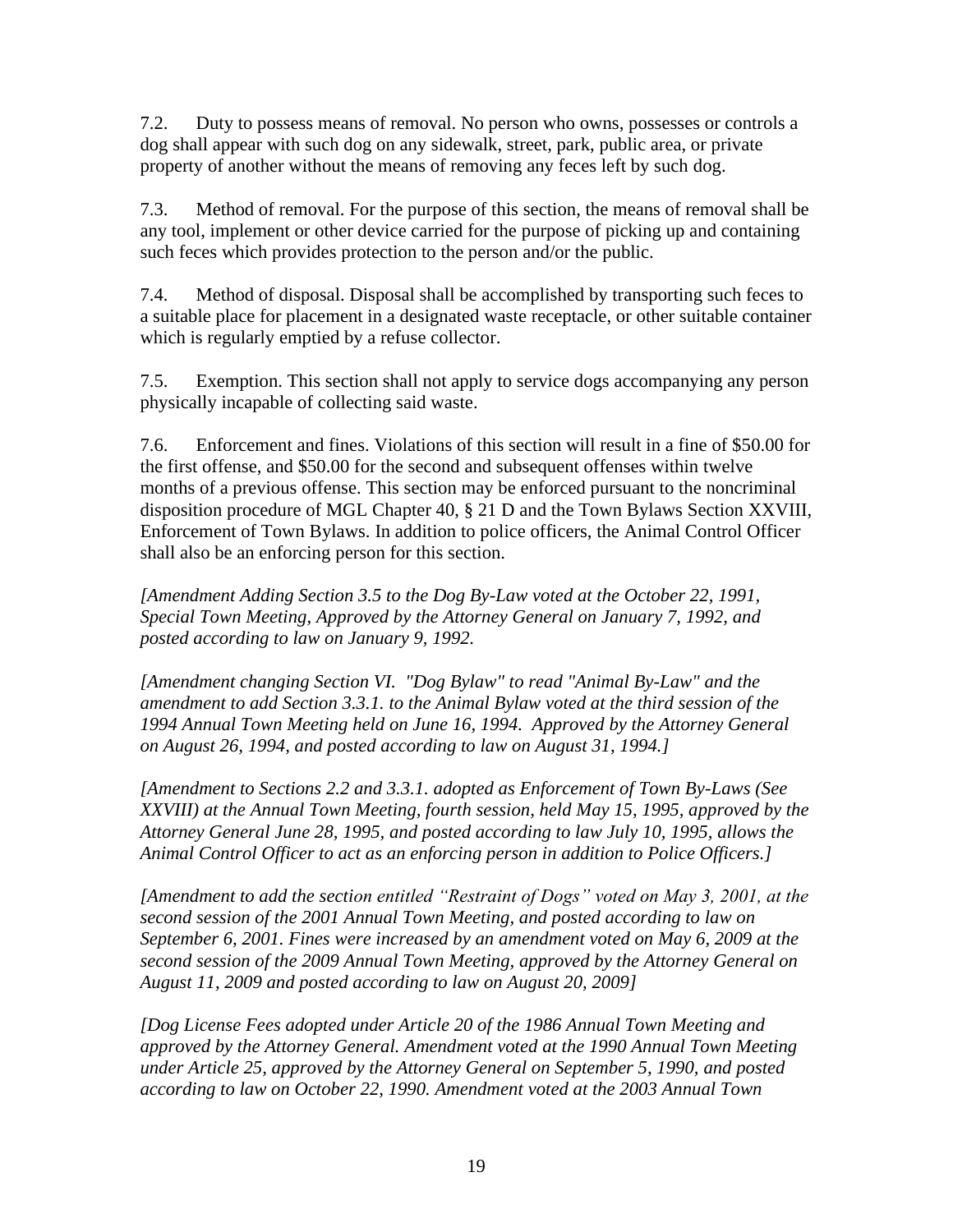*Meeting under Article 16, approved by the Attorney General on July 30, 2003 and posted according to law on August 11, 2003]*

*[Amendment to add Section 3.3.2 was adopted at the Annual Town Meeting of April 27, 2015, approved by the Attorney General on May 26, 2015 and posted according to law on May 27, 2015]*

*[Amendment to add Section 7 was adopted at the Annual Town Meeting of May 23 2021, as Article 20, which was approved by the Attorney General on October 28, 2021 and posted according to law on November 3, 2021.]*

## **VII. FINANCE DIRECTOR BY-LAW**

FINANCE DIRECTOR BY-LAW [*Adopted at the 1990 Annual Town Meeting. Approved by the Attorney General on September 5, 1990, and posted according to law on October 22, 1990. Deleted at the 2018 Annual Town Meeting Approved by the Attorney General of August 29, 2018 and posted according to law on October 5, 2018. The Finance Director Special Legislation was superseded by the Town Manager legislation adopted as Chapter 97 of the Acts of 2017]*

## DELETED

## **VIII. FINANCES**

COLLECTOR BY-LAW *[Adopted at the Annual Town Meeting, February 27, 1937. Posted according to law November 18, 1963.]*

That the Collector of Taxes be given full power to collect all accounts of the Town as provided in Article 20, Acts and Resolves of Massachusetts, 1936, which reads as follows:

A city or town may by ordinance or by-law, notwithstanding any other provision of the law, general or special, provide that collector of taxes shall collect, under the title of the city or town collector, all accounts due the city or town and may in a like manner define his powers and duties in relation to the collection of interest on investments of sinking or trust funds.

All bills for accounts due the city or town shall state that all checks, drafts or money orders shall be made payable to or to the order of the city or town and not to or to the order of any officer or commission.

DEPARTMENTAL BUDGETS BY-LAW *[Originally adopted at the 1971 Annual Town Meeting and amended at the December 4, 1973 Special Town Meeting, the 1982 Annual Town Meeting and the 1983 Annual Town Meeting. The Bylaw was further amended under Article 22 of the 1990 Annual Town Meeting, approved by the Attorney General on September 5, 1990 and posted according to law on October 22, 1990; the*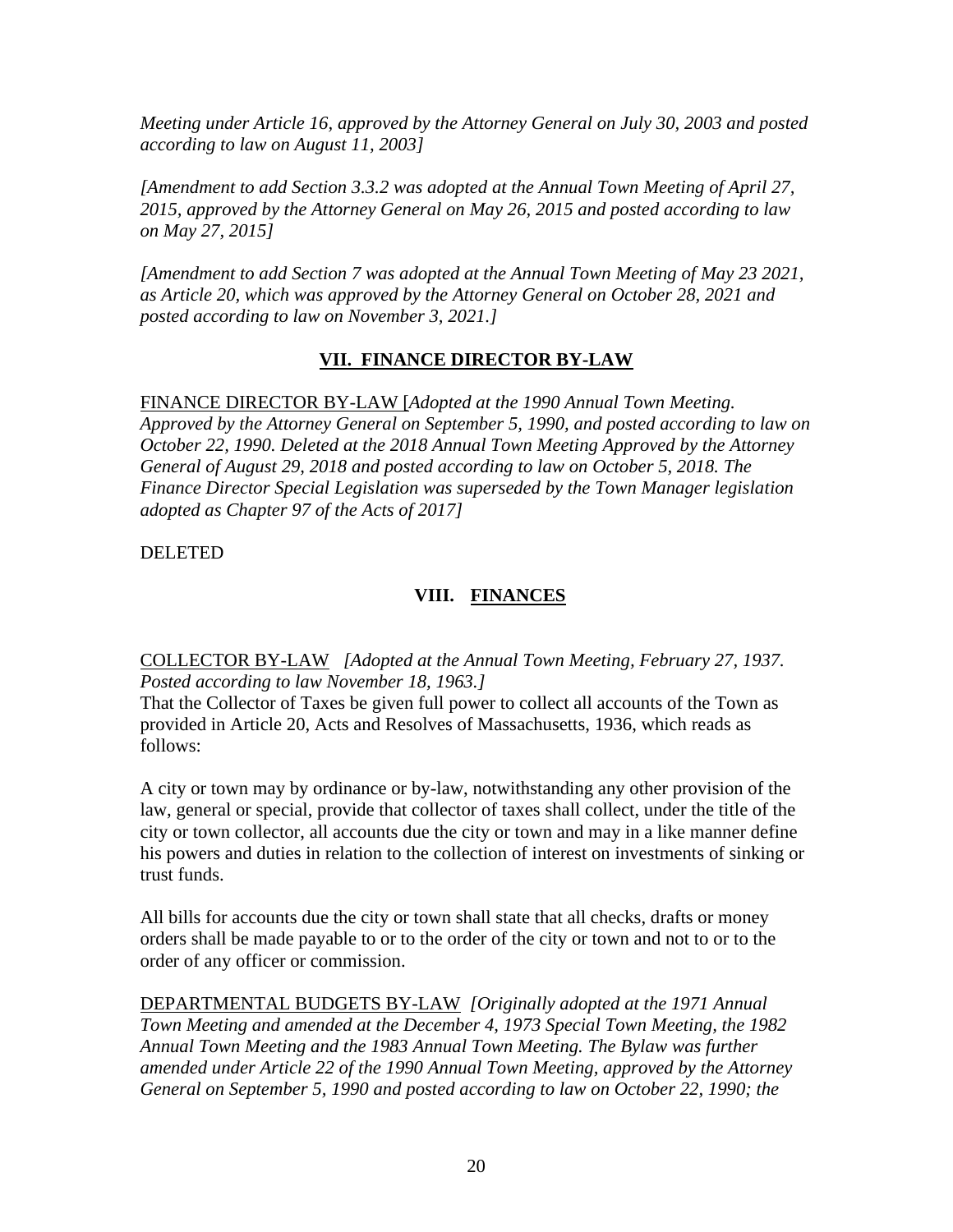*1990 amendment to become effective on the effective date of the enabling legislation also voted under Article 22. The enabling legislation was enacted as Chapter 270 of the Acts of 1990 and signed into law on December 7, 1990 creating the Department of Budget and Finance; References to the Finance Director were replaced with reference to the Town Manager by Article 19 of the Annual Town Meeting held on April 30, 2018 approved by the Attorney General on August 19, 2018 and posted according to law on October 5, 2018]*

Pursuant to Section 59, Chapter 41 of the General Laws, the Selectmen and all Boards, committees, heads of departments or other officers of the Town authorized by law to expend money shall furnish to the Town Accountant and the Town Manager at a date in January as specified by the Selectmen and Town Manager, detailed estimates of the amounts necessary for the proper maintenance of the departments under their jurisdiction for the ensuing fiscal year, with explanatory statements as to any changes from the amounts appropriated for the same purposes in the preceding fiscal year, an estimate of the amounts necessary for outlays or permanent improvements, and estimates of any income likely to be received by the Town during the ensuing fiscal year in connection with the Town's business or property entrusted to their care. These budget requests and income estimates will be consolidated by the Town Manager and together with recommendations will be submitted to the Finance Committee not later than the third Monday of March each year.

FEES BY-LAW [*Adopted at the April 29, 1991, Special Town Meeting, as provided by Chapter 40, Section 21, Paragraph 13, of the Massachusetts General Laws, approved by the Attorney General on September 3, 1991, and posted according to law September 17, 1991.]*

That all Town Officers are hereby required to pay all fees received by them by virtue of their office into the Town Treasury.

FINANCE COMMITTEE BY-LAW *[Adopted at the Annual Town Meeting, March 4, 1939, and posted according to law November 18, 1963.]*

The Finance Committee shall annually elect a chairman and secretary from its membership.

The chairman may call meetings whenever he thinks advisable, but shall call meetings at the request of four members of the committee. A quorum for any meeting shall be four members.

They shall meet at least ten days prior to the Annual Meeting each year and at least five days prior to any Special Town Meeting to prepare recommendations regarding all articles in the warrant, especially those involving the appropriation of money. The committee shall confer with and advise the Board of Selectmen whenever so requested by the latter.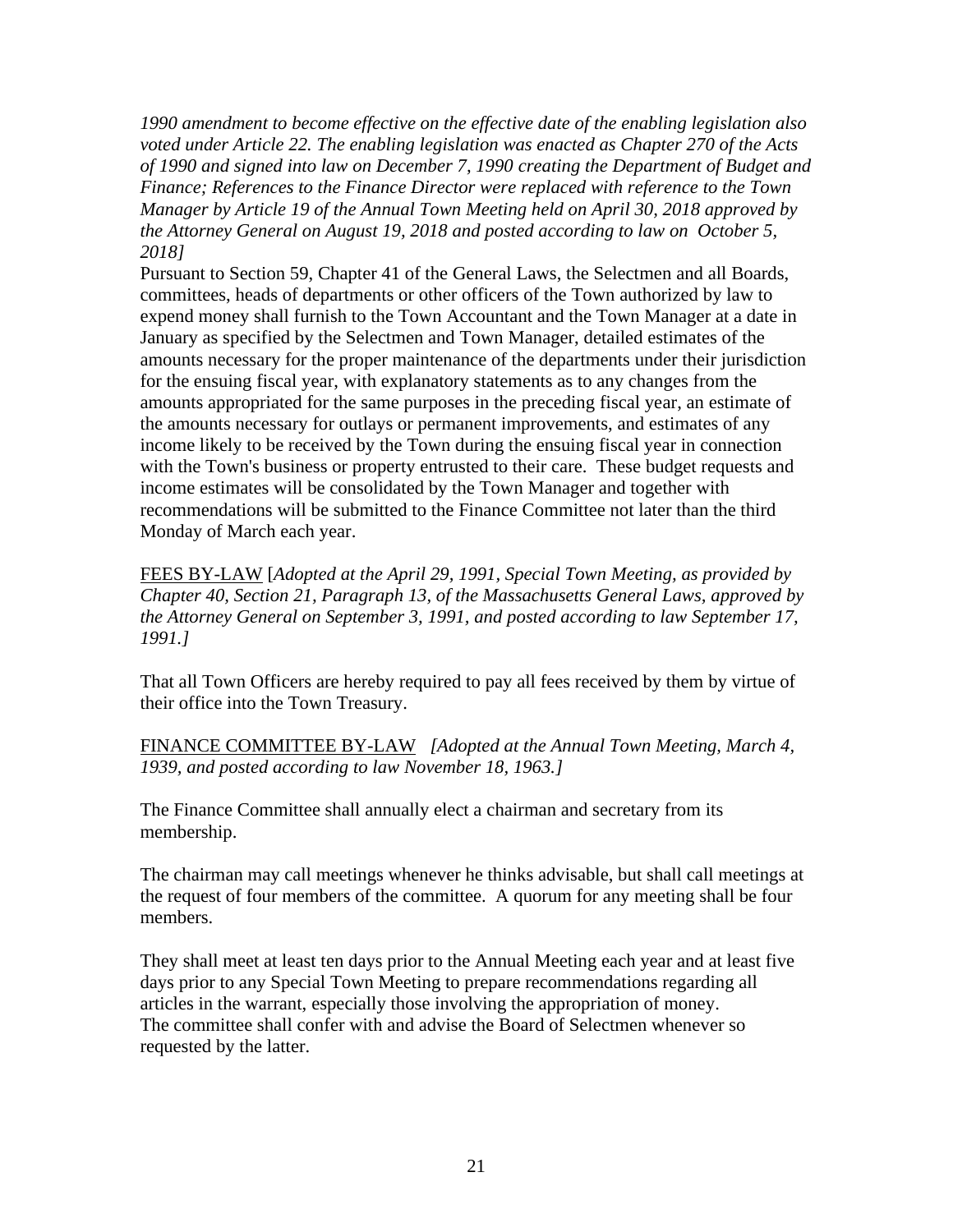Prior to the Annual Meeting the Selectmen shall submit to this committee the proposed budget for the next ensuing year.

# **IX. GASOLINE STATIONS**

GASOLINE FILLING STATION BY-LAW *[Adopted at the Special Town Meeting November 14, 1977, approved by the Attorney General February 2, 1978, and posted according to law March 14, 1978.]*

No person owning or operating a gasoline filling station shall allow the pumping of gasoline without an attendant employed by the station present to hold the gas nozzle while gasoline is being pumped into the tank of the vehicle.

## **X. GAS INSPECTOR BY-LAW**

GAS INSPECTOR BY-LAW *[Adopted at a Special Town Meeting, June 13, 1963. Approved by the Attorney General June 26, 1963, and posted according to law June 15, 1965.]*

The Board of Selectmen shall appoint, and may remove at pleasure, an inspector of gas piping and gas appliances, whose duties shall be the enforcement of the rules and regulations adopted by the Board established under Section H. of Chapter 25 of the General Laws.

## **XI. HISTORIC DISTRICTS BY-LAW**

HISTORIC DISTRICTS BY-LAW *[Adopted at the Special Town Meeting, April 5, 1976. Approved by the Attorney General August 27, 1976, and posted according to law September 8, 1976.]*

Be it ordained by the Selectmen of the Town of West Newbury as follows:

SECTION 1. Title

This By-Law shall be known and may be cited as the Historic Districts By-Law under authority of Massachusetts General Laws, Chapter 40C, as amended.

#### SECTION 2. Purpose

The purpose of this By-Law is to promote the educational, cultural, physical, economic and general welfare of the public through the preservation and protection of the historical assets of West Newbury, including buildings, cities and districts of historical and architectural interest; through the maintenance of such landmarks of the history of West Newbury, the Commonwealth and the Nation, and through the development of appropriate uses and settings for such buildings and places.

SECTION 3. Historic District Boundaries West Newbury Training Field Historic District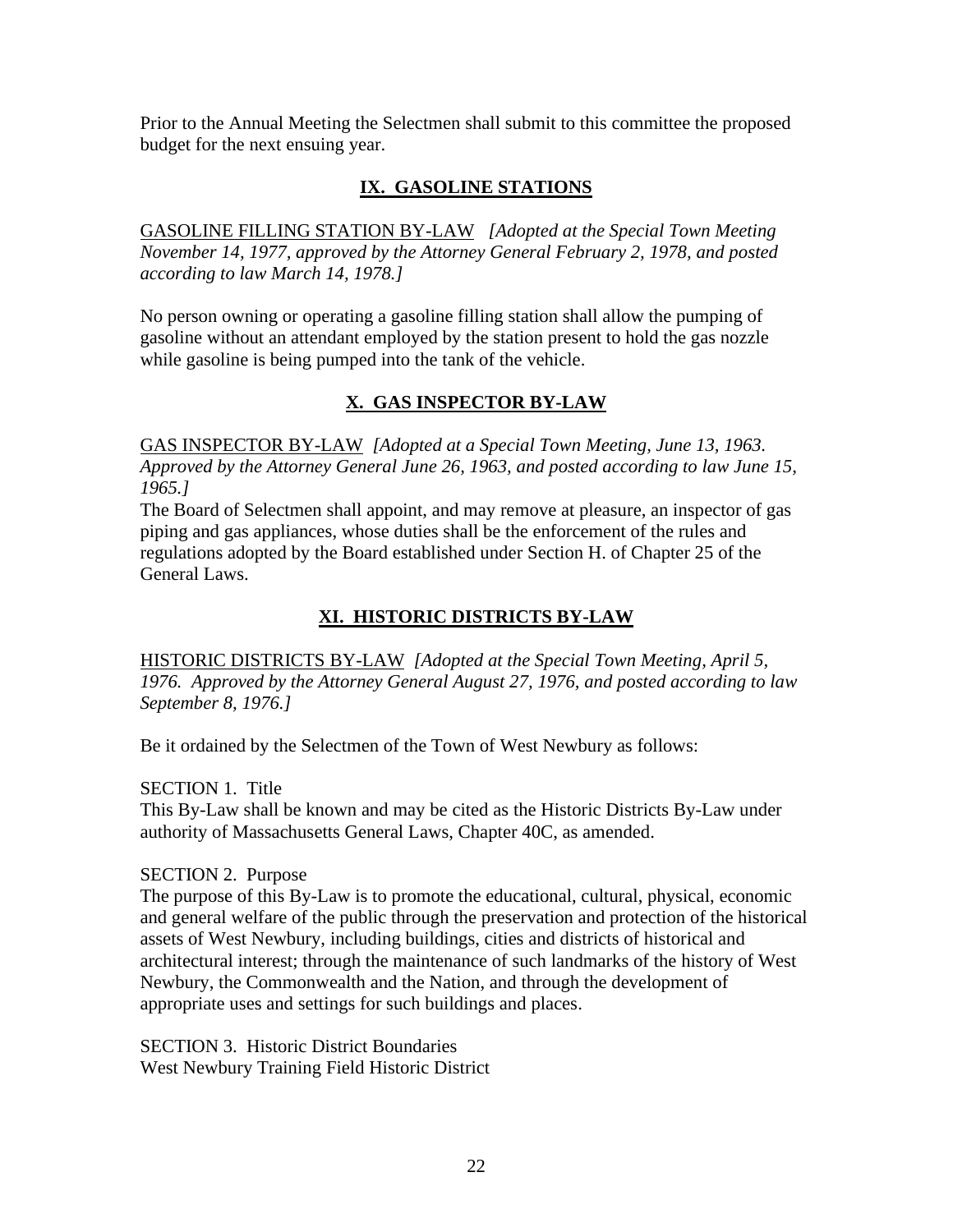The boundaries are hereby established as shown on a map entitled "Boundaries of the West Newbury Training Field Historic District" dated April 5, 1976, which accompanies and is hereby declared to be a part of the By-Law.

SECTION 4. Membership of Historic District Commission

The West Newbury Historic District Commission, herein referred to as the District Commission, shall consist of five (5) members and two (2) alternates appointed by the Selectmen.\*

The membership of the District Commission shall be made up as follows:

One (1) member from two (2) nominees submitted by the West Newbury Historical Society.

One (1) member, if possible, from two (2) nominees submitted by the Chapter of the American Institute of Architects covering the area.

One (1) member, if possible, from two (2) nominees submitted by the Massachusetts Board of Realtors,

One (1) member, if possible from two (2) nominees submitted by the West Newbury Planning Board

If the membership cannot be appointed as designated above, these positions shall be filled without designation.

Two (2) additional members without designation.

All nominees shall be residents of the Town of West Newbury.

Two (2) or more members shall be residents or owners of real estate in the West Newbury Training Field Historic District

When the District commission is first established, two (2) members shall be appointed for one (1) year terms, two (2) members shall be appointed for two (2) year terms, and the remaining members and the two (2) alternates shall be appointed for three (3) year terms, and all members shall serve until a successor is appointed and confirmed. At the expiration of their respective terms, the Selectmen shall appoint successors for three (3) year terms in the manner described in the preceding paragraphs. Vacancies for any unexpired term shall be filled in the same manner as in the original appointment. The District Commission shall elect annually a chairman and vice chairman from its own number and a secretary from within or without its number.

Alternates shall have all the powers and duties of regular members when called to serve by the chairman or vice chairman of the Commission.

All members and alternates shall serve without compensation.

#### SECTION 5. Administration of Historic Districts

No building or structure within the Historic District shall be constructed, demolished, moved or altered in any way that affects exterior architectural features and no building shall be moved into a Historic District unless the Commission shall first have issued a certificate of appropriateness, a certificate of hardship or a certificate of non-applicability with respect to such construction, alteration or movement. The building inspector shall not issue a permit within a Historic District unless one of the certificates noted above has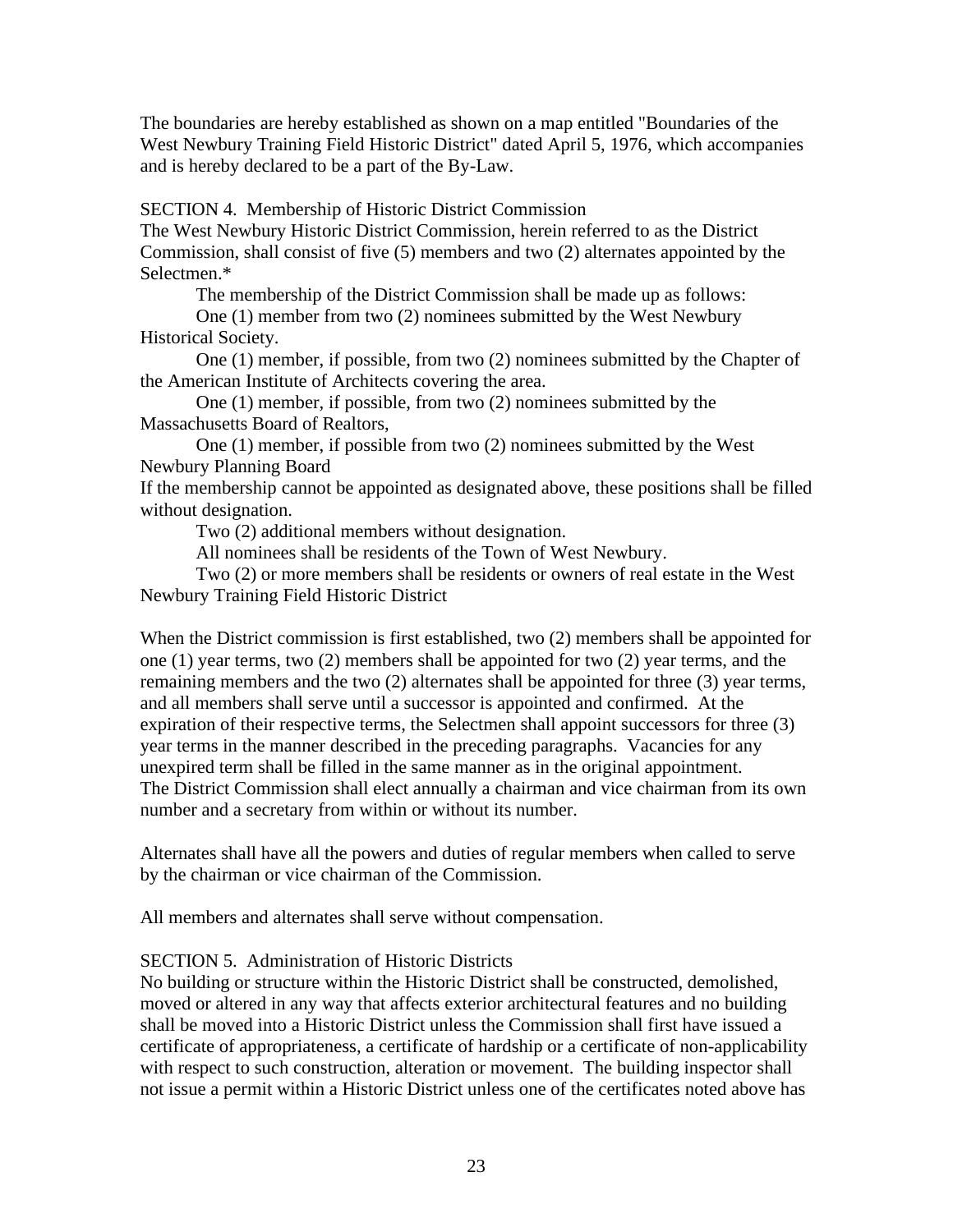first been issued by the District Commission or the proposed improvement is exempted from these provisions by Section 6.

#### SECTION 6. Exemptions to Review

The authority of the District Commission is not extended to the review of the following:

1) Temporary structures or signs, subject, however, to such conditions as to duration of use, location, lighting, removal and similar matters as the Commission may reasonably specify.

2) Terraces, or landscaping that does not substantially change the grade level.

3) Storm doors, storm windows, screens, window air-conditioners, T.V. antennae.

4) Color and type of paint or roofing.

#### SECTION 7. Powers of the District Commission

The District Commission shall have all the powers of an Historic Commission as described in Chapter 40C of the Massachusetts General Laws. The Commission shall adopt rules and regulations for the conduct of its business, not inconsistent with Chapter 40C of the General Laws, or with the purpose of this By-Law.

The District Commission may receive and accept appropriations, grants and gifts for the furthering of the purpose of the By-Law, to establish an Historic marker program, publish guides, maps and other appropriate publications to illustrate historical and architectural resources of West Newbury and to acquire and maintain historic properties.

The District Commission shall serve in an advisory capacity to the Selectmen, the Planning Board, the Massachusetts Historical Commission, and other public agency, on matters pertaining to, or affecting, any historic structures or sites in the West Newbury Historic District.

The District Commission shall propose changes in West Newbury Historic District boundaries, as it deems appropriate. Massachusetts General Laws, Chapter 40C, will guide the procedures for these activities.

SECTION 8. Duties of the District Commission shall coordinate historic preservation activities, and oversee the preparation and implementation of historic preservation plans of West Newbury.

The District Commission shall provide assistance to owners of historic structures on matters pertaining to preservation of those structures in West Newbury.

SECTION 9. The District Commission shall adopt rules and regulations for the conduct of its business not inconsistent with Chapter 40C, of the General Laws, or with the purpose of this By-Law.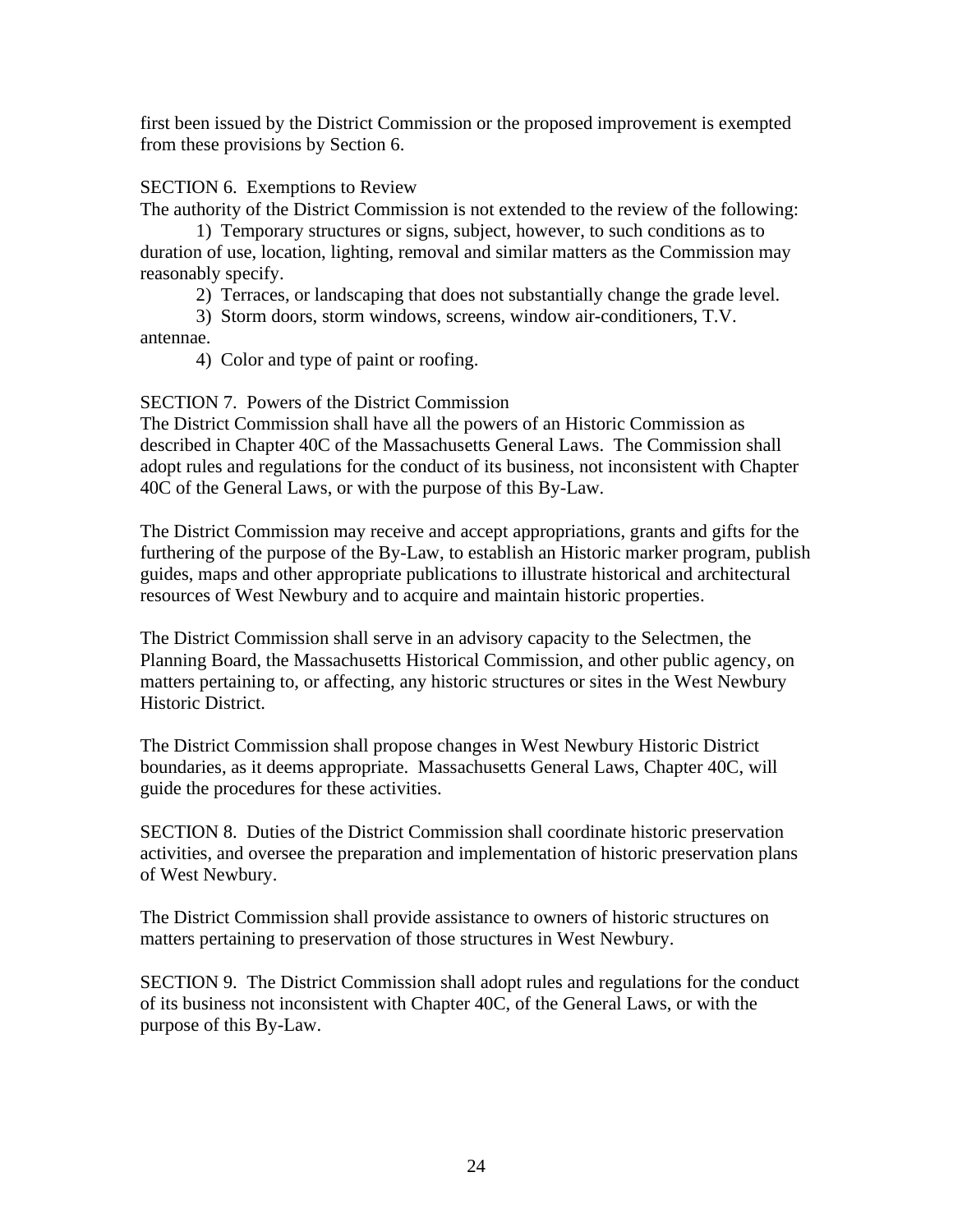The District Commission shall act at all times with a clear understanding of the need of the residents of a West Newbury Historic District to enjoy the amenities of modern life in the use of their home and properties.

#### SECTION 10. Severability

In case any section, paragraph or part of this By-Law be for any reason declared invalid or unconstitutional by any court of last resort, every other section, paragraph or part shall continue in full force and effect.

*[\*Section 4 as Amended at the Annual Town Meeting, April 30, 1977, approved by the Attorney General August 8, 1977, and posted according to law August 15, 1977. By striking out the phrase "subject to confirmation by the Town Meeting."]*

## **XII. HUNTING BY-LAW**

HUNTING BY-LAW *[Adopted at the Annual Town Meeting, March 12, 1960, Adjourned Session, approved by the Attorney General March 25, 1960, and posted according to law November 18, 1963. Amended on April 27, 2006 at the Annual Town Meeting and posted according to law May 23, 2006.]*

SECTION 1. No person shall hunt or fire or discharge any firearms on any private property or property owned or controlled by the Town of West Newbury except with the written consent of the owner or the legal occupant thereof, and such consent shall be carried at all times by any person hunting and upon request shall be shown to any police officer, or officer of the Department of Conservation, or the property owner or his agent. For purposes of this paragraph, the Board of Selectmen shall be deemed to be the owner or legal occupant of any property owned or under the control of the Town of West Newbury.

SECTION 2. This By-Law shall not be applied to the lawful defense of life or property or to any law enforcement officer in the defense of his duties.

SECTION 3. Any person violating any provisions of this by-law shall be punished by a fine of not more than twenty dollars for each offense.\*

*\*[Section 3* a*s originally adopted. The Enforcement Bylaw ( see XXVIII) adopted at the fourth session of the 1995 Annual Town Meeting, approved by the Attorney General on June 28, 1995 and posted according to law July 10, 1995, established a penalty of \$50.00 for violations of the Hunting By-Law Bylaw]*

## **XIII. LOCAL LICENSE OR PERMIT AFFECTED BY NON-PAYMENT OF LOCAL TAXES**

LOCAL LICENSE OR PERMIT AFFECTED BY NON-PAYMENT OF LOCAL TAXES *[Adopted at a Special Town Meeting November 12, 1986, approved by the Attorney General December 4, 1986, and posted according to law February 26, 1987.]*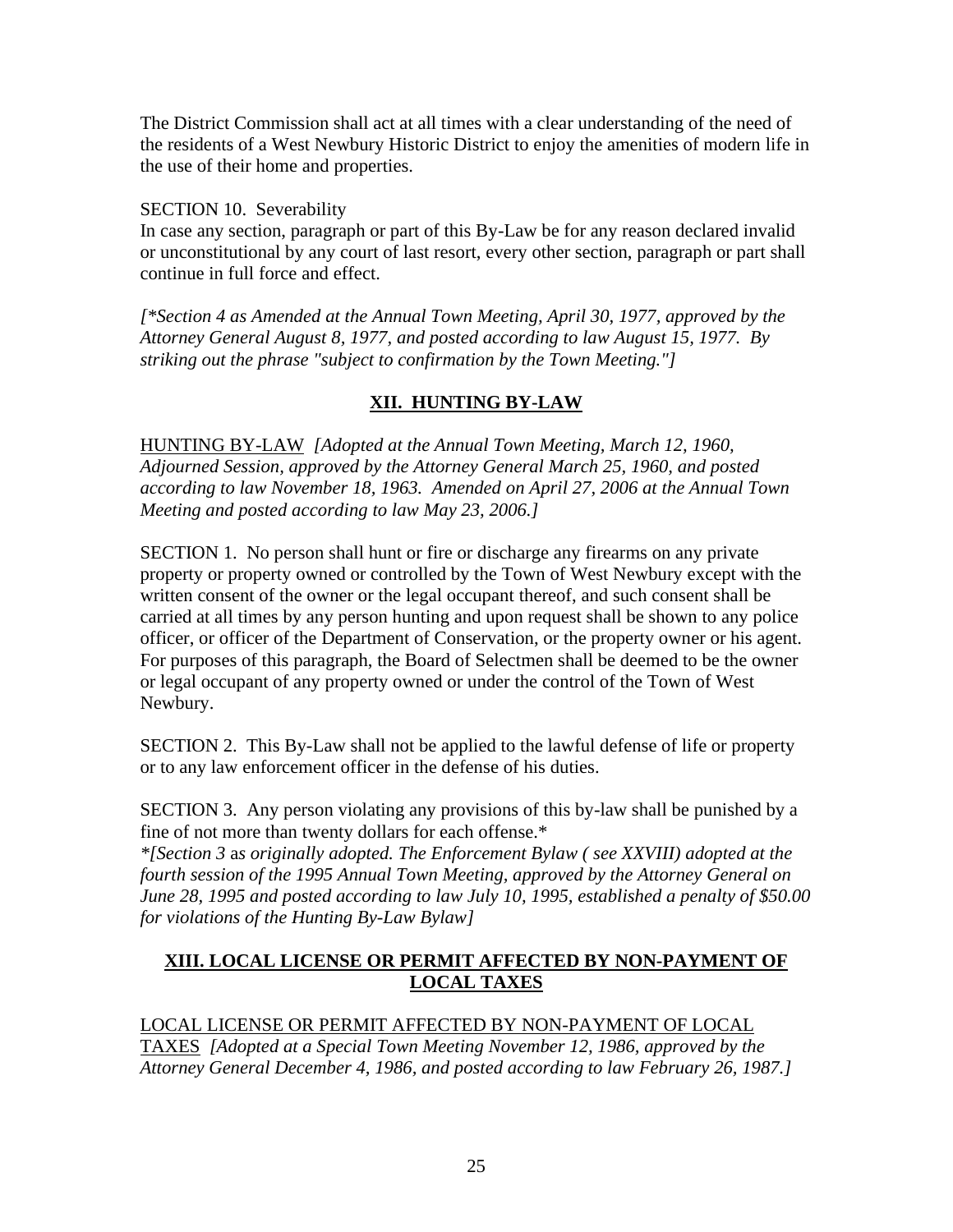CH.40 Sec. 57. Grant or Renewal of License as Affected by Non-payment of Local Taxes, Fees, etc.; Ordinance; Exceptions.

Any city and town which accepts the provisions of this section, may by by-law or ordinance deny any application for, or revoke or suspend any local license or permit including renewals and transfers issued by any board, officer, department for any person, corporation or business enterprise who has neglected or refused to pay any local taxes, fees, assessments, betterments or any other municipal charges. Such by-law or ordinances shall provide that:

a) The tax collector or other municipal official responsible for records of all municipal taxes, assessments, betterments and other municipal charges, hereinafter referred to as the tax collector, shall annually furnish to each department, board, commission or division, hereinafter referred to as the licensing authority, that issues licenses or permits including renewals and transfers, a list of any person, corporation, or business enterprise, hereinafter referred to as the party, that has neglected or refused to pay any local taxes, fees, assessments, betterments or other municipal charges for not less than a twelve month period, and that such party has not filed in good faith a pending application for an abatement of such tax or a pending petition before the appellate tax board.

b) The licensing authority may deny, revoke or suspend any license or permit, including renewals and transfers of any party whose name appears on said list furnished to the licensing authority from the tax collector; provided, however, that written notice is given to the party and the tax collector, as required by applicable provisions of law, and the party is given a hearing, to be held not earlier than fourteen days after said notice. Said list shall be prima facie evidence for denial, revocation or suspension of said license or permit to any party. The tax collector shall have the right to intervene in any hearing conducted with respect to such license denial, revocation or suspension. Any findings made by the licensing authority with respect to such license denial, revocation or suspension shall be made only for the purposes of such proceeding and shall not be relevant to or introduced in any other proceeding at law, except for any appeal from such license denial, revocation or suspension. Any license or permit denied, suspended or revoked under this section shall not be reissued or renewed until the license authority receives a certificate issued by the tax collector that the party is in good standing with respect to any and all local taxes, fees, assessments, betterments or other municipal charges, payable to the municipality as the date of issuance of said certificate.

c) Any party shall be given an opportunity to enter into a payment agreement, thereby allowing the licensing authority to issue a certificate indicating said limitations to the license or permit and the validity of said license shall be conditioned upon the satisfactory compliance with said agreement. Failure to comply with said agreement shall be grounds for the suspension or revocation of said license or permit; provided, however, that the holder be given notice and a hearing as required by applicable provisions of law.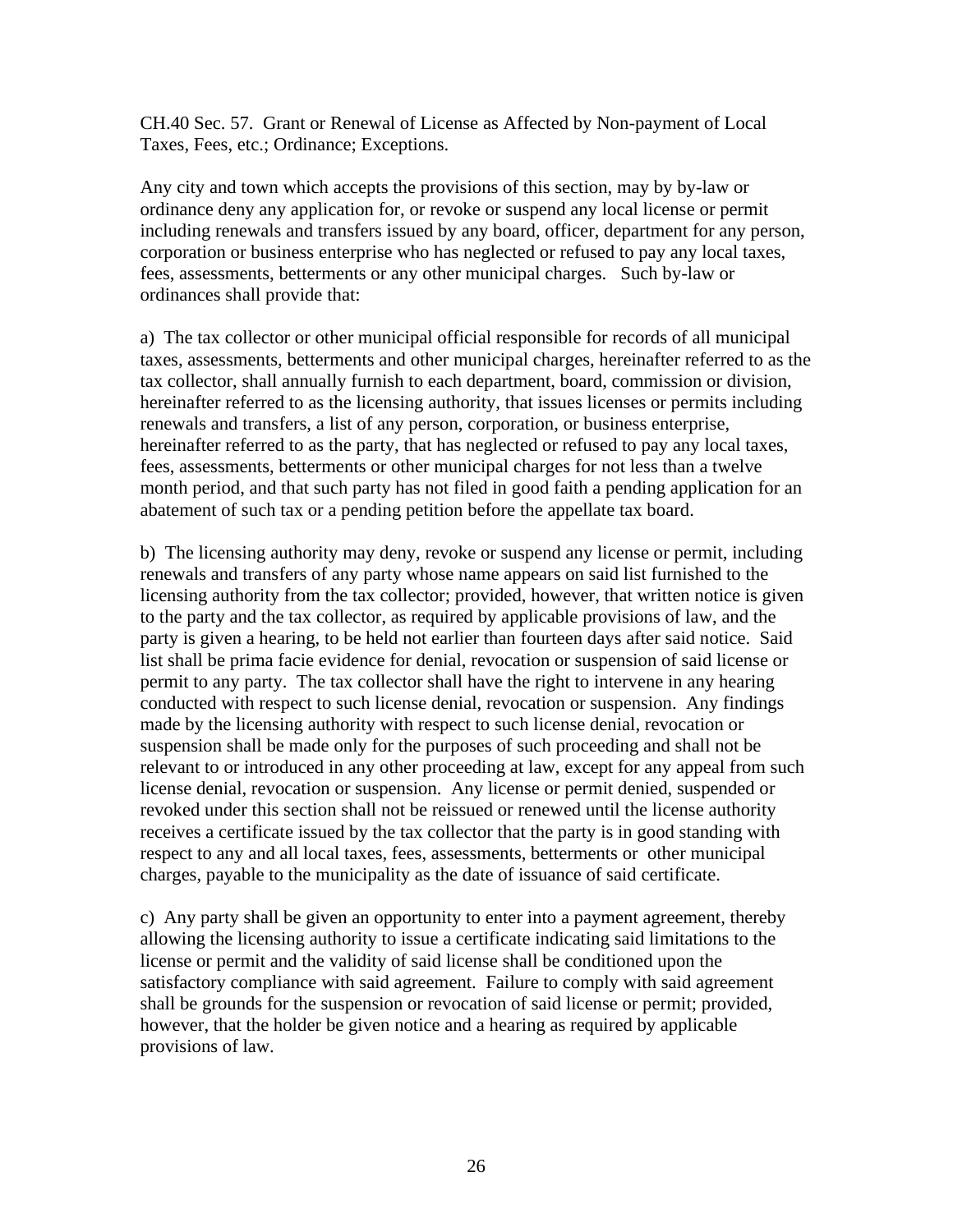d) The Board of Selectmen may waive such denial, suspension or revocation if it finds there is no direct or indirect business interest by the property owner, its officers or stockholders, if any, or member of his immediate family, as defined in section one of chapter two hundred and sixty-eight in the business or activity conducted in or on said property.

This section shall not apply to the following licenses and permits: open burning; section thirteen of chapter forty-eight; bicycle permits; section eleven A of chapter eighty-five; sales of articles for charitable purposes, section thirty-three of chapter one hundred and one; children work permits, section sixty-nine of chapter one hundred and forty-nine; clubs, associations dispensing food or beverage licenses, section twenty-one E of chapter one hundred and forty; dog licenses, section one hundred and thirty-seven of chapter one hundred and forty; fishing, hunting, trapping license, section twelve of chapter one hundred and thirty-one; marriage licenses, section twenty-eight of chapter two hundred and seven and theatrical events, public exhibition permits, section one hundred and eighty-one of chapter one hundred and forty.

A city or town may exclude any local license or permit from this section by by-law or ordinance. (Added by 1985, 640, approved December 23, 1985, effective 90 days thereafter.)

## **XIV. LOITERING BY-LAW**

LOITERING BY-LAW *[Adopted October 15, 1979, approved by the Attorney General November 20, 1979 and posted according to law November 26, 1979.]* No person shall stand or remain upon any street or way dedicated to the public use nor upon any footwalk or sidewalk adjacent thereto nor in any public place or place to which the public has a right of access as invitees or licenses within the Town of West Newbury, so as to obstruct the free passage of the public after having been ordered or requested to move by any police officer or other law enforcement official. Any person in violation of this By-Law may be arrested and prosecuted according to law. Anyone who violates this By-Law shall be subject to a fine of fifty (50) dollars for each offense.8 *\*[As originally adopted. The Enforcement Bylaw ( see XXVIII) adopted at the fourth session of the 1995 Annual Town Meeting, approved by the Attorney General on June 28, 1995 and posted according to law July 10, 1995, also established a penalty of \$50.00 for violations of this By-law]*

## **XV. PUBLIC DRINKING BY-LAW**

PUBLIC DRINKING BY-LAW *[Adopted at the Annual Town Meeting April 30, 1977. Approved by the Attorney General August 8, 1977, and posted according to law August 15, 1977.]*

No person(s) shall drink any alcoholic beverages as defined in Chapter 138, Section 1 of the Massachusetts General Laws, while on, in, or upon any public way or upon any way to which the public has a right of access or license, park or playground, school grounds, or private land or place without the consent of the legal owner or person in control thereof. Any person(s) found drinking any alcoholic beverages in such public places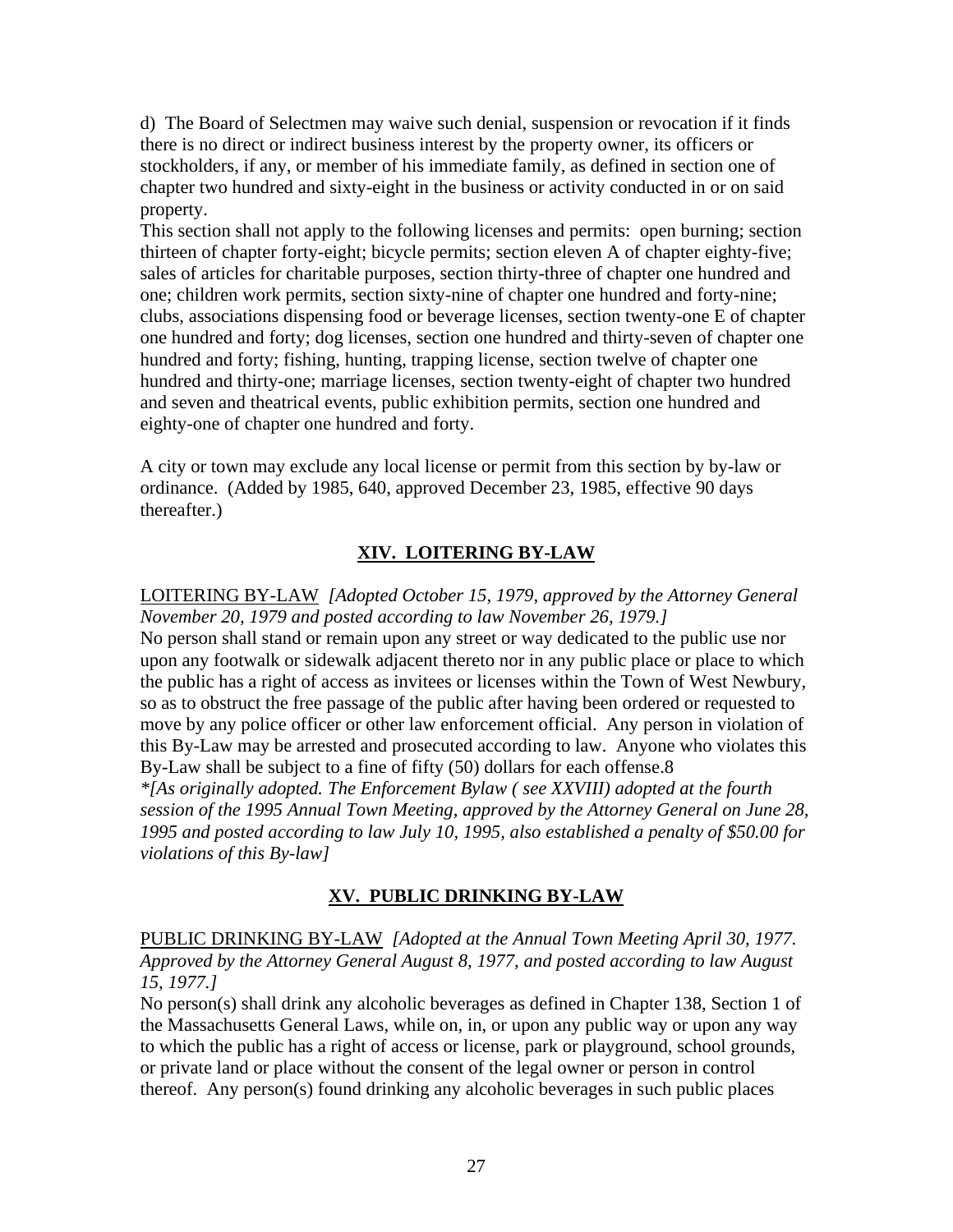shall be arrested and prosecuted according to law. All alcoholic beverages being used in violation of this By-Law shall be seized and safely held for trial before the court, at which time they shall be returned to the person(s) entitled to lawful possession, unless otherwise ordered by the Court. Whoever violates this By-Law shall be subject to a fine of not more than fifty (\$50) for each offense.\*

*\*8[As originally adopted. The Enforcement Bylaw ( see XXVIII) adopted at the fourth session of the 1995 Annual Town Meeting, approved by the Attorney General on June 28, 1995 and posted according to law July 10, 1995, also established a penalty of \$50.00 for violations of this By-Law]*

## **XVI. SALARY COMPENSATION BY-LAW**

SALARY COMPENSATION BY-LAW *[Adopted at the Annual Town Meeting of 1983. Approved by the Attorney General July 1, 1983, and posted according to law March 22, 1984.]* Appointing authorities shall establish salary and wage rates after consultation with the Personnel Committee and with the approval of the Board of Selectmen.

## **XVII. SECURITY SYSTEMS BY-LAW**

SECURITY SYSTEMS BY-LAW *[Adopted at the Annual Town Meeting April 30, 1977. Approved by the Attorney General August 8, 1977, and posted according to law August 15, 1977.]*

No person shall connect or cause to be connected to the communications system of the Police Department or the Fire Department any private automatic security device for reporting of fire or unauthorized entry programmed to dial the main operating lines of said system. A device of this nature may be connected to a special telephone line provided for this purpose on the condition that a permit be obtained from the Board of Selectmen. This permit shall be denied by the Board of Selectmen without the prior approval of the proposed equipment and installation by the Inspector of the Fire Department and/or the Chief of Police. The Board may impose such conditions upon the permit as they deem necessary and the Board may revoke such permits if the equipment is defective or improperly maintained. An annual fee shall be established for this permit by the Board of Selectmen.

ADDENDUM TO SECURITY SYSTEMS BY-LAW *[Adopted at the Special Town Meeting October 14, 1987. Approved by the Attorney General on November 24, 1987, and posted according to law on February 27, 1988.]*

Addendum: False alarms, other than those caused by faulty telephone service, electrical storms, or the Town's main receiving console, shall be limited to two in any six-month period for such dwelling or business. The owner of the property shall be assessed a penalty of twenty-five dollars (\$25.00) for each additional false alarm during the sixmonth period, such penalty to be paid to the Town of West Newbury.

Any home or business installing or presently using an alarm system, whether or not connected to the Town's alarm communication systems, with an inside or outside bell,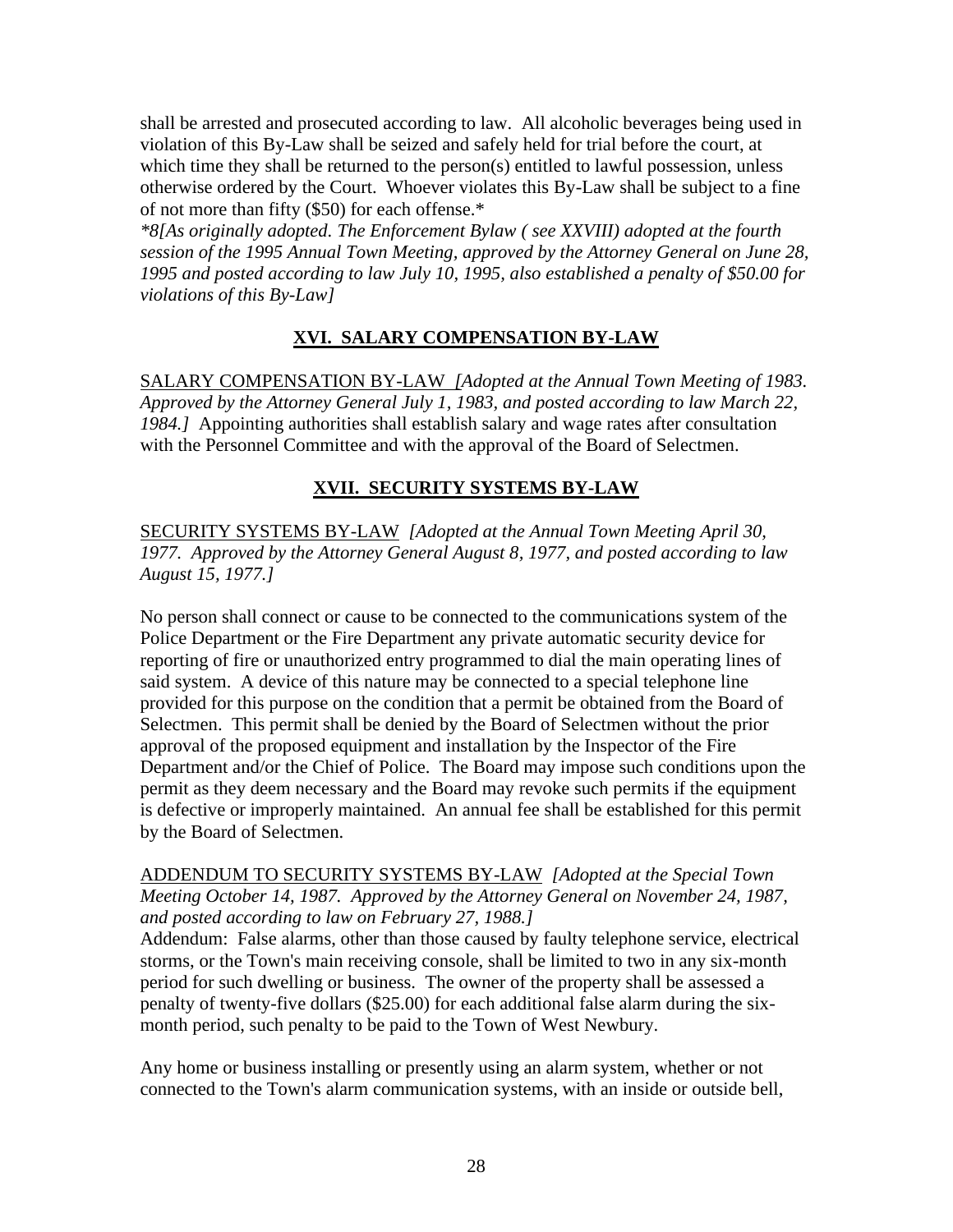siren or horn must have an automatic shut-off device which will de-activate the audible alarm twenty (20) minutes after the system is activated. Any longer period would be considered to be a nuisance in the neighborhood and may be cause for Town Officials, employees or agents to enter onto private property to disconnect the alarm device and would be the basis for the same penalty specified in the above paragraph. Any home or business installing or presently using security alarm systems connected to the Town's alarm communications system shall have a back-up power source to maintain their system during power failure for at least twelve (12) hour period.

All existing installations shall be in compliance with this By-Law on or before June 30, 1988.

*[Enforcement of Town By-Laws (See XXVIII) adopted at the Annual Town Meeting, fourth session, held May 15, 1995, approved by the Attorney General June 28, 1995, and posted according to law July 10, 1995 established a penalty to the owner of the property of \$50.00 after two false alarms, for each additional false alarm during six-month period.]*

## **XVIII. SOLICITING/CANVASSING BY-LAW**

SOLICITING/CANVASSING BY-LAW *[Adopted under Article 9 at the Annual Town Meeting held on April 29, 1991. Approved by the Attorney General on September 9, 1991, and posted according to law. Said By-Law to replace the Soliciting By-Law adopted at the December 10, 1969, adjourned session of a Special Town Meeting held December 3, 1969.]*

#### Section 1. License

It shall be unlawful for any solicitor or canvasser defined in this By-Law to engage in such business within the Town without first obtaining a license therefore in compliance with the provisions of this By-Law. The provisions of this By-Law shall not apply to any person exempted under Chapter 101 of the General Laws or to any person duly licensed under Chapter 101 of the General Laws or to any person exempted by any other General Law, nor shall this By-Law be construed to prevent route salesmen or other persons having established customers to whom they make periodic deliveries from calling upon such customers or from making calls upon prospective customers to solicit an order for future periodic deliveries.

#### Section 2. Definition of Solicitor/Canvasser

Any person who, for himself or for another person, firm or corporation travels by foot, automobile or any other type of conveyance from place to place, from house to house or street to street, taking or attempting to lease or take orders for wholesale/retail sale of goods, wares, merchandise or services including without limiting, the selling, distributing, exposing for sale or soliciting orders for magazines books, periodicals or other articles of a commercial nature, the contracting of all types of home improvements or for services to be performed in the future whether or not such individual has, carries or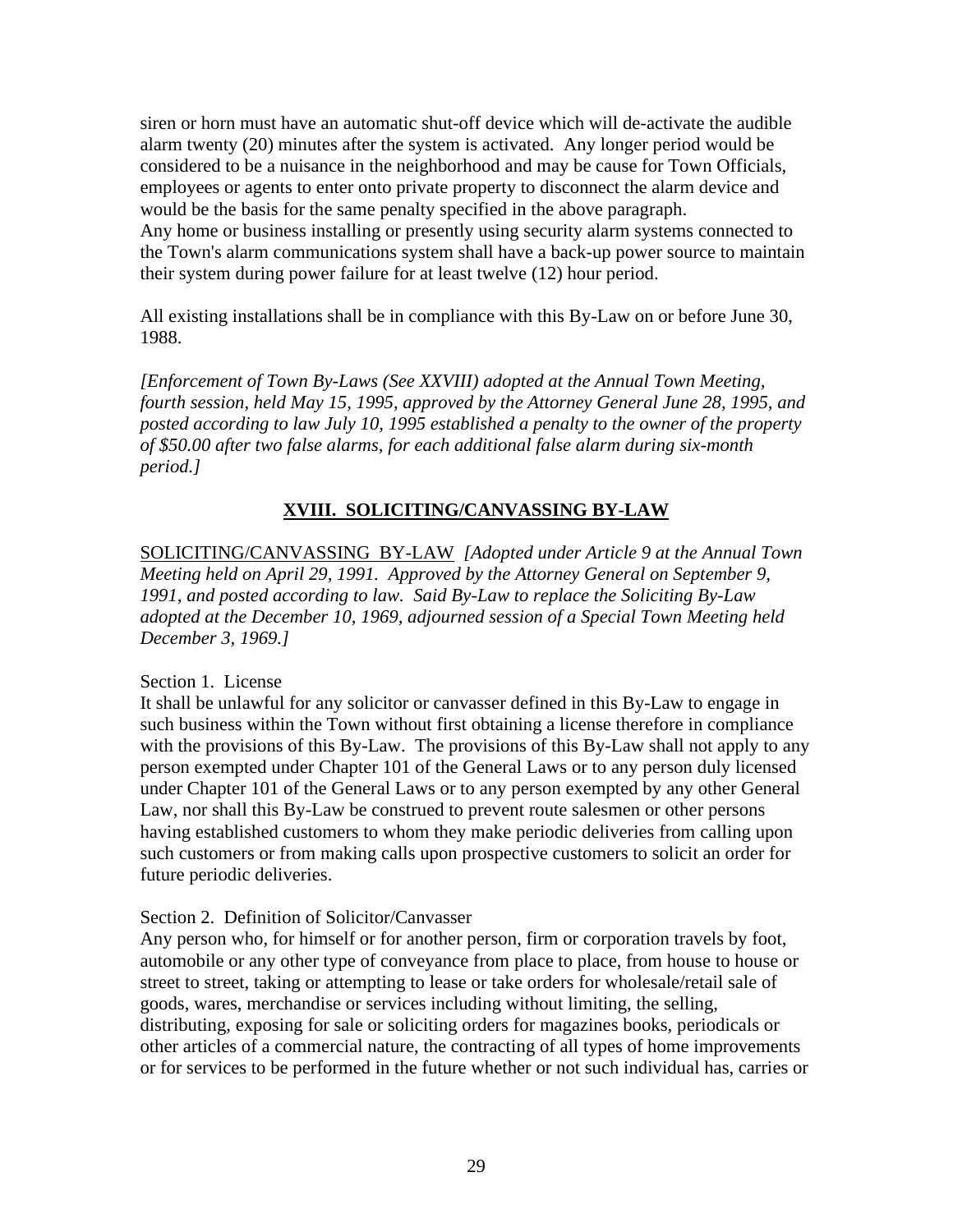exposes for wholesale/retail sale a sample of the subject of such sale or whether he/she is collecting advance payment for such wholesale/retail sales.

Section 3. Application for License

Applicants for a license shall file with the Chief of Police, on a form issued by the Police Department, a written application signed under the penalties of perjury, containing the following information:

- a) Name of applicant
- b) Address of applicant (both local and permanent home address)
- c) Applicants height, weight, eye and hair color
- d) Applicants social security number
- e) The length of time for which the right to do business is desired
- f) A brief description of the nature of the business and the goods to be sold
- g) The name and home office address of the applicant's employer. If self employed, it shall so state
- h) A photograph of the applicant which picture shall be submitted by the applicant and be 2" x 2" showing the head and shoulders of the applicant in a clear and distinguishing manner
- i) If operating a motor vehicle: The year, make, color, VIN #, registration number, state of registration, vehicles owner and address
- j) Upon filing said application, each applicant shall pay a fee of twenty (\$20.00) dollars.

Section 4. Investigation and issuance of license.

- 1. Upon receipt of the application form, the Chief of Police or his designees shall investigate the applicants reputation as to morals and integrity.
- 2. After said investigation, but within seven (7) business days of the filing of the applicant, the Chief of Police or his designee shall endorse on such application his approval or disapproval. Failure of the Police Chief or his designee to act on said permit within seven (7) business days of the applicants' filing shall constitute approval. If disapproved, the applicant shall have the right to appeal to the Board of Selectmen in writing within seven (7) days of the denial by the Chief of Police or his designee. The Board of Selectmen must act upon the appeal at one of their next two regularly scheduled meetings. Failure to do so shall be deemed approval.
- 3. Such license when issued shall contain the signature of the Chief of Police and/or the Board of Selectmen and shall show the name, address and photograph of said licensee, the date of issuance and the length of time the license shall be effective as well as the license number.
- 4. The Police Department shall keep a record of all licenses issued for a period of six (6) years. Solicitors and canvassers, when engaged in the business of soliciting or canvassing, are required to display an identifying document issued by the Police Department by wearing said document on their outer garment. Each licensee is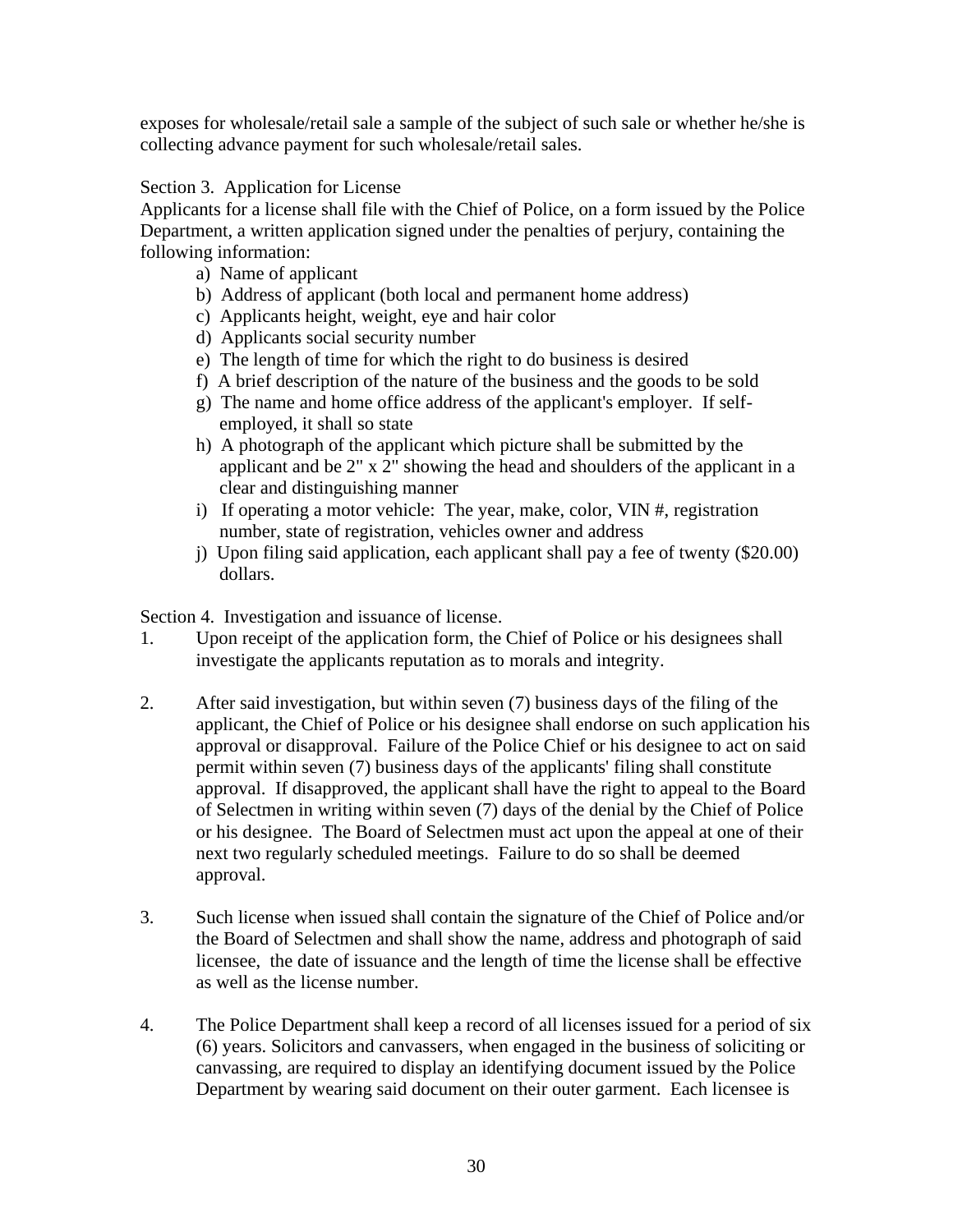required to possess an individual license.

Section 5. Enforcement

The Police Officers of the town shall enforce this By-Law. No license shall be transferred or is transferable.

#### Section 6. Revocation

The Chief of Police or his designee is vested with the authority and jurisdiction to revoke said licenses. Any person aggrieved by said revocation may appeal to the Board of Selectmen within seven (7) business days, and a hearing will be scheduled for one of the next two regularly scheduled meetings of the Board of Selectmen.

#### Section 7. Explanation of License

Each license issued under the provision of this By-Law shall continue in force from the date of issue until the 31st day of December following, unless sooner revoked.

#### Section 8. Renewal

A license issued under the provisions of this By-Law may be renewed by the Chief of Police or his designee. An applicant requesting a renewal of a license must apply in person for such renewal, and provide such information as is required to obtain an initial license.

#### Section 9. Misrepresentation

1. No solicitor or canvasser licensed or exempted from license, may misrepresent in any manner, the buyer's right to cancel as stipulated by Chapters 93, 93A and 255 D of the Mass. General Laws.

2. No solicitor or canvasser, licensed or exempt from license may use any plan, scheme or ruse, which misrepresents the true status or mission of the person making the call in order to gain admission to a prospective buyer's home, office or other establishment with the purpose of making a sale of consumer goods or services.

#### Section 10. Trespassing

It shall be unlawful for any canvasser or solicitor to enter the premises of a resident or business who has displayed a "No Trespassing" or "No Soliciting" sign or poster. Further, it shall be unlawful for canvassers or solicitors to ignore a resident or business person's no solicitation directive or remain on private property after its owner has indicated that the canvasser or solicitor is not welcome.

Section 11. The following may be exempt from licensing requirements upon first contacting the Chief of Police or his designee:

Persons engaged in soliciting for charitable, benevolent, religious or political activities.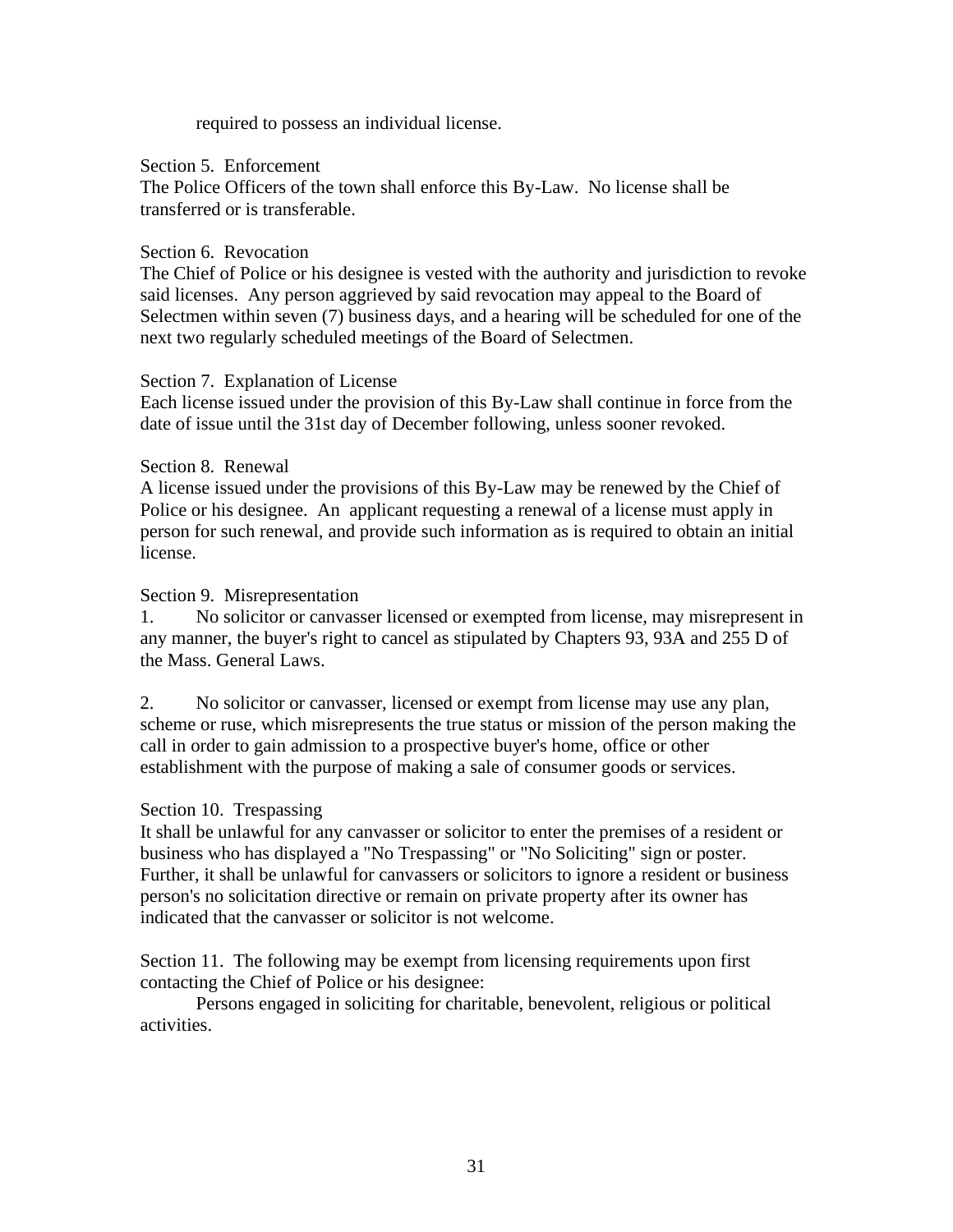Section 12. Any person violating any provision of this By-Law shall upon conviction thereof, be punished by a fine not to exceed fifty (\$50.00) dollars for each and every offense.

*[Enforcement of Town By-Laws (See XXVIII) adopted at the Annual Town Meeting, fourth session, held May 15, 1995, approved by the Attorney General June 28, 1995, and posted according to law July 10, 1995 also establishes a penalty of \$50.00 for violations of this By-Law]*

# **XIX. TOWN COUNSEL BY-LAW**

TOWN COUNSEL BY-LAW *[Adopted at the Annual Town Meeting of March 3, 1958. Approved by the Attorney General April 1, 1958, and posted according to law November 18, 1963.]*

That the Selectmen appoint a Town Counsel, and that the services of said counsel shall be available as follows:

- 1) To any elected board by majority vote of said board
- 2) To any elected single office holder
- 3) To any appointed office holder, board or committee upon majority vote of the appointing authority, or upon written consent of the moderator.

The salary of said counsel shall be established annually.

## **XX. TOWN MEETINGS/ELECTIONS**

TOWN MEETING BY-LAW *[Adopted at the adjourned session of the Annual Town Meeting, 1968. Approved by the Attorney General April 18, 1968, and posted according to law September 27, 1968.]*

Town Meeting shall hereafter be conducted in accordance with the rules of parliamentary practice as set forth in "Town Meeting Time" by Richard B. Johnson, Benjamin A Trustman, Charles Y. Wadsworth, Current Edition.

TOWN MEETING BY-LAW *[Adopted at the March 12, 1960, adjourned session of the Annual Town Meeting, amended at the Annual Town Meeting of April 28 and 29, 1980,*  and amended under Article 6 of the 1991 Annual Town Meeting held on April 29, 1991. *Approved by the Attorney General on September 9, 1991, and posted according to law.]* Said By-Law to read as follows:

That all Town Meetings in the Town of West Newbury be publicized in the following manner:

By posting attested copies of the Warrant, one at the Town Hall, one at the Town Office Building, one at the G.A.R. Memorial Library, one at the Post Office, and one at the Laurel Grange, and by leaving a copy with the Town Clerk; all of which shall be done at least fourteen days before the date of holding said meeting.

CHECK LISTS BY-LAW *[Adopted at the adjourned session of the Annual Town Meeting, 1968. Approved by the Attorney General April 18, 1968, and posted according to law September 27, 1968.]*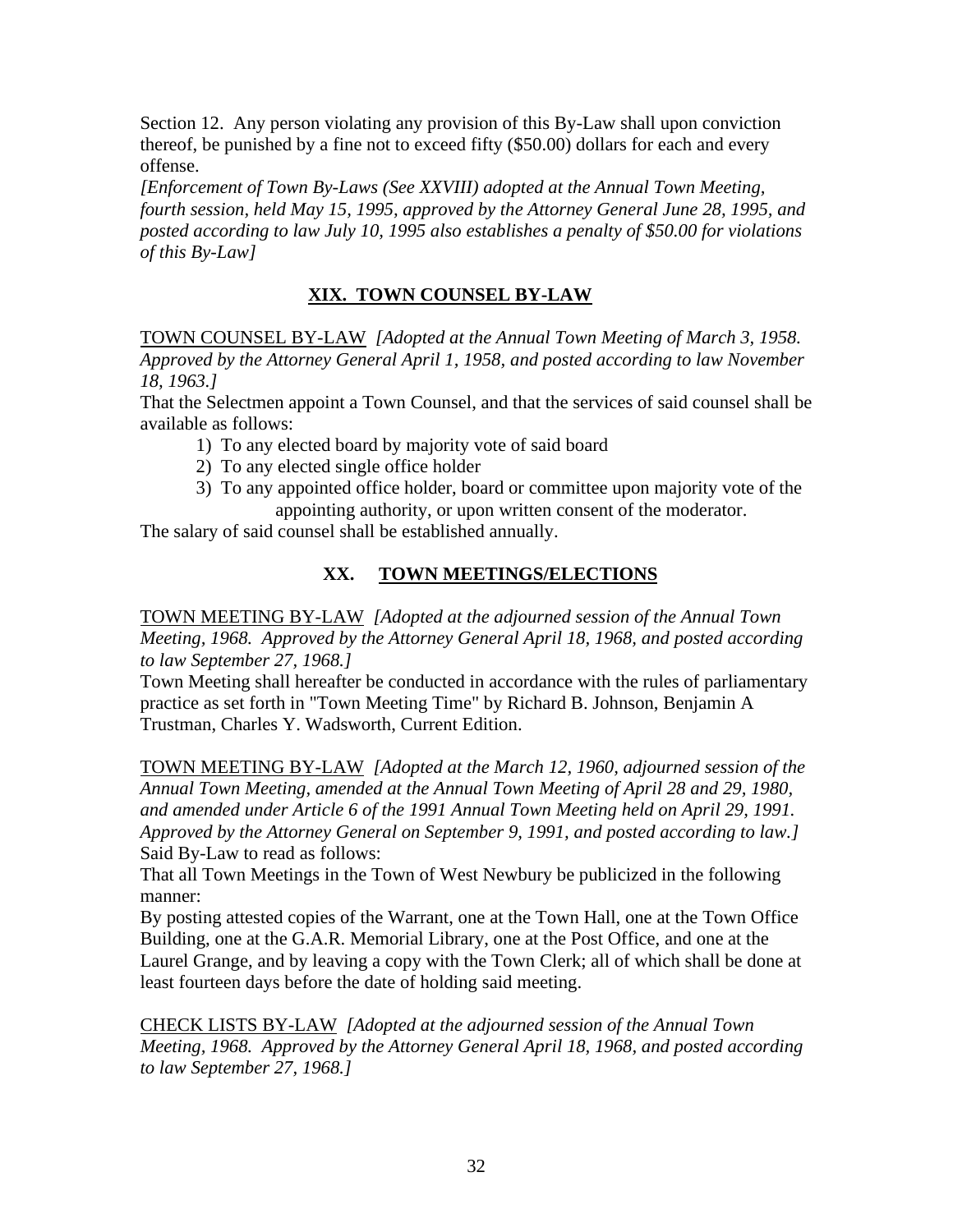Voted, that the Town adopt a By-Law requiring the use of voter check lists for admittance to all Town Meetings.

DATE OF ANNUAL MEETING AND ELECTION BY-LAW *[Adopted December 18, 1973, amended at the Annual Town Meeting, June 20, 1979. Approved by the Attorney General October 9, 1979, and posted according to law November 26, 1979.]* That the business meeting be held on the Monday preceding the first Monday in May and that the election of officers be held on the first Monday in May.

MOTION BY-LAW *[Adopted at the Annual Town Meeting of March 5, 1955. Approved by the Attorney General May 26, 1955, and posted according to law November 18, 1963.]*

A motion to table or indefinitely postpone shall be out of order at all Town Meetings.

QUORUM BY-LAW *[Adopted at the Annual Town Meeting April 30, 1977. Approved by the Attorney General August 8, 1977, and posted according to law August 15, 1977. Amended at the April 27, 2009 Special Town Meeting, approved by the Attorney General on May 14, 2009 and posted according to law on June 9, 2009]*

That the quorum for action on Special Town Meeting articles with appropriations which do not exceed twenty thousand dollars, shall be forty legal voters; for all articles with appropriations which exceed twenty thousand dollars and the Annual Town Meeting, ninety voters shall constitute a quorum.

# **XXI. TOWN REFUSE BY-LAW**

TOWN REFUSE BY-LAW *[Adopted March 5, 1966, amended at the Special Town Meeting November 12, 1985. Amended at the 2002 Annual Town Meeting by striking Sections 1-1 through 2-1 and substituting the following. Approved by the Attorney General on June 11, 2002, and posted according to law on June 13, 2002.]*

- 1-1 No person shall deposit or dispose of rubbish at any location within the Town of West Newbury, except as authorized by the Board of Health.
- 1-2 No person, except a resident of the Town, shall deposit recyclable material in any Town Recycling Area, except by written permit of the Board of Health; nor shall any person, except a resident of the Town, deposit refuse in any Town Refuse Disposal Area except by written permit of the Board of Health.
- 1-3 No person shall deposit recyclables collected outside the boundaries of the Town of West Newbury in a Town Recycling Area; nor shall any person deposit refuse that is collected outside the boundaries of the Town of West Newbury at a Town Refuse Disposal Area, except by written permit of the Board of Health.
- 1-4 No person shall pick over or remove any item from a Town Recycling Area, or from a Town Refuse Disposal Area, except by written permission of the Board of Health.
- 1-5 Any person transporting rubbish over the streets of the Town, who through intent, carelessness or neglect allows rubbish to be spilled on the streets of the Town, or on private property shall be subject to a fine of not more than \$200.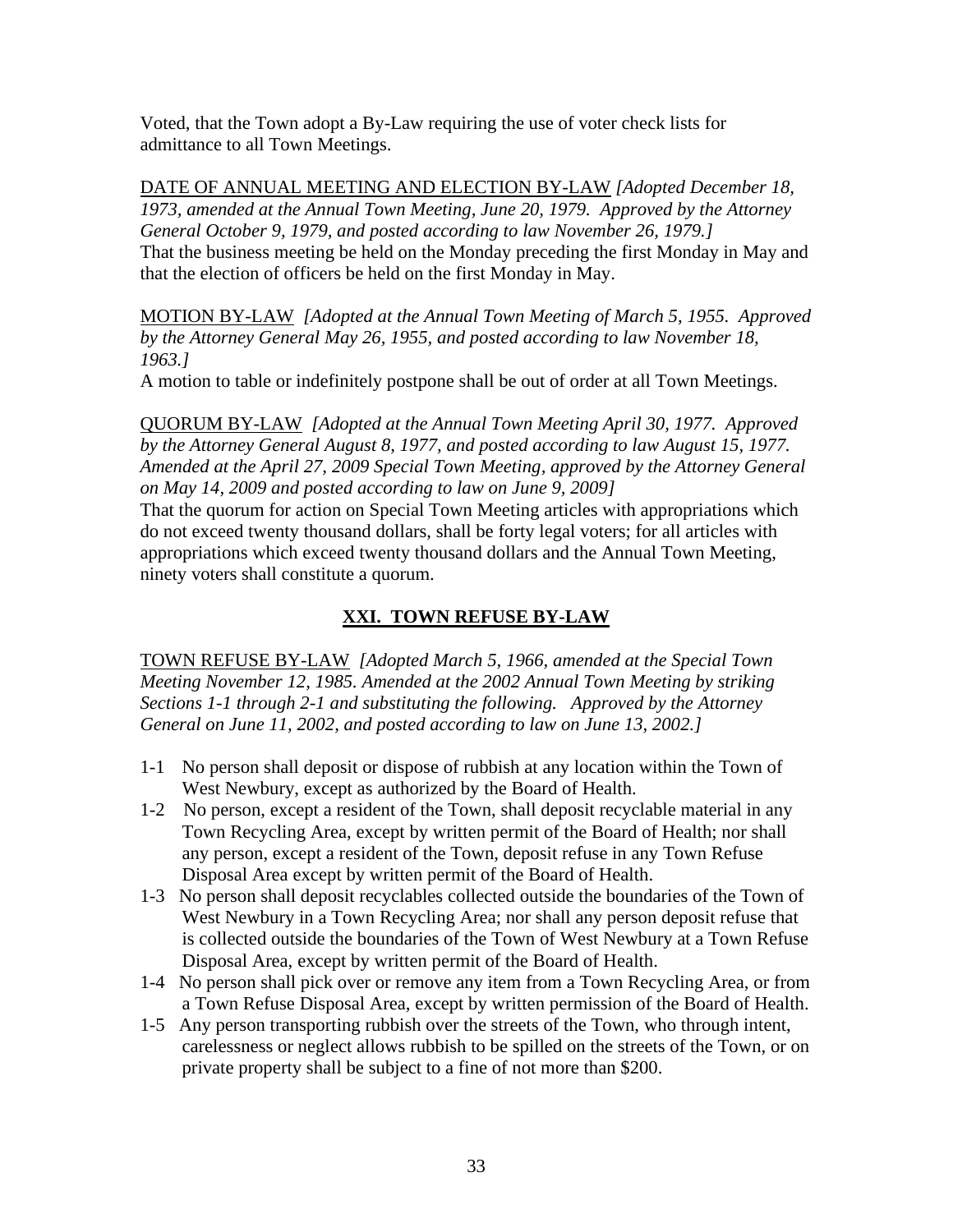- 1-6 No person shall deposit recyclables in any Town Recycling Area or deposit refuse in any Town Refuse Disposal Area, except during hours specified by the Board of Health.
- 1-7 No person shall deposit garbage in the Town Recycling Area or in any Town Refuse Disposal Area.
- 1-8 No person shall dispose of demolition material in the Town Recycling Area or in any Town Refuse Disposal Area.
- 1-9 No person shall dispose of hazardous material, oil base paint, engine oil, pesticide, or any material or substance deemed hazardous by either the U.S. Environmental Protection Agency or the Massachusetts Department of Environmental Protection in the Town Recycling Area or in any Town Refuse Disposal Area.
- 1-10 No yard waste (including leaves and grass clippings) rocks, stones, turf, soil, will be collected or removed at curbside pickup or from the Town Recycling Area.
- 2-1 Person as used herein, this term shall include natural persons and any legal entity, including, but not by way of limitation, corporations, limited liability companies, and partnerships.
- 2-2 Recycling Material as used herein shall mean any material defined as such by regulations of the Board of Health and intended to be accepted for deposit at any Town Recycling Area.
- 2-3 Refuse as used herein shall mean any material defined as such by regulations of the Board of Health and intended to be accepted for deposit at any Town Refuse Disposal Area.
- 2-4 Rubbish as used herein shall mean any and all refuse, recyclable material, garbage, demolition material or material or substances of any kind intended for disposal or recycling.
- 2-5 Town Recycling Area as used herein shall mean any area designated by the Board of Health as a recycling area.
- 2-6 Town Refuse Disposal Area as used herein shall mean any area designated by the Board of Health as a refuse disposal area.
- 3-1 Any violation of this by-law, except as otherwise provided herein, shall be punished by a fine of not more than \$300.00 for each violation thereof. Two or more violations in a 24-hour period shall constitute separate offenses.

## **XXII. VEHICLES**

VEHICLE REMOVAL BY-LAW *[Adopted at the Special Town Meeting June 11, 1969, approved by the Attorney General September 19, 1969 and posted according to law November 18, 1969.]*

The Superintendent of Streets, for the purpose of removing or plowing snow, or removing ice from any way, is authorized to remove any vehicle interfering with such work to some convenient place which term shall include a public garage, and the owner of any vehicle so removed, shall be liable for the cost of such removal and the storage charges, if any, resulting therefrom.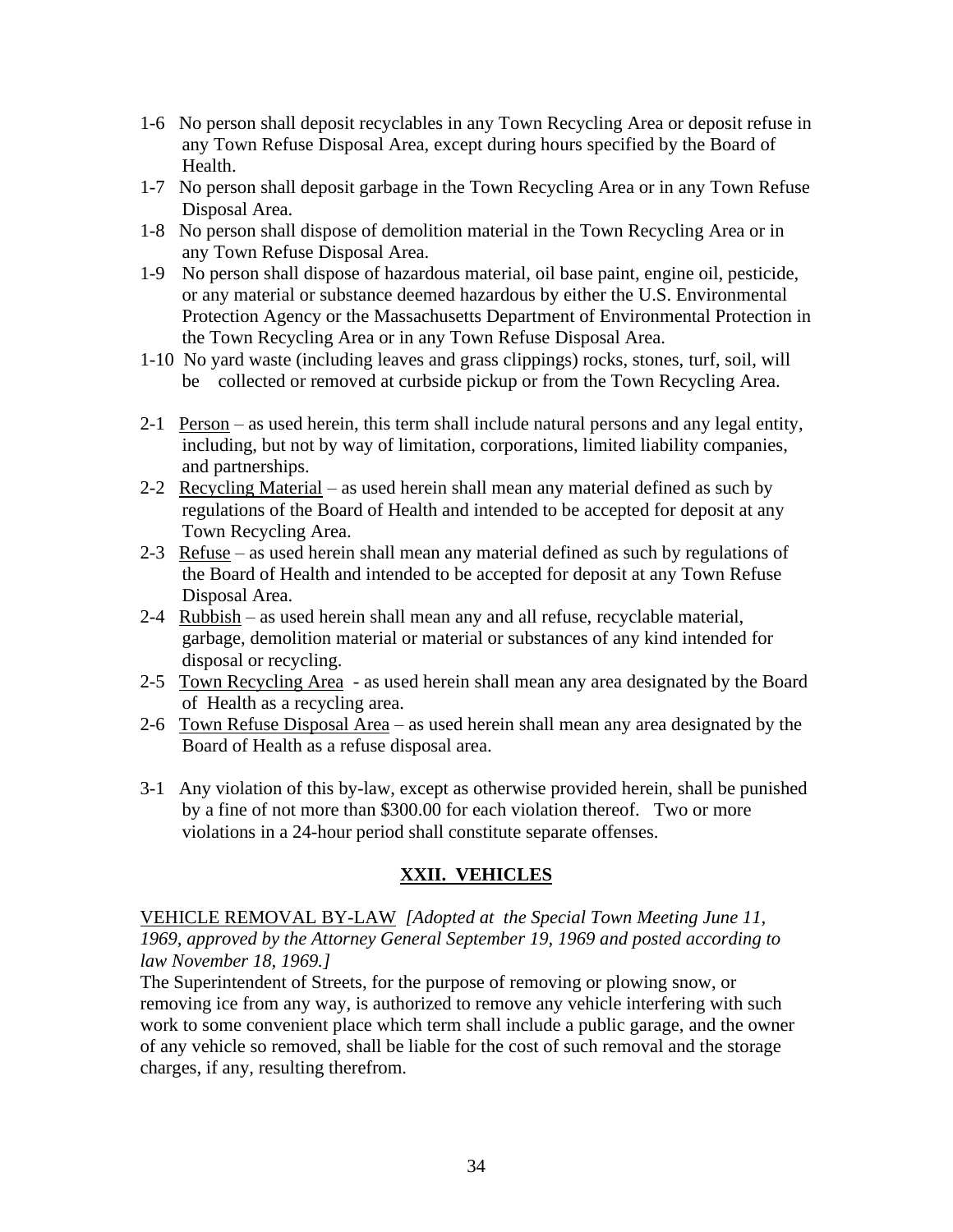VEHICLE REMOVAL BY-LAW AMENDMENT *[Adopted at the Annual Town Meeting, 1981, Second Session, approved by the Attorney General September 21 and posted according to law September 22, 1981. Subsequent amendment adopted at the Annual Town Meeting, 1982, approved by the Attorney General September 22, 1982, and posted according to law November 15, 1982, changed the second sentence.]* No person shall park any motor vehicle on any public way in the town overnight from December 1st until April 30th. The penalty for violation of this parking ban shall come under the jurisdiction of Chapter 90, Section 20A 1/2 of the General Laws imposing the maximum allowable fine for each offense.

VEHICLE CONTROL BY-LAW *[Adopted July 17, 1972. Approved by the Attorney General October 16, 1972, and posted according to law November 29, 1972.]*

Section 1. No person or entity, corporate or otherwise, as owner or as one in control of premises, shall keep in the open in any area of the Town of West Newbury any junk automobile as defined in the following section, without being licensed to do so under this By-Law.

Section 2. For the purpose of this By-Law, a junk automobile shall be one which is worn out, cast off, or discarded and which is ready for dismantling or destruction, or which has been collected or stored for salvage, or for stripping in order to make use of parts thereof. Any parts from such a vehicle shall be considered a junk automobile under this By-Law.

Section 3. A license to keep no more than one (1) junk automobile shall be requested from the Chief of Police, who may issue said license under the terms and standards set forth in Section 4 of this By-Law. The refusal to issue said license may be appealed to the Board of Selectmen by filing an appeal with the Town Clerk within twenty days of the refusal, and thereafter following the procedure for notice and hearing set forth in Section 3(a) of this By-Law.

a) A license to keep more than one (1) junk automobile may be requested by filing with the Clerk an application in writing to the Board of Selectmen. The Board of Selectmen shall hold a public hearing upon such request, notice of which shall be given by publishing in a newspaper published or circulated in West Newbury fourteen days at least before the date of the hearing. The cost of publishing shall be paid by the applicant for the license.

Section 4. The Board of Selectmen may grant a license for not over one year, upon such conditions as the Board deems proper, to keep such junk automobiles in the open, after the public hearing has been held and the Board determines that the keeping of the same will not depreciate property values in the area, or will not create a hazard to the public safety, or will not become a public nuisance. Renewals of said licenses may be granted only after the procedure set forth is followed.

Section 5. Upon the filing with the Board of Selectmen of a petition signed by at least 10 legal residents of West Newbury asking for revocation of any license issued under this By-Law, the Board shall call a public hearing to review the conduct of the licensee under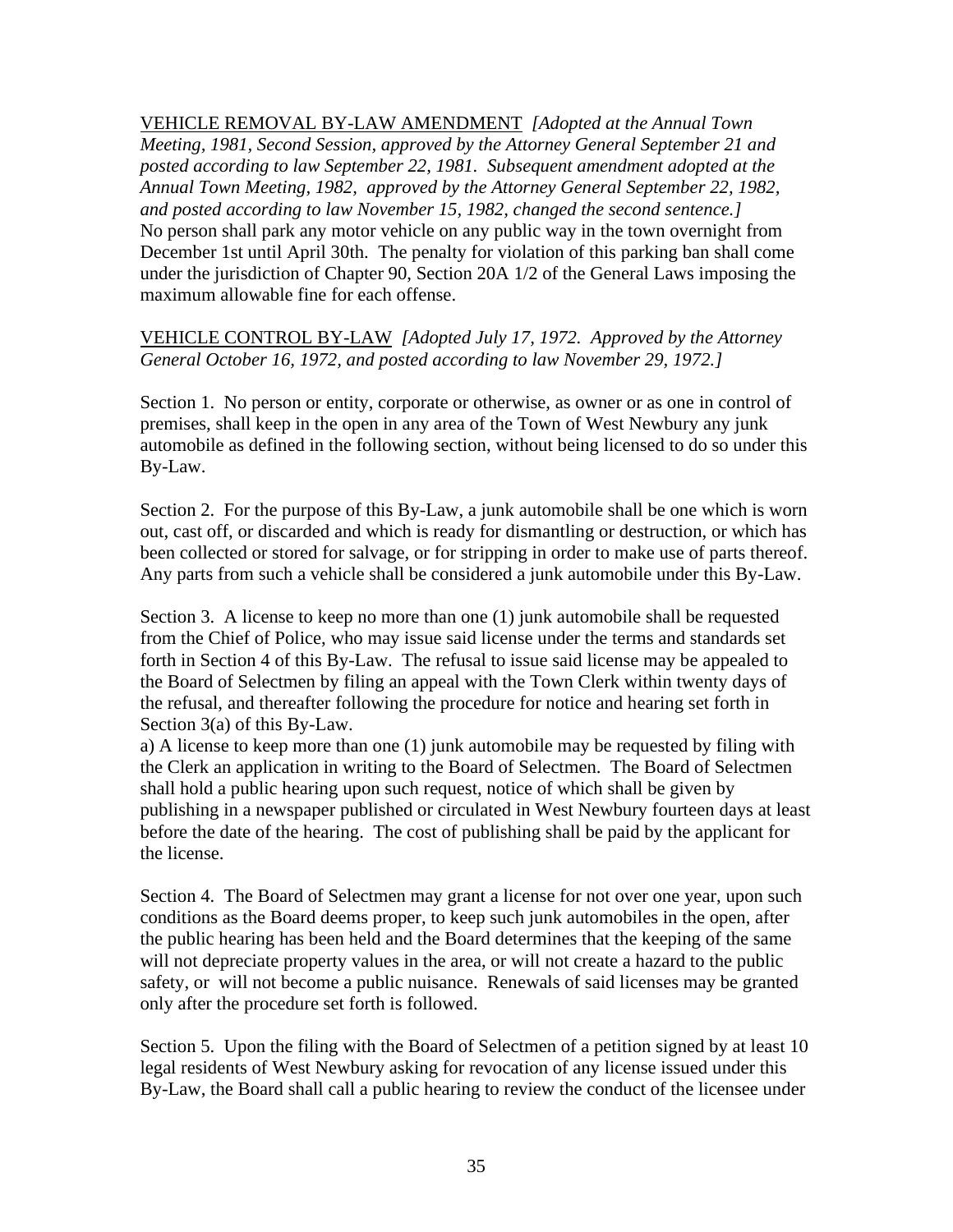said license. If the Board determines that the operation of the licensee under said license is such as to depreciate property values in the area, or create a hazard to public safety, or constitute a public nuisance, the Board may, by majority vote, revoke said license, such revocation to be effective thirty days after the date of said vote.

Section 6. The holder of a Class 1, Class 2, or Class 3 license as defined in Massachusetts General Laws (Ter.Ed.)Ch.140, Sec. 58, is exempt from the provisions of this By-Law in respect to the premises specified in the license granted to him under Section 59 of said Chapter.

Section 7. Any person or entity who violates this By-Law shall be liable to a fine of \$10.00 and each day of violation shall be a separate a distinct offense.

# **XXIII. WATER USE RESTRICTION BY-LAW**

WATER USE RESTRICTION BY-LAW *[Adopted at the Annual Town Meeting April 29, 1978. Approved by the Attorney General July 25, 1978, and posted according to law October 24, 1978. Amended by deleting the original bylaw adopted on April 29, 1978, and inserting in its place the following Water Use Restriction Bylaw adopted under Article 26 at the third session of the 1999 Annual Town Meeting held on May 6, 1999, approved by the Attorney General on July 14, 1999, and posted according to law on July 21, 1999. Amended at the Special Town Meeting on April 28, 2003, approved by the Attorney General August 21, 2003 and posted according to law August 29, 2003. Amended by deleting and replacing Section 9 Penalties.]*

## SECTION 1. Authority

This Bylaw is adopted by the Town of West Newbury under its police powers to protect public health and welfare and its powers under M.G.L. c.40, ss21 et seq. and implements the Town's authority to regulate water use pursuant to M.G.L. c.41,s.69B. This bylaw also implements the Town's authority under M.G.L. c40, s.41A, conditioned upon a declaration of water supply emergency issued by the Department of Environmental Protection.

## SECTION 2. Purpose

The purpose of this bylaw is to protect, preserve and maintain the public health, safety and welfare whenever there is in force a State of Water Supply Conservation or State of Water Supply Emergency by providing for enforcement of any duly imposed restrictions, requirements, provisions or conditions imposed by the Town of West Newbury or by the Department of Environmental Protection. This Bylaw applies to municipal water users only.

SECTION 3. Definitions

Person shall mean any individual, corporation trust, partnership or association, or other entity.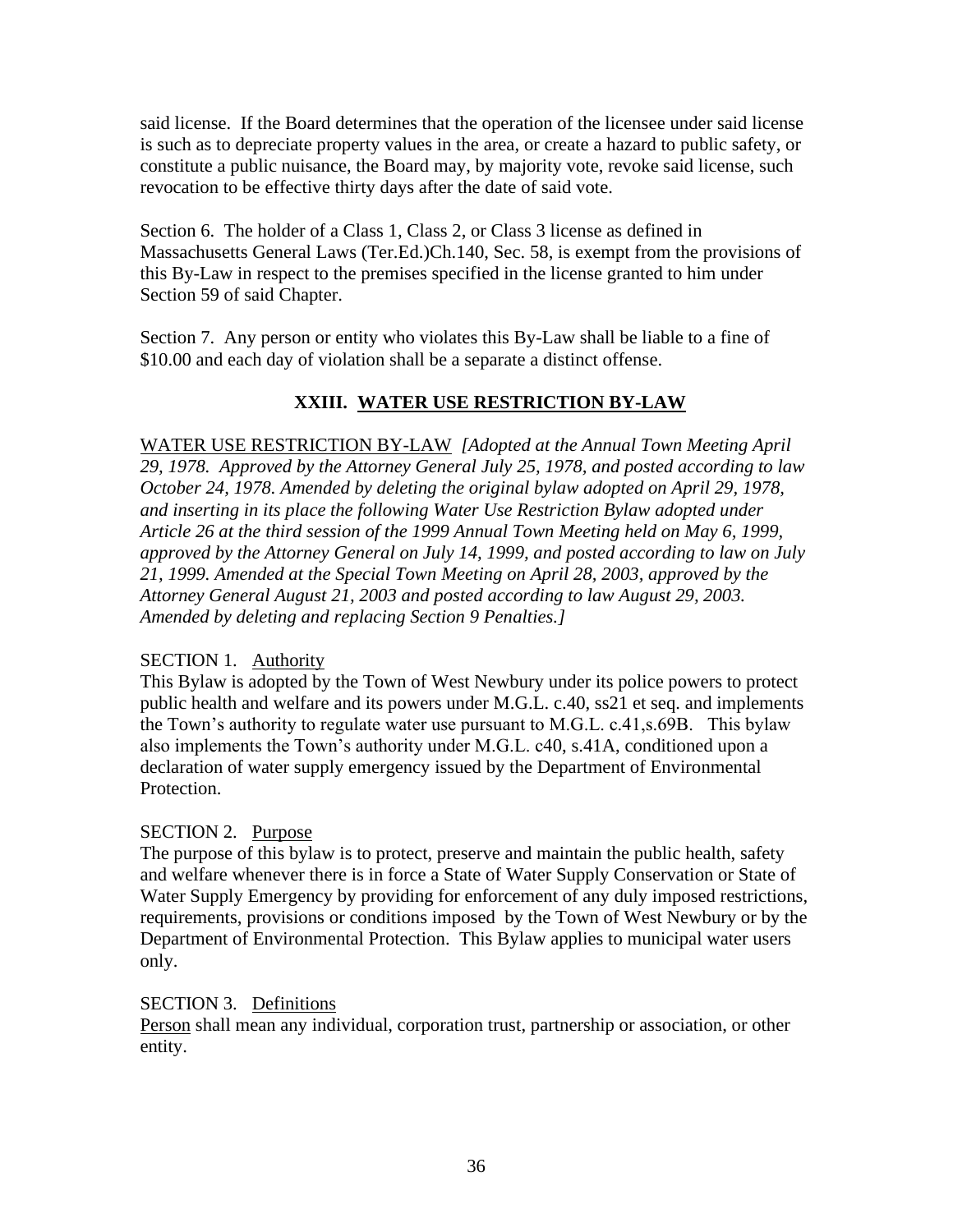State of Water Supply Emergency shall mean a State of Water Supply Emergency declared by the Department of Environmental Protection under M.G.L. c.21G,s15-17.

State of Water Supply Conservation shall mean a State of Water Supply Conservation declared by the Town of West Newbury pursuant to section 4 of this bylaw.

Water Users or Water Consumers shall mean all public and private users of the Town's public water system, irrespective of any person's responsibility for billing purposes for water used at any particular facility.

# SECTION 4. Declaration of a State of Water Supply Conservation

The Town of West Newbury, through its Board of Water Commissioners, may declare a State of Water Supply Conservation upon a determination by a majority vote of the Board that a shortage of water exists and conservation measures are appropriate to ensure an adequate supply of water to all water consumers. Public notice of a State of Water Conservation shall be given under section 6 of this bylaw before it may be enforced.

## SECTION 5. Restricted Water Uses

A declaration of a State of Water Supply Conservation shall include one or more of the following restrictions, conditions, or requirements limiting the use of water as necessary to protect the water supply. The applicable restrictions, conditions or requirements shall be included in the public notice required under section 6.

a) Odd/Even Day Outdoor Watering. Outdoor watering by water users with odd numbered addresses is restricted to odd numbered days. Outdoor watering by water users with even numbered addresses is restricted to even numbered days.

b) Outdoor Watering Ban. Outdoor watering is prohibited.

c) Outdoor Watering Hours. Outdoor watering is permitted only during daily periods of low demand to be specified in the declaration of a State of Water Supply Conservation and public notice thereof.

d) Filling Swimming Pools. Filling of swimming pools is prohibited.

e) Automatic Sprinkler Use. The use of automatic sprinkler system is prohibited.

## SECTION 6. Public Notification of a State of Water Supply Conservation: Notification of DEP.

Notification of any provision, restriction, requirement or condition imposed by the Town as part of a State of Water Supply Conservation shall be published in a newspaper of general circulation within the Town, or by such other means reasonably calculated to reach and inform all users of water of the State of Water Supply Conservation. Any restriction imposed under section 5 shall not be effective until such notification is provided. Notification of the State of Water Supply Conservation shall also be simultaneously provided to the Massachusetts Department of Environmental Protection.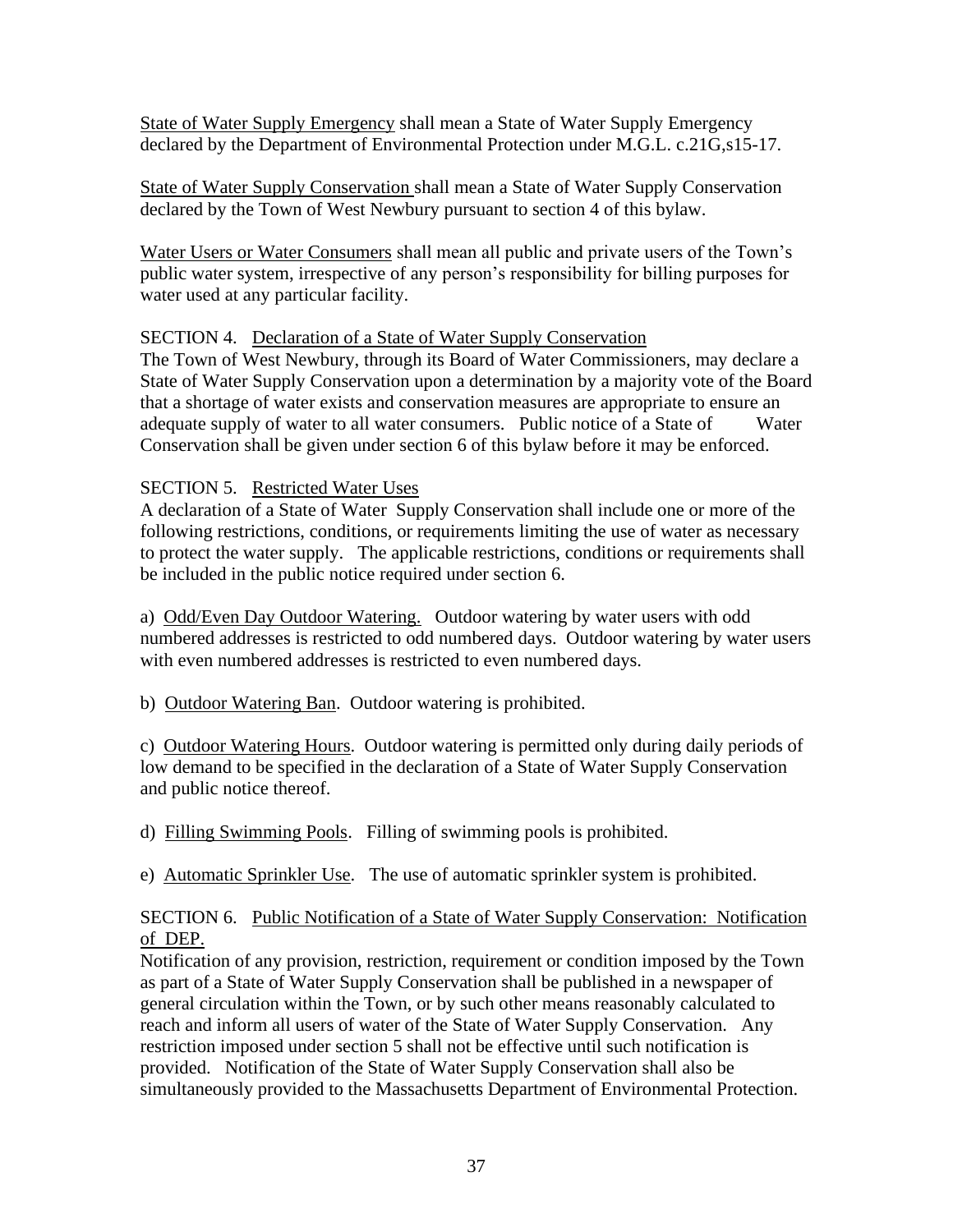# SECTION 7. Termination of a State of Water Supply Conservation: Notice.

A State of Water Supply Conservation may be terminated by a majority vote of the Board of Water Commissioners, upon a determination that the water supply shortage no longer exists. Public notification of the termination of a State of Water Supply Conservation shall be given in the same manner required by section 6.

## SECTION 8. State of Water Supply Emergency: Compliance with DEP Orders

Upon notification to the public that a declaration of a State of Water Supply Emergency has been issued by the Department of Environmental Protection, no person shall violate any provision, restriction, requirement, condition of any order approved or issued by the Department intended to bring about an end to the State of Emergency.

## SECTION 9. Penalties

Any person violating this bylaw shall be given a written warning for the first offense. For the second and subsequent violations within the same calendar year, said person shall be liable to the Water Department in the amount of \$100.00 which shall inure to the Town. Fines shall be recovered by indictment, or on complaint before the District Court, or by non-criminal disposition in accordance with section 21D of Chapter 40 of the general laws. Each day of violation shall constitute a separate offense. In addition to the above fines, for violations beyond the second offense, the Commissioners shall have the right to suspend water service. If water service is suspended then a Reactivation Fee of \$250.00 will be charged and must be paid to the Town Collector before water service is restored.

# SECTION 10. Severability.

The invalidity of any portion or provision of this bylaw shall not invalidate any other portion or provision thereof.

# **XXIV. WELL COVER BY-LAW**

WELL COVER BY-LAW *[Adopted December 27, 1965, approved by the Attorney General January 5, 1966, and posted according to law March 8, 1966.]*

Owner or owners of land in West Newbury where on is located an abandoned well or a well in use shall either provide a covering for such well capable of sustaining a weight of three hundred pounds or to fill well to the level of the ground. The penalty for violation of this By-Law shall be a fine of not less than one hundred dollars nor more than five hundred dollars.\*

*\*Well Cover By-Law* a*s originally adopted. The Enforcement Bylaw ( see XXVIII) adopted at the fourth session of the 1995 Annual Town Meeting, approved by the Attorney General on June 28, 1995 and posted according to law July 10, 1995, established a penalty of \$300 for violations of this Bylaw]*

# **XXV. WEST NEWBURY WETLANDS PROTECTION BY-LAW**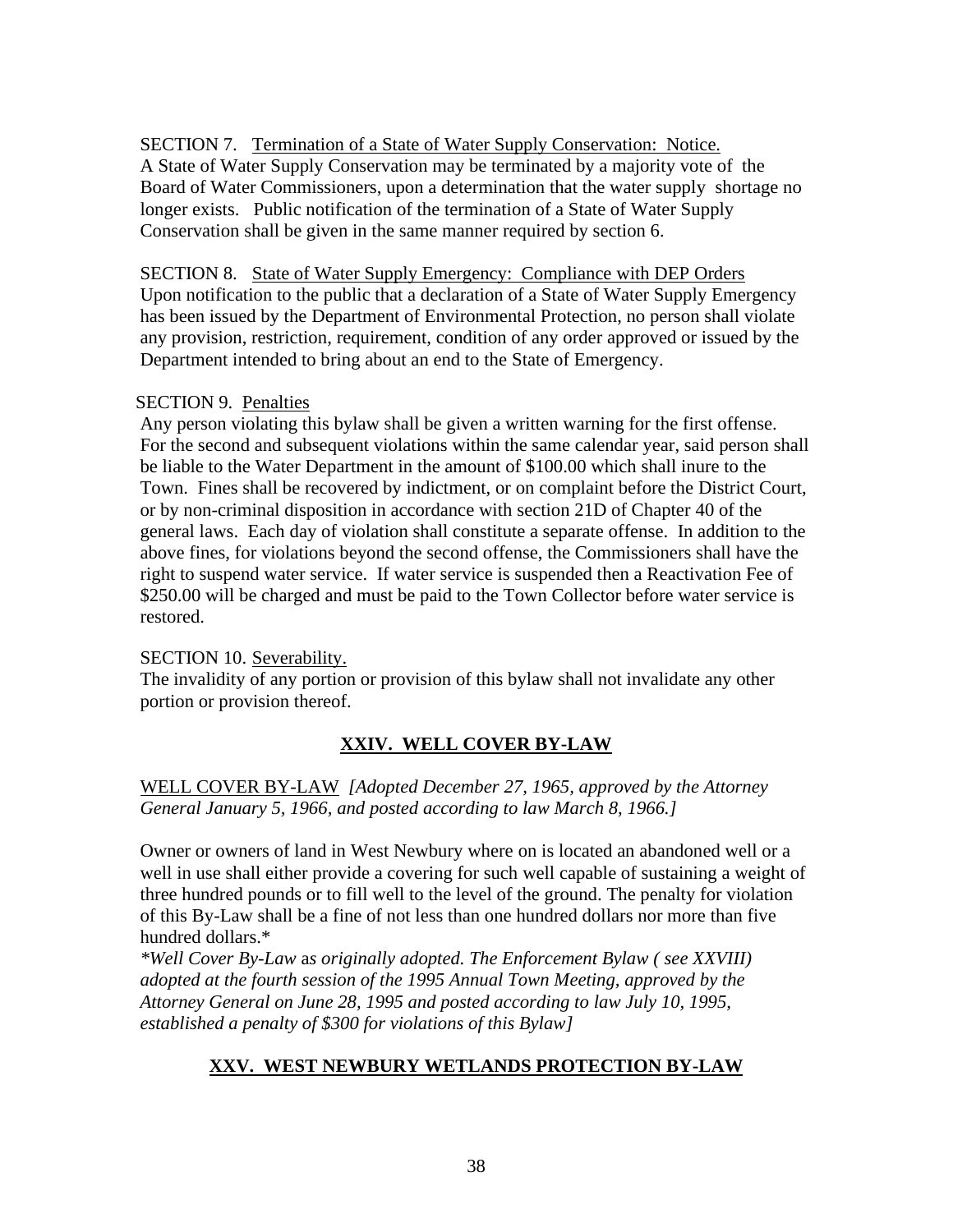WEST NEWBURY WETLANDS PROTECTION BY-LAW *[Adopted at the adjourned Annual Town Meeting May 11, 1988, approved by the Attorney General July 28, 1988, and posted according to law August 29, 1988.]*

That the Town of West Newbury adopts the provisions of M.G.L., CH.131, Sec. 40 and 310 CMR 10:00 as the West Newbury Wetlands Protection By-Law.

The Conservation Commission may adopt regulations and fees for permits for work within an area subject to the state wetlands protections act and regulations, in addition to the \$25.00 fee for Notices of Intent charged under M.G.L. c.131, sec. 40.

Town, county, state and federal projects are exempt from any fees imposed under this By-Law.

Any fees imposed under this By-Law will be refunded if a project is denied by the West Newbury Conservation Commission.

Permits are valid for three (3) years, as provided under state law.

Any determination or decision resulting from the administrative appellate process set forth in M.G.L. c. 131, sec. 40 and 310 CMR 10:05 (7) and/or judicial appeals of the determination or decision of that administrative process pursuant to M.G.L. c.30A will be adopted by the West Newbury Conservation Commission as the Commission's determination or decision under this By-Law after the exhaustion of all the appellate remedies described above.

# **XXVI. GENERAL HARBOR REGULATIONS**

GENERAL HARBOR REGULATIONS *[Adopted at the adjourned session of the Annual Town Meeting May 12, 1993, approved by the Attorney General July 26, 1993, and posted according to law August 6, 1993. Amended at the April 24, 2000, Annual Town Meeting, and posted according to law on July 27, 2000. Amended at the April 25, 2005 Annual Town Meeting and posted according to law on June 13, 2005.]*

# **I. PURPOSE**

A. It is the intent of these regulations to ensure safety to persons and property, to promote availability and use of a valuable, public resource, and to provide for safe navigation.

B. Regulations governing the safe operation of vessels and regulations protecting the environment are also contained herein.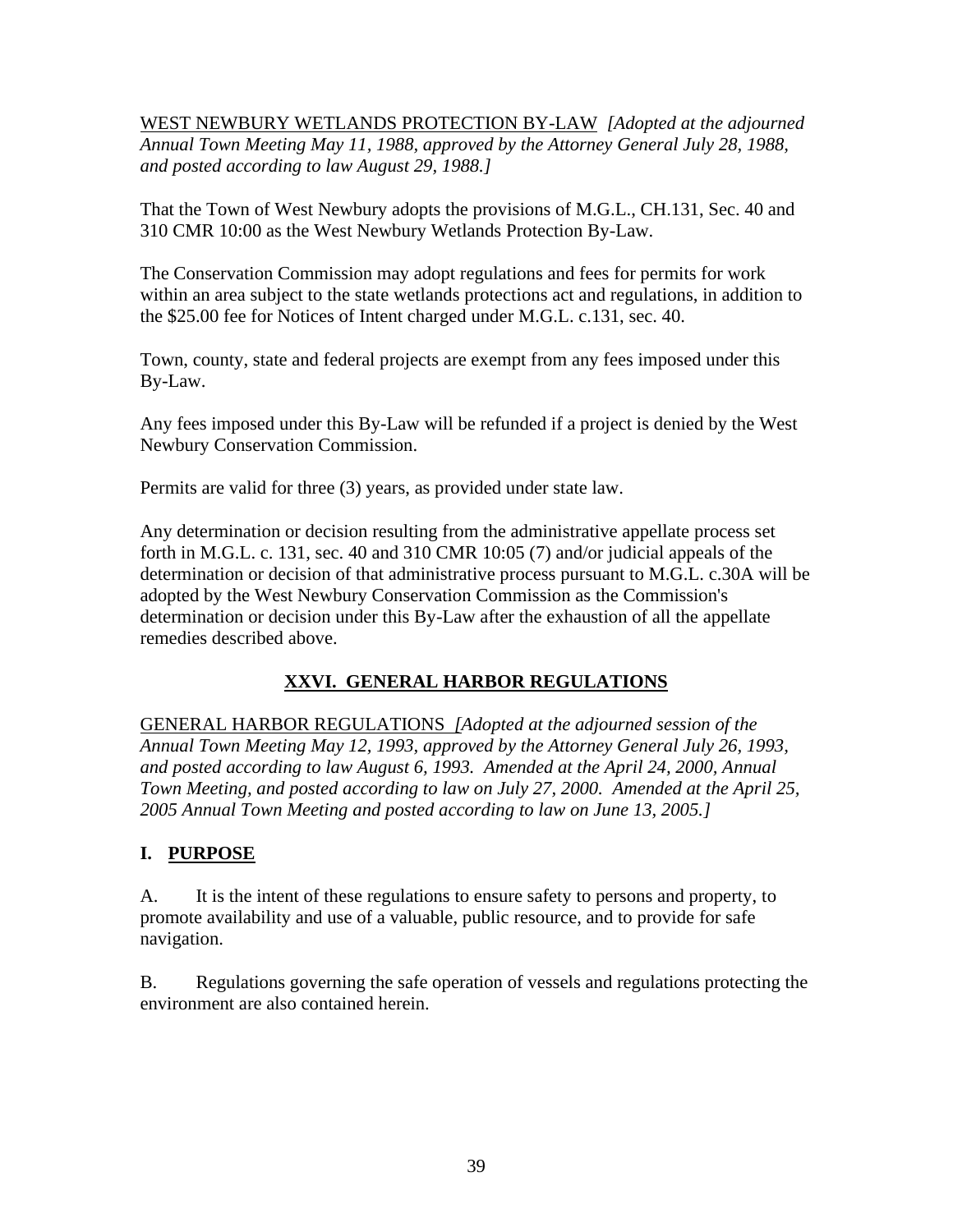C. These regulations apply in all parts of the Merrimack River which are under the jurisdiction of the West Newbury Harbormaster as defined in M.G.L.90B and in Section II.A. below.

D. The regulations promulgated herein are in addition to the requirements of State and Federal law.

# II. DEFINITIONS

A. *West Newbury "Harbor"* shall be all tidal waters lying within the corporate boundaries of the Town of West Newbury

B. *Length Overall (LOA):* The length of a vessel inclusive of the bowsprits, booms and boomkins, pulpits, swim platforms, engines or extensions.

C. *Mooring:* Shall mean any structure or apparatus including floats and rafts held by anchors or bottom moorings.

D. *Individual Mooring:* Shall mean any mooring placed in West Newbury waters for the owner's private use.

E. *Person:* Shall include individuals, corporations, clubs, associations, partnerships, including their agents.

F. *Vessel*: Shall include any ship, boat or any other type of watercraft including personal watercraft, such as jet skis, being used as a means of transportation on the water and other floating structures such as barges and rafts.

G. *Operator*: Shall mean any person engaged in the operation and navigation of a vessel.

H. *Harbormaster*: Shall be considered to be the Harbormaster, Assistant Harbormaster or any authorized agent.

I. *Navigable Channel:* That area of water in the Merrimack River buoyed by the U.S. Coast Guard, and defined by the Army Corps of Engineers.

J. *Fairway*: Locally designated channels shown on the official West Newbury Harbor map as adopted by the West Newbury Board of Selectmen.

K. *Waterways:* Means all bodies of water within the territorial confine of the Town of West Newbury

L. *Headway Speed:* Means minimum speed required for safe steerage of the vessel.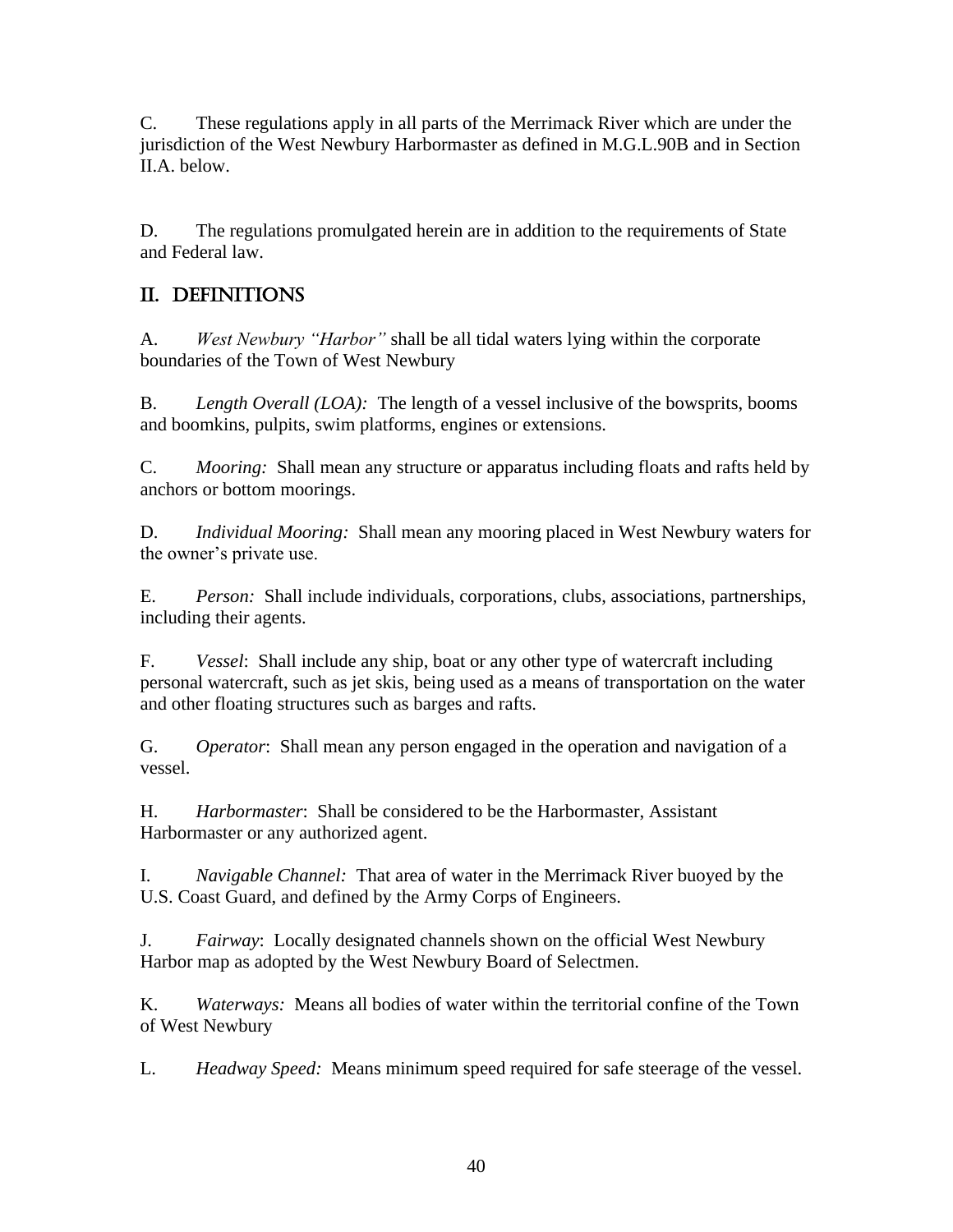# III. OPERATION OF VESSELS IN WEST NEWBURY WATERWAYS

## *Wake and Speed:*

No vessel shall create a wake or operate at a speed which endangers life, safety or property of any person in West Newbury Harbor. In narrow channels, designated mooring areas, or where posted, the speed of all vessels shall be reduced to the minimum speed required for safe steerage of the vessel.

## *Unlawful Pollution and Discharges:*

No oil, petroleum products, untreated sewage, rubbish, debris, or garbage shall be disposed of within West Newbury Waterways.

## *Operation of Vessels:*

No person shall operate a vessel in West Newbury Waterways so as to endanger the lives, safety or property of others.

## *Obstructions:*

Obstructions including, but not limited to, derelict and/or abandoned vessels to safe navigation of the Merrimack River shall be subject to removal by the Harbormaster without notice. Obstructions removed and stored by the Harbormaster shall be at the expense of the owner.

## *Races and Regattas:*

1. No boat race or regatta shall be held in West Newbury Harbor without first obtaining a US Coast Guard Permit and notifying the Town Board of Selectmen and the Harbormaster with a copy of the Coast Guard permit for said race or regatta.

2. All races and regattas in West Newbury Harbor must be operated under the supervision of a race or regatta committee. All such committees shall, prior to their activity, file a written statement with the Town Board of Selectmen one month prior to the event, containing the following information:

- a) The identity, address and telephone number of the group or organization sponsoring the activity.
- b) A brief description of the activity, time of commencement, an estimate of hours and/or days, location specifying the course to be run, date of the activity and any alternative dates in the event of a weather postponement, and a listing of the fees to be charged.
- c) A roster of the names and addresses and phone numbers of the members of the committee responsible for the organization and conduct of the activity.
- d) A brief statement of the efforts by the committee to publicize the activity sufficiently such as will give reasonable notice to the boating public of the time, day, place and nature of the activity and thereby warn the public of courses to be run by participants and areas to be closed to the public during the activity. Warning the public can be accomplished through notice to dock or mooring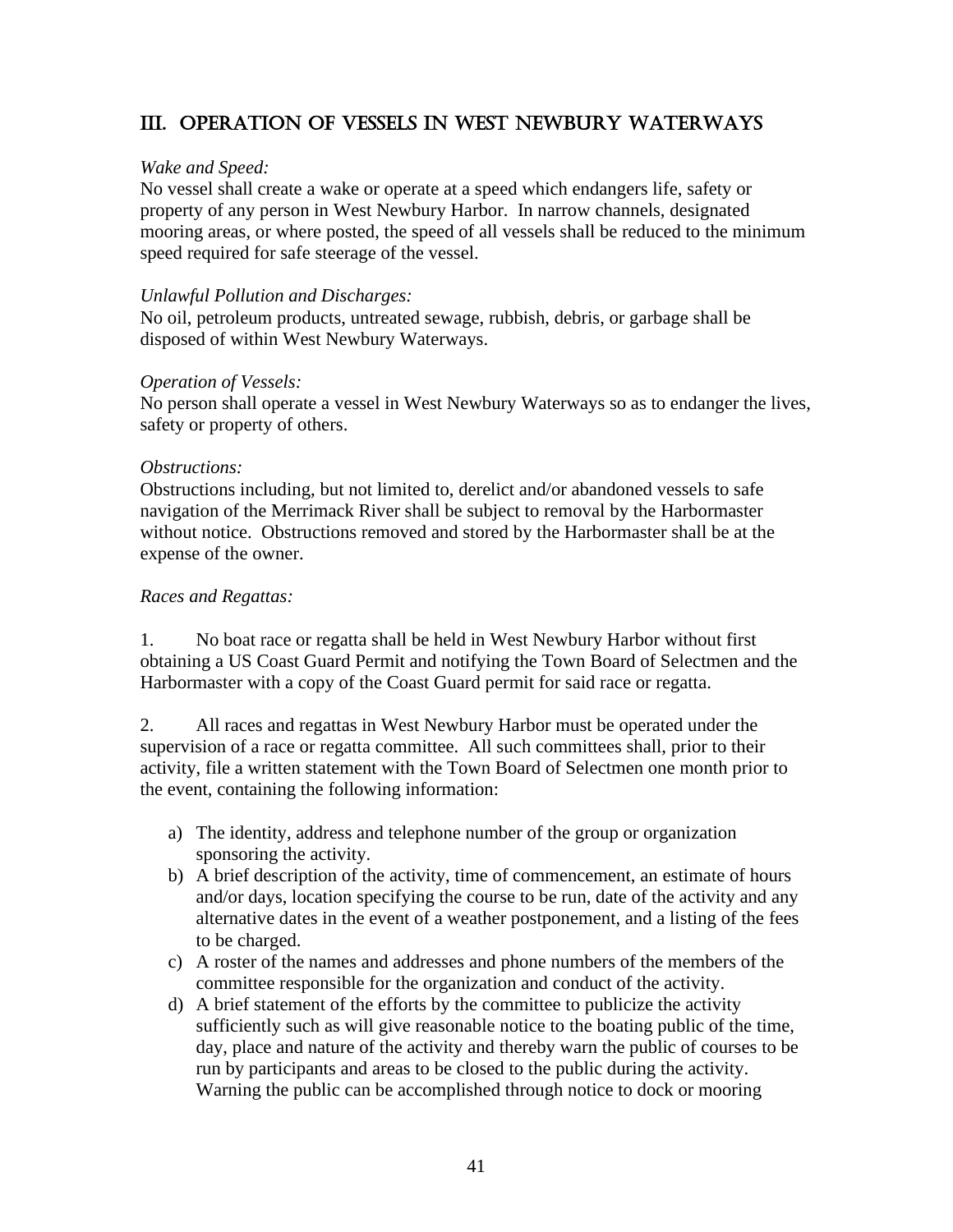holders. All races and regattas shall be accompanied by at least one motorpowered committee vessel. Committee boats must keep a constant monitor on VHF Channel 13 and have the ability to monitor on VHF Channel 16 for the duration of the race.

# **Commercial Fueling**

Commercial fueling is permitted only at licensed fuel docks in accordance with State Fire Marshall Code 527CMR 1-50.

## **Excise Tax and Fees**

## 1. Resident

No mooring space or slip shall be assigned to any person who is in arrears on any boat excise tax, mooring, slip or dockage fees, due and payable to the Town, for any year, present or previous. Proof of said payment shall be submitted with application for mooring/slip.

# **Accidents**

1. The operator of a vessel involved in an accident shall render all protocol and necessary assistance to persons affected by the accident to the extent possible without serious danger to life, crew, passengers and vessel.

2. The Harbormaster shall be notified of all accidents which are required to be reported by M.G.L.90B Section 9 and shall also be notified of accidents which result in environmental damage, or navigational obstructions. The Harbormaster shall be notified as soon as possible of the accident. A written report shall be submitted to the Environmental Police within 48 hours of the accident if the accident results in the loss of life, within 5 days if the accident results in injury requiring medical attention, loss of consciousness, property damage in excess of \$500.00, or disappearance of any person onboard under circumstances which suggest any possibility of injury or death. The operator of the vessel(s) is responsible for this report.

3. No vessel, mooring or other object shall be abandoned, sunk or placed where it may constitute a hazard to navigation.

4. Any vessel, mooring or object constituting a hazard to navigation, and any vessel or object improperly secured, swamped, sunk, washed ashore or found in a restricted area, may be removed or relocated at the direction of the Harbormaster if corrective action is not taken by the owner immediately upon being notified by the Harbormaster.

5. The expense of such removal or relocation and liability thereof shall be the responsibility of the owner.

6. Nothing in these sections shall restrict earlier action by the Harbormaster or Assistant Harbormaster, with or without notifying the owner if, in their judgment, such action is necessary to protect life and property.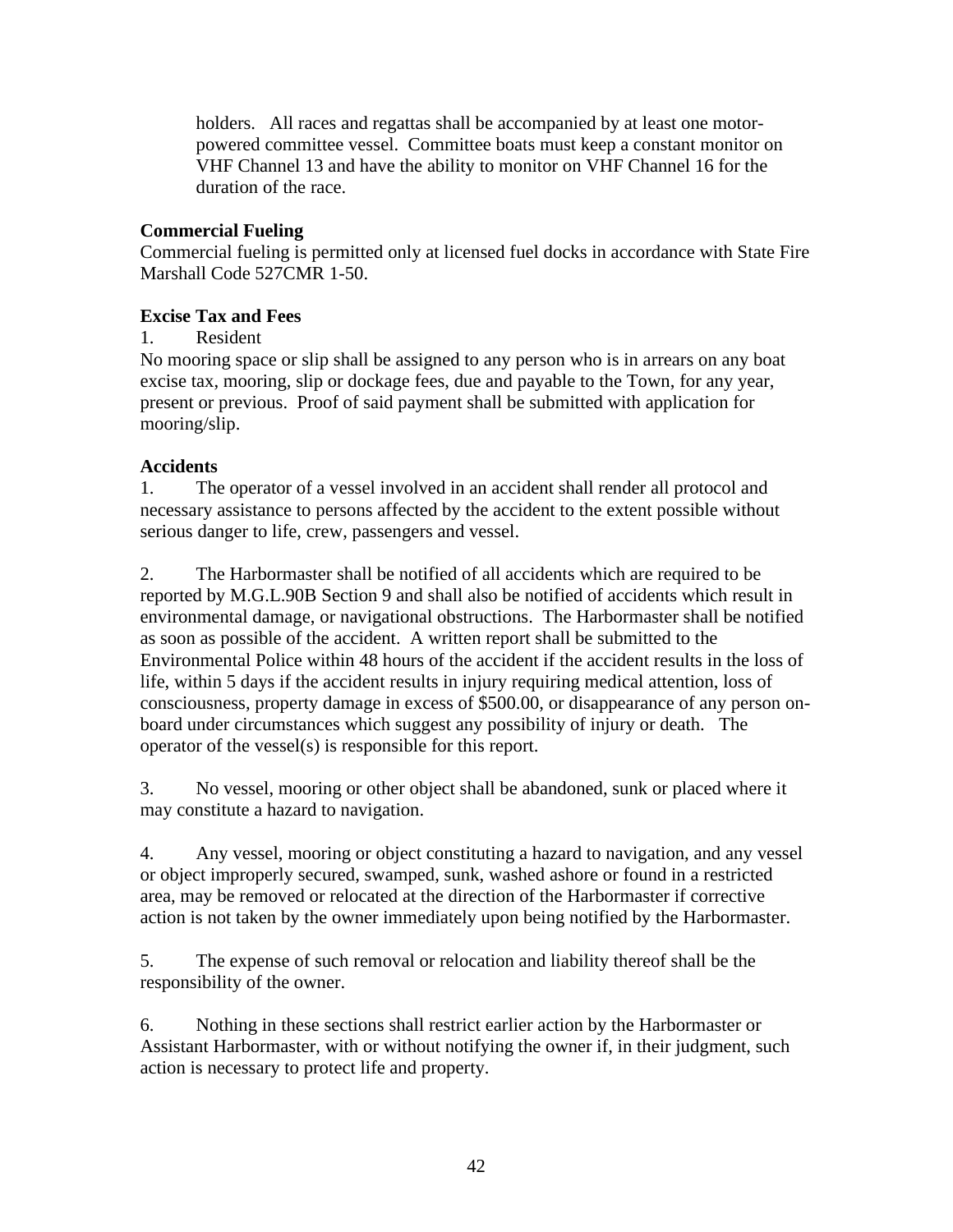# **Other Prohibited Uses**

- 1. Water skiing is prohibited in mooring areas.
- 2. Diving or swimming off the Rocks Village Bridge is prohibited.
- 3. Every scuba diver or group of scuba divers while swimming on or under the surface of the waters of the commonwealth shall display for each diver or group of divers as a warning device to boat operators a diver's flag, so called, constructed of rigidly supported material at least twelve inches by fifteen inches in area of red background with a white diagonal stripe. Such diver's flag shall be displayed on a boat or surface float and shall extend a minimum distance of three feet from the surface of the water. Divers shall remain in an area within one hundred feet of such displayed diver's flag while at or near the surface of the water. A boat operator within sight of a diver's flag shall proceed with caution and within a radius of one hundred feet of such flag shall proceed at a speed not to exceed three miles per hour.
- 4. Except in the case of emergency, boats are prohibited from tying up to any speed marker float, buoy or navigation aid.

(State Law reference – Municipal authority to regulate motorboats and other lawful vessels, M.G.L.A.c90B, s15.)

# **IV. MOORING AND FLOAT REGULATIONS**

A. *Berthing permits* for slips, floats, moorings or other docking mechanisms shall be issued by the Harbormaster according to the terms and requirements of the application and available space and in accordance with Section III, paragraph G above.

B. *Fees for mooring permits* issued by the Harbormaster shall be those authorized in the fees section of these regulations.

*C. General regulations for Placement of Floats and other Structures*

1. All permanent structures shall be set back a minimum of twenty-five (25) feet from the projected property line to provide swing area unless a lesser set back is mutually agreed on by the adjacent property owner and submitted in writing to the Planning Board for approval. All structures shall be set back a minimum of twenty (20) feet from the federal channel, navigable channel, fairways and federal turning basins.

# 2. Structures requiring an Army Corps General Permit

All permanent structures requiring a GENERAL PERMIT from the Army Corps of Engineers (including Boats) shall project not more than 200 feet into the Merrimack River from the shore (to be measured perpendicular from the mean high watermark of the outermost portion of the property.)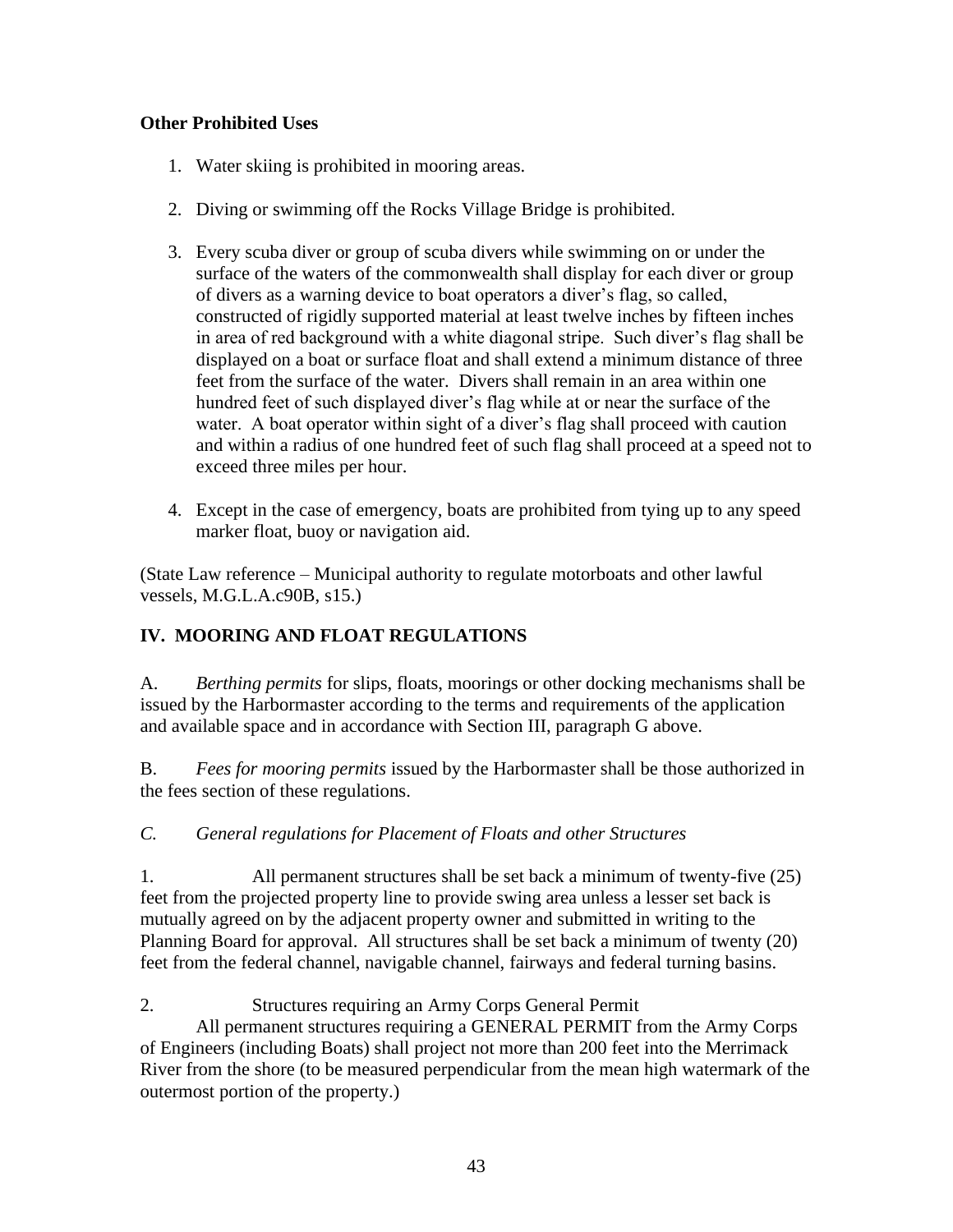In certain geographic locations, constraints posed by narrowness or shallowness of the current may not allow the project to extend the full 200 feet into the river.

The Harbormaster shall review for approval, all general permits on a case-by-case basis.

3. Structures requiring an INDIVIDUAL PERMIT from the Army Corps of Engineers.

All structures requiring an individual permit from the Army Corps of Engineers will be reviewed for approval on a case-by-case basis by the Harbormaster to determine maximum projection into the river. The setback between structures shall be required in Section 4 C.1. above.

D. Individual Mooring Permits

1. No person shall establish a mooring or float (including temporary floats) within the waters of the Merrimack River in West Newbury without first obtaining an annual permit from the Harbormaster. Applications for mooring permits may be submitted to the Harbormaster from January 1 of any calendar year to December 31 and shall contain such information and be in such a form as prescribed by the Harbormaster. Applications may be obtained from the Harbormasters Office.

2. Floats, rafts, and the mooring of boats held by anchors or bottom moorings installed without permission from the Harbormaster shall be considered a public nuisance and may be removed by the Harbormaster at the expense of the owner in the event he/she fails to remove same after notice from the Harbormaster.

3. No permit may be issued without prior payment of all appropriate fees by the applicant including, but not limited to, annual boat excise tax as applicable.

E. Issuance of Mooring Permit: Waiting List

1. Permits will be denied if the Harbormaster determines that the mooring will constitute a hazard to navigation, will not conform to the requirements of these regulations, or will otherwise not conform to the requirements of law or rights of the public. Permits will be issued for one calendar year only.

2. Individual mooring permits are not transferable except when directly adjacent to the waterfront property at the time of change of ownership.

3. Upon issuance of a permit, the Harbormaster will assess a mooring location and specify the marking and number of the mooring. Moorings shall be installed prior to June  $1<sup>st</sup>$  each season for permits issued prior to May 7. For permits issued after May  $7<sup>th</sup>$ , moorings shall be installed within 15 working days following issuance.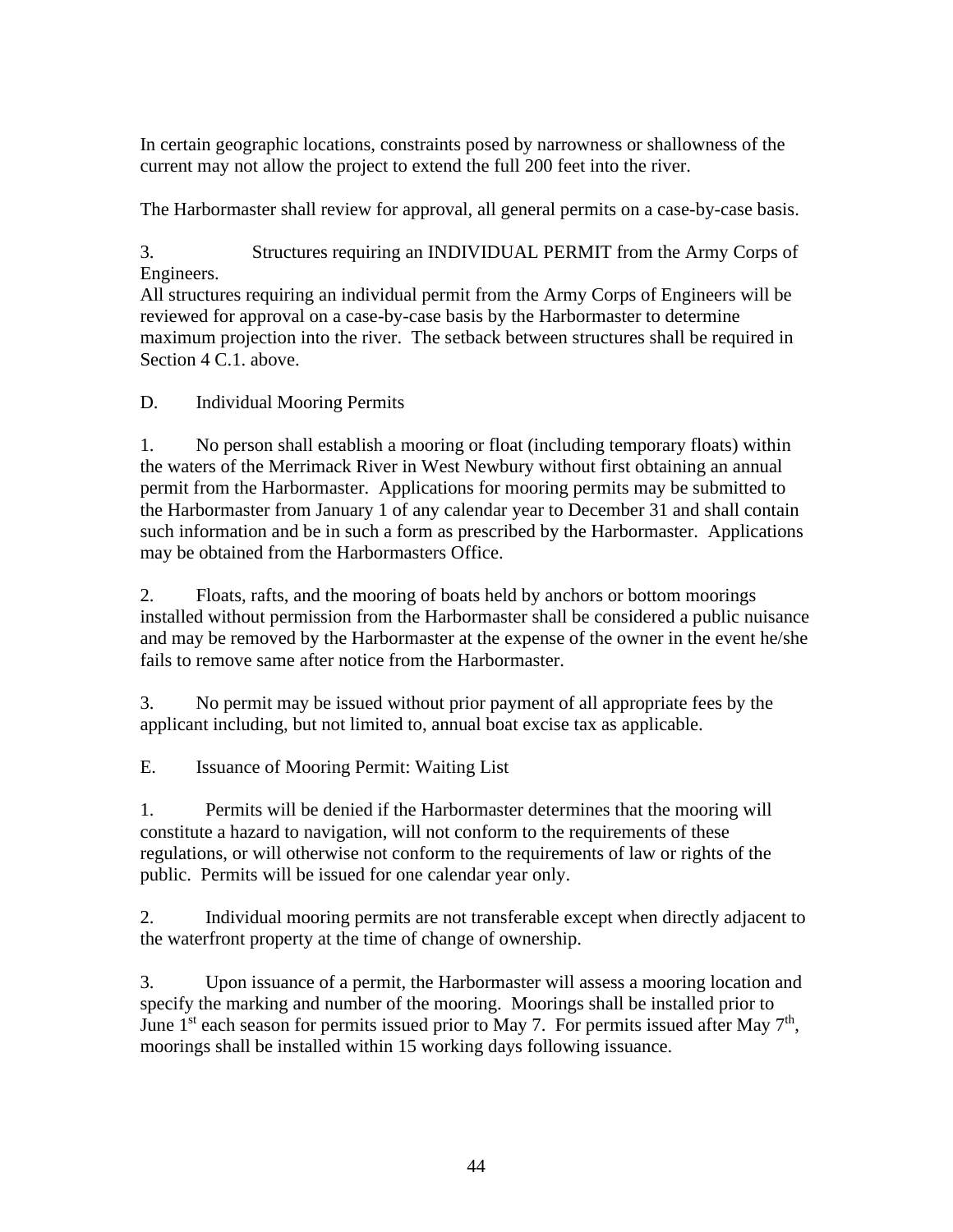4. The Harbormaster will keep a chart available for public inspection at the Town Offices which clearly indicates the mooring areas permitted.

5. The Harbormaster shall keep a waiting list for available space and does not discriminate against any person based upon race, religion, sex or other illegal distinction.

Priority for the issue of permits to persons on the waiting list will be in this order: date of application and assignment to the waiting list, and subject to the size and type of boat related to the space available.

Allocation of space shall be made based on date of application and may be subject to the size and type of boat related to the space available. Copies of the up to date waiting lists must be made available to the public by the Harbormaster upon request.

# **V. SAFETY REGULATIONS**

1. Speed Limit. No motorboat shall be operated at any time on the waters of the Commonwealth at a speed greater than is reasonable and proper having regard to the lives and safety of the public; the state of visibility; the traffic density; the maneuverability of the vessel; the state of wind, water and current; and the proximity of navigational hazards. On the inland waters of the Commonwealth (as defined by M.G.L.c. 131, s.1) and in the absence of a specified speed limit established by federal, state, or local law for the particular water body or area, speed by a motorboat in excess of forty-five (45) miles per hour shall be presumed to be in excess of a reasonable and proper speed. The Provisions hereof shall not apply to vessels engaged in or practicing for organized competitive racing pursuant to a permit issued under 323 CMR 2.09. (323 CMR 2.07  $(11)$ 

2. Headway Speed. A motorboat shall not be operated at more than headway speed: a) When the operator's vision is obscured under a bridge or by bends or curve or in any other manner.

b) When the motorboat is operated within one hundred fifty (150) feet of a marina, boat launching facility, raft or float;

c) When the motorboat is operated within three hundred (300) feet of a shoreline which is being used as a swimming area, whether public or private, unless operating in an area designated for water skiing (see also 323 CMR 2.07 (1) (c); or

d) When the motorboat is in a channel, unless a duly authorized local, state or federal marine enforcement agency has (1) permitted otherwise; and (2) placed markers in the channel indicating the permitted speed.

e) When the motorboat is operated within one hundred and fifty (150) feet of a swimmer.

Headway speed is the slowest speed at which a motorboat may be operated and maintain steerage way, but not to exceed six miles per hour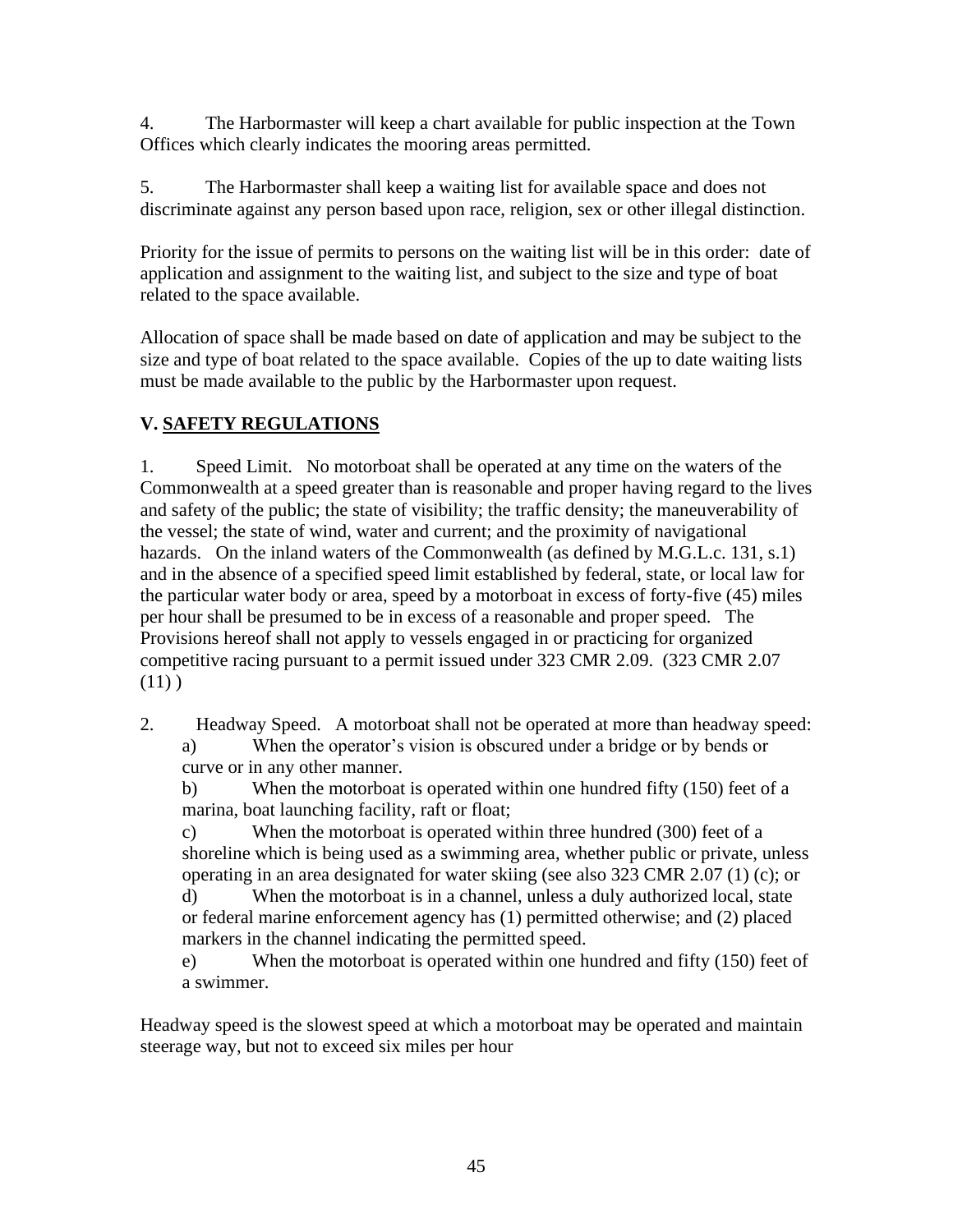3. Classes of motorboats; required lighting, signaling and fire extinguishing and control devices

a) Motorboats subject to the provisions of this chapter shall be divided into four classes as follows:-

Class A. Less than sixteen feet in length.

Class 1. Sixteen feet or over and less than twenty-six feet in length.

Class 2. Twenty-six feet or over and less than forty feet in length.

Class 3. Forty feet or over.

b) Every motorboat in all weathers from sunset to sunrise shall carry and exhibit the following lights when underway, and during such time no other lights which may be mistaken for those prescribed shall be exhibited.

1. Every motorboat of classes A and 1 shall carry the following lights:-

First. A bright white light aft to show all around the horizon

Second. A combined lantern in the fore part of the vessel and lower than the white light aft, showing green to starboard and red to port, so fixed as to throw the light from right ahead to two points abaft the beam on their respective sides.

2. Every motorboat of classes 2 and 3 shall carry the following lights:-

First. A bright white light in the fore part of the vessel as near the stem as practical, so constructed as to show an unbroken light over an arc of the horizon of twenty points of the compass, so fixed as to throw the light ten points on each side of the vessel, namely, from right ahead to two points abaft the beam on each side. Second. A bright white light aft to show all around the horizon and higher than the white light forward.

Third. On the starboard side a green light so constructed as to show an unbroken light over an arc of the horizon of ten points of the compass, so fixed as to throw the light from right ahead to two points abaft the beam on the starboard side. On the port side a red light so constructed as to show an unbroken light over an arc of the horizon of ten points of the compass, so fixed as to throw light from right ahead to two points abaft the beam on the port side. The said lights shall be fitted with inboard screens so set as to prevent these lights from being seen across the bow.

3. Motorboats of classes A and 1 when propelled by sail alone shall carry the combined lantern, but not the white light aft, prescribed by subsection b.) 1.) of this section. Motorboats of classes 2 and 3, when so propelled, shall carry the colored lights, suitably screened, but not white lights prescribed by subsection b.) 2.) of this section. A motorboat of classes A, 1, 2, or 3 of subsection (a) of this section when propelled by sail alone if not otherwise required or authorized by this section to carry one or more lights visible from aft, shall carry at her stern a white light, so constructed that it shall show an unbroken light over an arc of the horizon of twelve points of the compass, so fixed as to show the light six points from right aft on each side of the vessel. Such light shall be carried as nearly as practicable on the same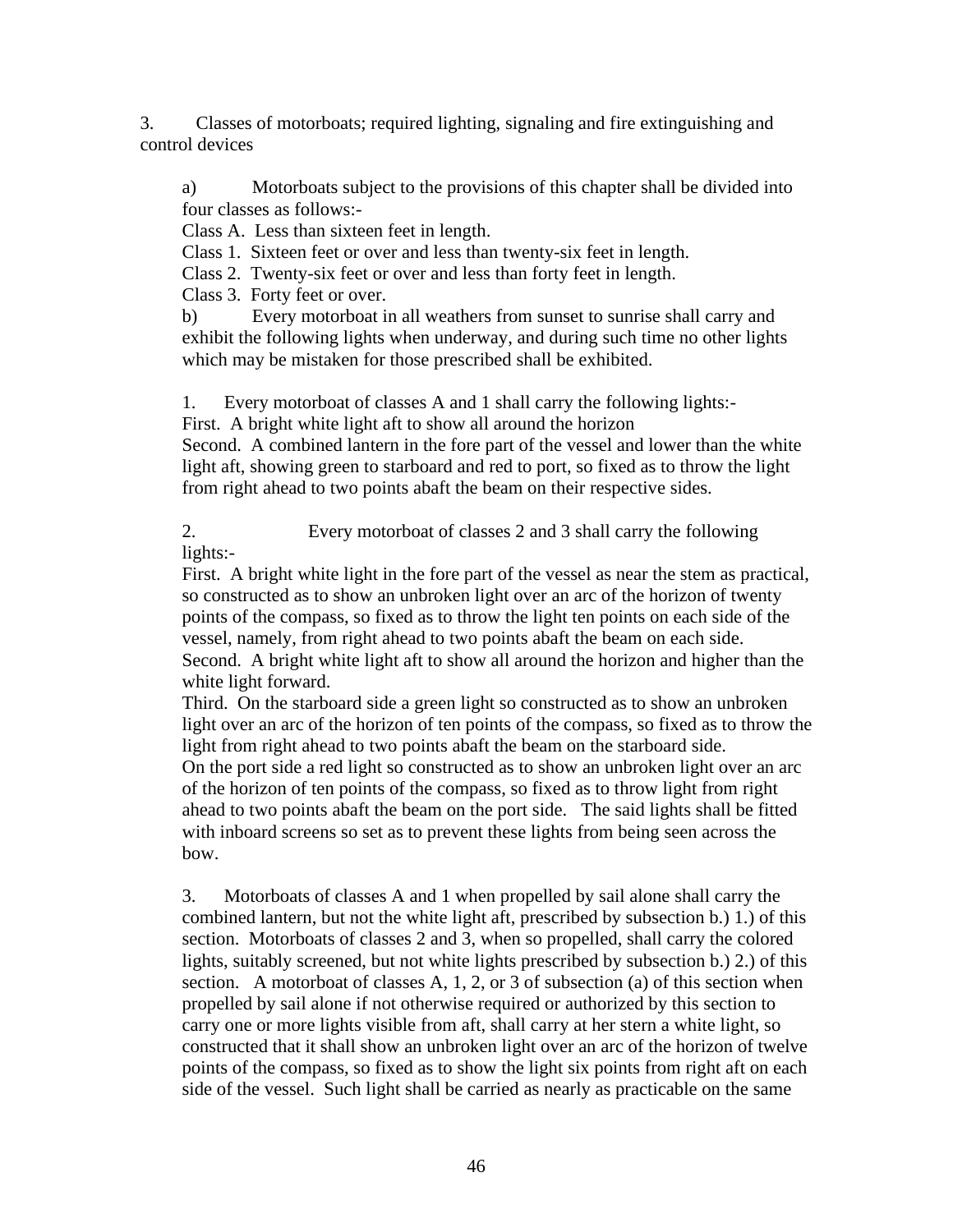level as the sidelights. In a small motorboat propelled by sail alone, if it is not possible on account of bad weather or other sufficient cause for this light to be fixed, an electric torch or lighted lantern shall be kept at hand ready for use, and shall, on the approach of an overtaking vessel, be shown in sufficient time to prevent collision.

4. Every white light prescribed by this section shall be of such character as to be visible at a distance of at least two miles. Every colored light prescribed by this section shall be of such character as to be visible at a distance of at least one mile. The word "visible" in this subsection, when applied to lights, shall mean visible on a dark night with clear atmosphere.

5. When propelled by sail and machinery every motorboat shall carry the lights required by this section for a motorboat propelled by machinery alone.

c) Any vessel may carry and exhibit the lights required by the Federal Regulations for Preventing Collisions at Sea, Federal Act of October 11<sup>th</sup>, 1951 (33 USC 143-147D); as amended in lieu of the lights required by subsection (b) of this section. d) Nothing in this section shall be construed as permitting or requiring, on waters within the marine boundary of the Commonwealth which have been designated by the Commandant of the Coast Guard as international waters, the display of lights other than those required by the laws of the United States.

e) Every motorboat of class 1, 2 or 3 shall be provided with an efficient whistle or other sound-producing mechanical appliance.

f) Every motorboat of class 2 or 3 shall be provided with an efficient bell. g) Every motorboat shall carry at least one personal flotation device, as defined in section one, for each person aboard. Every motorboat of Class A, 1, 2, or 3 shall carry at least one personal flotation device of Type I, II or III for each person on board. Such devices shall be clearly labeled or imprinted as such and placed so as to be readily accessible in the motorboat and maintained in good and serviceable condition and appropriate size for whom it is intended. Devices designed to be thrown, such as a ring buoy or buoyant cushion shall be readily available on the motorboat. Devices which use kapok or fibrous glass for flotation material shall have such material encased in plastic covers. Every motorboat carrying passengers for hire shall carry at least one Coast Guard approved life preserver or Type I personal flotation device for each person on board so placed as to be readily accessible for use.

h) Every motorboat shall be provided with such number (as specified in this subsection), size and type of fire extinguisher capable of promptly and effectually extinguishing gasoline, as may be prescribed by the regulations of the director; which fire extinguishers shall be at all times kept in condition for immediate and effective use and shall be so placed as to be readily accessible. Outboard motorboats less than twenty-six feet in length of open construction, not carrying passengers for hire, are not required to carry fire extinguishers.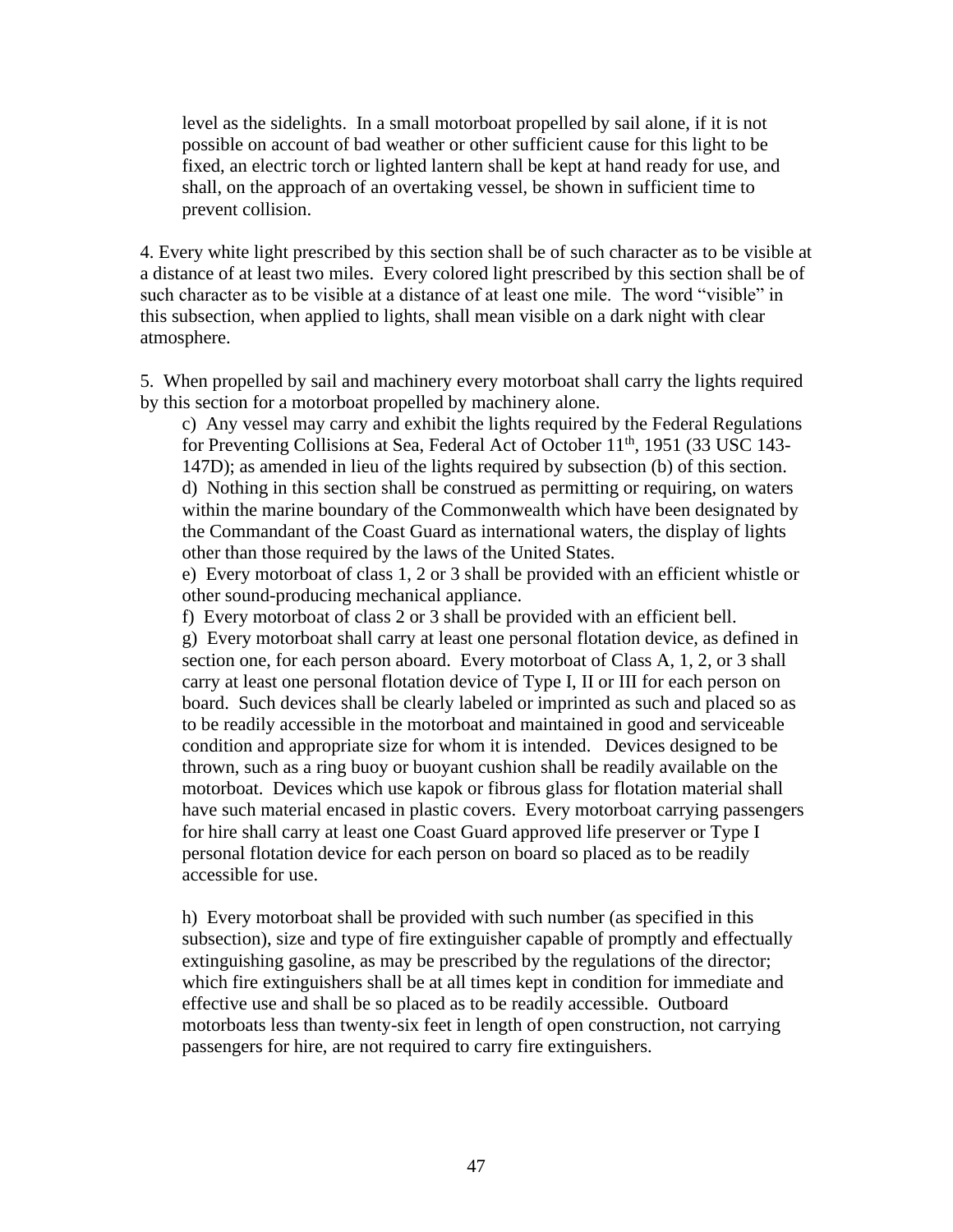i) The provisions of subsection (e), (f) and (h) shall not apply to motorboats propelled by outboard motors while competing in any race, or while engaged in such navigation as is incidental to the tuning up of boats and engines for such race.

j) Every motorboat shall have the carburetor or carburetors of every engine therein, except outboard motors, using gasoline as fuel, equipped with such efficient flame arrestor, backfire trap, or other similar device as may be prescribed by the regulations of the director for properly and efficiently ventilating the bilges of the engine and fuel tank compartments so as to remove any explosive or inflammable gases.

k) No person shall operate or suffer or permit the operation of any motorboat which is not equipped as required by this section or modification thereof.

4. Exhaust; use of cutouts

The exhaust of every internal combustion engine on any motorboat shall be effectively muffled by a muffler or underwater exhaust of a type or types approved by and used in conformity with the rules and regulations of the director. The use of cutouts is prohibited, except for motorboats competing in a race previously approved by the director, and for such motorboats while on trial runs during a period not to exceed forty-eight hours immediately preceding such race, and for such motorboats while competing in official trials for speed records during a period not to exceed forty-eight hours immediately following such race.

5. Jet ski, surf jet or wetbike operation

No person shall operate a jet ski, surf jet or wetbike (a) on waters of the commonwealth unless the person is sixteen years of age or older, (b) within one hundred and fifty feet of a swimmer, shore or moored vessel, except at headway speed, (c) on waters of the commonwealth of less than seventy-five acres, (d) without wearing an approved personal flotation device or (e) between sunset and sunrise. For the purpose of this section, the term, "headway speed", shall mean the slowest speed at which a personal watercraft, jet ski, surf jet or wetbike can be operated and maintain steerage way.

## 6. Negligent Operation

No person shall operate a personal watercraft in a negligent manner. The following are prohibited as examples of negligent operations:

- a) Unreasonably jumping, or attempting to jump, the wake of another vessel;
- b) Following within one hundred and fifty (150) feet of a water skier;
- c) Weaving through congested vessel traffic;
- d) Speeding in restricted areas;
- e) Crossing unreasonable close to another vessel;
- f) Operating a personal watercraft in such a manner that it endangers the life, limb or property of any person;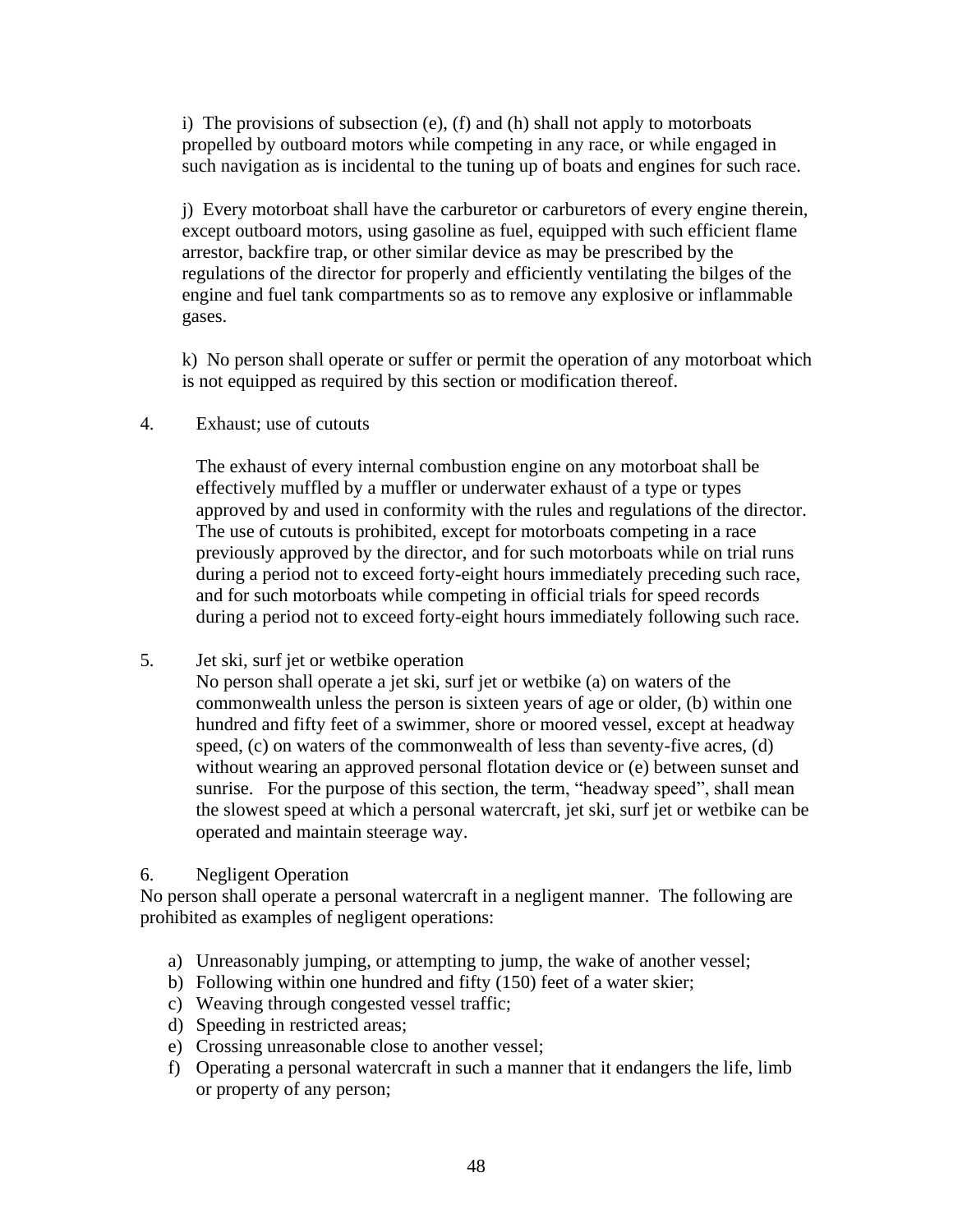- g) Towing a water skier or any person in any manner from a personal watercraft; and
- h) Operating a personal watercraft during the evening, as defined by 323 CMR 4.03(4).

## **VI. PENALTIES AND ENFORCEMENT**

A mooring permit may be denied or revoked by the Harbormaster at any time for failure to comply with any or all bylaws as set forth, and any or all of the laws of the Commonwealth of Massachusetts. Such revocation subject to a hearing before the Board of Selectmen if requested.

Whoever violates any of the bylaws of these Articles, or refuses or neglects to obey the lawful orders of a Harbormaster, or resists him in the execution of his duties, shall subject the offender to a fine of not more than one hundred dollars (\$100.00)

Each day of violation shall constitute a separate offense. Fines for acts constituting a violation are as follows:

| Placement of a mooring, float or dock without obtaining a mooring permit | \$100.00 |
|--------------------------------------------------------------------------|----------|
| Invalid or no vessel registration                                        | 20.00    |
| <b>Exceeding Speed Limit</b>                                             | 50.00    |
| Loud or Unmuffled Exhaust                                                | 50.00    |
| <b>Required Equipment Violations</b>                                     | 25.00    |
| Exceeding five (5) MPH in a designated mooring area<br>(State Law)       | 25.00    |
| Reckless/negligent operation of a vessel                                 | 50.00    |
| Water skiing in a designated mooring area                                | 50.00    |
| Pollution of waterways                                                   | 100.00   |
| Unauthorized moving/tampering of moorings                                | 100.00   |
| Failure to remove derelict, abandoned, sunk and/or unsafe vessel         |          |
| after notice has been given                                              | 100.00   |
| Other violations of the Rules and Regulations not specifically listed    | 50.00    |

This section shall be included within the scope of the provisions of Massachusetts General Laws, Chapter 40, Section 21D, adopted at the fourth session of the 1995 Annual Town Meeting held on May 15, 1995, as Section XXVII, Enforcement of Town Bylaws. In addition to police officers, Harbormaster and Assistant Harbormasters shall also be an enforcing person for this section.

## **FEE STRUCTURE FOR MOORING PERMITS**

MOORING FEES: The minimum fee for a mooring permit is \$50.00

FLOATING DOCKS OR RAFTS: The minimum fee for a dock or float is \$50.00.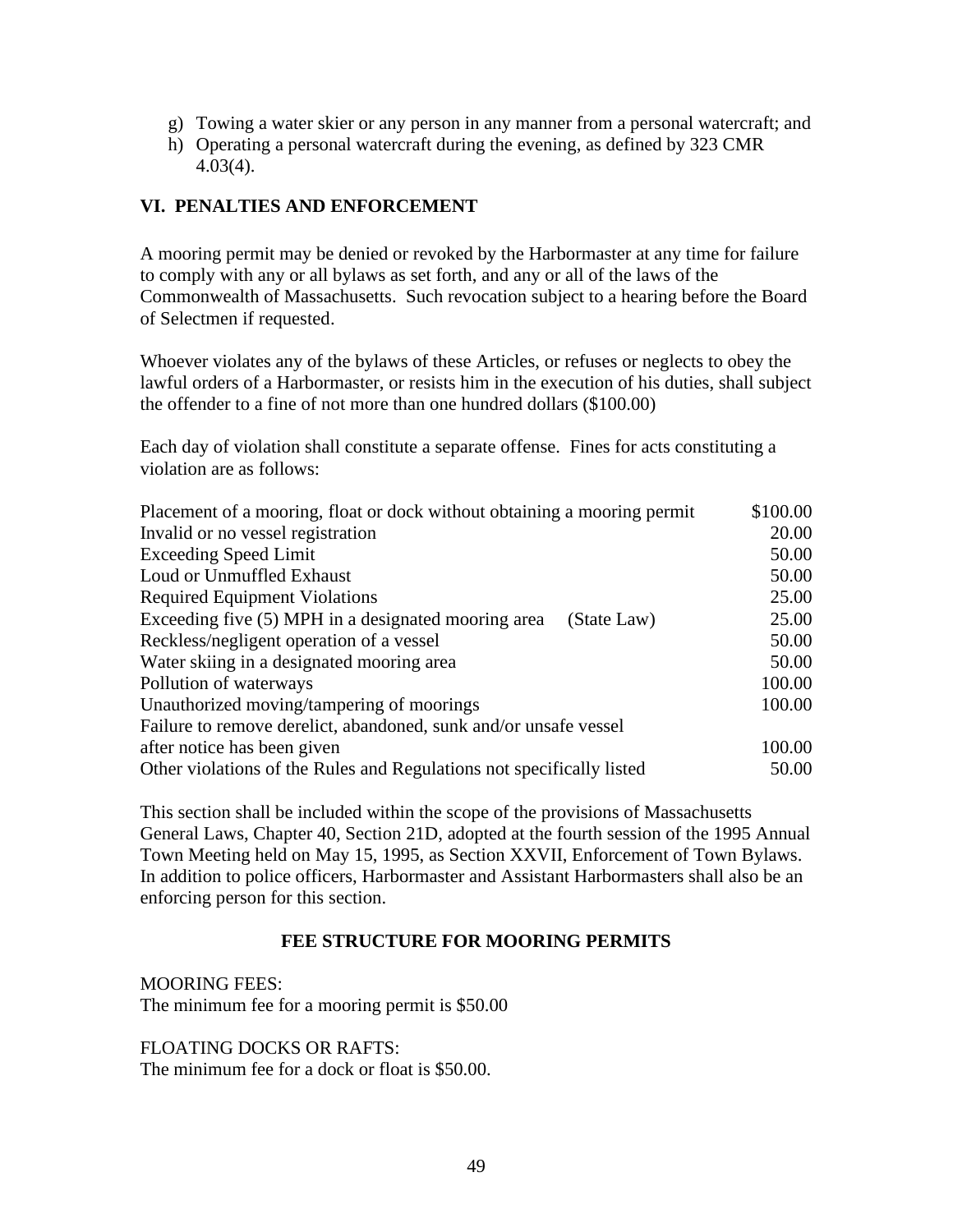**VII. HARBOR COMMITTEE:** *[Amended at the Special Town Meeting held on November 4, 2013, approved by the Attorney General on February 27, 2014 and posted according to law on March 12, 2014, which changed "registered voters" to "town residents"]*

A. The Board of Selectmen shall appoint three town residents of West Newbury to serve as a Harbor Committee. Initial appointments shall be for one, two, and three years with each subsequent term to be three years. The Harbor Master shall be an exofficio member of the Committee.

B. The Committee is advisory and shall report to the Board of Selectmen from time to time to make recommendations on any and all matters related to marine activity afloat or ashore.

Amendment adding Section VI. to the General Harbor Regulations voted at the third session of the 1994 Annual Town Meeting held on June 16, 1994. Approved by the Attorney General on August 26, 1994, and posted according to law on August 31, 1994.

Amendment to rescind the original § I-V and adopt the new § I-V voted at the April 24, 2000, Annual Town Meeting, approved by the Attorney General on July 24, 2000, and posted according to law on July 27, 2000.

Amendment increasing mooring fees in the to the General Harbor Regulations voted at the second session of the 2005 Annual Town Meeting held on May 5, 2005. Approved by the Attorney General on May 25, 2005, and posted according to law on June 9, 2005.

# **XXVII. SNOW REMOVAL BY-LAW**

SNOW REMOVAL BY-LAW *[Adopted at the adjourned session of the Annual Town Meeting May 12, 1993, approved by the Attorney General July 26, 1993, and posted according to law August 6, 1993.]*

No person other than an employee in the service of the Town of West Newbury or an employee in the service of an independent contractor acting for the Town of West Newbury shall leave snow or ice on a public way and/or sidewalk.

Amendment to this section adopted as *Enforcement of Town By-Laws* (See XXVIII) at the Annual Town Meeting, fourth session, held May 15, 1995, approved by the Attorney General June 28, 1995, and posted according to law July 10, 1995, established the following penalties for violations of this Section of the By-Laws:

| 1st Offense | \$ 50.00 |
|-------------|----------|
| 2nd Offense | \$100.00 |
| 3rd Offense | \$200.00 |
|             |          |

and allows the Superintendent of Streets to act as an enforcing person in addition to Police Officers.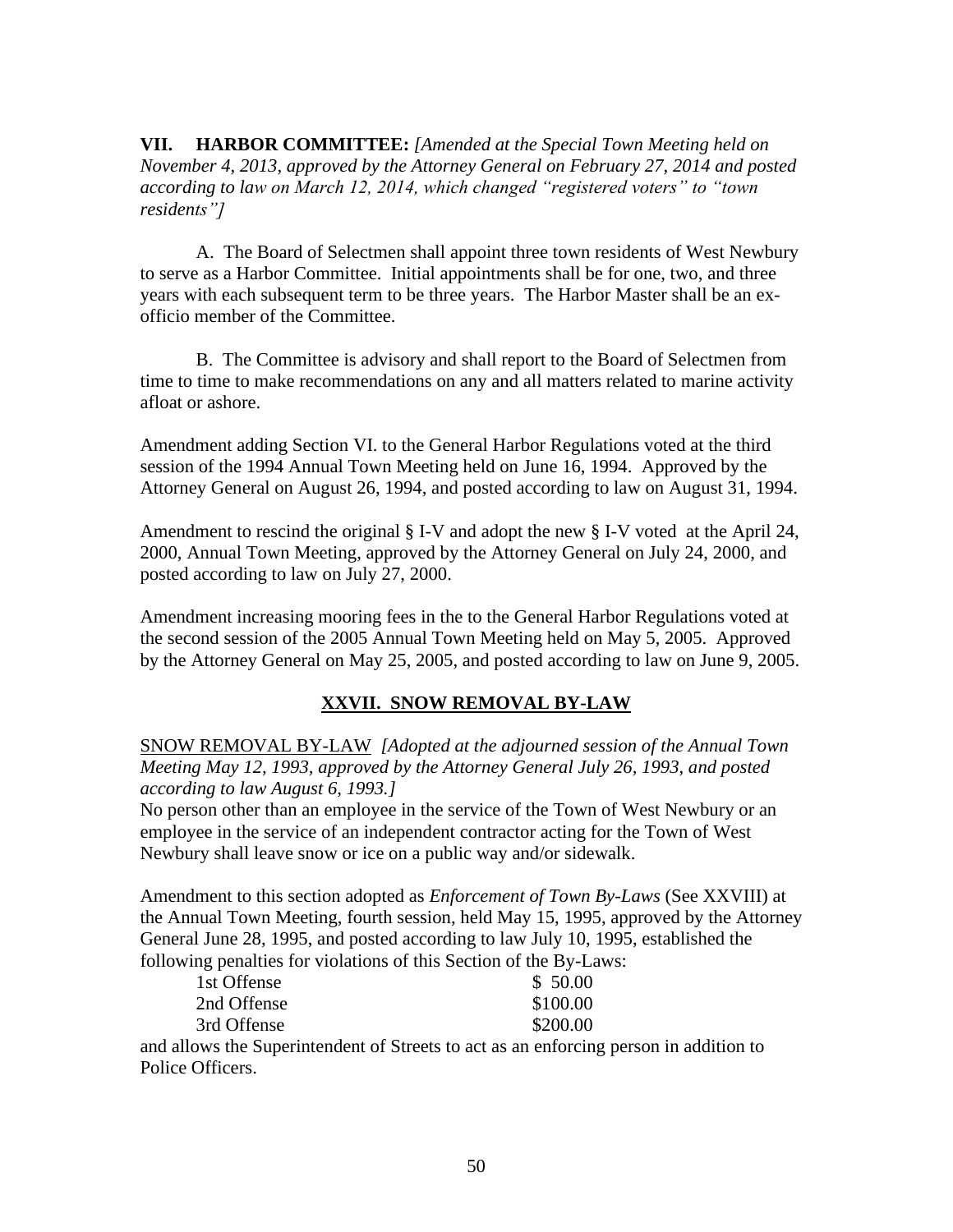## **XXVIII. ENFORCEMENT OF TOWN BY-LAWS**

*[Adopted at the fourth session of the 1995 Annual Town Meeting held on May 15, 1995. Approved by the Attorney General on June 28, 1995, and posted according to law on July 10, 1995. Amended at the adjourned session of the Special Town Meeting on October 30, 1996 by adding the following sections: "Discharge of Water" and "Building Numbering" Amendment approved by the Attorney General on November 12, 1996, and posted according to law on November 18, 1996. Amended at the third session of the 1999 Annual Town Meeting held on May 6, 1999, by amending the "Water Use Restrictions Bylaw" and adding the "Rain Sensor Bylaw". Amendment approved by the Attorney General on July 14, 1999, and posted according to law on July 21, 1999. Amended at the third session of the 2000 Annual Town Meeting held on May 4, 2000, by adding the "Public Water Supply Bylaw" and amending the "General Harbor Regulations Bylaw". Amendments approved by the Attorney General on July 24, 2000, and posted according to law on July 27, 2000. Amended at the second session of the 2002 Annual Town Meeting held on May 2, 2002, by adding "Town Refuse Bylaw". Amendment approved by the Attorney General on June 11, 2002, and posted according to*  law. Amended at the Special Town Meeting held on April 28, 2003 by amending the *Water Use Restriction section. Amendment approved by the Attorney General on August 21, 2003, and posted according to law on August 29, 2003. Amendment to penalties for Restraint of Dogs Violations at second session of 2009 Annual Town Meeting, approved by the Attorney General on August 11, 2009 and posted according to law on August 20, 2009; Lodging House Fines, at October 24, 2016 Special Town Meeting, Approved by the Attorney General on October 6, 2017 and posted according to law on November 1, 2017]*

#### Enforcement

a) Criminal Complaint. Whoever violates any provision of these by-laws may be penalized by indictment or on complaint brought in the district court. Except as otherwise provided by law and as the district court may see fit to impose, the

maximum penalty for each violation, or offense, brought in this manner, shall be three hundred dollars.

b) Non-criminal disposition. Whoever violates any provision of these by-laws, the violation of which is subject to a specific penalty, may be penalized by a noncriminal disposition as provided in General Laws, Chapter 40, Section 21D. The non-criminal method of disposition may also be used for violations of any rule or regulation of any municipal officer, board, or department which is subject to a specific penalty.

Without intending to limit the generality of the foregoing, it is the intention of this provision that the following by-laws and sections of by-laws are to be included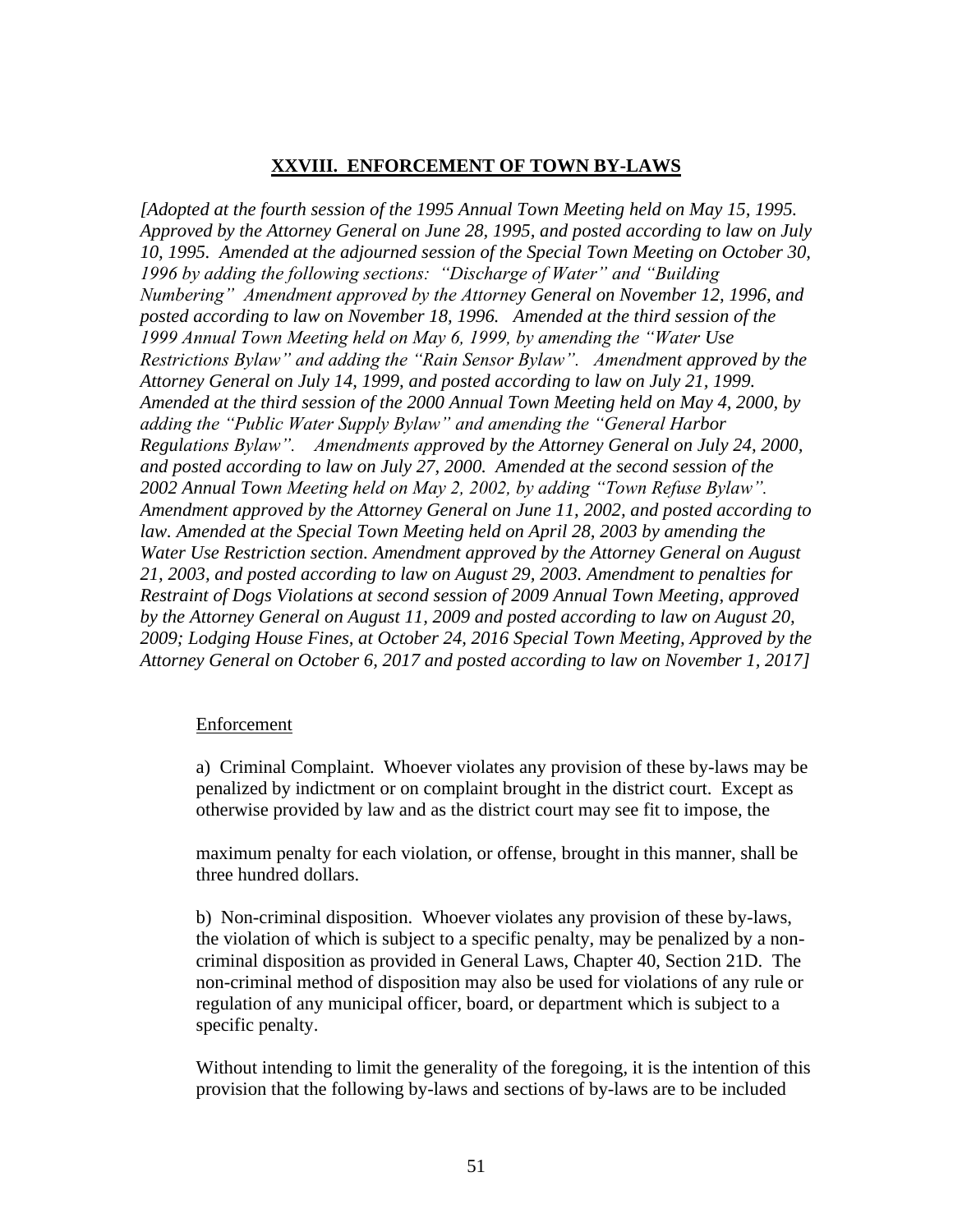within the scope of this subsection, that the specific penalties as listed here shall apply in such cases and that in addition to police officers, who shall in all cases be considered enforcing persons for the purpose of this provision, the municipal personnel listed for each section, if any, shall also be enforcing persons for such sections. Each day on which any violation exists shall be deemed to be a separate offense.

Section

| I.1.  | <b>Disorderly Conduct</b>                                             | \$50.00 |
|-------|-----------------------------------------------------------------------|---------|
| I.3.  | Sales/Exhibitions                                                     | 25.00   |
| I.4.  | Riding on Public Commons/Sidewalks (Animal Control Off) 25.00         |         |
| I.5.  | Riding/Driving on Sidewalks (Animal Control Officer)                  | 25.00   |
| I.6.  | Pasturing of Animals (Animal Control Officer)                         | 25.00   |
| I.11. | Firing of Guns/Fowling Piece Firearms                                 | 50.00   |
| I.12. | Piggery (Health Agent, Animal Control Officer)                        | 25.00   |
| III.  | Alcoholic Beverages By-Law                                            | 100.00  |
| V.    | Opening of Streets By-Law (Building Inspector)                        | 300.00  |
|       | Soil Removal By-Law<br>(Building Inspector)                           | 300.00  |
| VI.   | (Animal Control Officer)<br>Animal By-Law<br>Section 2.2 License Fees |         |
|       | Unpaid License as of May $1 - per dog$                                | 10.00   |
|       | Unpaid License as of June 1 - per dog (Add'l)                         | 10.00   |
|       | Unpaid as of July 1 - per dog (Add'l)                                 | 10.00   |
|       | Unpaid as of August 1 - per dog (Add'l.)                              | 10.00   |
|       | Section 3.3.1. Dangerous or Nuisance Domestic Animal Behavior         |         |
|       | <b>First Offense</b>                                                  | Warning |
|       | Second Offense within twelve months                                   | \$25.00 |
|       | Third Offense, and any subsequent within twelve                       |         |
|       | months of the first offense                                           | 75.00   |
|       | <b>Restraint of Dogs:</b>                                             |         |
|       | <b>First Offense</b>                                                  | 25.00   |
|       | <b>Second Offense</b>                                                 | 50.00   |
|       | Third Offense and Subsequent Offenses                                 | 100.00  |
|       | Section 7.6 Disposal of Waster                                        |         |
|       | <b>First Offense</b>                                                  | \$50.00 |
|       | Second Offense, and any subsequent within twelve months of a          |         |
|       | previous offense                                                      | \$50.00 |
| XII.  | Hunting By-Law                                                        | 50.00   |
| XIV.  | Loitering By-Law                                                      | 50.00   |
| XV.   | <b>Public Drinking</b>                                                | 50.00   |
|       |                                                                       |         |

XVII. Security Systems By-Law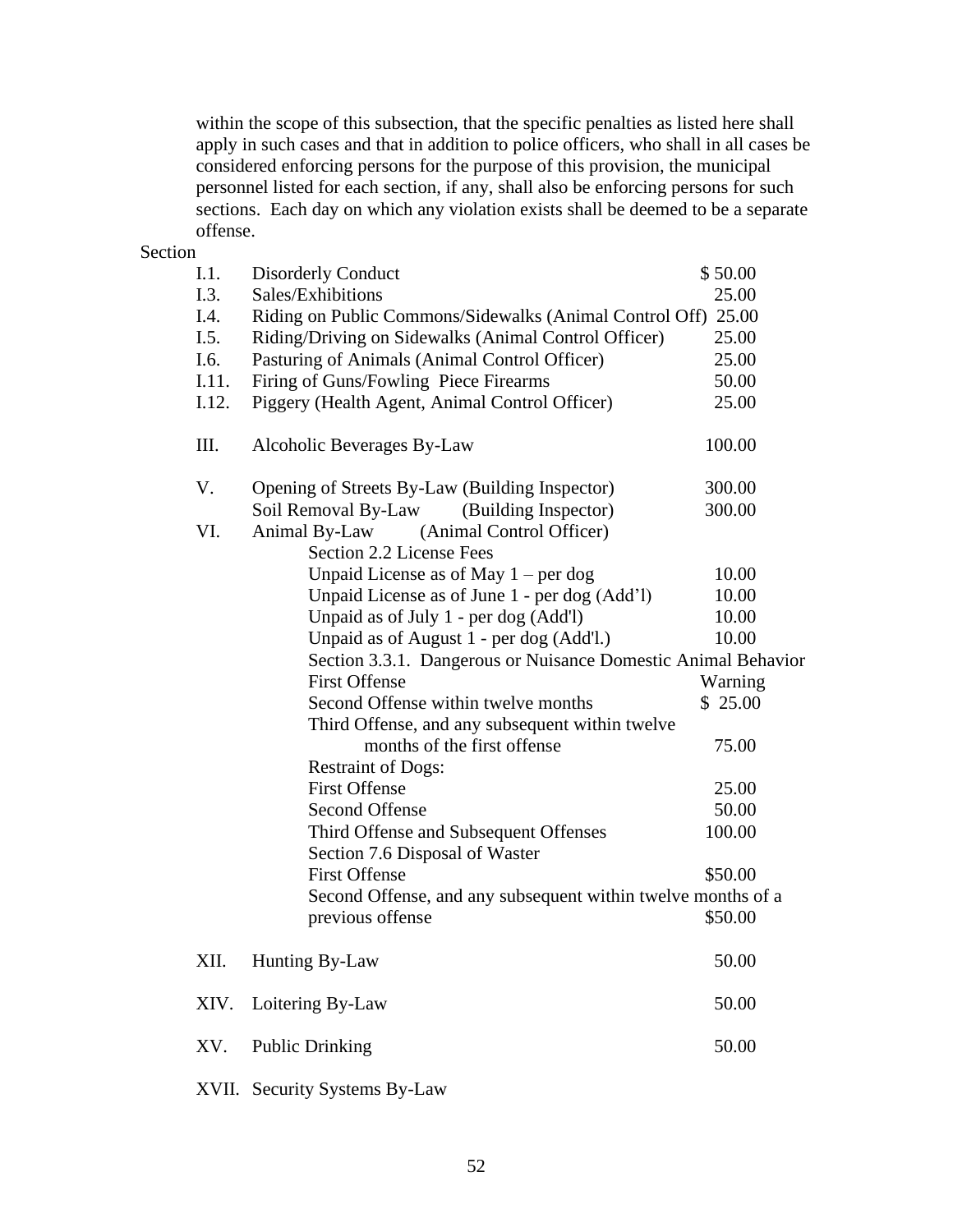| After two, each additional false alarm during                                                                    |                             |
|------------------------------------------------------------------------------------------------------------------|-----------------------------|
| 6 month period                                                                                                   | 50.00                       |
| XVIII. Soliciting/Canvassing                                                                                     | 50.00                       |
| XXI.<br>Town Refuse Bylaw (Health Agent, Recycling Manager, Board of Health<br>Members)                          |                             |
| Fines for violation of Section 1-5                                                                               | 200.00                      |
| Fines for violation of all other Sections                                                                        | 300.00                      |
| XXIII. Water Use Restriction (Board of Water Commissioners, its DULY<br><b>APPOINTED AGENTS &amp; EMPLOYEES)</b> |                             |
| 1 <sup>st</sup> Violation                                                                                        | Written Warning             |
| $2nd$ & Subsequent Violations                                                                                    | \$100                       |
| 3 <sup>rd</sup> & Subsequent Violations                                                                          | <b>Optional Water</b>       |
|                                                                                                                  | Suspension                  |
|                                                                                                                  | with \$250 Reactivation Fee |
| XXIV. Well Cover By-Law (Building Inspector)                                                                     | 300.00                      |

XXVI. General Harbor Regulations (Harbor Master)

Whoever violates any of the bylaws of these Articles, or refuses or neglects to obey the lawful orders of a Harbormaster, or resists him in the execution of his duties, shall subject the offender to a fine of not more than one hundred dollars (\$100.00) Each day of violation shall constitute a separate offense. Fines for acts constituting a violation are as follows:

| Placement of a mooring, float or dock without obtaining a        |        |
|------------------------------------------------------------------|--------|
| mooring permit                                                   | 100.00 |
| Invalid or no vessel registration                                | 20.00  |
| <b>Exceeding Speed Limit</b>                                     | 50.00  |
| Loud or Unmuffled Exhaust                                        | 50.00  |
| <b>Required Equipment Violations</b>                             | 25.00  |
| Exceeding 5 mph in designated mooring area (State Law)           | 25.00  |
| Reckless/negligent operation of a vessel                         | 50.00  |
| Water skiing in a designated mooring area                        | 50.00  |
| Pollution of waterways                                           | 100.00 |
| Unauthorized moving/tampering of moorings                        | 100.00 |
| Failure to remove derelict, abandoned, sunk and/or unsafe vessel |        |
| after notice has been given                                      | 100.00 |
| Other violations of Rules and Regulations not specifically       |        |
| listed                                                           | 50.00  |
|                                                                  |        |

| XXVII. Snow Removal (Superintendent of Streets) |       |
|-------------------------------------------------|-------|
| 1st Offense                                     | 50.00 |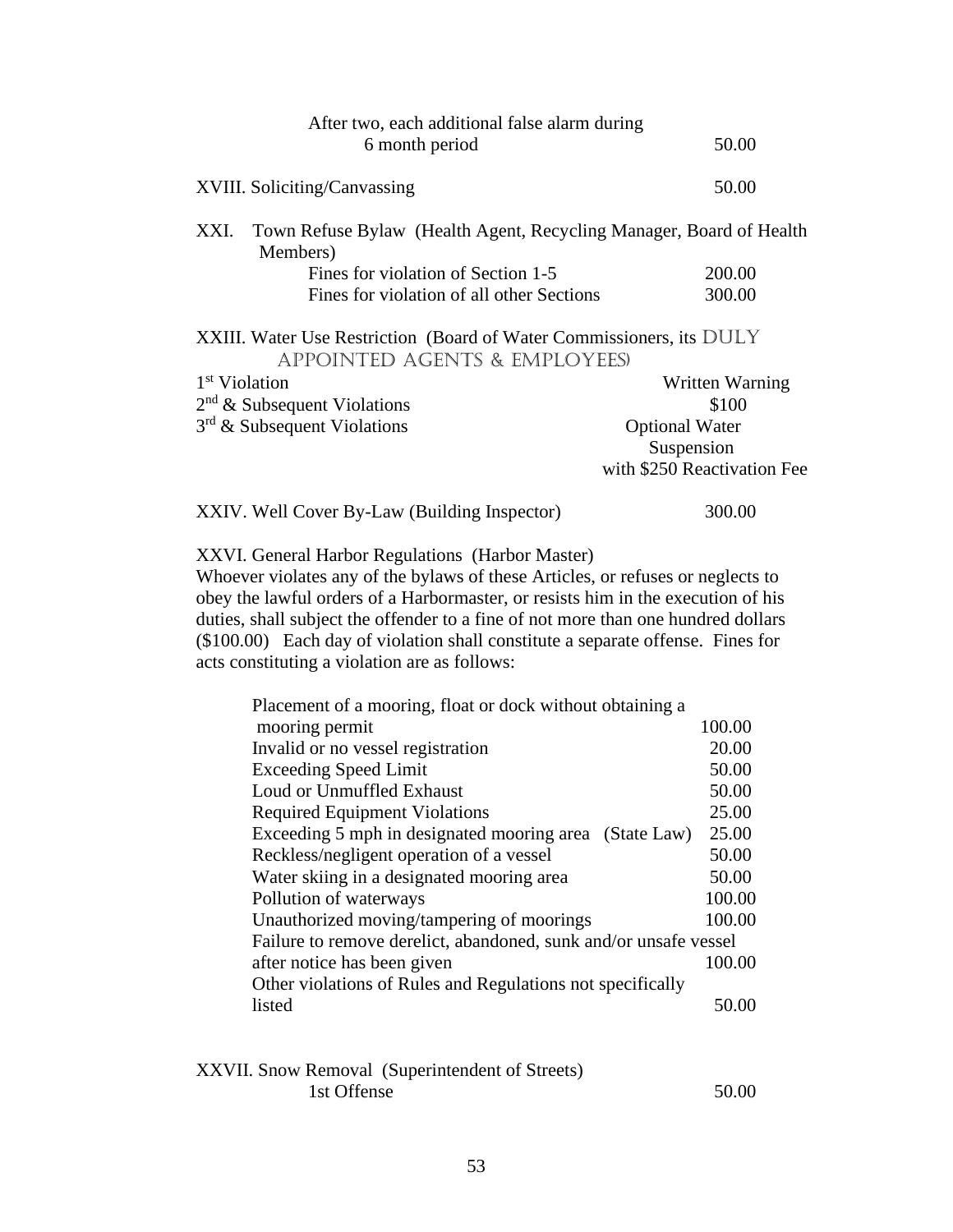| 2nd Offense                                                                                               | 100.00   |
|-----------------------------------------------------------------------------------------------------------|----------|
| 3rd Offense                                                                                               | 200.00   |
| XXIX. Building Numbering (Building Inspector, Fire Department Officers)                                   |          |
| <b>First Offense</b>                                                                                      | Warning  |
| Second and subsequent offenses                                                                            | \$25.00  |
| per month for each month said violation continues to exist.                                               |          |
| XXX. Discharge of Water                                                                                   |          |
| <b>First Offense</b>                                                                                      | Warning  |
| <b>Second Offense</b>                                                                                     | \$50.00  |
| Third Offense and subsequent offenses                                                                     | \$100.00 |
| XXXI. Rain Sensor Bylaw                                                                                   |          |
| 1st Offense                                                                                               | Warning  |
| 2nd Offense                                                                                               | \$50.00  |
| each day of violation shall constitute a separate offense                                                 |          |
| XXX.III. Public Water Supply Bylaw (Bd. of Water Commissioners, its duly<br>appointed agents & employees) |          |
| Paragraph 1.                                                                                              | \$300.00 |
| Paragraph 2.                                                                                              | \$300.00 |
|                                                                                                           |          |

XXXVIII. Lodging House. (Building Inspector, Health Agent and Fire Chief) \$300.00

## **XXIX. BUILDING NUMBERING**

*[Adopted at the adjourned session of the Special Town Meeting on October 30, 1996, approved by the Attorney General on November 12, 1996, and posted according to law November 18, 1996.]*

Any person owning property in the Town of West Newbury with a building or buildings situated thereon and assigned a permanent identifying number(s) by the Town shall affix said number(s) in such a manner that it is visible and legible from the roadway. Buildings not visible from the roadway shall have number(s) posted adjacent to the entrance of the property, either by affixing to a mailbox or other permanent fixtures. Within 60 days after acceptance of this By-Law all owners must affix said numbers of not less than 3" in height.

No new house or building will be issued an occupancy permit by the Building Inspector until property numbers are affixed to said residence.

Any person who violates any provision of this Building Numbering By-Law shall be subject to the following penalties:

First Offense Warning Second and Subsequent Offenses \$25.00 per month for each month said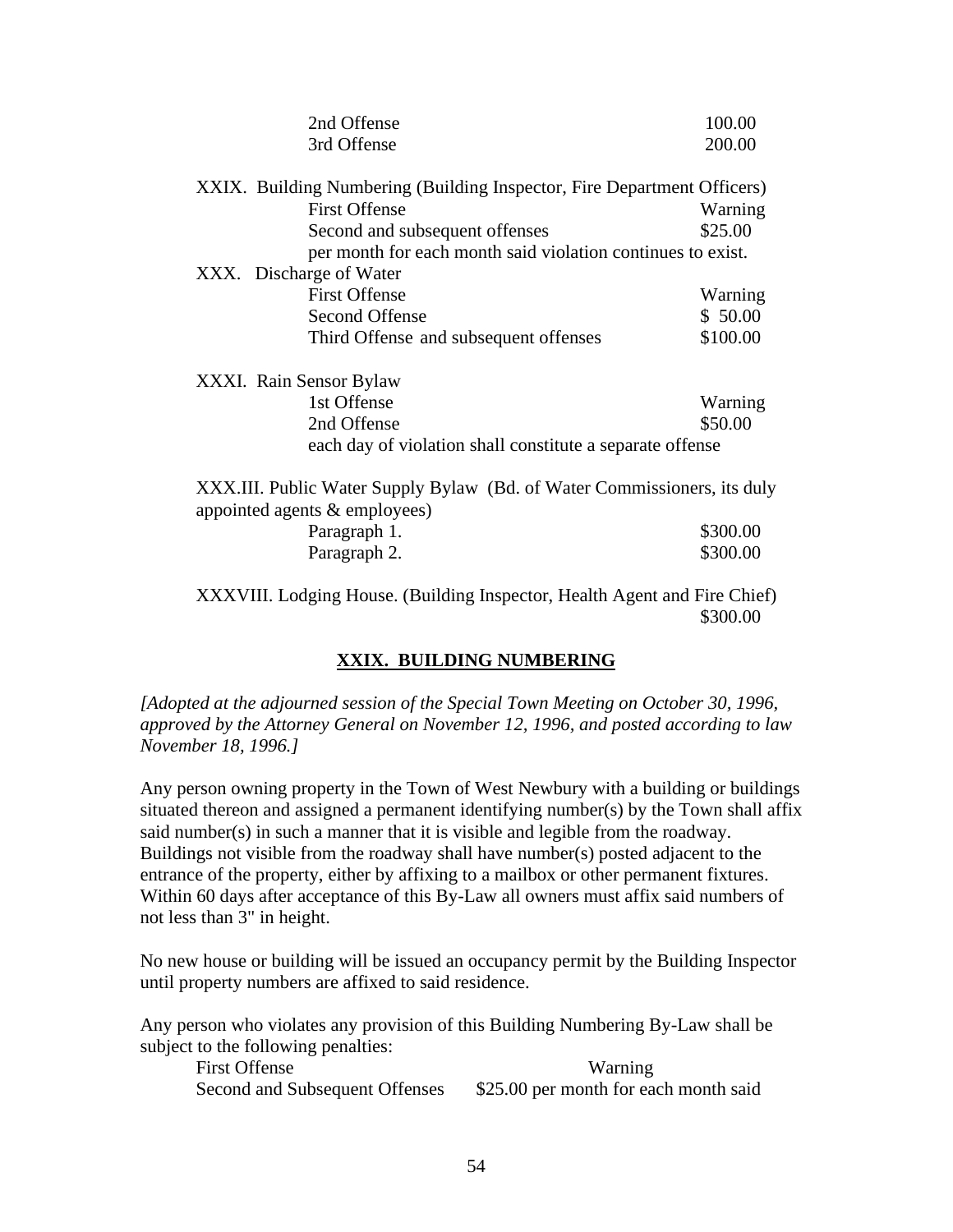violation continues to exist.

This section shall be included within the scope of the provisions of Massachusetts General Laws, Chapter 40, Section 21D, adopted at the fourth session of the 1995 Annual Town Meeting held on May 15, 1995, as Section XXVIII, *Enforcement of Town By-*Laws. In addition to police officers, the Building Inspector and officers of the Fire Department shall also be enforcing persons for this section.

# **XXX. DISCHARGE OF WATER**

*[Adopted at the adjourned session of the Special Town Meeting on October 30, 1996, approved by the Attorney General on November 12, 1996, and posted according to law November 18, 1996.]*

No person shall lead or suffer to be led into any street or other way or running stream in the Town or construct or suffer to remain any open drain, pipe, conductor or conduit opening into or upon such street or other way or running stream, from any house or other building in the Town, whereby water or any other liquid may be emptied into or upon any street or other way or running stream or whereby any stream of water or slush is discharged on any street or other way in such manner as to cause a nuisance by freezing or otherwise.

Any person, firm or corporation who violates any provision of this Discharge of Water By-Law shall be subject to the following penalties:

| <b>First Offense</b>                                                               | Warning  |
|------------------------------------------------------------------------------------|----------|
| Second Offense                                                                     | \$50.00  |
| Third Offense and Subsequent Offenses                                              | \$100.00 |
| This section shall be included within the scope of the provisions of Massachusetts |          |
|                                                                                    |          |

General Laws, Chapter 40, Section 21D, adopted at the fourth session of the 1995 Annual Town Meeting held on May 15, 1995, as Section XXVIII, *Enforcement of Town By-Laws*

# **XXXI. RAIN SENSOR BYLAW**

RAIN SENSOR BYLAW *[Adopted at the third session of the 1999 Annual Town Meeting held on May 6, 1999, under Article 27, approved by the Attorney General on July 14, 1999, and posted according to law on July 21, 1999.]*

A. Installation of new lawn sprinkler systems connected to the municipal water supply in the Town of West Newbury shall be equipped with a rain sensor device, approved by the Board of Water Commissioners, so that excessive watering will be automatically prevented during rain storms.

B. Any service or repair to an existing lawn sprinkler system shall include the installation of an approved rain sensor device, if the same is not already installed and in good working condition.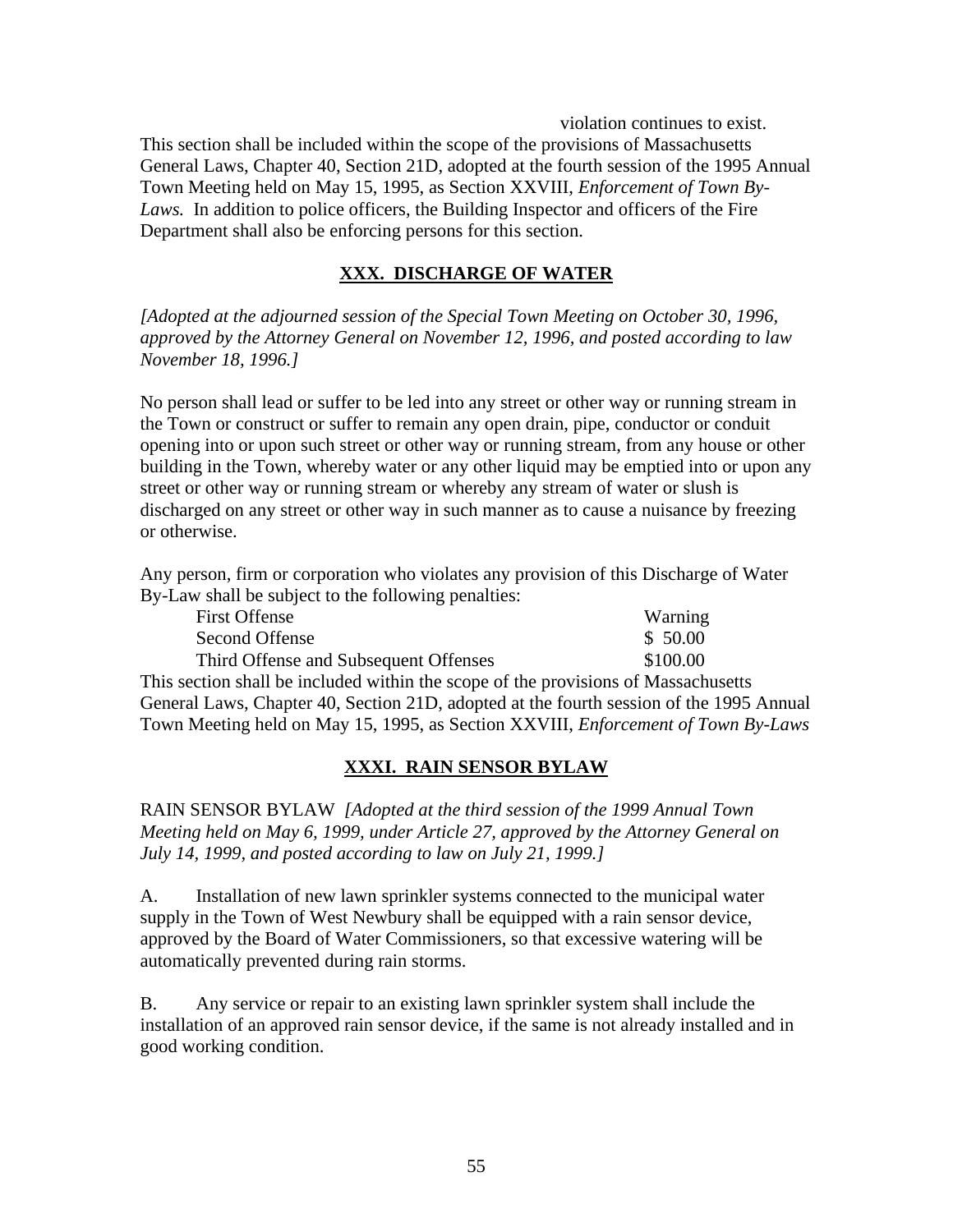C. The Board of Water Commissioners shall maintain a list, available to the public, of approved rain sensor devices.

D. The Rain Sensor Bylaw may be enforced using non-criminal disposition pursuant to the Non-Criminal disposition Bylaw. The enforcing persons shall be the Board of Water Commissioners, its duly appointed agents, and employees in addition to Police Officers.

The non-criminal penalties for violations of the Bylaw shall be:

| <b>First Offense</b>                                       | Warning |
|------------------------------------------------------------|---------|
| Second Offense                                             | \$50.00 |
| Each day of violation shall constitute a separate offense. |         |

# XXXII. SCENIC ROADS BYLAW

SCENIC ROADS BYLAW *[Adopted at the second session of the November 15, 1999, Special Town Meeting held on November 18, 1999, under Article 29, approved by the Attorney General on March 3, 2000, and posted according to law on March 14, 2000.]*

In order to preserve the qualities and character of the town ways, the following are designated as Scenic Roads under the provisions of G.L., Chapter 40, Section 15c: All roads within the Town of West Newbury except State Route 113.

Any repair, maintenance, reconstruction, or paving work done with respect thereto, of a Scenic Road, shall not involve or include the cutting or removal of trees ten inches in diameter one foot from the ground, or larger, or the tearing down or destruction of stone walls, or portions thereof, except with the prior written consent of the Planning Board after a public hearing duly advertised twice in a newspaper of general circulation in the area, as to time, date, place and purpose, the last publication to occur at least seven days prior to such hearing; provided, however, that when a public hearing must be held under the provisions of this section and under section three of chapter eighty-seven prior to the cutting or removal of a tree, such hearings shall be consolidated into a single public hearing before the tree warden and the Planning Board, and notice of such consolidated public hearing shall be given by the tree warden or his deputy as provided in said section three of chapter eighty-seven. In granting or refusing such consent, the Planning Board shall consider, among other things, the public safety, scenic views, preservation of historic and regional characteristics, and preservation and enhancement of natural and aesthetic qualities of the environment. The Planning Board may adopt reasonable further standards relative to Scenic Roads not inconsistent with this Bylaw and the General Laws.

Violations of the Bylaw shall be punishable by a fine of three hundred dollars for each separate offense.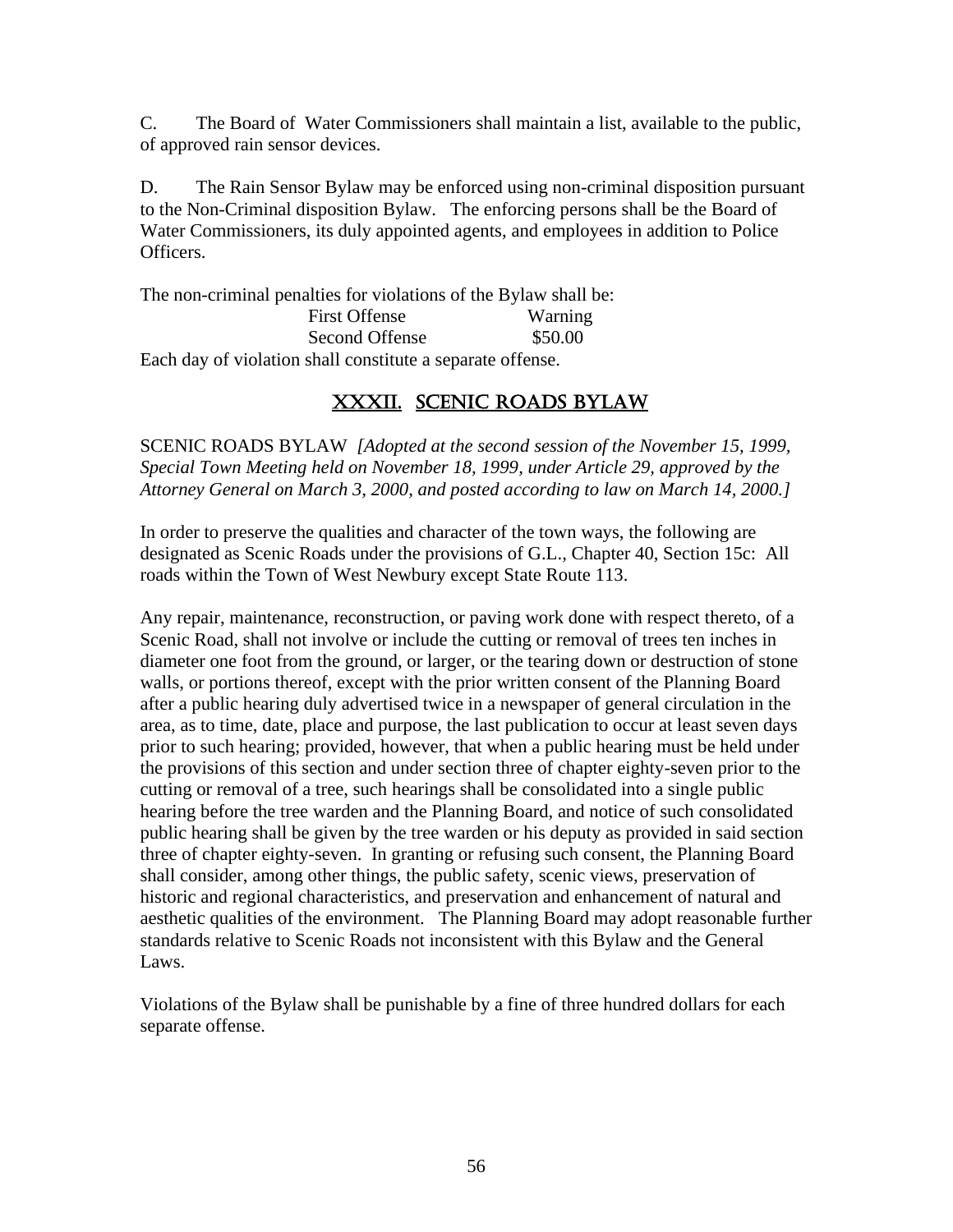# **XXXIII PUBLIC WATER SUPPLY BY-LAW**

PUBLIC WATER SUPPLY BY-LAW *[Adopted at the April 24, 2000, Annual Town Meeting. Approved by the Attorney General July 24, 2000, and posted according to law on July 27, 2000.]*

A. Except as authorized by the Board of Water Commissioners, no person, firm, corporation or other entity shall draw water from the municipal water supply unless metered on an approved meter installed by or at the direction of the Board of Water Commissioners. A violation of the provisions of this paragraph shall be punishable by a fine of \$300.00. Each day of violation shall constitute a separate offense.

B. No person, firm, corporation or other entity, except for the Board of Water Commissioners, its agents, servants or employees, or persons authorized by the Board of Water Commissioners, shall tamper with water meters (sealed or unsealed) or shall open a curb stop water valve, or hydrant, or tap into any municipal water supply. This paragraph shall not apply to the West Newbury Board of Fire Engineers, or any member of the West Newbury Fire Protection Company, acting in the course of his or her duties. For purposes of this paragraph, the term "tamper with" shall mean removal of a water meter, breaking the seal of a water meter, reversing a water meter or otherwise causing a water meter to render an incorrect reading. A violation of the provisions of this paragraph shall be punishable by a fine of \$300.00. Each day of violation shall constitute a separate offense.

The Public Water Supply Bylaw may be enforced using non-criminal disposition pursuant to the Non-Criminal Disposition Bylaw. The enforcing persons shall be the Board of Water Commissioners, its duly appointed agents, and employees in addition to Police Officers.

# **XXXIV. ANNUAL TOWN REPORT**

ANNUAL TOWN REPORT BY-*LAW [Adopted at the November 13, 2000, Special Town Meeting. Approved by the Attorney General January 9, 2001, and posted according to law on January 25, 2001.]*

In accordance with MGL, Chapter 40, Section 49, the Town shall publish an annual town report. Reports of all town departments, boards and officials shall be prepared on a fiscal year basis in order to correspond with the town's financial year.

# **XXXV IN-GROUND IRRIGATION SYSTEMS BY-LAW**

IN-GROUND IRRIGATION SYSTEMS BY-LAW Adopted at the Special Town Meeting April 28, 2003. Approved by the Attorney General August 21, 2003, and posted according to law August 29, 2003.

SECTION 1. Purpose.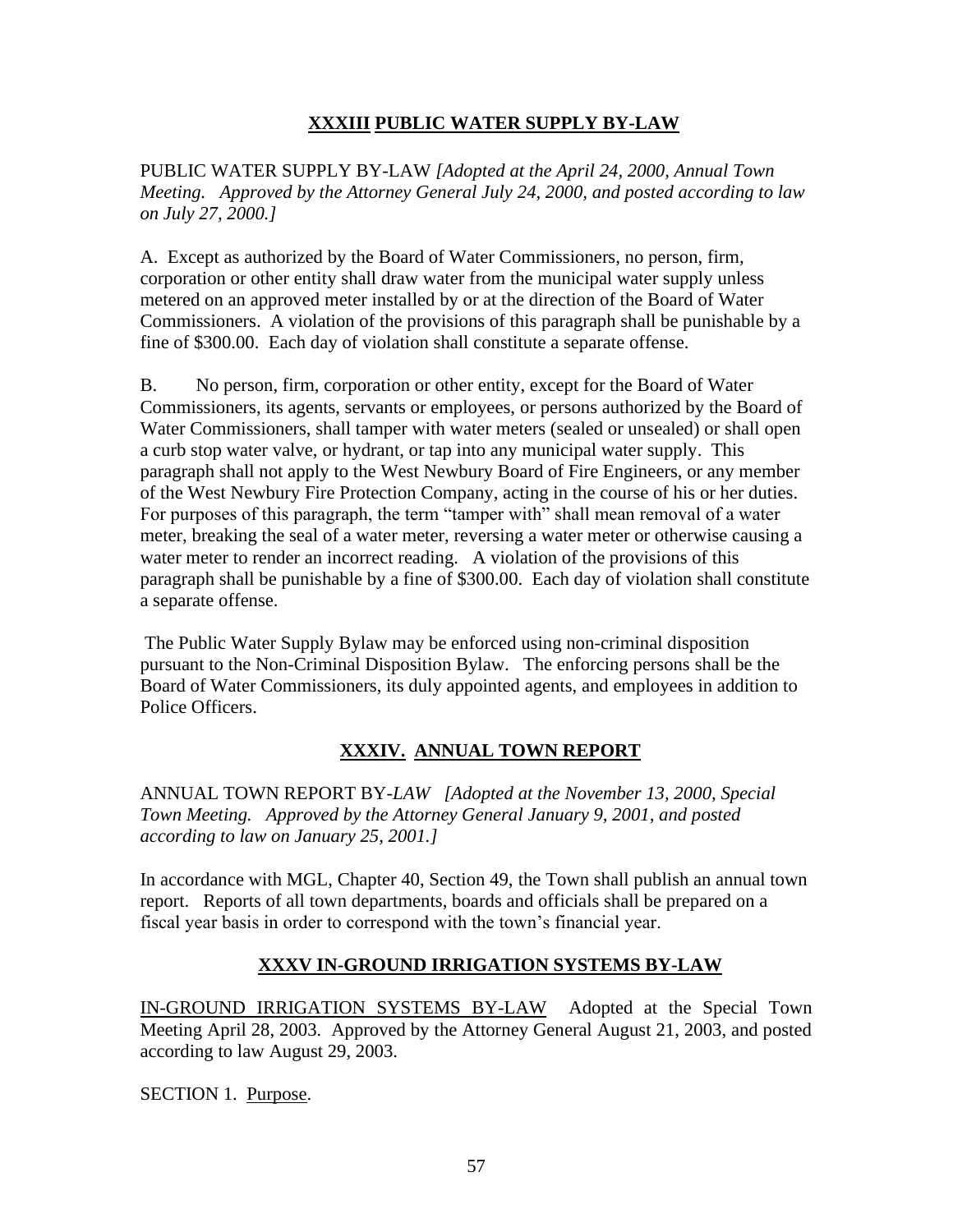The purpose of this bylaw is to establish requirements for the installation of in-ground irrigation systems, so as to protect the availability of water supplied by the Town of West Newbury Water Department through the municipal water system.

## SECTION 2. Applicability.

All in-ground irrigation systems installed after the effective date of this bylaw will be required to comply with the following:

(1) Installation of new in-ground irrigation systems and expansion of existing systems will be permitted only when the source of water supply is a private well owned and under the control of the property owner, or an organization of the owners of the property, using the well.

(2) All wells installed for the purpose of this bylaw shall be subject to all state, federal or local approvals required for well installation, including but not limited to regulations administered by the Board of Health, the Conservation Commission, and the Building Inspector.

(3) Installation and continued operation of such systems requires that there be no connection between the private water supply and the municipal water service. Separation using valves or removable sections of pipe is prohibited.

(4) Irrigation systems sourced by private water supplies and operated as described herein shall not be limited to specific hours of operation, odd/even days of use, or other such water restriction, in the event of a Water Restriction declared by the Board of Water Commissioners.

# SECTION 3. Exceptions.

This bylaw shall not be used to regulate in-ground irrigation systems installed on land used primarily and directly for the raising of fruits, vegetables, berries, nuts and other foods for human consumption, feed for animals, flowers, trees, nursery or greenhouse products, and ornamental plants and shrubs.

# **XXXVI Community Preservation Committee Bylaw**

*[Adopted at the April 30, 2007 Annual Town Meeting, Approved by the Attorney General on June 11, 2007, Posted According to Law on June 25, 2007. Amended at the April 28, 2008 Annual Town Meeting, approve by the Attorney General on June 12, 2008, Posted According to Law on June 17, 2008 Amended by Article 11 of the Special Town Meeting held on October 24, 2016 approved by the Attorney General on September 17, 2017 and posted according to law on September 19, 2017 References to the Finance Director were replaced with reference to the Town Manager by Article 19 of the Annual Town Meeting held on April 30, 2018 approved by the Attorney General on August 29, 2018 and posted according to law on October 5, 2018]*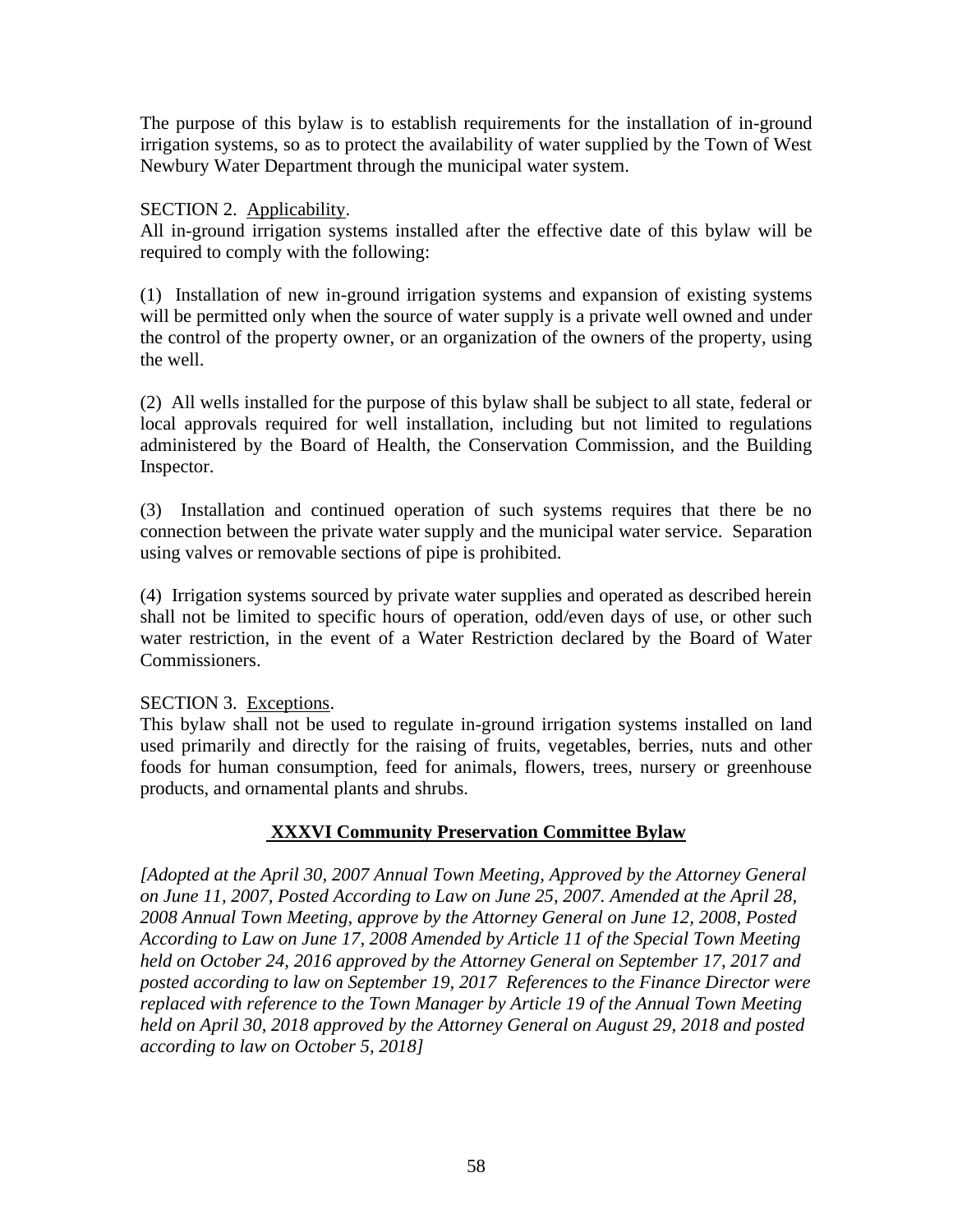## **Community Preservation Committee Bylaw**

## **Sec. 1 Establishment**

- a) There is hereby established a Community Preservation Committee, consisting of seven (7) voting members pursuant to MGL Chapter 44B. The composition of the committee, the appointing authority, specific roles, and the term of office for the committee members shall be as follows:
- b) One member of the Board of Selectmen or their designee, as designated by a majority vote of the entire current membership of the Board of Selectmen for a term of one year and thereafter for a term of one year.
- c) One member of the community at large as designated by a majority vote of the entire current membership of the Board of Selectmen for a term of three years.
- d) One member of the Conservation Commission as designated by a majority vote of the entire current membership of the Conservation Commission for a term of three years.
- e) One member of the Planning Board as designated by a majority vote by a majority vote of the entire current membership of the Planning Board for an initial term of two years and thereafter for a term of three years.
- f) One member of the Historical Commission as designated by a majority vote of the entire current membership of the Historical Commission for an initial term of one year and thereafter for a term of three years.
- g) One member of the Parks and Recreation Commission as designated by a majority vote of the entire current membership of the Parks and Recreation Commission for an initial term of one year and thereafter for a term of three years.
- h) One member of the West Newbury Housing Authority as designated by a majority vote of the entire current membership of the Housing Authority for an initial term of two years and thereafter for a term of three years.
- i) The Town Manager or designee shall serve Ex Officio.
- j) Each member of the Committee shall serve for the term as set forth above, or until the person no longer serves in the Community Preservation Committee position or on the board or committee as set forth above, whichever is earlier. Any committee shall designate a replacement at its next meeting should a vacancy occur.
- k) Should any of the Commissions, Boards, Councils or Committees who have appointment authority under this Section be no longer in existence for whatever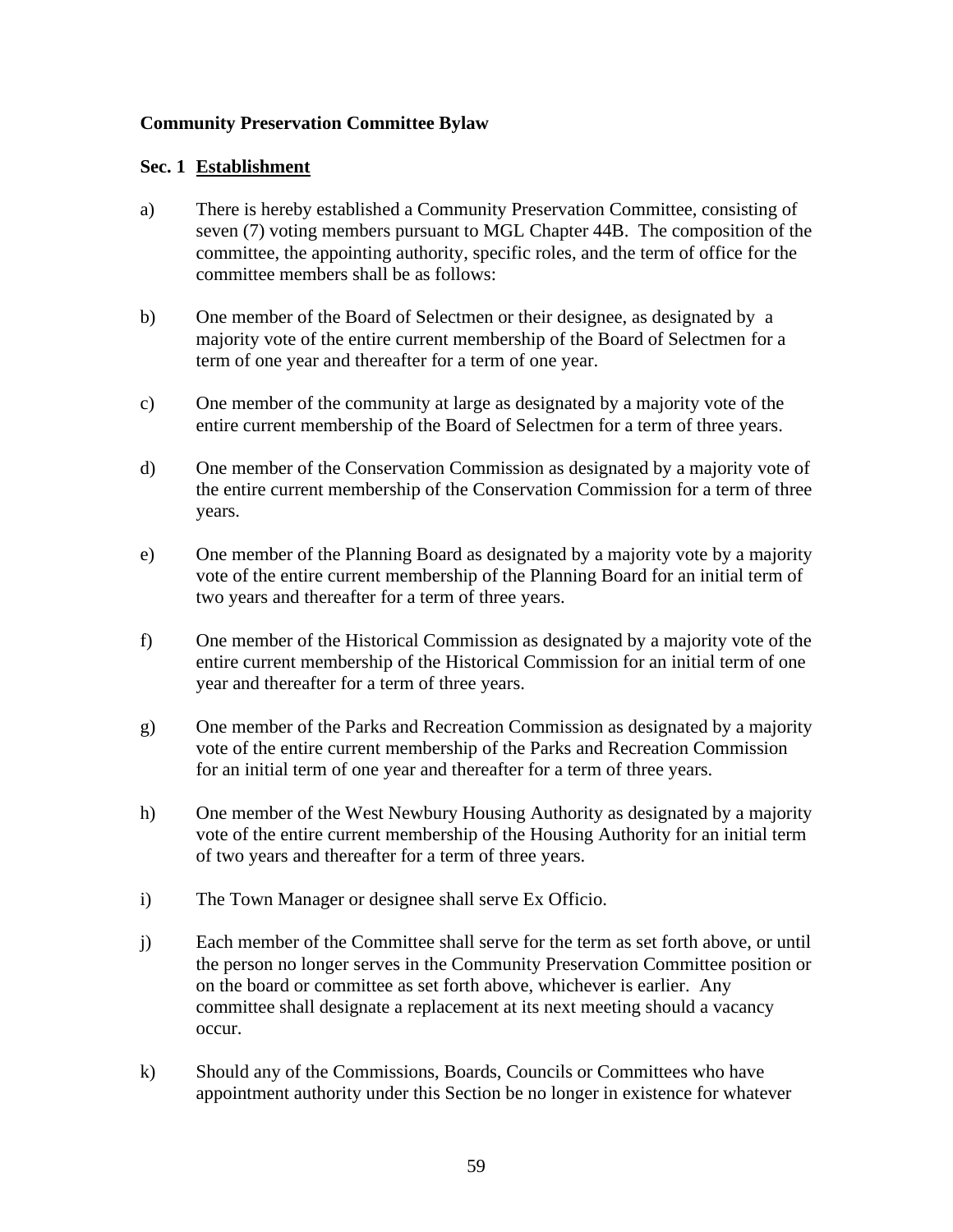reason, the absent appointment authority for that Commission, Board, Council, or Committee shall be assumed by the Board of Selectmen, who may appoint a replacement member from the community at-large.

- l) Any member of the Committee may be removed for cause by their respective authority after hearing.
- m) The Committee shall elect a Chairman, Vice Chairman, and a Secretary annually from its membership.
- n) No person shall hold the seat of Chairman for more than one year in three consecutive years.

## **Sec. 2. Duties**

- a) The Community Preservation Committee shall hold one or more public hearings annually to provide information and solicit written proposals consistent with the Community Preservation Act, as adopted, from Town committees and boards, as well as unaffiliated citizens or groups (ad hoc committees). Notice of the hearing, or hearings, shall be posted publicly in accordance with the Open Meeting Law, M.G.L Chapter 30A. §20 and published for each of the two weeks preceding a hearing in a newspaper of general circulation in the town as required by M.G.L. chapter 44B. §3(b) (1).
- b) Additionally the Committee shall meet any number of times in meetings posted in accordance with Open Meeting Law to consult with existing municipal boards, standing committees, or ad hoc committees including, but not limited to, the Conservation Commission, the Historical Commission, the Planning Board, the Board of Parks and Recreation Commissioners, the Housing Authority, the Open Space Committee, the Board of Water Commissioners, and the Workforce Housing Trust or persons acting in those capacities or performing like duties, to determine the needs, possibilities, and resources of the Town regarding community preservation possibilities and resources or to act on submitted proposals. All completed proposals, as determined by the committee, submitted to the Committee shall be voted upon and ranked for possible recommendation to the Town at Town Meeting. A written report of all votes and summary of findings shall be presented at said Town Meeting.
- c) The Community Preservation Committee shall make recommendations to the legislative body (Town Meeting) for the acquisition, creation and preservation of open space; for the acquisition, preservation, rehabilitation and restoration of historic resources; for the acquisition, creation, and preservation of land for recreational use; for the acquisition, creation, and preservation of land for natural resources including agriculture, forestry, and conservation purposes; for the acquisition, creation, preservation and support of community housing; and for the rehabilitation or restoration of open space, land for recreational use, and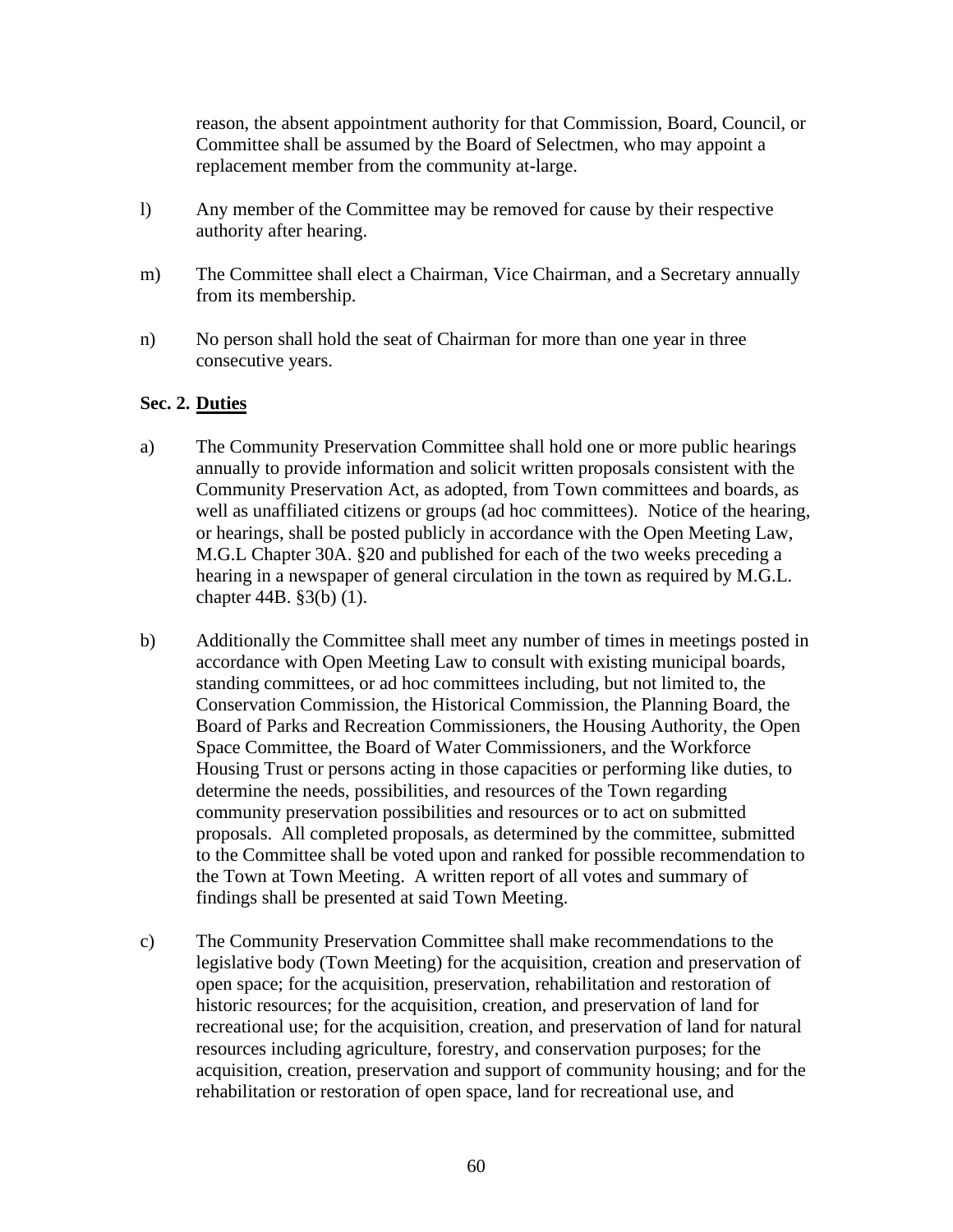community housing that is acquired or created as provided in this section. With respect to community housing, the Community Preservation Committee shall recommend, wherever possible, the reuse of existing buildings or construction of new buildings on previously developed sites.

- d) The Community Preservation Committee may include in its recommendation to the legislative body (Town Meeting) a recommendation to set aside for later spending funds for specific purposes that are consistent with community preservation but for which sufficient revenues are not then available in the Community Preservation Fund to accomplish that specific purpose or to set aside for later spending funds for general purposes that are consistent with community preservation.
- e) In every fiscal year, the Community Preservation Committee must recommend either that the Town legislative body (Town Meeting) spend, or set aside for later spending, not less than thirty (30) percent of the annual revenues in the Community Preservation Fund consistent with the provisions in M.G.L. Chapter 44B.
- f) The Community Preservation Committee shall consult with the Finance Committee at a meeting prior to voting recommendations.

# **Sec. 3 Requirement for a quorum and cost estimates**

The Community Preservation Committee shall comply with the provisions of the Open Meeting Law, M.G.L. Ch. 39, §23B. The committee shall not meet or conduct business without the presence of a majority of the members of the Community Preservation Committee, which shall constitute a quorum. The Community Preservation Committee shall approve its actions by majority vote of members present. Recommendations to the Town Meeting shall include a fully developed time and cost plan.

# **Sec. 4. Amendments**

This bylaw may be amended from time to time by a majority vote of the Town Meeting consistent with the provisions of M.G.L. c. 44B.

# **Sec. 5. Severability**

In case any section, paragraph, or part of this bylaw is, for any reason, declared invalid or unconstitutional by any court, every other section, paragraph, or part shall continue in full force and effect.

# **Sec. 6. Effective Date**

Following Town Meeting approval, this bylaw shall take effect immediately upon approval by the Attorney General of the Commonwealth, and after all requirements of the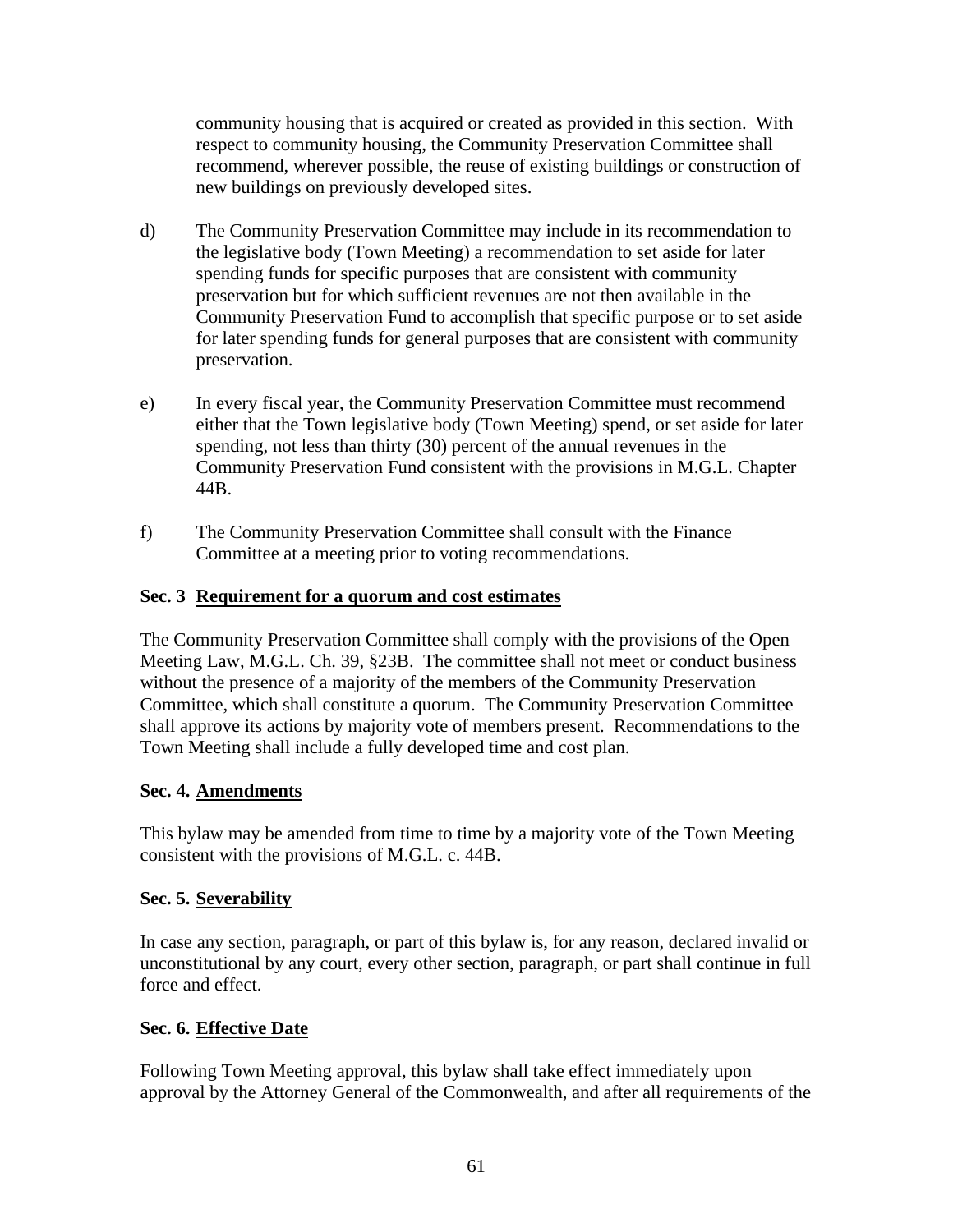M.G.L. c. 40, §32 have been met. Each appointing authority shall have sixty (60) days after approval by the Attorney General to make their initial appointments.

If any appointing authority shall fail to make appointments as provided in this bylaw, the Board of Selectmen shall send notice of such failure to the appointing authority.

# **XXXVII STRETCH ENERGY CODE**

*[Adopted at the April 29, 2013 Annual Town Meeting, Approved by the Attorney General on June 14, 2013, Posted According to Law on June 26, 2013]*

# **§ 1 Definitions**

**International Energy Conservation Code (IECC)** - The International Energy Conservation Code (IECC) is a building energy code created by the International Code Council. It is a model code adopted by many state and municipal governments in the United States for the establishment of minimum design and construction requirements for energy efficiency, and is updated on a three-year cycle. The baseline energy conservation requirements of the MA State Building Code are the IECC with Massachusetts amendments as approved by the Board of Building Regulations and Standards.

**Stretch Energy Code** - Codified by the Board of Building Regulations and Standards as 780 CMR Appendix 115.AA of the 8th edition Massachusetts building code, the Stretch Energy Code is an appendix to the Massachusetts building code, based on further amendments to the International Energy Conservation Code (IECC) to improve the energy efficiency of buildings built to this code. Revised 8/20/12

**§ 2 Purpose** The purpose of 780 CMR 115.AA is to provide a more energy efficient alternative to the base energy code applicable to the relevant sections of the building code for both new construction and existing buildings.

**§ 3 Applicability** This code applies to residential and commercial buildings. Buildings not included in this scope shall comply with 780 CMR 13, 34, 51, as applicable.

**§ 4 Stretch Code** The Stretch Code, as codified by the Board of Building Regulations and Standards as 780 CMR Appendix 115.AA, including any future editions, amendments or modifications, is herein incorporated by reference into the Town of West Newbury General Bylaws, Section XXXVII . The Stretch Code is enforceable by the inspector of buildings or building

# **XXXVIII LODGING HOUSE LICENSE**:

*[Adopted at the October 24, 2016 Special Town Meeting, Approved by the Attorney General on October 6, 2017, Posted According to Law on November 1, 2017]*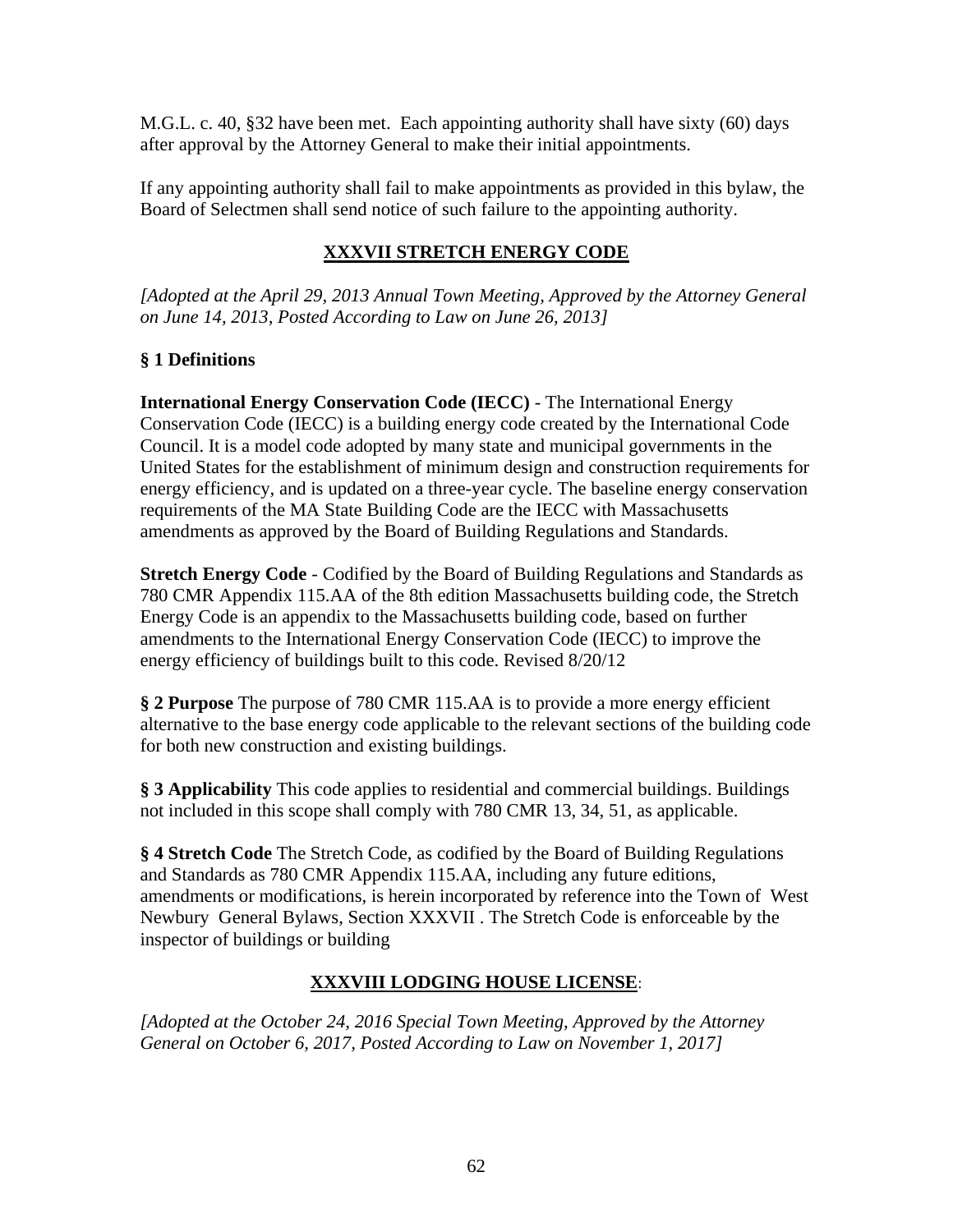All lodging houses, as defined in Massachusetts General Laws (MGL) Chapter 140, as amended, located in the Town of West Newbury, shall be licensed by the Board of Selectmen. Any person desiring to conduct, or conducting a lodging house shall be subject to all regulations promulgated by the Board of Selectmen. Said regulations shall not be inconsistent with MGL Chapter 140, as amended.

## **XXXIX SHORT TERM RENTALS**

*[Adopted at the October 24, 2016 Special Town Meeting, Approved by the Attorney General on October 6, 2017, Posted According to Law on November 1, 2017]*

**Purpose:** The rental of residential premises to short term paying guests, not otherwise expressly licensed for such purpose by the Town of West Newbury or other proper authority, shall be allowed only in properties whose owners have obtained an annual license in accordance with the requirements of this by-law issued from the Board of Selectmen. The licensing process is designed to protect the health and welfare of the short term paying guests, to ensure an orderly and transparent process for operating small-scale rental services, and to protect the tranquility of residential neighborhoods.

**Applicability:** The rental of residential premises to short term paying guests is allowed in owner-occupied residential premises pursuant to being licensed in accordance with this by-law and consistent with the Town's Zoning By-law. Short term paying guests are those who are staying in a dwelling unit for less than fourteen (14) consecutive nights. The Board may allow short term paying guests provided suitable accommodations exist as determined by the Board in accordance with this by-law.

**Process:** Every owner of residential premises who offers rentals to short term paying guests must first obtain a license to do so from the Board of Selectmen. Licenses are valid for a calendar year and must be renewed annually. Application for a license can be made at any time but the license shall expire December 31 of the subject year. A completed application will be reviewed and a decision rendered at a public meeting of the Board of Selectmen.

**Applications:** Application shall be made on a form approved by the Board of Selectmen and shall contain sufficient information to determine the exact nature of the proposed short term rental operation, including location, number of rooms to be rented and whether food will be served to the guests.

By completing the application, applicants will be confirming the following:

1. The property complies with applicable Board of Health regulations and Fire Department safety measures (fire/smoke alarms and CO monitors) and is in compliance with the State Sanitary Code, 105 C.M.R. § 410.00 2. A certificate of occupancy for the property is on file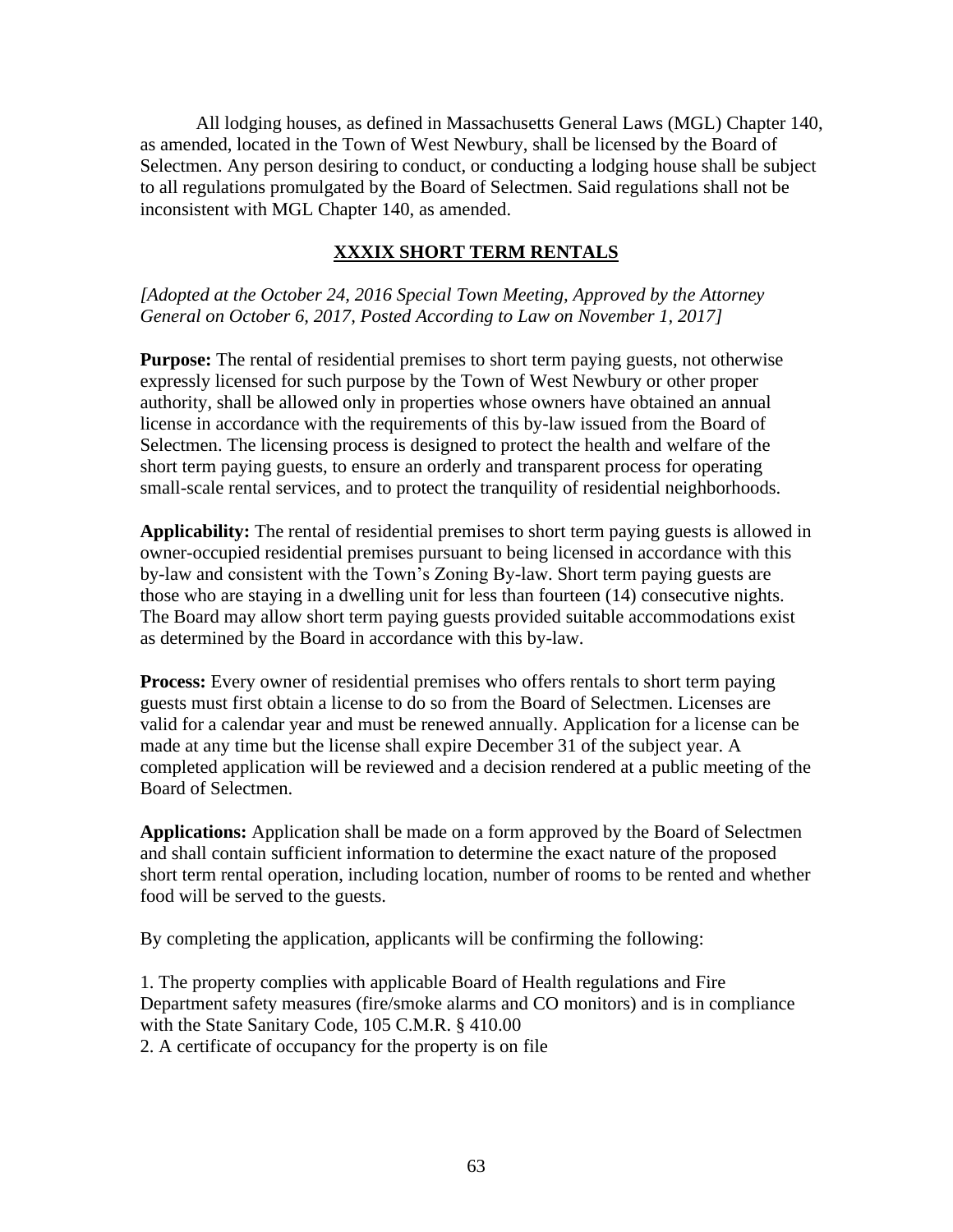3. Name of a local authorized agent who can act on behalf of the owner in the absence of the owner in the case of any problems, violations or emergencies should they arise while the owner is not present.

4. Agreement to maintain a guest registry showing the name of each guest and the night(s) of their stay. Said Registry shall include the home address of each guest and the make, model and license number for each automobile used by such guest The registry shall be made available for review at any time at the request of a West Newbury Police Officer, the Health Agent of the Town of West Newbury and/or Board of Selectmen or any agent designated in Regulations promulgated by the Board of Selectmen.

**Application Fee:** The Board of Selectmen shall annually set a fee for applying for a Short Term Guest Rental Home License. The fee must be paid at time of application. The Board of Selectmen may grant licenses to those persons submitting applications in compliance with the requirements of this by-law. A license issued under this by-law shall not be deemed to supersede the application of any other lawful requirements applicable to the use authorized therein, including the necessity of obtaining other licenses or permits. Owners shall comply with the Regulations that the Selectmen shall promulgate from time to time.

**Regulations:** The Board of Selectmen shall promulgate Regulations pursuant to this Bylaw and in accordance with any other lawful authority.

# **COMPLAINTS AND ENFORCEMENT:**

1. The Board of Selectmen may designate such Town officials as they deem appropriate to carry out the enforcement duties under this by-law.

2. If the Enforcement Agent, as designated by the Board of Selectmen, concludes that there has been a violation of this by-law or of the conditions of any license issued hereunder, the Enforcement Agent shall send notice to the license holder, by registered mail to the address stated on the initial Application, a notice ordering cessation of the improper activities.

3. If a license holder persists in such violation, the Enforcement Agent may seek enforcement of this bylaw through the mechanisms set forth in Article XVIII of the West Newbury Town By-laws, and the penalty for violations of this by-law shall be a fine of \$300 for each day an offense occurs.

4. In the event that a license holder persists in such violations, the Board may notify the license holder by mail, as above, of a hearing to be held not less than four (4) days thereafter to show cause why said license should not be revoked, and following said hearing, may in its discretion, modify, revoke or amend the license.

5. Upon petition of the property owner and/or license holder, abutters, or upon its own initiative, the Board of Selectmen may hold a hearing to determine whether or not the terms of this by-law, any other applicable state, federal or local law, or the license itself are being complied with, and/or whether or not activities con- ducted pursuant to a license issued under this bylaw constitute a nuisance or adversely impact the public health, safety or welfare.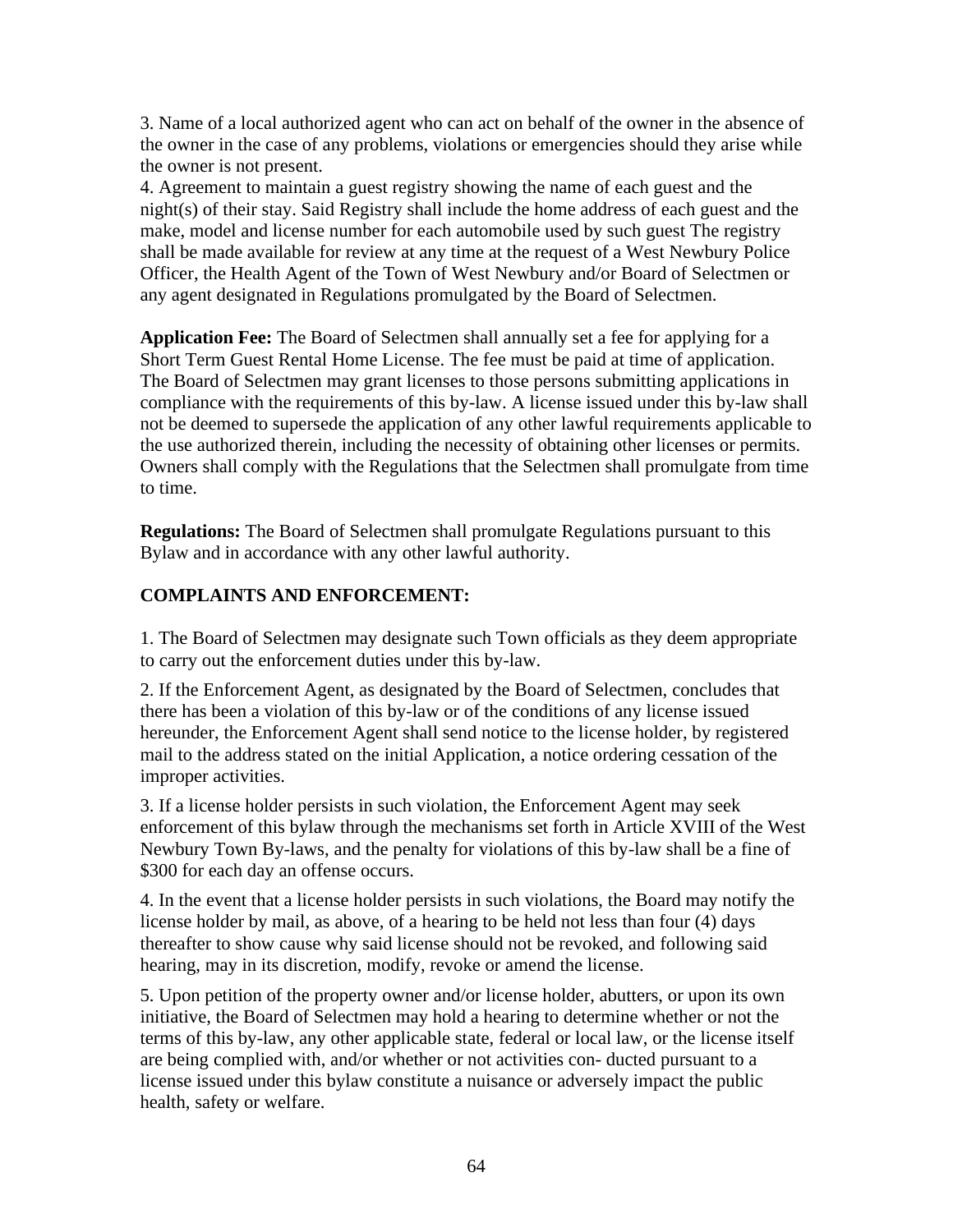6. The Board of Selectmen may, after hearing, mandate licensure, or modify, revoke or suspend a license issued hereunder. In addition, should the Board of Selectmen, after conducting a hearing, determine that a violation has occurred; it may direct the Enforcement Agent to seek enforcement of this by-law as set forth in paragraph 3, above.

**Validity:** The invalidity of any section or provision of this bylaw shall not invalidate any other section or provision thereof. This bylaw shall go into effect upon the posting of the approval of the Attorney General of Massachusetts of this Bylaw.

# **XL DEPARTMENTAL REVOLVING FUNDS**

*[Adopted at the April 24, 2017Annual Town Meeting, Approved by the Attorney General on August 7, 2017, Posted According to Law on August 23, 2017; Reference to the PEG Grant Revolving Fund Section 5.2.1 was deleted and replaced with the GAR Library Fines and Penalties Revolving Fund in accordance with Article 6 of the Special Town Meeting of October 23, 2017 which was approved by the Attorney General on March 2, 2018 and posted according to law on July 16, 2018. The Pipestave/Mill Pond Care and Maintenance Revolving Fund was adopted by Article 20 of the Annual Town Meeting held on April 29, 2019 which was approved by the Attorney General on July 18, 2019 and posted according to law on July 19, 2019. The Electric Vehicle Charging Stations Revolving Fund and Curbside Collection of Trash, Recycling and Food Waste Revolving Fund was adopted by Article 21 and 22 of the Annual Town Meeting held on May 23, 2021, which was approved by the Attorney General on October 28 and posted according to law on November 3, 2021.]*

- 1. Purpose. This by-law establishes and authorizes revolving funds for use by the town departments, boards, committees, agencies or officers in connection with the operation of programs or activities that generate fees, charges or other receipts to support all or some to the expenses of those programs or activities. These revolving funds are established under and governed by General Laws Chapter 44 Section 53E1/2
- 2. Expenditure Limitations. A department or agency head, board, committee or officer may incur liabilities against and spend monies from a revolving fund established and authorized by this bylaw with appropriation subject to the following limitations:
	- A. Fringe benefits of fulltime employees whose salaries or wages are paid from the fund shall also be paid from the fund.
	- B. No liabilities shall be incurred in excess of the available balance of the fund.
	- C. The total amount spent during a fiscal year shall not exceed the amount authorized by town meeting on or before July 1 of that fiscal year, or any increased amount of that authorization that is later approved during that fiscal years by the selectmen and the finance committee.
- 3. Interest. Interest earned on monies credited to a revolving fund established by this bylaw shall be credited to the general fund.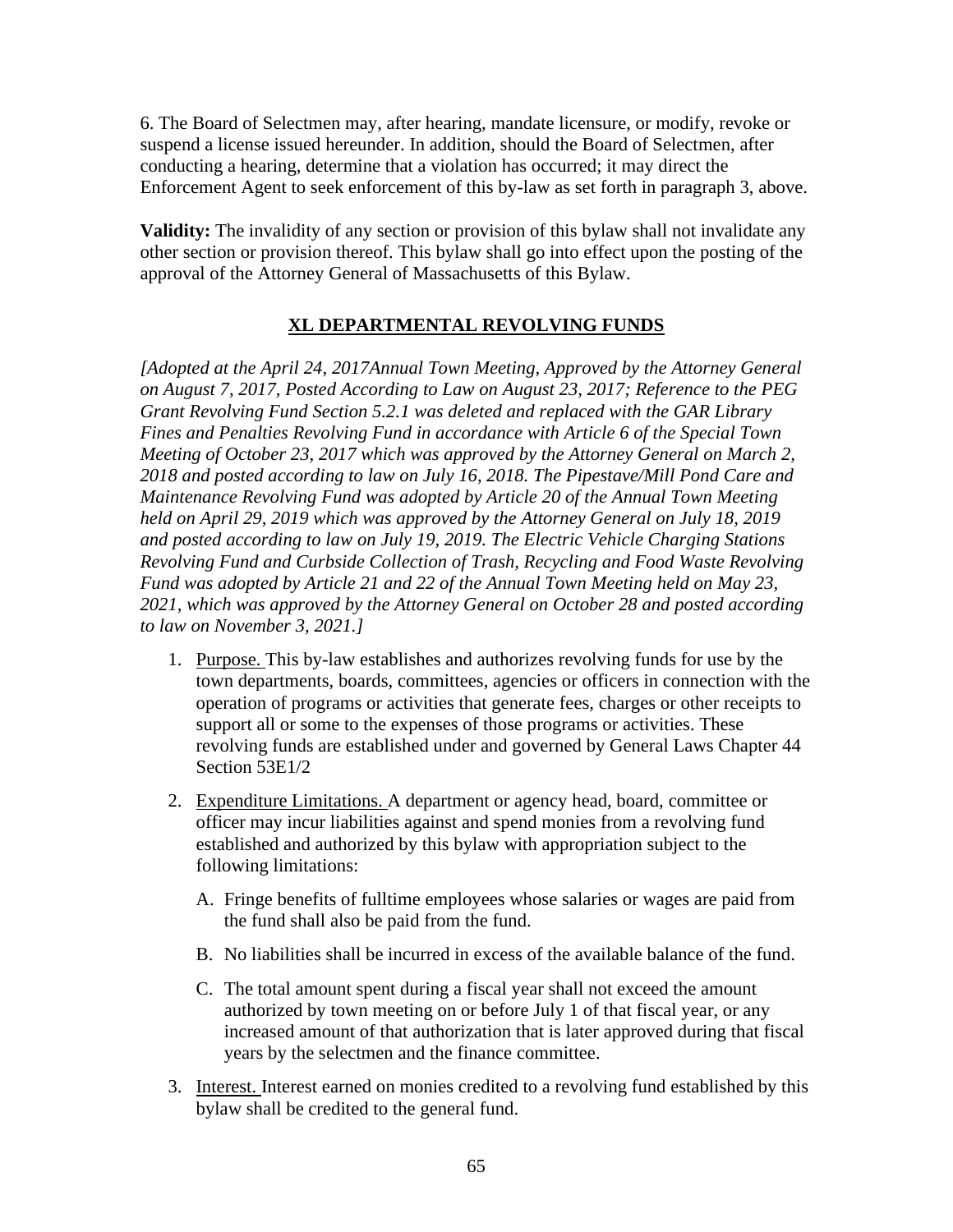- 4. Procedures and Reports. Except as provided in General Laws Chapter 44 Section 53E1/2 and this bylaw , the laws, bylaws, rules, regulations, policies or procedures that govern the receipt and custody of town monies and the expenditure and payment of town funds shall apply to the use of a revolving fund established and authorized by this bylaw. The town accountant shall include a statement on the collections credited to each fund, the encumbrance and expenditures charged to the fund and the balance available for expenditure in the regular report the town accountant provides the department, board, committee, agency or officer on appropriations made for its use.
- 5. Authorized Revolving Funds.
	- 5.1 Summer Recreation Revolving Fund.
		- 5.1.1 Department. There shall be a separate fund called the Summer Recreation Revolving Fund authorized for use by the Park and Recreation Commission.
		- 5.1.2 Revenues. The town accountant shall establish the Summer Recreation Revolving Fund as a separate account and credit to the fund all the receipts from fees charged to participants of the Summer Recreation Program charged and received by the Park and Recreation Commission in connection with the summer recreation programs sponsored by the Park and Recreation Commission.
		- 5.1.3 Purposes and Expenditures. During each fiscal year, the Park and Recreation Commission may incur liabilities against and spend monies from the Summer Recreation Revolving Fund for the payment of program related wages, expenses and field trips.in connection with the Summer Recreation Programs.
		- 5.1.4 Fiscal Years. The Summer Recreation Revolving Fund shall operate for fiscal years that begin on or after July 1, 2017 and shall continue until such time as town meeting votes to eliminate the fund.
	- 5.2.1 GAR Library Fines and Penalties Revolving Fund.
		- 5.2.2 Department. There shall be a separate fund called the GAR Library Fines and Penalties Revolving Fund authorized for use by the Trustees of the GAR Library.
		- 5.2.3 Revenues. The town accountant shall establish the GAR Library Fines and Penalties Revolving Fund as a separate account and credit to the fund all the monies received in connection with the collection of fines and penalties for lost, damaged or destroyed library materials.
		- 5.2.4 Purposes and Expenditures. During each fiscal year, the Trustees of the GAR Library may incur liabilities against and spend monies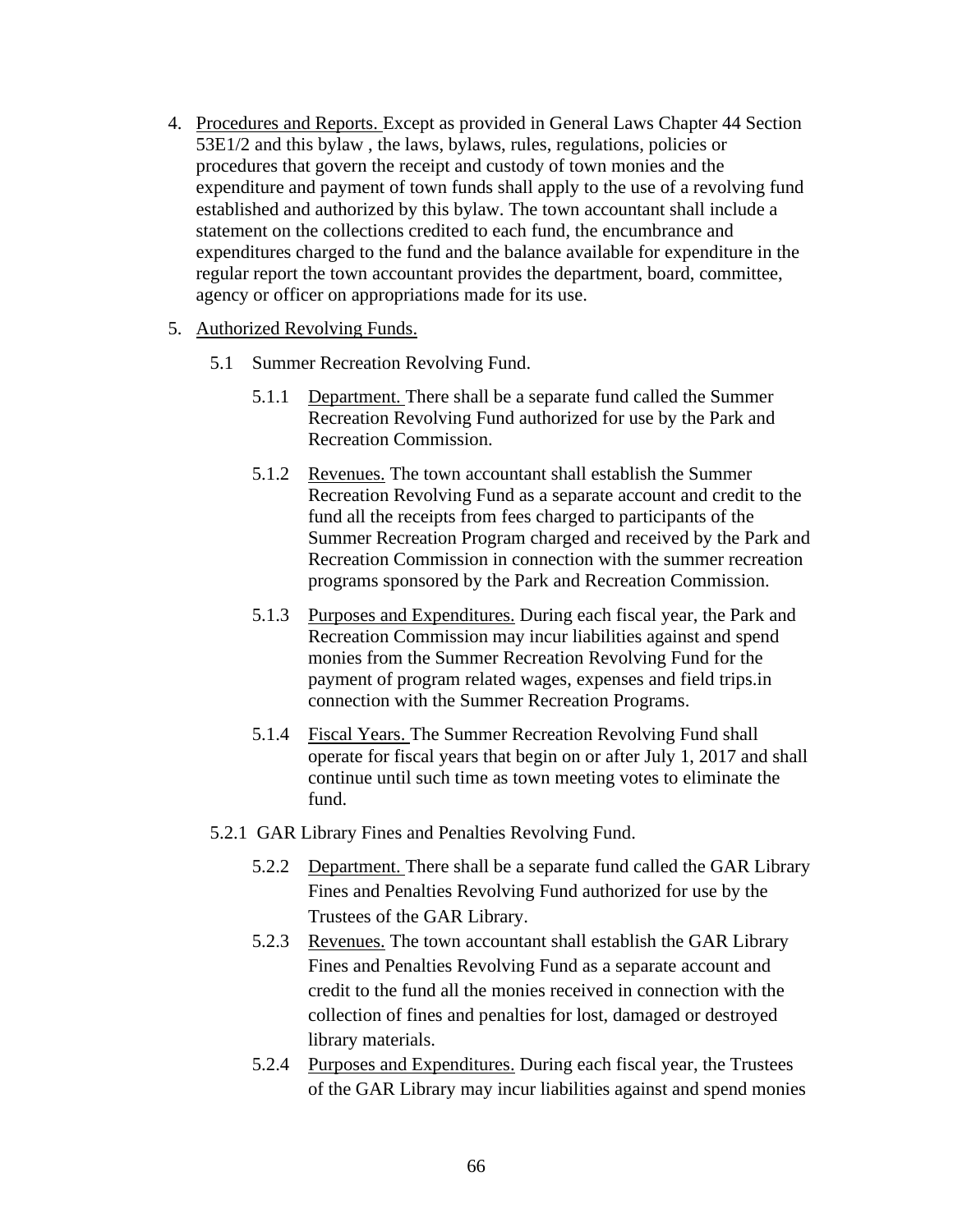from the GAR Library Fines and Penalties Revolving Fund for the purchase of library materials.

- 5.2.5 Fiscal Years. The GAR Library Fines and Penalties Revolving Fund shall operate for fiscal years that begin on or after July 1, 2018 and shall continue until such time as town meeting votes to eliminate the fund.
- 5.3.1 Police Vehicle Revolving Fund
	- 5.3.2 Department. There shall be a separate fund called the Police Vehicle Revolving Fund authorized for use by the Police Department.
	- 5.3.3 Revenues. The town accountant shall establish the Police Vehicle Revolving Fund as a separate account and credit to the fund all the monies charged and received by the Police Department in connection with the use of police vehicles by private details.
	- 5.3.4 Purposes and Expenditures. During the fiscal year, the Police Department may spend monies from the Police Vehicle Revolving Fund for the purpose of purchasing and equipping new police vehicles.
	- 5.3.5 Fiscal Years. The Police Department Revolving Fund shall operate for the fiscal years that begins on or after July 1, 2017 and shall continue until time as town meeting votes to eliminate the fund.
- 5.4.1 Pipestave/Mill Pond Care and Maintenance Revolving Fund.
	- 5.4.2 Department. There shall be a separate fund called the Pipestave/Mill Pond Care and Maintenance Revolving Fund authorized for use by the Mill Pond Committee.
	- 5.4.3 Revenues. The town accountant shall establish the Pipestave/Mill Pond Care and Maintenance Revolving Fund as a separate account and credit to the fund all the monies received in connection with past and future rental fees for use of the Mill Pond facilities, donations, and any other source.
	- 5.4.4 Purposes and Expenditures. During each fiscal year, the Mill Pond Committee may incur liabilities against and spend monies from the Pipestave/ Mill Pond Care and Maintenance Revolving Fund for the maintenance and improvement to the grounds and facilities located at the Pipestave/Mill Pond areas, 693 Main Street, West Newbury.
	- 5.4.5 Fiscal Years. The Pipestave/Mill Pond Care and Maintenance Revolving Fund shall operate for fiscal years that begin on or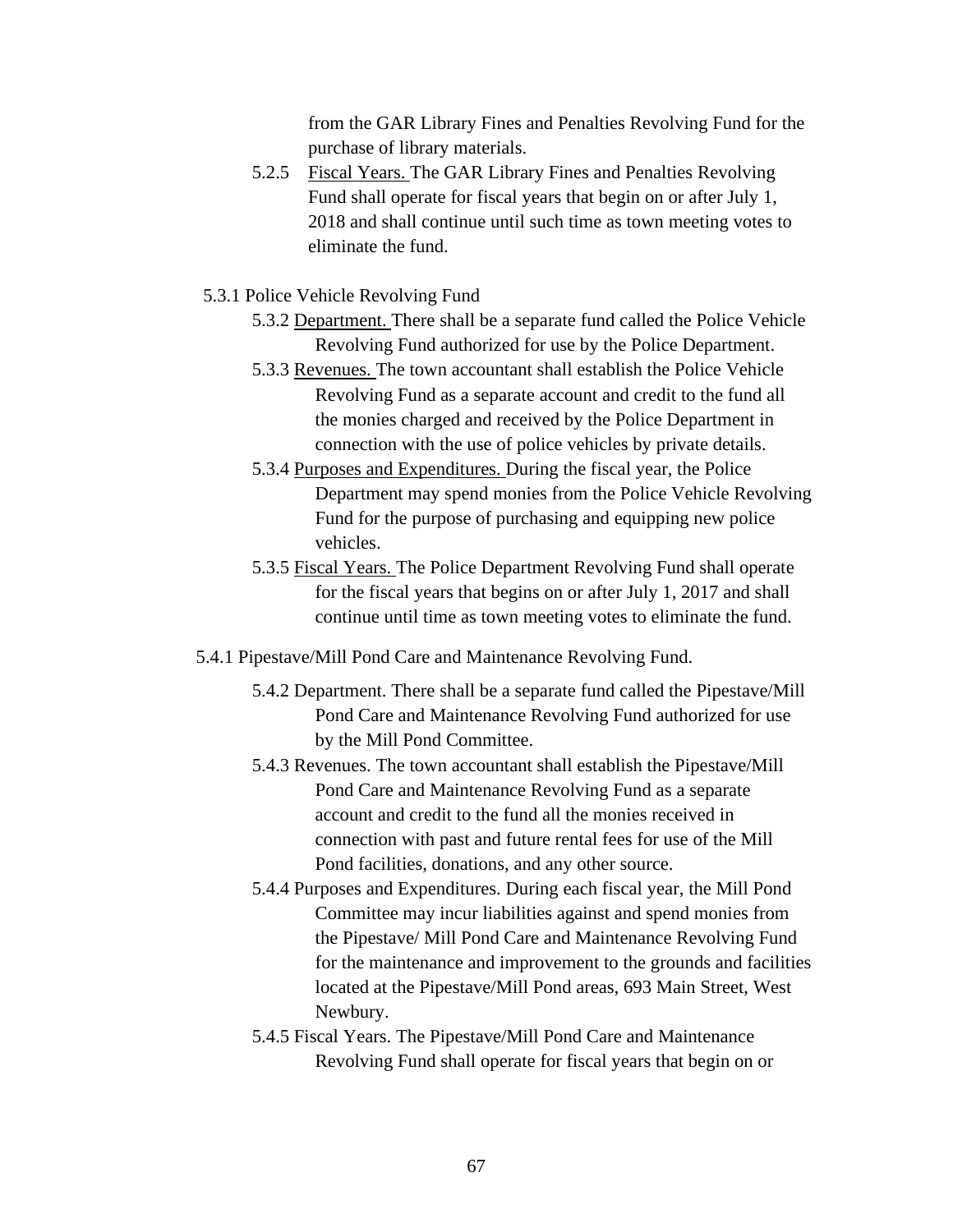after July 1, 2019 and shall continue until such time as town meeting votes to eliminate the fund

- 5.5.1 Electric Vehicle Charging Stations Revolving Fund.
	- 5.5.2 Department. There shall be a separate fund called the Electric Vehicle Charging Stations Revolving Fund.
	- 5.5.3 Revenues. The town accountant shall establish the Electric Vehicle Charging Stations Revolving Fund as a separate account and credit to the fund all the monies received in connection with use of EV charging stations located on Town-owned property, donations, and any other source.
	- 5.5.4 Purposes and Expenditures. During each fiscal year, the Town may incur liabilities against and spend monies from the Electric Vehicle Charging Stations Revolving Fund for the operations and maintenance of electric vehicle (EV) charging stations located on Town-owned property in West Newbury.
	- 5.5.5 Fiscal Years. The Electric Vehicle Charging Stations Revolving Fund shall operate for fiscal years that begin on or after July 1, 2021 and shall continue until such time as Town Meeting votes to eliminate the fund.
- 5.6.1 Curbside Collection of Trash, Recycling and Food Waste Revolving Fund.
	- 5.6.2 Department. There shall be a separate fund called the Curbside Collection of Trash, Recycling and Food Waste Revolving Fund.
	- 5.6.3 Revenues. The town accountant shall establish the Curbside Collection of Trash, Recycling and Food Waste Revolving Fund as a separate account and credit to the fund all the monies received in connection with fees charged for trash or recycling carts, trash stickers and bulk item stickers, donations, and any other source.
	- 5.6.4 Purposes and Expenditures. During each fiscal year, the Town may incur liabilities against and spend monies from the Curbside Collection of Trash, Recycling and Food Waste Revolving Fund for the payment of expenses for trash or recycling carts and stickers and related expenses.
	- 5.6.5 Fiscal Years. The Curbside Collection of Trash, Recycling and Food Waste Revolving Fund shall operate for fiscal years that begin on or after July 1, 2021 and shall continue until such time as Town Meeting votes to eliminate the fund.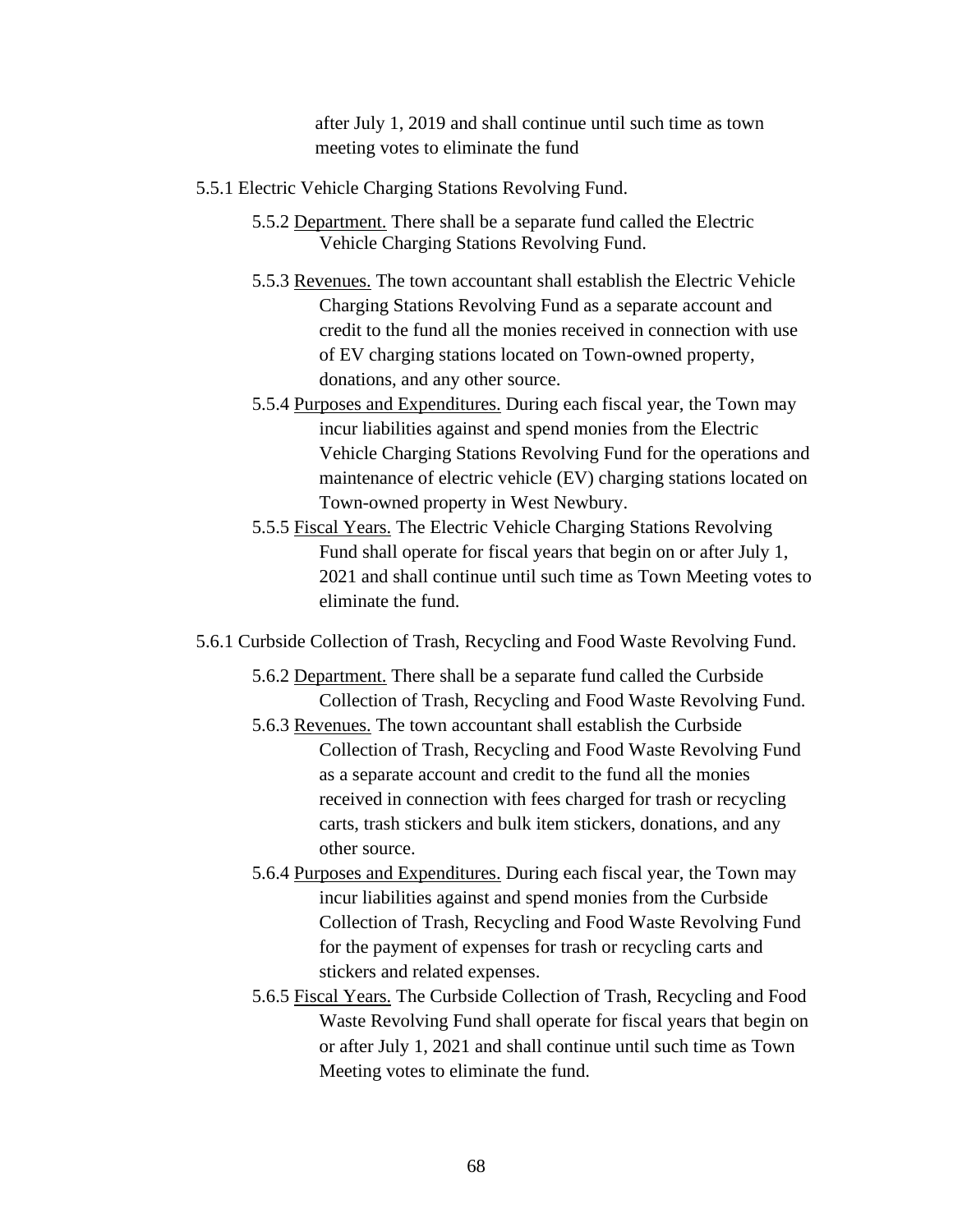## **XLI STORMWATER MANAGEMENT BYLAW**

*[Adopted at the October 23, 2021 Special Town Meeting, Approved by the Attorney General on March 3, 2022, Posted According to Law on April1, 2022]*

## *ARTICLE I – GENERAL PROVISIONS*

**SECTION 1. Purpose and Objective** 

- *A. The purpose of this Bylaw is to protect public health, safety, general welfare, and environment by controlling the adverse effects of construction site stormwater runoff and post-construction runoff. Stormwater runoff can be a major cause of:*
	- *(1) Impairment of water quality and flow in lakes, ponds, streams, rivers, coastal waters, wetlands, groundwater and drinking water supplies;*
	- *(2) Contamination of drinking water supplies;*
	- *(3) Contamination of downstream coastal areas;*
	- *(4) Alteration or destruction of aquatic and wildlife habitat;*
	- *(5) Overloading or clogging of municipal stormwater management systems; and*
	- *(6) Flooding.*
- *B. The objectives of this Bylaw are to:*
	- *(1) Protect water resources;*
	- *(2) Comply with state and federal statutes and regulations relating to stormwater discharges including total maximum daily load requirements;*
	- *(3) Prevent and reduce pollutants from entering the Town of West Newbury's municipal separate storm sewer system (MS4);*
	- *(4) Establish minimum construction and post construction stormwater management standards and design criteria for the regulation and control of stormwater runoff quantity and quality;*
	- *(5) Establish provisions for the long-term responsibility for, and maintenance of, structural stormwater control facilities and nonstructural stormwater best management practices to ensure*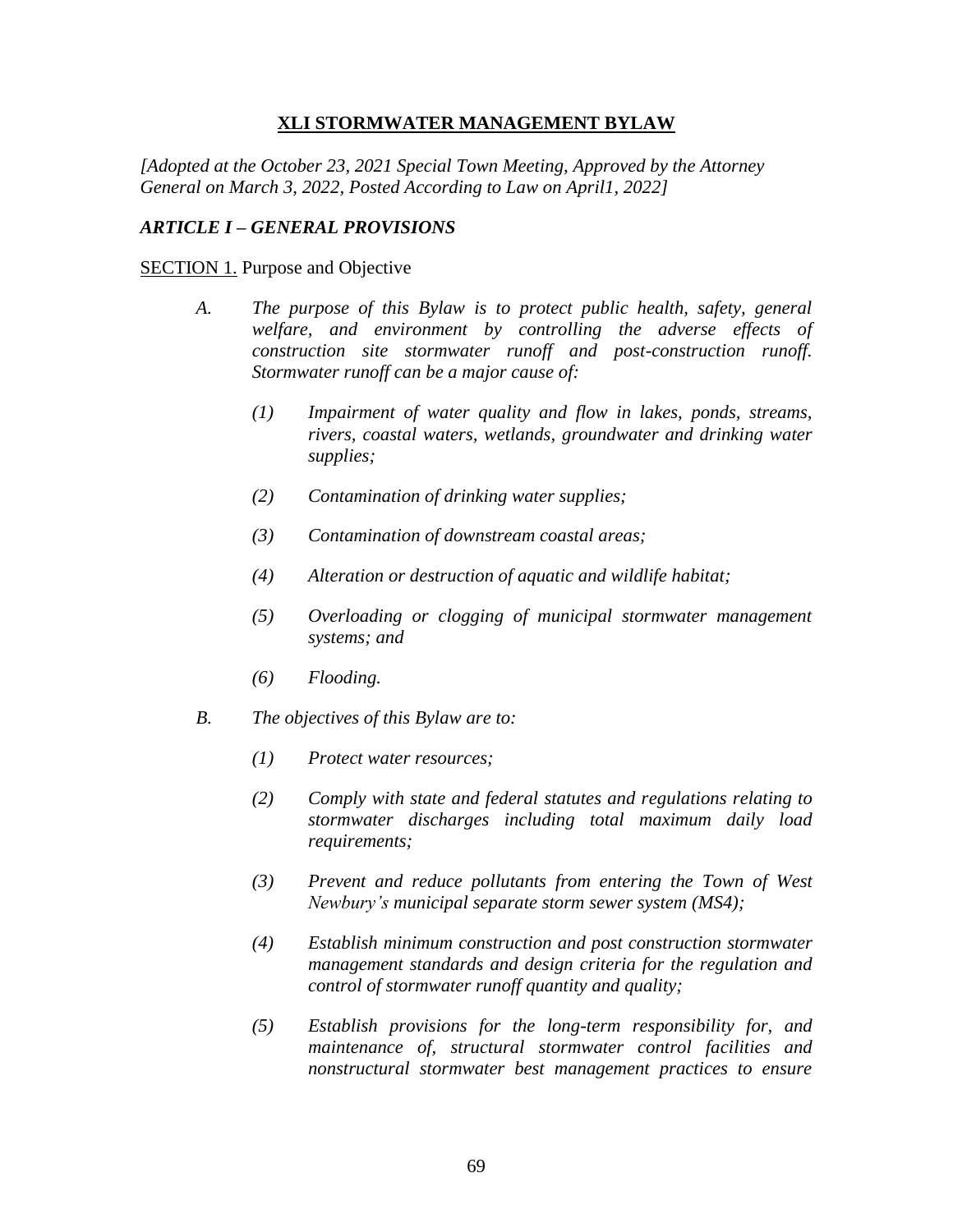*that they continue to function as designed are maintained, and pose no threat to public safety; and*

*(6) Recognize the Town of West Newbury's legal authority to ensure compliance with the provisions of this Bylaw through inspection, monitoring, and enforcement.*

## SECTION 2. **Definitions**

Unless a different definition is indicated in other sections of this Bylaw, the following definitions and provisions shall apply throughout this Bylaw. Additional definitions may be adopted by separate regulation:

ALTERATION: Any activity that will measurably change the ability of a ground surface area to absorb water, will change existing surface drainage patterns, or will increase or decrease the rate or volume of flow from a site.

BEST MANAGEMENT PRACTICE (BMP): Structural, non-structural and managerial techniques that are recognized to be the most effective and practical means to prevent and/or reduce increases in stormwater volumes and flows, reduce point source and nonpoint source pollution, and promote stormwater quality and protection of the environment. "Structural" BMPs are devices that are engineered and constructed to provide temporary storage and treatment of stormwater runoff. "Nonstructural" BMPs use natural measures to reduce pollution levels, do not require extensive construction efforts, and/or promote pollutant reduction by eliminating the pollutant source.

CERTIFIED PROFESSIONAL IN EROSION AND SEDIMENT CONTROL (CPESC): A certified specialist in soil erosion and sediment control. This certification program, sponsored by the Soil and Water Conservation Society in cooperation with the American Society of Agronomy, provides the public with evidence of professional qualifications.

DEVELOPMENT: The modification of land to accommodate a new use or expansion of an existing use, usually involving construction.

DISTURBANCE: Any activity that causes a change in the position or location of soil, sand, rock, gravel, or similar earth material; results in an increased amount of runoff or pollutants; measurably changes the ability of the ground surface to absorb waters; removes trees or vegetation; clears or grades land; or results in an alteration of drainage characteristics.

EROSION AND SEDIMENT CONTROL PLAN: A document containing narrative, drawings and details—developed by a qualified professional engineer (PE) or a certified professional in erosion and sedimentation control (CPESC) — that includes best management practices or equivalent measures designed to control surface runoff, erosion, and sedimentation during construction and construction-related land disturbance activities.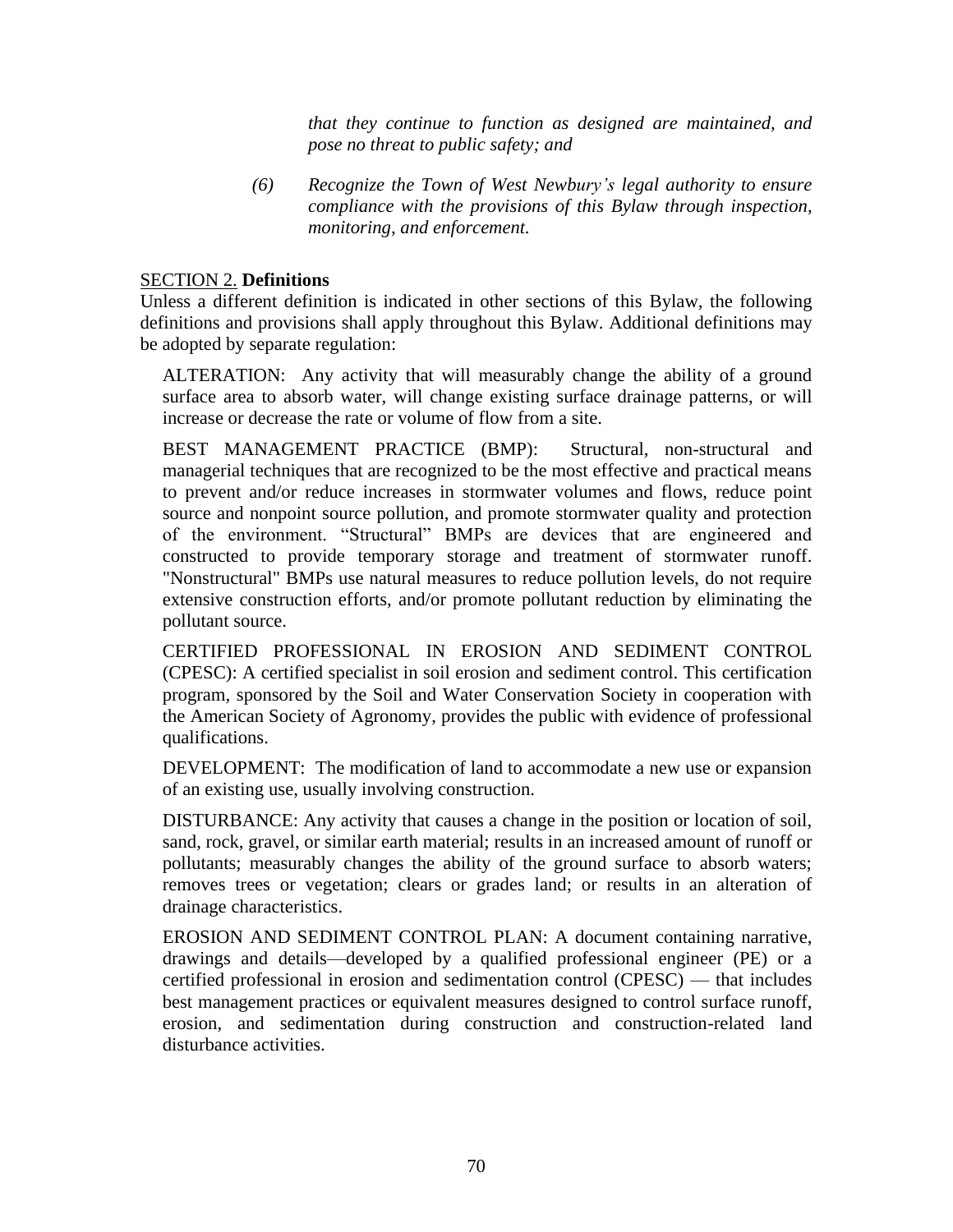IMPERVIOUS COVER: Any material or structure on or above the ground that prevents water infiltrating the underlying soil. Impervious Cover includes without limitation roads, paved parking lots, sidewalks, and rooftops.

INFEASIBLE: Means not technologically possible, or not economically practicable and achievable in light of best industry practices.

INFILTRATION: The act of conveying surface water into the ground to permit groundwater recharge and the reduction of stormwater runoff from a project site.

MASSACHUSETTS STORMWATER MANAGEMENT STANDARDS: The latest version, as may be amended from time to time, of the Stormwater Management Standards and accompanying Stormwater Handbook issued by the Department of Environmental Protection pursuant to authority under the Wetlands Protection Act, M.G.L. c. 131, § 40, and the Massachusetts Clean Waters Act, M.G.L. c. 21, §§ 26 through 53. The Stormwater Management Standards are incorporated in the Wetlands Protection Act Regulations, 310 CMR 10.05(6)(k), and the Water Quality Certification Regulations, 314 CMR 9.06(6)(a).

MUNICIPAL SEPARATE STORM SEWER SYSTEM (MS4) or MUNICIPAL STORM DRAIN SYSTEM: The system of conveyances designed or used for collecting or conveying stormwater, including any road with a drainage system, street, gutter, curb, inlet, piped storm drain, pumping facility, retention or detention basin, natural or man-made or altered drainage channel, reservoir, and other drainage structure that together comprise the storm drainage system owned or operated by the Town of West Newbury.

NATIONAL POLLUTANT DISCHARGE ELIMINATION SYSTEM (NPDES) STORMWATER DISCHARGE PERMIT: A permit issued by United States Environmental Protection Agency (EPA) or jointly with the Commonwealth of Massachusetts that authorizes the discharge of pollutants to waters of the United States.

NPDES PHASE II REGULATED AREA: The area within West Newbury identified by EPA as "Designated MS4 Area" under the NPDES Phase II Stormwater Program.

NONPOINT SOURCE POLLUTION: Pollution from many diffuse sources caused by rainfall or snowmelt moving over and through the ground. As the runoff moves, it picks up and carries away natural and man-made pollutants finally depositing them into a water resource area.

NEW DEVELOPMENT: Any construction activities or land alteration resulting in earth disturbance on an area that has not previously been developed to include impervious cover.

NORMAL MAINTENANCE: Activities that are regularly scheduled to maintain the health and condition of a landscaped area. Examples include removal of weeds or invasive species, pruning, mowing, raking, and other activities that are done at regular intervals within the course of a year.

OPERATION AND MAINTENANCE PLAN: A plan that defines the functional, financial and organizational mechanisms for the ongoing operation and maintenance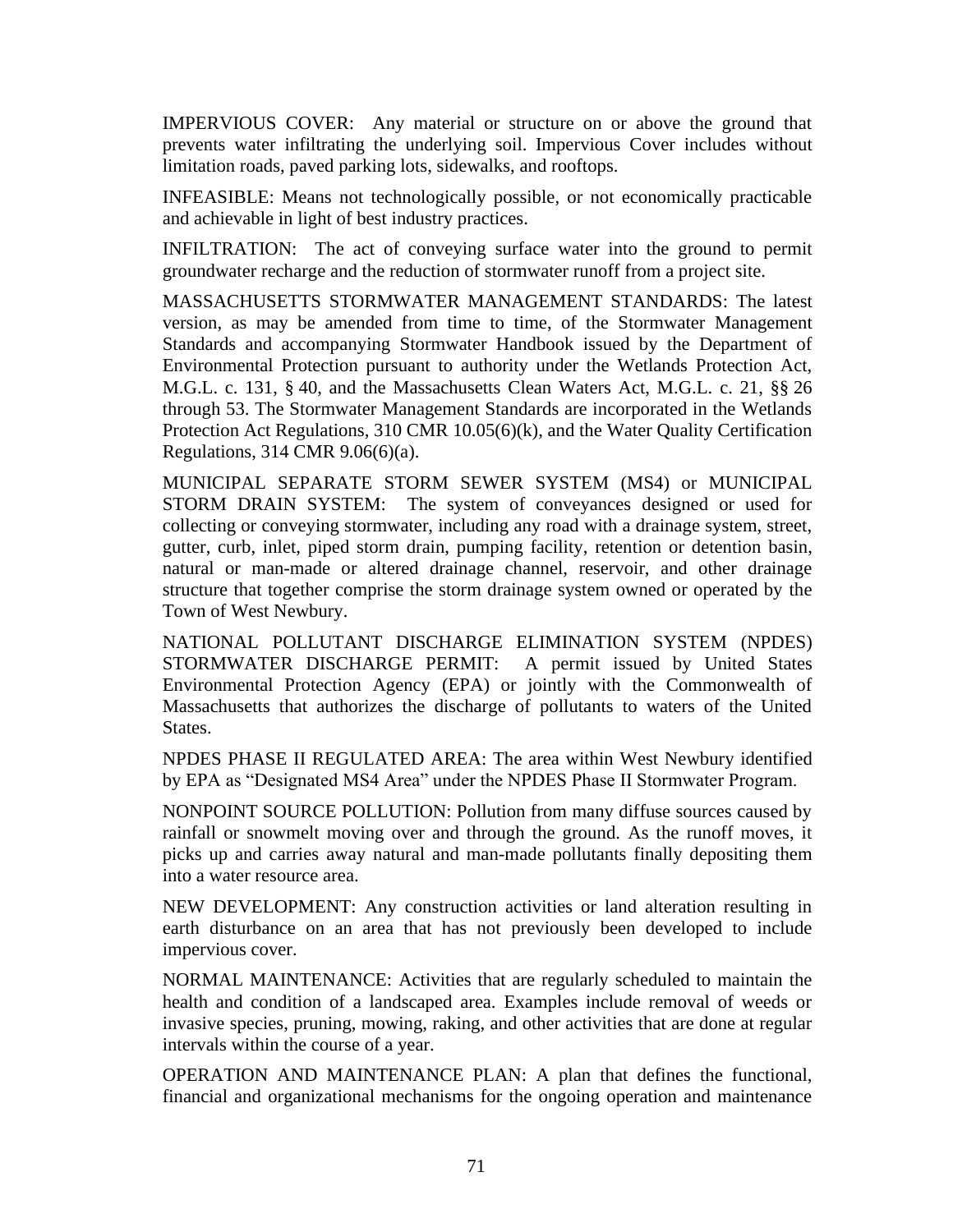of a stormwater management system to ensure that it continues to function as designed.

PERSON: An individual, partnership, association, firm, company, trust, corporation, agency, authority, department or political subdivision of the Commonwealth or the federal government, to the extent permitted by law, and any officer, employee, or agent of such person.

POINT SOURCE: Any discernible, confined, and discrete conveyance, including but not limited to, any pipe, ditch, channel, tunnel, conduit, well, discrete fissure, or container from which pollutants are or may be discharged.

POST-DEVELOPMENT: The conditions that reasonably may be expected or anticipated to exist after completion of the land development activity in accordance with approved plans on a specific site or tract of land. Post-development refers to the phase of a new development or redevelopment project after completion, and does not refer to the construction phase of a project

PRE-DEVELOPMENT: The conditions that exist prior to the proposed disturbance activity. Where phased development or plan approval occurs (preliminary grading, roads and utilities, etc.), the existing conditions at the time prior to the first plan submission shall establish pre-development conditions.

RECHARGE: The process by which groundwater is replenished by precipitation through the percolation of runoff and surface water through the soil.

REDEVELOPMENT: Development, rehabilitation, expansion, demolition, construction, land alteration, or phased projects that disturb the ground surface, including impervious surfaces, on previously developed sites. The creation of new areas of impervious surface or new areas of land disturbance on a site constitutes new development*,* not redevelopment, even where such activities are part of a common plan which also involves redevelopment. Redevelopment includes maintenance and improvement of existing roadways including widening less than a single lane, adding shoulders, correcting substandard intersections, improving existing drainage systems and repaving; and remedial projects specifically designed to provide improved stormwater management such as projects to separate storm drains and sanitary recharge and stormwater retrofit projects.

RUNOFF: Rainfall, snowmelt, or irrigation water flowing over the ground surface.

SEDIMENT: Mineral or organic soil material that is transported by wind or water, from its origin to another location; the product of erosion processes.

SEDIMENTATION: The process or act of deposition of Sediment.

SITE: Any lot or parcel of land or area of property where Land-Disturbing or Development Activities are, were, or will be performed.

STORMWATER AUTHORITY: Town of West Newbury Planning Board or the board, commission, or its agent, designated by the Planning Board to administer and enforce this Bylaw.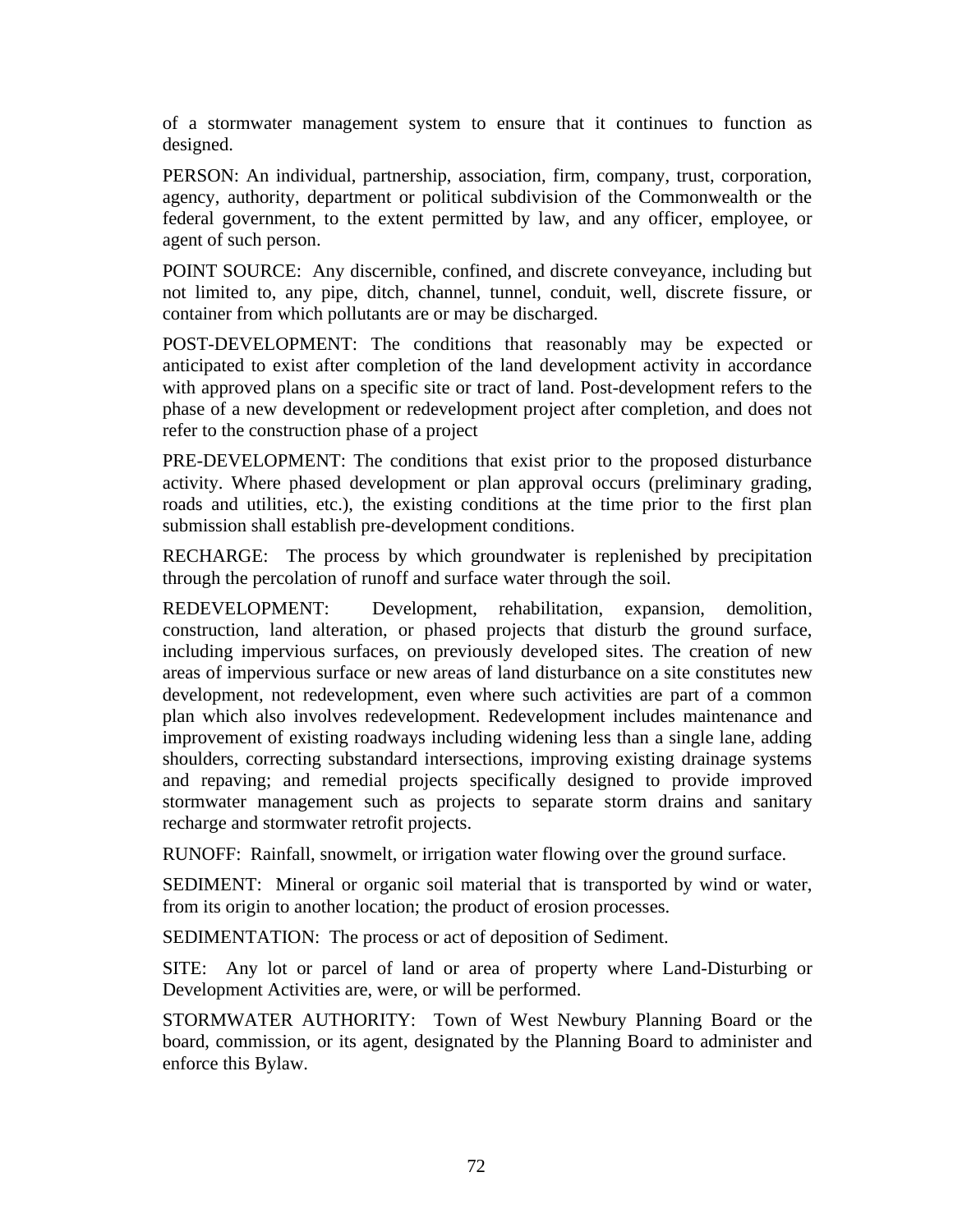STORMWATER: Runoff from precipitation or snow melt and surface water runoff and drainage.

STORMWATER MANAGEMENT: The use of structural or nonstructural practices that are designed to control or treat stormwater runoff pollutant loads, discharge volumes, and/or peak flow discharge rates. Stormwater management includes the use of low-impact development (LID) management practices.

STORMWATER MANAGEMENT PERMIT (SMP): A permit issued by the Stormwater Authority, after review of an application, plans, calculations, and other supporting documents, which is designed to protect the environment of the Town from the deleterious effects of uncontrolled and untreated stormwater runoff.

TOTAL MAXIMIM DAILY LOAD or TMDL: the greatest amount of a pollutant that a water body can accept and still meet water quality standards for protecting public health and maintaining the designated beneficial uses of those waters for drinking, swimming, recreation, and fishing. A TMDL is also a plan, adopted under the Clean Water Act, specifying how much of a specific pollutant can come from various sources, including stormwater discharges, and identifies strategies for reducing the pollutant discharges from these sources so as not to violate Massachusetts surface water quality standards. (314 CMR 4.00, *et seq.*)

*TOTAL SUSPENDED SOLIDS OR TSS: Undissolved organic or inorganic particles in water.*

### SECTION 3. *Authority*

This Bylaw is adopted under authority granted by the Home Rule Amendment of the Massachusetts Constitution, the Massachusetts home rule statutes, the regulations of the Federal Clean Water Act, 40 CFR 122.34, and as authorized by the residents of the Town of West Newbury at Town Meeting dated (insert date).

#### SECTION 4. *Responsibility for administration*

*Stormwater Authority shall administer, implement and enforce this Bylaw. Any powers granted to or duties imposed upon Stormwater Authority may be delegated in writing by Stormwater Authority to its employees or agents.*

#### SECTION 5. *Applicability*

- A. This Bylaw shall be applicable to any alteration, disturbance, including clearing, grading, excavation, development, or redevelopment that will disturb land surface area equal to or greater than 1 acre (43,560 s.f.).
- B. This Bylaw shall apply to land or parcels of land that are held in common ownership (including ownership by related or jointly controlled persons or entities) as of the effective date of this Bylaw, if the total land-disturbing activities on said land or parcels, considered as a whole, would presently or ultimately exceed the minimum thresholds established in the West Newbury Stormwater Bylaw and are not exempted by Section 6, then no such activity shall commence until a permit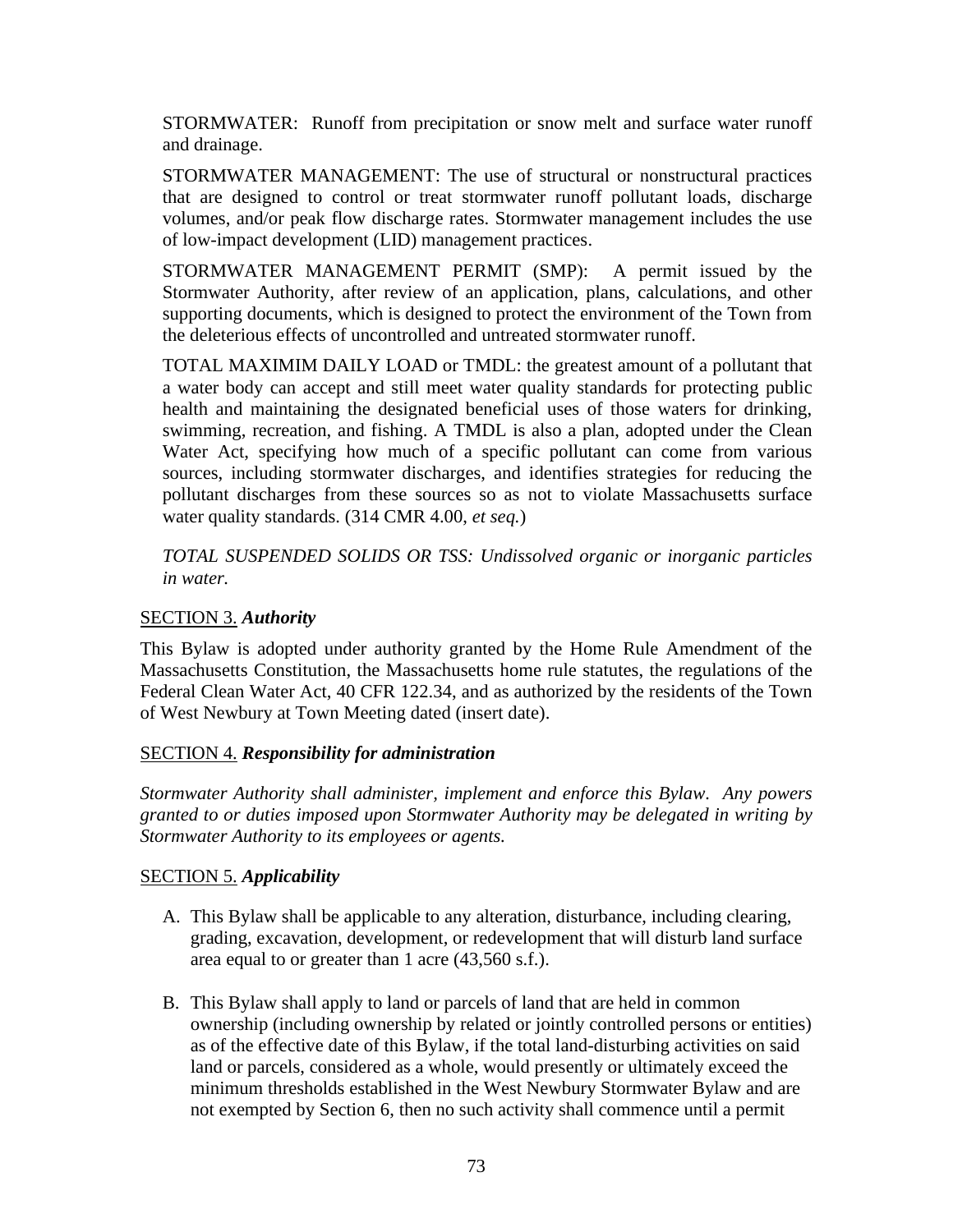under this Bylaw has been issued. A development shall not be segmented or phased in a manner to avoid compliance with this Bylaw.

#### SECTION 6. **Exemptions**

- A. Any activity which will disturb or alter land areas below the thresholds described in Section 5-A above.
- B. Normal maintenance and improvement of land in agricultural use as defined by the Wetlands Protection Act regulations, 310 CMR 10.04 and G.L. c. 40A, § 3.
- C. Any work or projects for which all necessary approvals and permits, including building permits, have been issued before the effective date of this Bylaw.
- D. Normal maintenance of existing lawn, landscaping or garden areas.
- E. Construction of any fence that will not alter existing terrain or drainage patterns.
- F. Construction of utilities (gas, water, sanitary sewer, electric, telephone, cable television, etc.) other than drainage which will not alter terrain, ground cover, or drainage patterns, provided that appropriate BMPs are used to prevent erosion, sedimentation and release of pollutants.
- G. Emergency repairs to any existing utilities (gas, water, sanitary sewer, electric, telephone, cable television, etc.) or emergency repairs to any stormwater management facility that poses a threat to public health or safety as determined by the Stormwater Authority. Where such work is subject to the jurisdiction of the Conservation Commission, the work shall not proceed without the issuance of an Emergency Certification by the Commission pursuant to 310 CMR 10.06.
- H. The maintenance or resurfacing (not including reconstruction) of any public or private way.
- I. The repair or replacement of an existing and lawfully located driveway servicing not more than two dwelling units (see definition of dwelling unit in the Town's Zoning Bylaw) provided that all work remains within the existing limits of the existing driveway, erosion control measures are utilized to prevent runoff and sediment from entering a traveled way or adjacent properties, and all surfaces are permanently stabilized within 14 days of final grade.

#### SECTION 7. *Regulations*

A. The Stormwater Authority may adopt within one (1) year, and may periodically amend, regulations, rules and/or written guidance relating to the terms, conditions, definitions, enforcement, fees, procedures, and administration of this Stormwater Management Bylaw by majority vote after conducting a public hearing to receive comments. Such hearing shall be advertised in a newspaper of general local circulation, at least fourteen (14) days prior to the hearing date. Failure of the Stormwater Authority to issue such rules, or regulations, or a legal declaration of their invalidity by a court, shall not act to suspend or invalidate the effect of this Bylaw.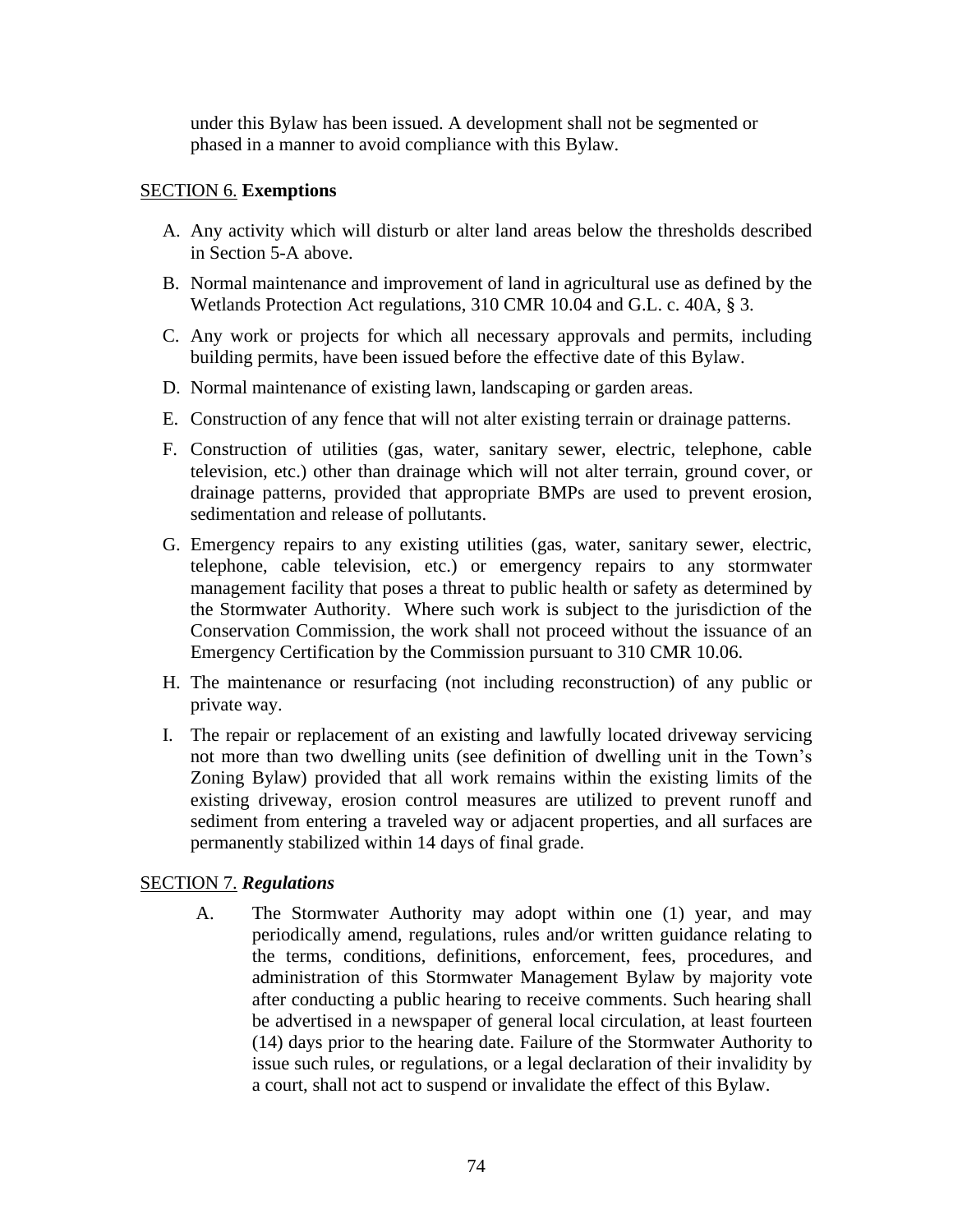B. Stormwater Management regulations, rules or guidance shall identify requirements for Stormwater Management Permits required by this Bylaw and not inconsistent with the most recent Small Municipal Separate Sewer System General Permit (MS4).

#### SECTION 8. *Enforcement*

The Stormwater Authority or its authorized agent shall enforce this Bylaw, and any associated regulations, orders, violation notices, and enforcement orders and may pursue all civil remedies for such violations.

- A. Civil relief. If a person violates the provisions of this Bylaw, regulations, permit, notice, or order issued there under, the Stormwater Authority may seek injunctive relief in a court of competent jurisdiction restraining the person from activities which would create further violations or compelling the person to perform abatement or remediation of the violation(s).
- B. Orders.
	- (1) If the Stormwater Authority determines that a person's failure to follow the requirements of a Stormwater Management Permit and/or the related Erosion and Sedimentation Control Plan, and/or Operations and Maintenance Plan and/or any other authorization issued pursuant to this Bylaw or regulations issued hereunder, then the Stormwater Authority may issue a written order to the person to remediate the non-compliance and/or any adverse impact caused by it, which may include:
		- (a)A requirement to cease and desist from the land-disturbing activity until there is compliance with the Bylaw and provisions of the Stormwater Management Permit and/or other authorization;
		- (b) Maintenance, installation or performance of additional erosion and sediment control measures;

(c)Monitoring, analyses, and reporting;

- (d) Remediation of erosion and sedimentation resulting directly or indirectly from the land-disturbing activity; and/or
- (e)A requirement to eliminate discharges, directly or indirectly, into a watercourse or into the waters of the Commonwealth.
- (2) If the Stormwater Authority or its authorized agent determines that abatement or remediation of any adverse impacts caused by the permit holder is required, the order shall set forth a deadline by which such abatement or remediation must be completed. Said order shall further provide that, should the violator or property owner fail to abate or perform remediation within the specified deadline, the Town of West Newbury may, at its option, pursue a Court Order allowing the Town to undertake such work, and expenses thereof shall be charged to the violator pursuant to G.L. c. 40, §58.
- (3) Within 30 days after completing all measures necessary to abate the violation or to perform remediation, the violator and the property owner will be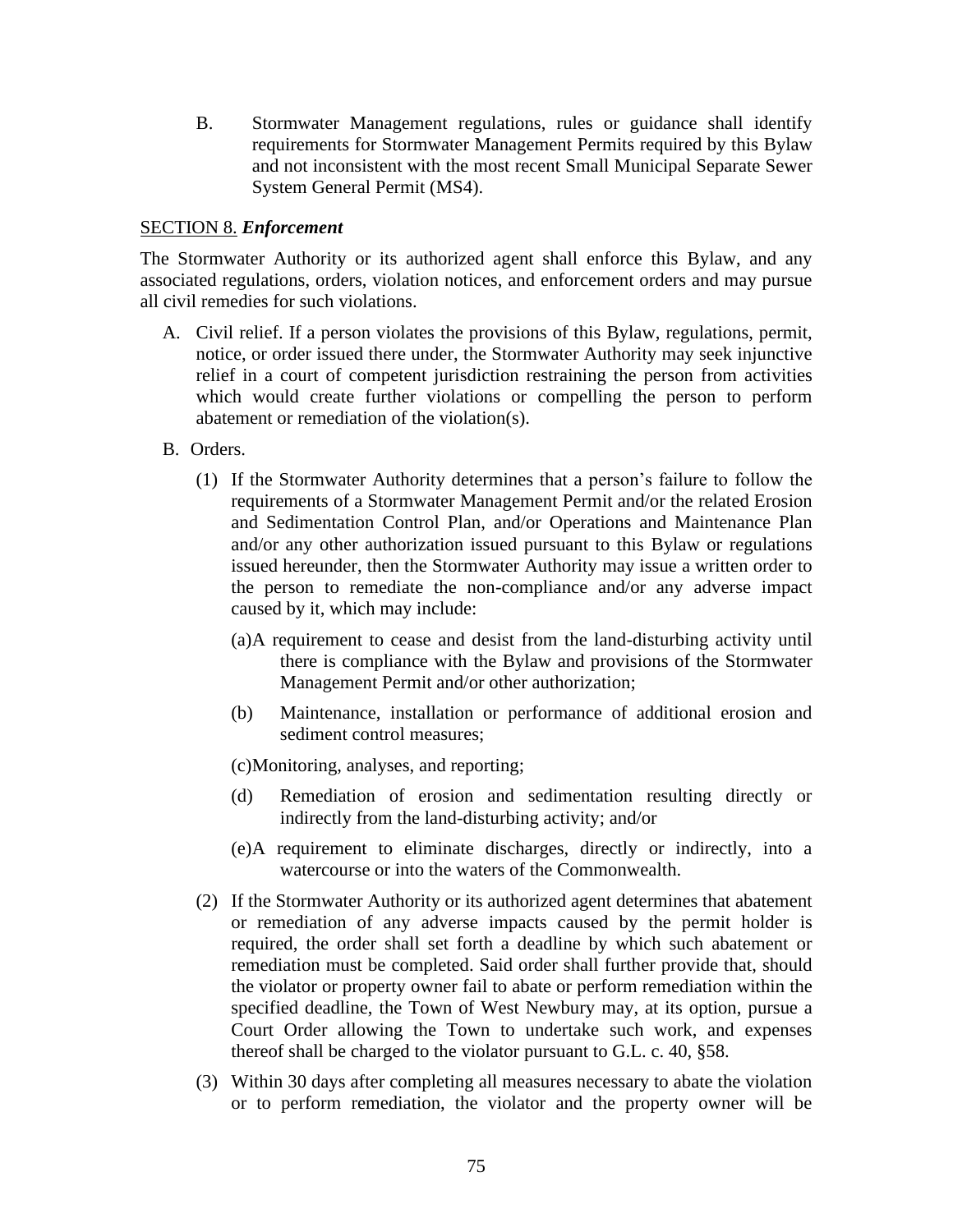notified of the costs incurred by the Town of West Newbury, including administrative costs. The violator or property owner may file a written protest objecting to the amount or basis of costs with the Stormwater Authority within 30 days of receipt of the notification of the costs incurred. If the amount due is not received by the expiration of the time in which to file a protest or within 30 days following a decision of the Stormwater Authority affirming or reducing the costs, or from a final decision of a court of competent jurisdiction, the costs shall become a municipal charge against the property owner and shall constitute a lien on the owner's property for the amount of said costs pursuant to G.L. c 40, §58.

- C. Noncriminal disposition. As an alternative to a civil action, the Town of West Newbury may elect to utilize the noncriminal disposition procedure set forth in M.G.L. c. 40, § 21D in which case the agent of the Stormwater Authority shall be the enforcing person. The penalty for the first violation shall be a warning. The penalty for the second violation shall be \$100. The penalty for the third and subsequent violation shall be \$300. Each day or part thereof that such violation occurs or continues shall constitute a separate offense.
- D. Entry to perform duties under this Bylaw. To the extent permitted by local, state, or federal law, or if authorized by the owner or other party in control of the property, the Stormwater Authority, its agents, officers, and employees may enter upon privately owned property for the purpose of performing their duties under this Bylaw and regulations and may make or cause to be made such examinations, surveys or sampling as the Stormwater Authority deems reasonably necessary.
- E. Appeals. The decisions or orders of the Stormwater Authority shall be final. Further relief shall be appealed to a court of competent jurisdiction.
- F. Remedies not exclusive. The remedies listed in this section are not exclusive of any other remedies available under any applicable federal, state or local law.

#### SECTION 9. *Severability*

*The provisions of this Bylaw are hereby declared to be severable. If any provision, paragraph, sentence, or clause of this Bylaw or the application thereof to any person, establishment, or circumstances shall be held invalid, such invalidity shall not affect the other provisions or application of this Bylaw.*

## *ARTICLE II– STORMWATER MANAGEMENT PERMITS*

#### SECTION 1. *Applicability*

No person may undertake a construction activity or land disturbance, including clearing, grading, excavation or redevelopment that will disturb equal to or greater than 1 acre without a Stormwater Management Permit approved by a majority of the Stormwater Authority members or as otherwise provided in this Bylaw.

Any person that fails to follow the requirements of a Stormwater Management Permit and the related Erosion and Sedimentation Control Plan, and Operations and Maintenance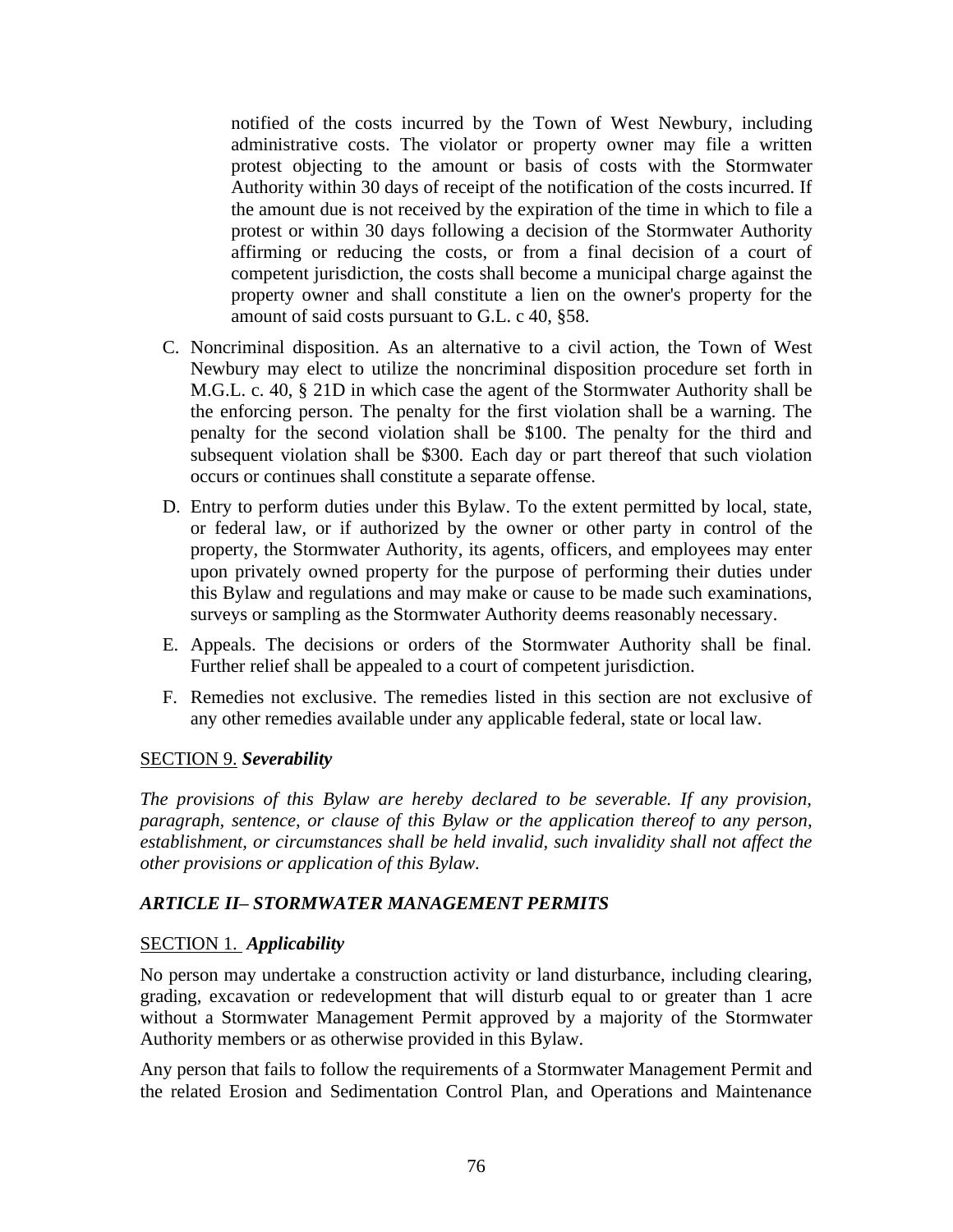Plan, or any Permit issued under the Stormwater Management Regulations shall be in violation of this Bylaw.

# SECTION 2. *Approval and/or Permit*

A Stormwater Management Permit must be obtained prior to the commencement of Land Disturbing Activity or Redevelopment based on the thresholds established in this Bylaw. An applicant seeking an approval and/or permit shall file an appropriate application with the Stormwater Authority in a form and containing information as specified in this Bylaw and in regulations adopted by the Stormwater Authority.

## SECTION 3. *Consent to Entry onto Property*

An applicant should consent to entry of Stormwater Authority or its authorized agents in or on the site to verify the information in the application and to inspect for compliance with Review or Permit conditions. Refusal to grant access may constitute grounds for denial and/or revocation of a Stormwater Management Permit.

## SECTION 4. *Inspection and Site Supervision*

The Stormwater Authority or its designated agent shall make inspections as outlined in the Stormwater Management Regulations to verify and document compliance with the Stormwater Management Permit.

# SECTION 5. *Compliance with the provisions of EPAs General Permit for MS4s in Massachusetts*

*This Bylaw and its related Stormwater Management Regulations shall be implemented in accordance with the requirements of United States Environmental Protection Agency's most recent Massachusetts Small Municipal Separate Storm Sewer System (MS4s) General Permit relating to construction site runoff, and post-construction stormwater management, as well as the Massachusetts Wetlands Protection Act (WPA) and Regulations as may be amended. Where conflicts exist between the MS4 Permit and the WPA, the stricter shall prevail. The Stormwater Authority may establish additional requirements by regulation to further the purposes and objectives of this Bylaw so long as they are not less stringent than those in the MS4 General Permit for Massachusetts.*

## SECTION 6. *Surety*

Pursuant to M.G.L. c. 44, § 53G ½, the Stormwater Authority may require the applicant to post before the start of land disturbance or construction activity, a surety bond, irrevocable letter of credit, cash, or other acceptable security. The form of the bond shall be approved by the Stormwater Authority and be in an amount deemed sufficient by the Stormwater Authority to ensure that the work will be completed in accordance with the permit. If the project is phased, the Stormwater Authority may release part of the bond as each phase is completed in compliance with the permit.